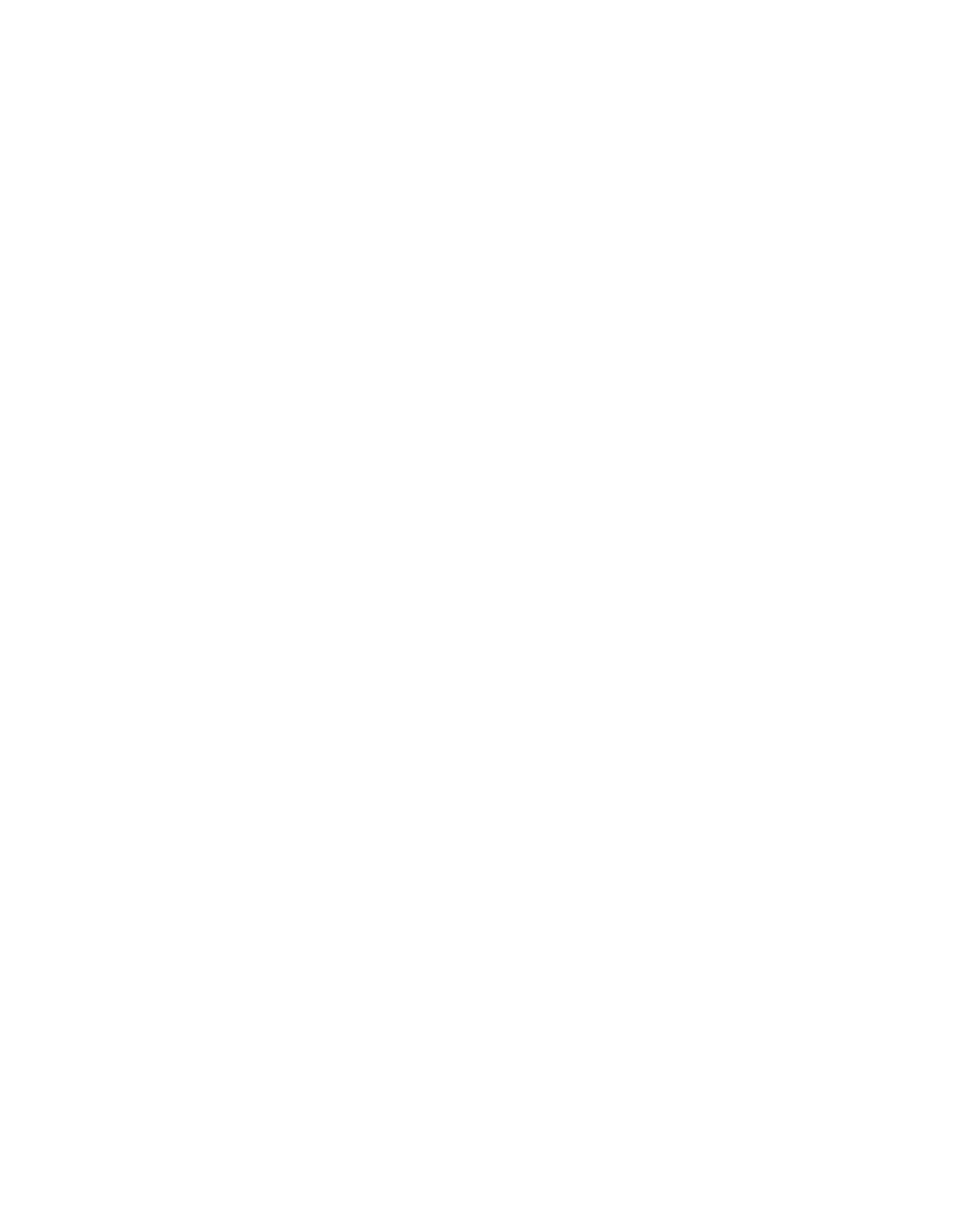# **Contents**

## 1. Introduction and Roadmap

## 2. Using Work Managers to Optimize Scheduled Work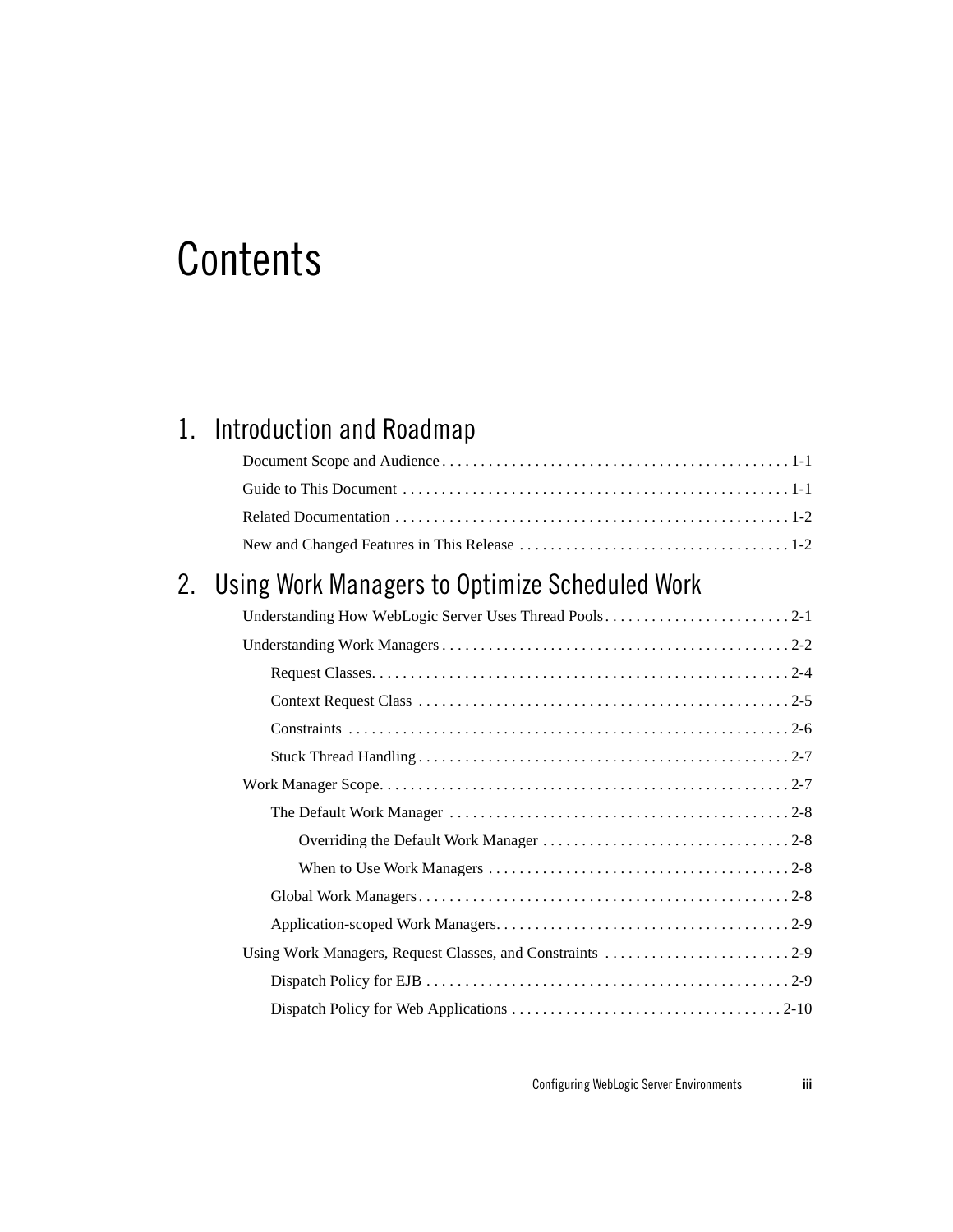## 3. Avoiding and Managing Overload

## 4. Configuring Network Resources

| New Network Configuration Features in WebLogic Server  4-2 |  |
|------------------------------------------------------------|--|
|                                                            |  |
|                                                            |  |
|                                                            |  |
| Custom Channels Can Inherit Default Channel Attributes 4-3 |  |
|                                                            |  |
|                                                            |  |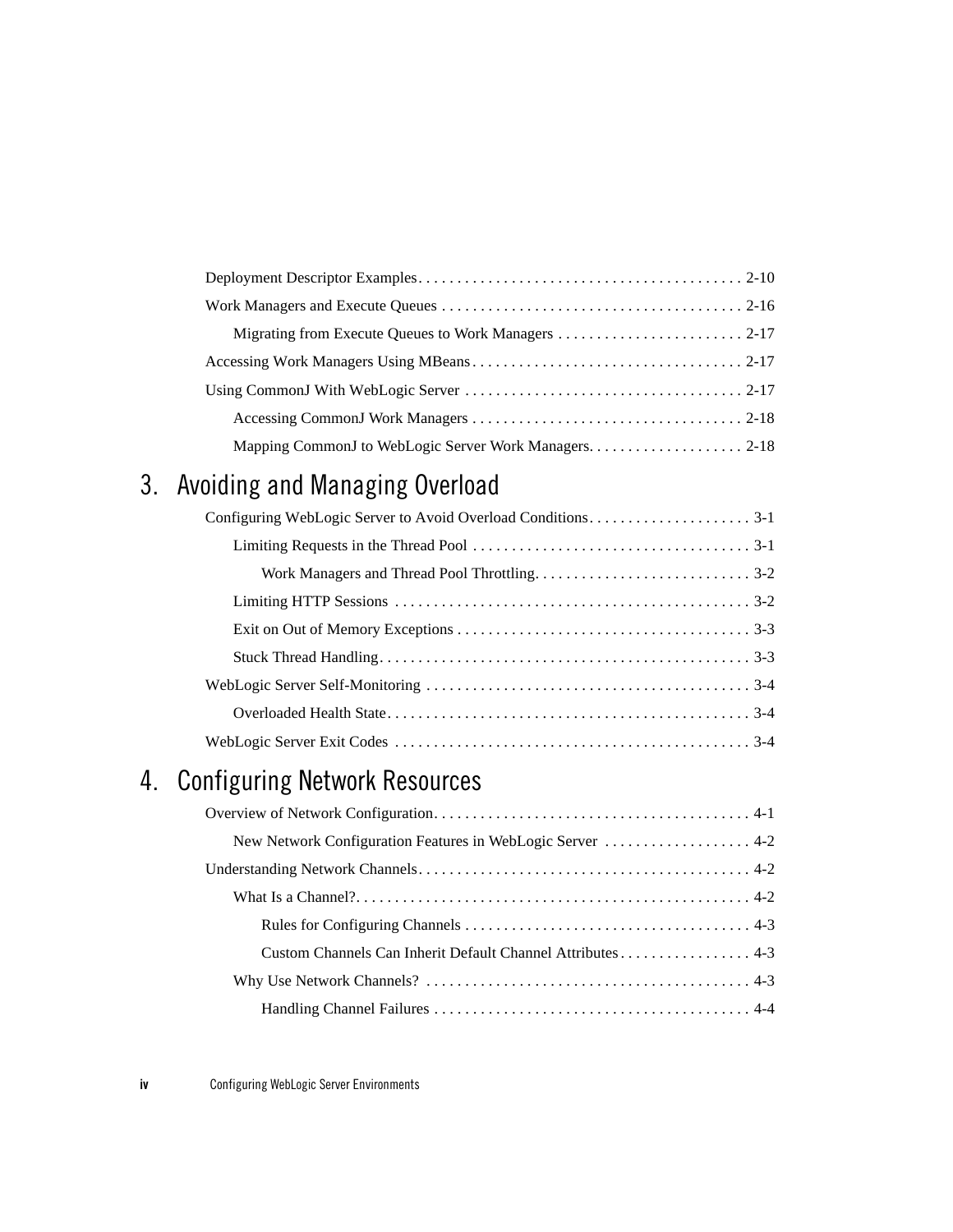| Upgrading Quality of Service Levels for RMI 4-4 |
|-------------------------------------------------|
|                                                 |
|                                                 |
|                                                 |
|                                                 |
|                                                 |
|                                                 |
|                                                 |
|                                                 |
|                                                 |
|                                                 |
|                                                 |
|                                                 |
|                                                 |
|                                                 |
|                                                 |
|                                                 |
|                                                 |
|                                                 |
|                                                 |
|                                                 |

## 5. Configuring Web Server Functionality

Configuring WebLogic Server Environments **v**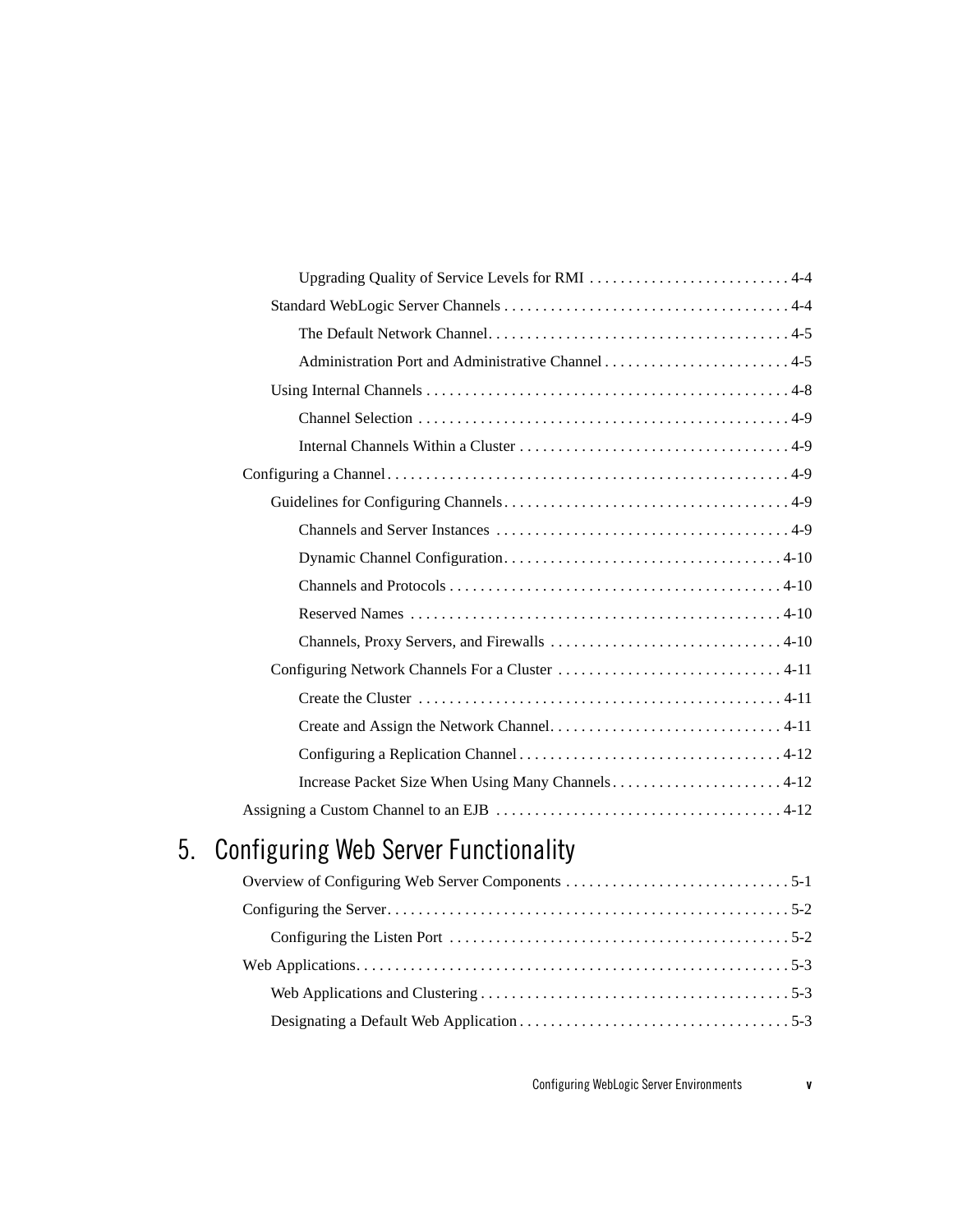## 6. Using the WebLogic Persistent Store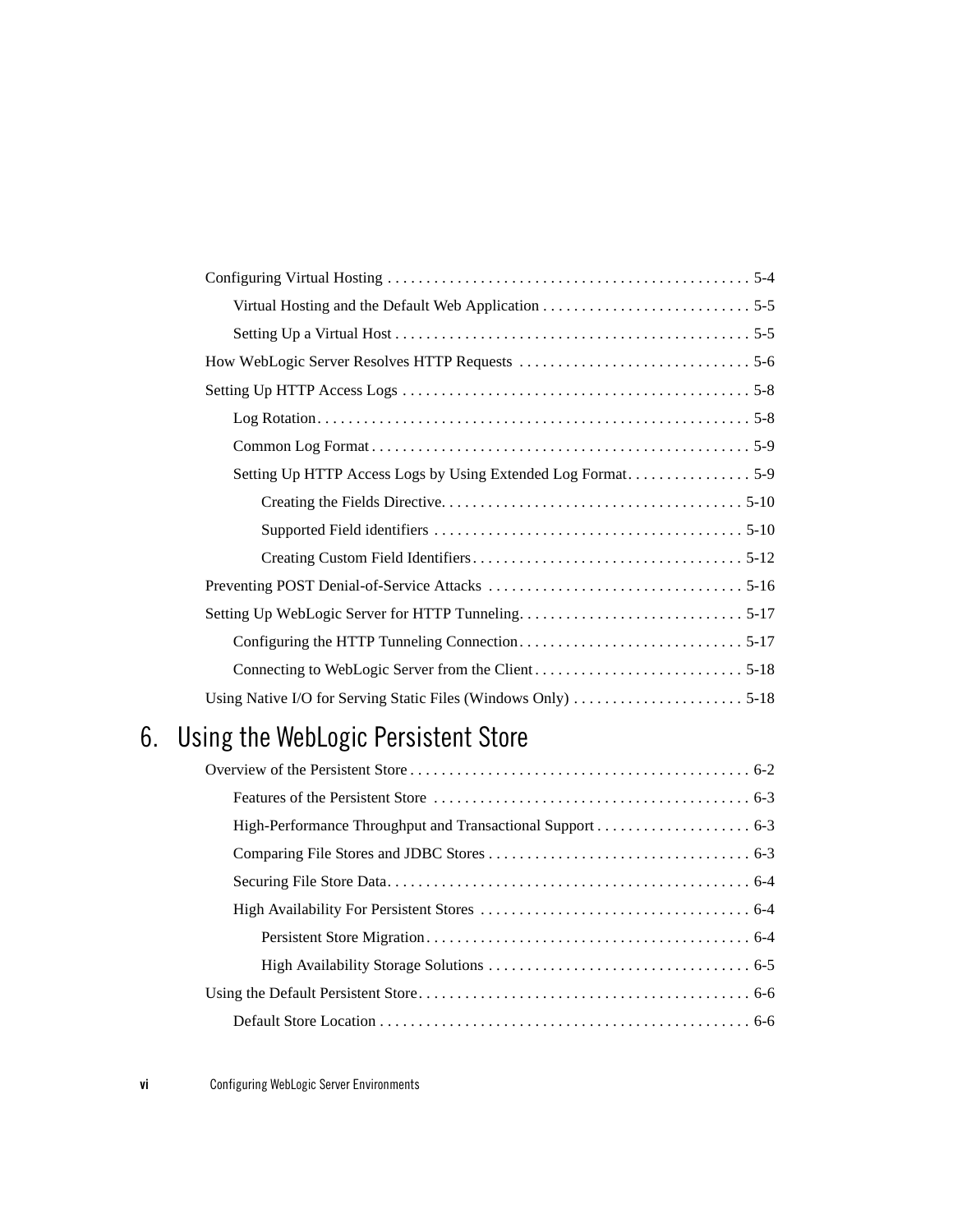| Automatically Creating a JDBC Store Table Using Default and Custom DDL Files |
|------------------------------------------------------------------------------|
|                                                                              |
| $6 - 15$                                                                     |
| Creating a JDBC Store Table Using a Custom DDL File 6-15                     |
|                                                                              |
|                                                                              |
| Using the utils. Schema Utility to Delete a JDBC Store Table. 6-17           |
|                                                                              |
|                                                                              |
|                                                                              |
|                                                                              |
| Recommended JDBC Data Source Settings for JDBC Stores  6-19                  |
|                                                                              |
| Required Setting for WebLogic Type 4 JDBC DB2 Drivers 6-20                   |
|                                                                              |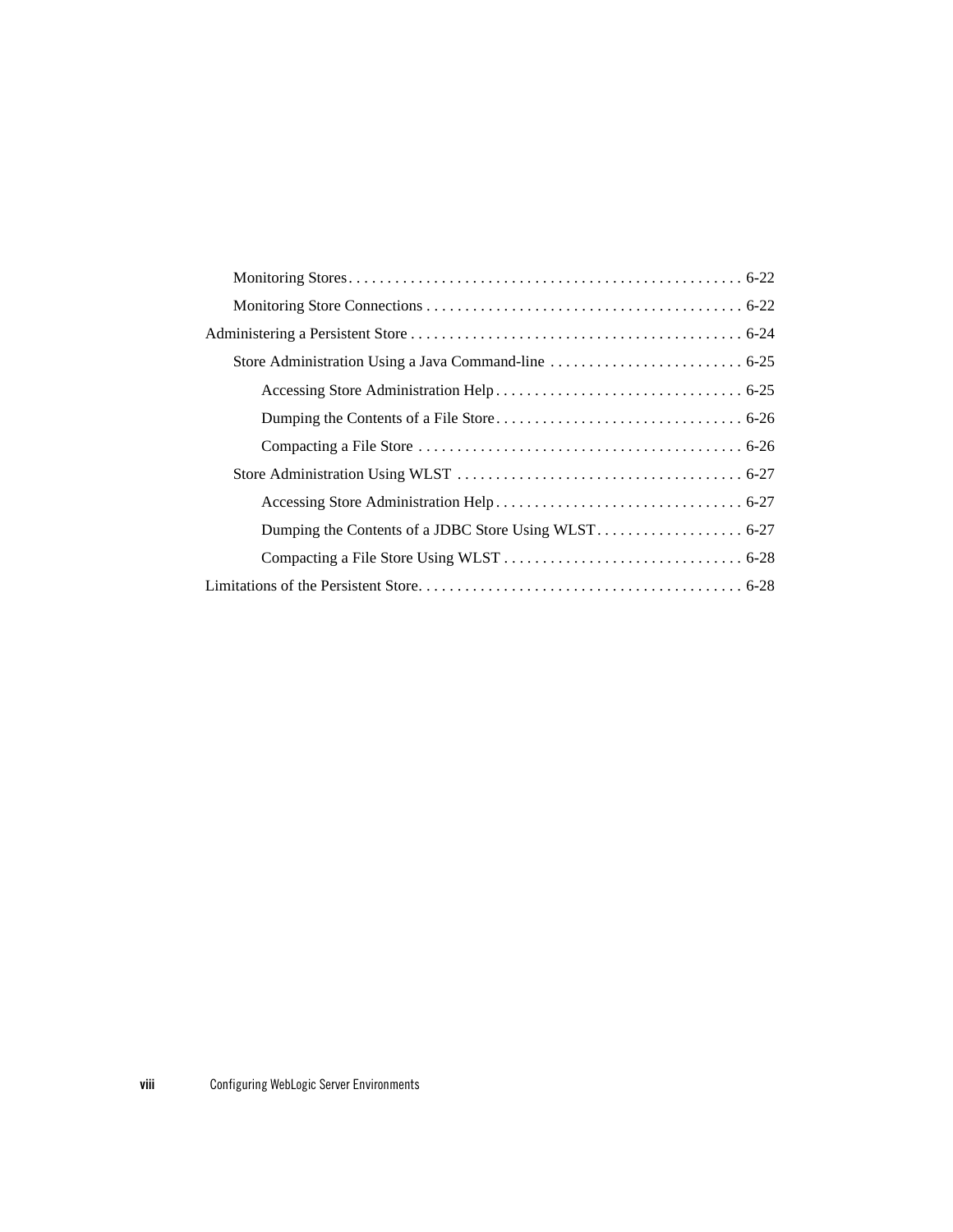

# Introduction and Roadmap

This section describes the contents and organization of this guide—*Configuring WebLogic Server Environments*.

- "Document Scope and Audience" on page 1-1
- "Guide to This Document" on page 1-1
- "Related Documentation" on page 1-2
- "New and Changed Features in This Release" on page 1-2

### **Document Scope and Audience**

This document describes how you design, configure, and manage WebLogic Server<sup>®</sup> environments. It is a resource for system administrators and operators responsible for implementing a WebLogic Server installation. This document is relevant to all phases of a software project, from development through test and production phases.

It is assumed that the reader is familiar with Java EE and Web technologies, object-oriented programming techniques, and the Java programming language.

### **Guide to This Document**

The document is organized as follows:

• This chapter, "Introduction and Roadmap," describes the scope of this guide and lists related documentation.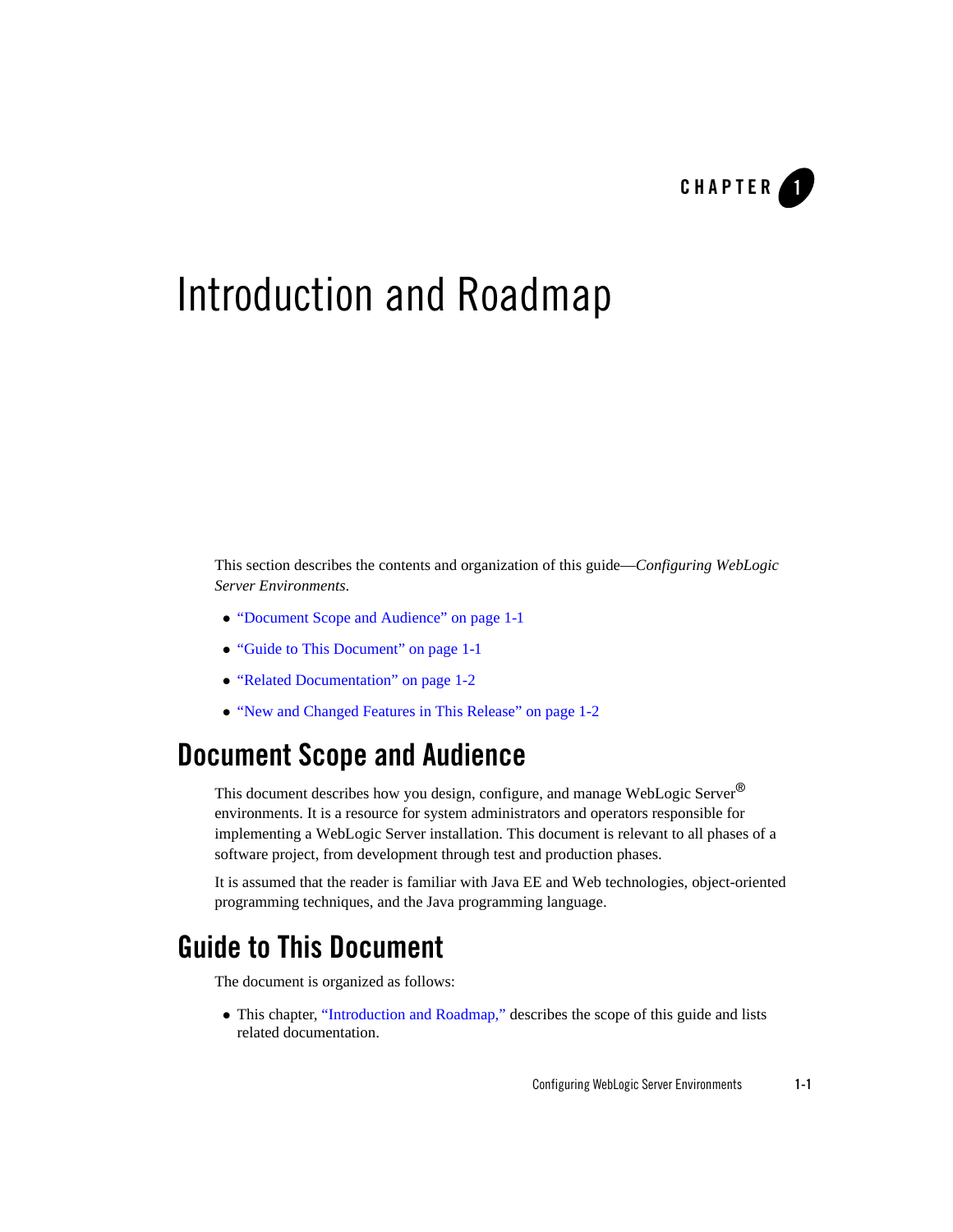Introduction and Roadmap

- Chapter 2, "Using Work Managers to Optimize Scheduled Work," describes the WebLogic Server execution model and the process of configuring application access to the execute queue.
- Chapter 3, "Avoiding and Managing Overload," describes detecting, avoiding, and recovering from overload conditions.
- Chapter 4, "Configuring Network Resources," describes optimizing your WebLogic Server domain for your network.
- Chapter 5, "Configuring Web Server Functionality," describes using WebLogic Server as a Web server.
- Chapter 6, "Using the WebLogic Persistent Store," describes configuring and monitoring the persistent store, a built-in, high-performance storage solution for WebLogic Server subsystems and services that require persistence.

### **Related Documentation**

- <sup>z</sup> *Understanding Domain Configuration*
- <sup>z</sup> *Administration Console Online Help*

### **New and Changed Features in This Release**

For a comprehensive listing of the new WebLogic Server features introduced in this release, see "What's New in WebLogic Server 10" in *Release Notes*.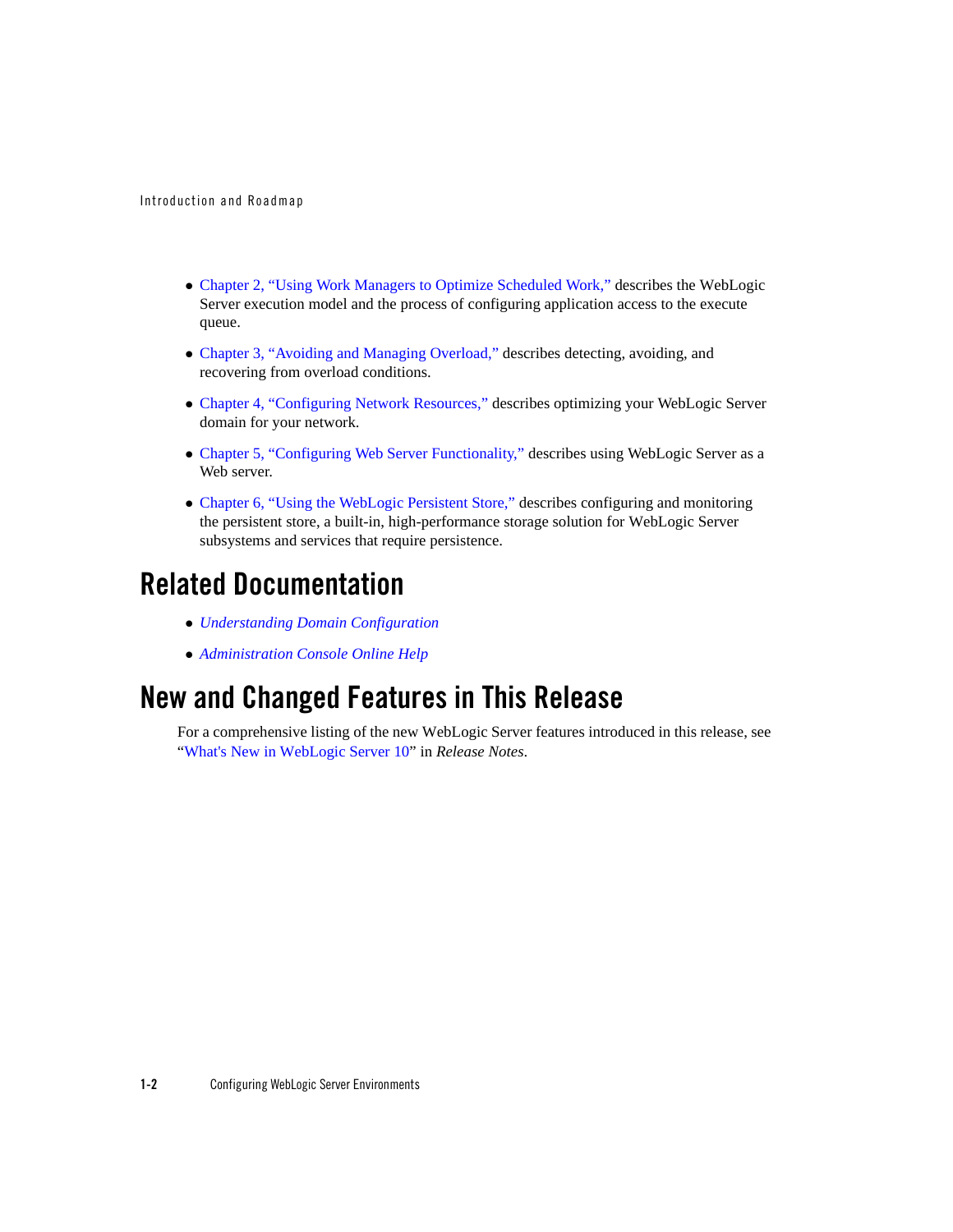

WebLogic Server allows you to configure how your application prioitizes the execution of its work. Based on rules you define and by monitoring actual runtime performance, WebLogic Server can optimize the performance of your application and maintain service level agreements. You define the rules and constraints for your application by defining a Work Manger and applying it either globally to WebLogic Server domain or to a specific application component.

- "Understanding How WebLogic Server Uses Thread Pools" on page 2-1
- "Understanding Work Managers" on page 2-2
- "Work Manager Scope" on page 2-7
- "Using Work Managers, Request Classes, and Constraints" on page 2-9
- "Deployment Descriptor Examples" on page 2-10
- "Work Managers and Execute Queues" on page 2-16
- "Accessing Work Managers Using MBeans" on page 2-17
- "Using CommonJ With WebLogic Server" on page 2-17

### **Understanding How WebLogic Server Uses Thread Pools**

In previous versions of WebLogic Server, processing was performed in multiple execute queues. Different classes of work were executed in different queues, based on priority and ordering requirements, and to avoid deadlocks. In addition to the default execute queue,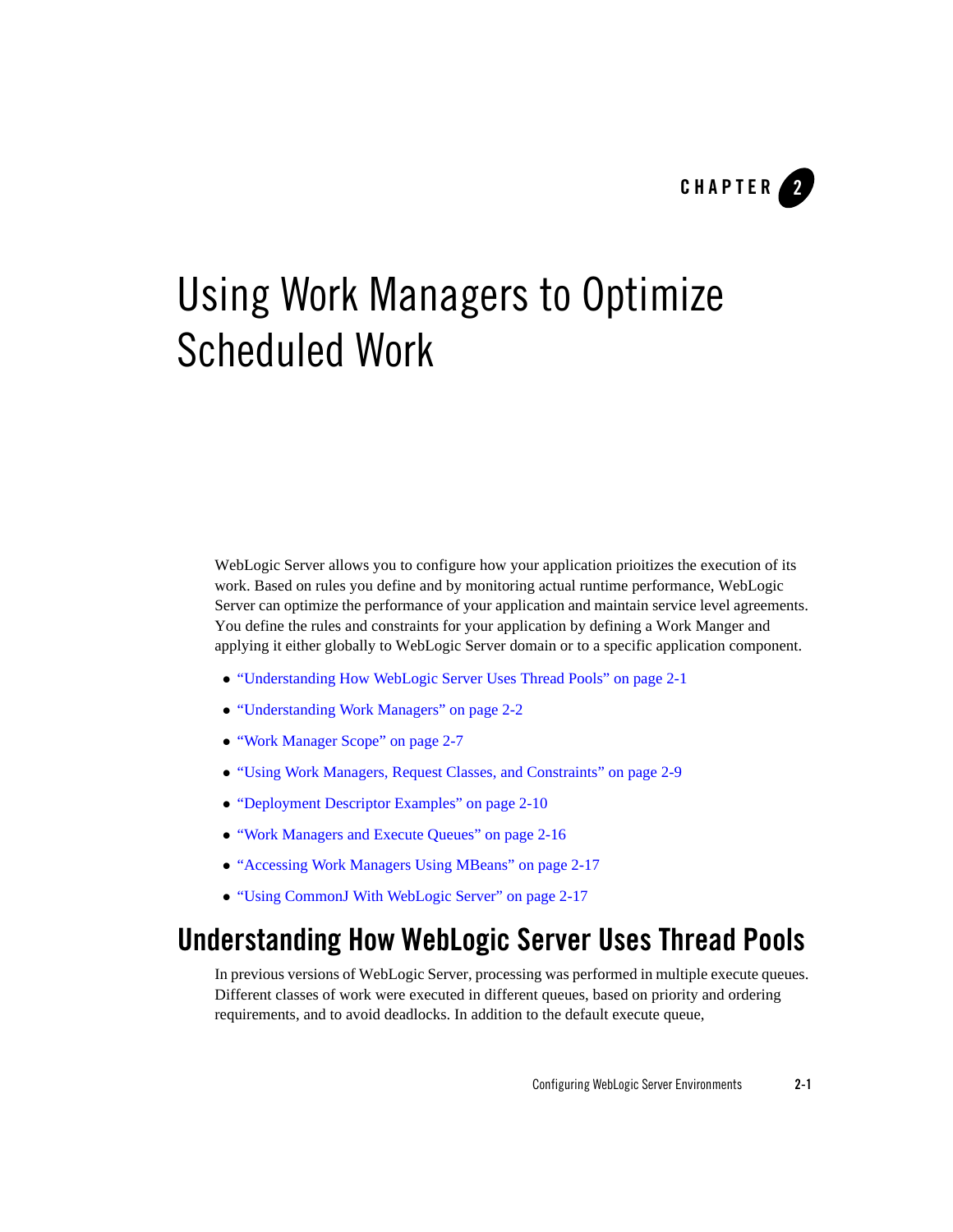weblogic.kernel.default, there were pre-configured queues dedicated to internal administrative traffic, such as weblogic.admin.HTTP and weblogic.admin.RMI.

Users could control thread usage by altering the number of threads in the default queue, or configure custom execute queues to ensure that particular applications had access to a fixed number of execute threads, regardless of overall system load.

WebLogic Server uses a single thread pool, in which all types of work are executed. WebLogic Server prioritizes work based on rules you define, and run-time metrics, including the actual time it takes to execute a request and the rate at which requests are entering and leaving the pool.

The common thread pool changes its size automatically to maximize throughput. The queue monitors throughput over time and based on history, determines whether to adjust the thread count. For example, if historical throughput statistics indicate that a higher thread count increased throughput, WebLogic increases the thread count. Similarly, if statistics indicate that fewer threads did not reduce throughput, WebLogic decreases the thread count. This new strategy makes it easier for administrators to allocate processing resources and manage performance, avoiding the effort and complexity involved in configuring, monitoring, and tuning custom executes queues.

### **Understanding Work Managers**

WebLogic Server prioritizes work and allocates threads based on an execution model that takes into account administrator-defined parameters and actual run-time performance and throughput.

Administrators can configure a set of scheduling guidelines and associate them with one or more applications, or with particular application components. For example, you can associate one set of scheduling guidelines for one application, and another set of guidelines for other application. At run-time, WebLogic Server uses these guidelines to assign pending work and enqueued requests to execution threads.

To manage work in your applications, you define one or more of the following Work Manager components:

- Fair Share Request Class:
- Response Time Request Class:
- Min Threads Constraint:
- Max Threads Constraint:
- Capacity Constraint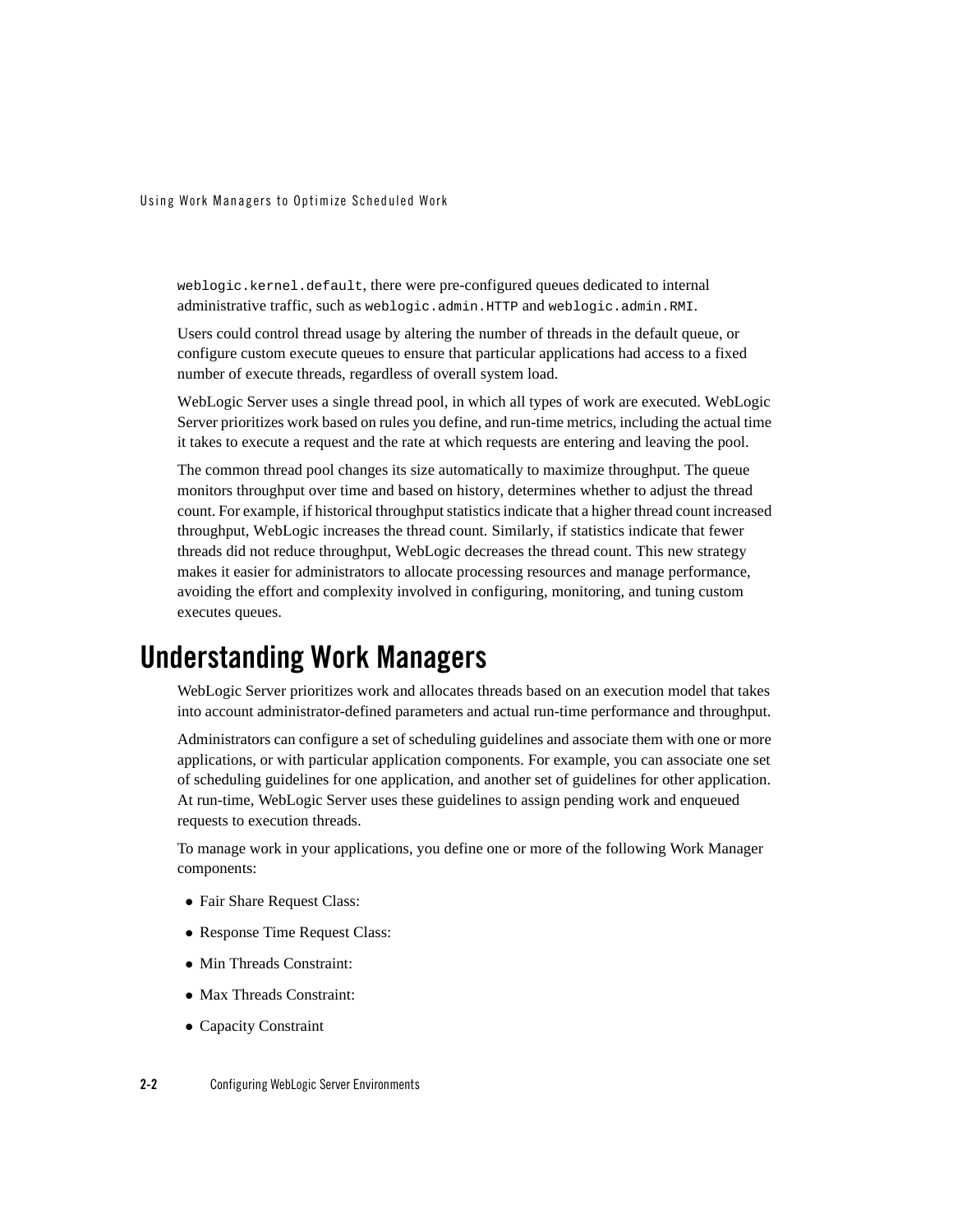• Context Request Class:

For more information on these components, see "Request Classes" on page 2-4 or "Constraints" on page 2-6

You can use any of these components to control the performance of your application by referencing the name of the component in the application's deployment descriptor. In addition, you may define a *Work Manager* that encapsulates all of the above components (except Context Request Class. See "Context Request Class" on page 2-5) and reference the name of the Work Manager in your application's deployment descriptor. You can define multiple Work Managers the appropriate number depends on how many distinct demand profiles exist across the applications you host on WebLogic Server.

Work Managers can be configured at the domain level, application level, and module level in one of the following configuration files:

- config.xml—Work Managers specified in config.xml can be assigned to any application, or application component, in the domain. You can use the Administration Console to define a Work Manager.
- <sup>z</sup> weblogic-application.xml—Work Managers specified at the application level can be assigned to that application, or any component of that application.
- weblogic-ejb-jar.xml or weblogic.xml—Work Managers specified at the component-level can be assigned to that component.
- weblogic.xml—Work Managers specified for a Web Application.

Listing 2-1 is an example of a Work Manager definition.

#### **Listing 2-1 Work Manager Stanza**

```
<work-manager>
<name>highpriority_workmanager</name>
   <fair-share-request-class>
      <name>high_priority</name> 
      <fair-share>100</fair-share> 
   </fair-share-request-class>
   <min-threads-constraint>
      <name>MinThreadsCountFive</name>
      <count>5</count>
```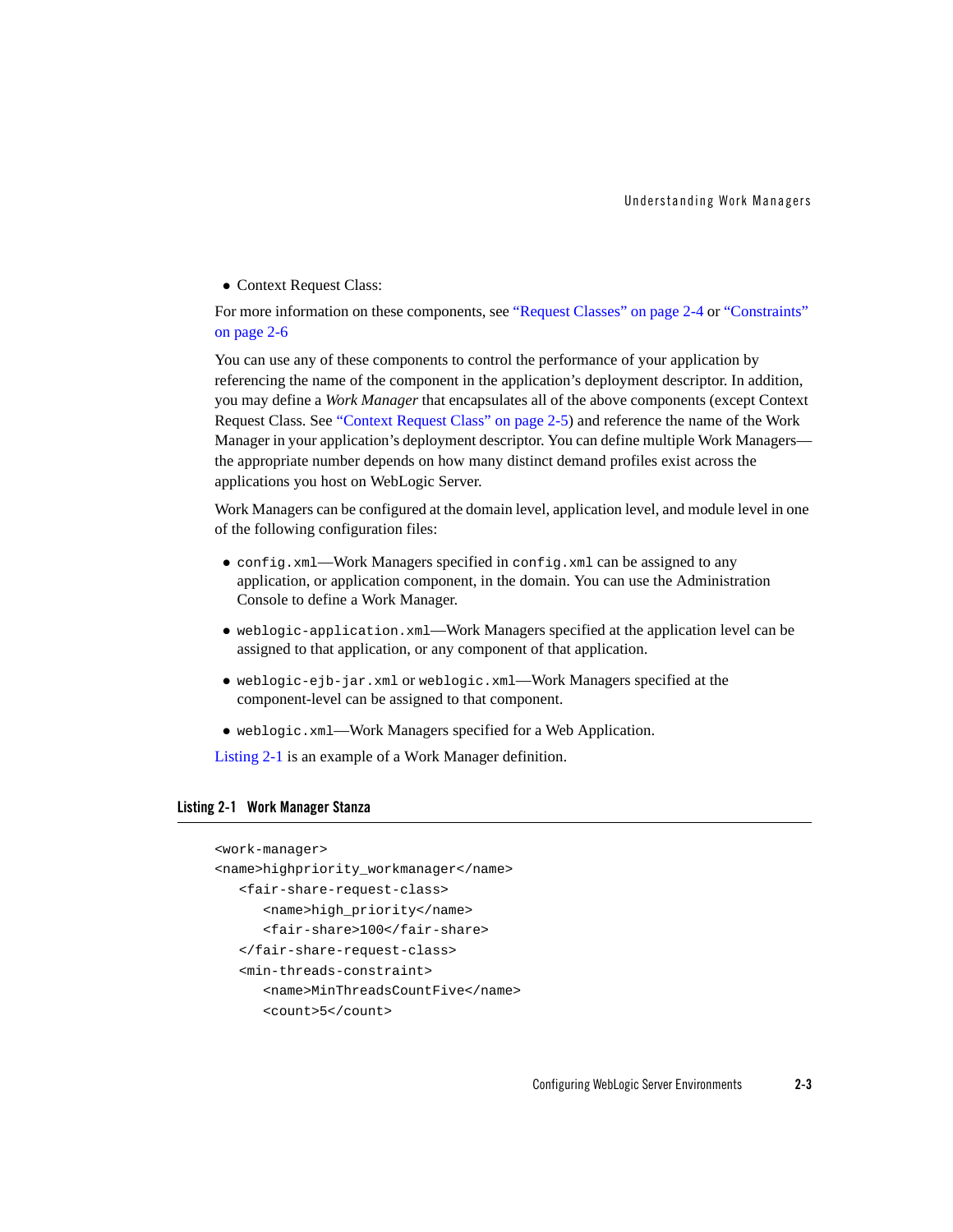```
</min-threads-constraint>
</work-manager>
```
To reference the Work Manager used in the example in Listing 2-1 in the dispatch policy of a Web Application, add the code in Listing 2-2 to the Web Application's web.xml file:

#### **Listing 2-2 Referencing the Work Manager in a Web Application**

```
<init-param>
   <param-name>wl-dispatch-policy</param-name>
   <param-value>highpriority_workmanager</param-value>
</init-param>
```
The components you can define and use in a Work Manager are described in following sections.

### **Request Classes**

A request class expresses a scheduling guideline that WebLogic Server uses to allocate threads to requests. Request classes help ensure that high priority work is scheduled before less important work, even if the high priority work is submitted after the lower priority work. WebLogic Server takes into account how long it takes for requests to each module to complete

There are multiple types of request class, each of which expresses a scheduling guideline in different terms. A Work Manager may specify only one request class.

• fair-share-request-class—Specifies the average thread-use time required to process requests.

For example, assume that WebLogic Server is running two modules. The Work Manager for ModuleA specifies a fair-share-request-class of 80 and the Work Manager for ModuleB specifies a fair-share-request-class of 20.

During a period of sufficient demand, with a steady stream of requests for each module such that the number requests exceed the number of threads, WebLogic Server will allocate 80% and 20% of the thread-usage time to ModuleA and ModuleB, respectively.

- **Note:** The value of a fair share request class is specified as a relative value, not a percentage. Therefore, in the above example, if the request classes were defined as 400 and 100, they would still have the same relative values.
- <sup>z</sup> response-time-request-class—This type of request class specifies a response time goal in milliseconds. Response time goals are not applied to individual requests. Instead,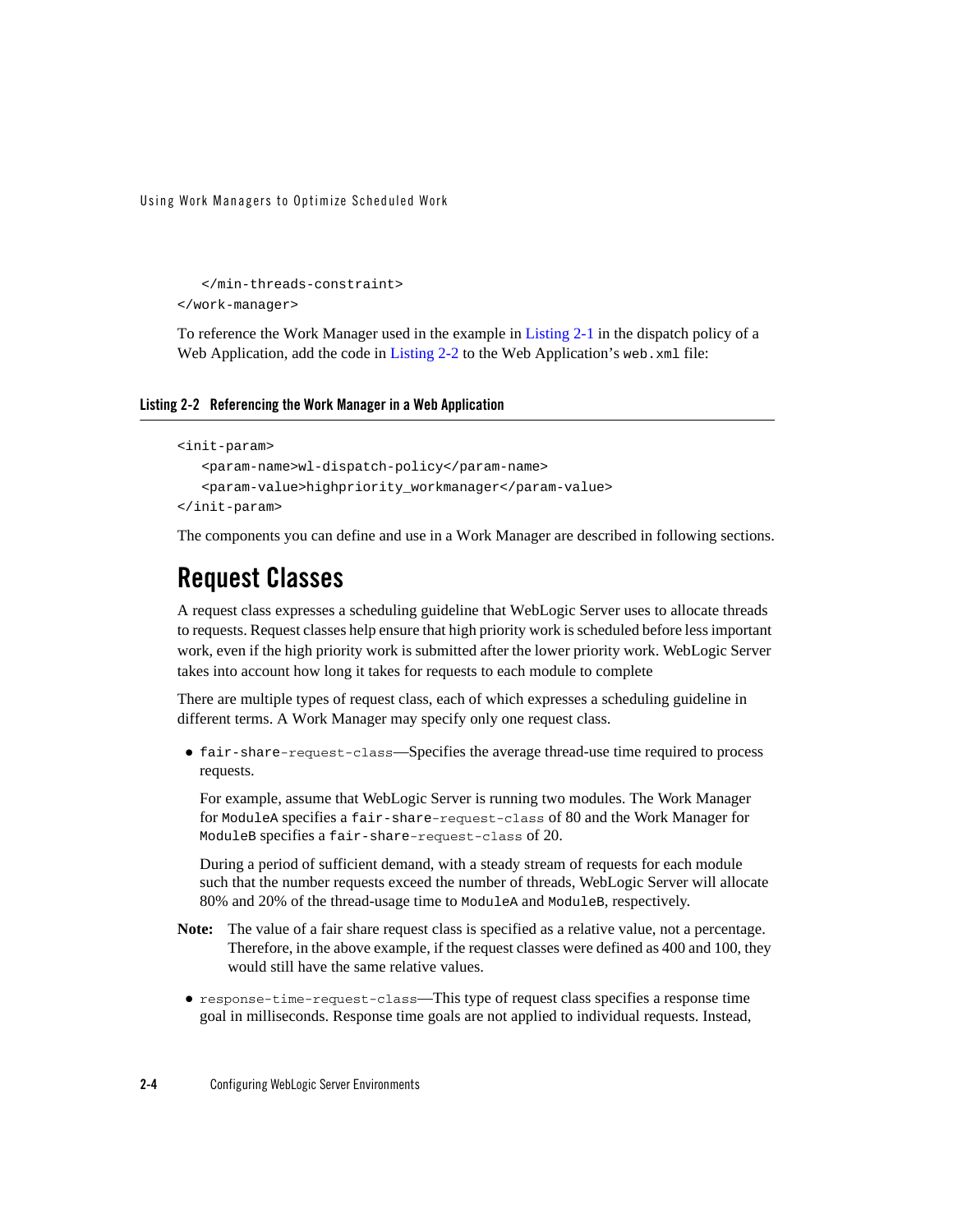WebLogic Server computes a tolerable waiting time for requests with that class by subtracting the observed average thread use time from the response time goal, and schedules requests so that the average wait for requests with the class is proportional to its tolerable waiting time.

For example, given that ModuleA and ModuleB in the previous example, have response time goals of 2000 ms and 5000 ms, respectively, and the actual thread use time for an individual request is less than its response time goal. During a period of sufficient demand, with a steady stream of requests for each module such that the number requests exceed the number of threads, and no "think time" delays between response and request, WebLogic Server will schedule requests for ModuleA and ModuleB to keep the average response time in the ratio 2:5. The actual average response times for ModuleA and ModuleB might be higher or lower than the response time goals, but will be a common fraction or multiple of the stated goal. For example, if the average response time for ModuleA requests is 1,000 ms., the average response time for ModuleB requests is 2,500 ms.

 $\bullet$  context-request-class—This type of request class assigns request classes to requests based on context information, such as the current user or the current user's group.

For example, the context-request-class in "Context Request Class" on page 2-5 assigns a request class to requests based on the value of the request's subject and role properties.

### **Context Request Class**

A context request class allows you to define request classes in an application's deployment descriptor based on a user's context. For example:

#### **Listing 2-3 Context Request Class**

```
<work-manager>
 <name>responsetime_workmanager</name>
   <response-time-request-class>
     <name>my_response_time</name>
     <goal-ms>2000</goal-ms>
   </response-time-request-class>
</work-manager>
<work-manager>
 <name>context_workmanager</name>
 <context-request-class>
   <name>test_context</name>
    <context-case>
```
Configuring WebLogic Server Environments **2-5**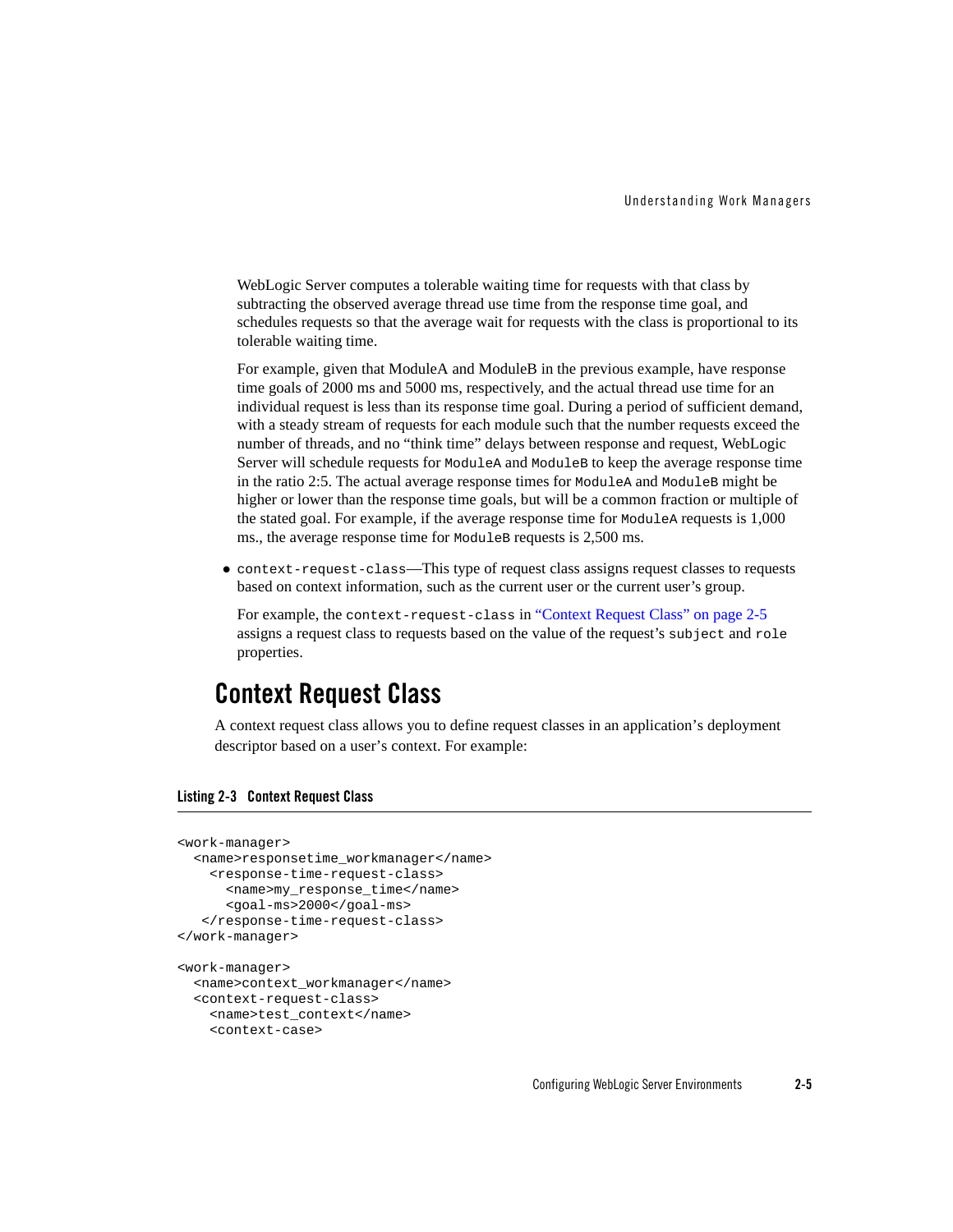```
<user-name>system</user-name>
     <request-class-name>high_fairshare</request-class-name> 
   </context-case>
   <context-case>
     <group-name>everyone</group-name>
      <request-class-name>low_fairshare</request-class-name> 
    </context-case>
  </context-request-class>
</work-manager>
```
Above, we explained the request classes based on fair share and response time by relating the scheduling to other work using the same request class. A mix of fair share and response time request classes is scheduled with a marked bias in favor of response time scheduling.

### **Constraints**

A constraint defines minimum and maximum numbers of threads allocated to execute requests and the total number of requests that can be queued or executing before WebLogic Server begins rejecting requests.

You can define the following types of constraints:

<sup>z</sup> max-threads-constraint—This constraint limits the number of concurrent threads executing requests from the constrained work set. The default is unlimited. For example, consider a constraint defined with maximum threads of 10 and shared by 3 entry points. The scheduling logic ensures that not more than 10 threads are executing requests from the three entry points combined.

A max-threads-constraint can be defined in terms of a the availability of resource that requests depend upon, such as a connection pool.

A max-threads-constraint might, but does not necessarily, prevent a request class from taking its fair share of threads or meeting its response time goal. Once the constraint is reached the server does not schedule requests of this type until the number of concurrent executions falls below the limit. The server then schedules work based on the fair share or response time goal.

<sup>z</sup> min-threads-constraint—This constraint guarantees a number of threads the server will allocate to affected requests to avoid deadlocks. The default is zero. A min-threads-constraint value of one is useful, for example, for a replication update request, which is called synchronously from a peer.

A min-threads-constraint might not necessarily increase a fair share. This type of constraint has an effect primarily when the server instance is close to a deadlock condition.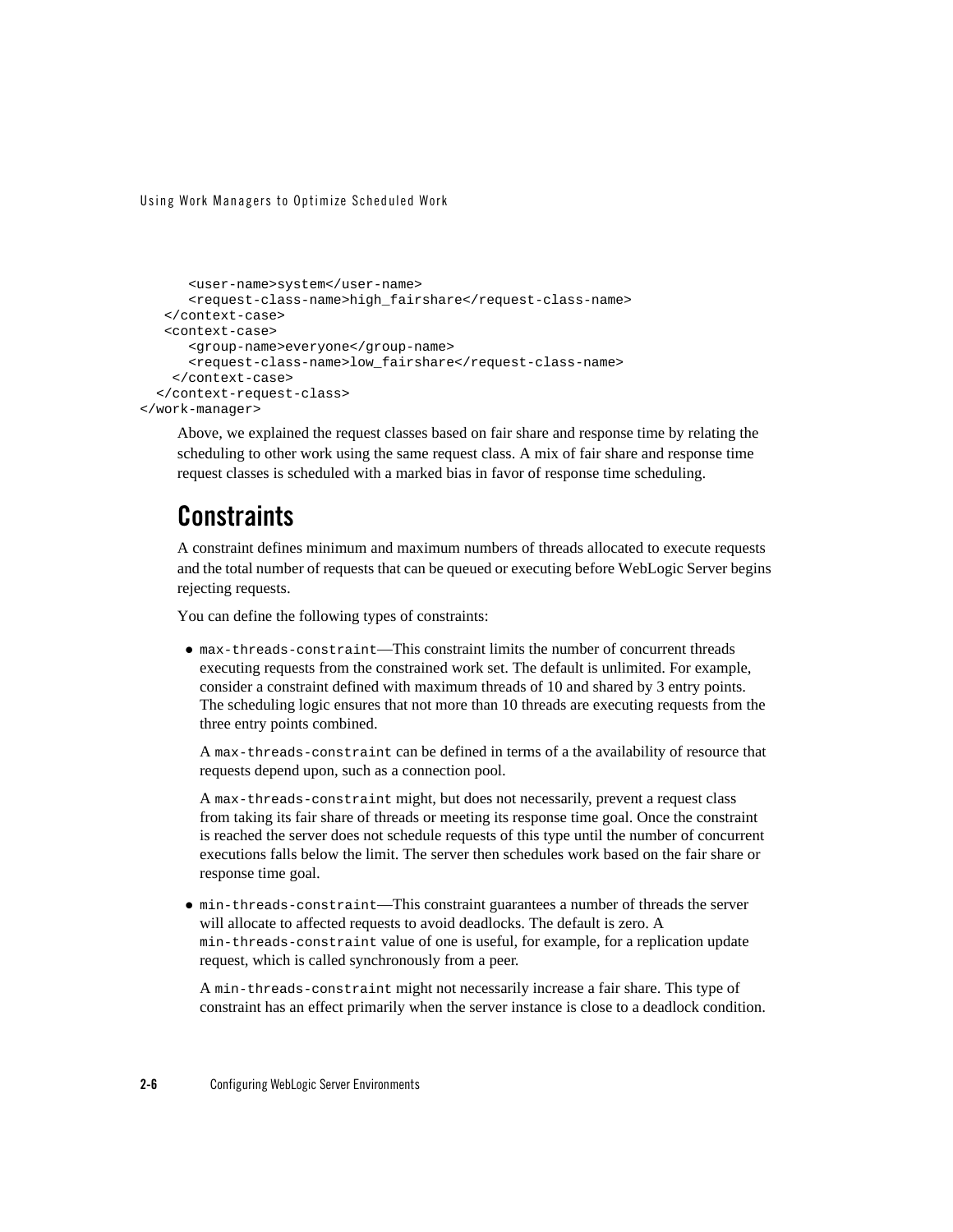In that case, the constraint will cause WebLogic Server to schedule a request even if requests in the service class have more requests than its fair share recently.

• capacity—This constraint causes the server to reject requests only when it has reached its capacity. The default is -1. Note that the capacity includes all requests, queued or executing, from the constrained work set. Work is rejected either when an individual capacity threshold is exceeded or if the global capacity is exceeded. This constraint is independent of the global queue threshold.

### **Stuck Thread Handling**

In response to stuck threads, you can define a Stuck Thread Work Manager component that can shut down the Work Manager, move the application into admin mode, or mark the server instance as failed.

For instance, the Work Manager defined in Listing 2-4 shuts down the Work Manager when two threads are stuck for longer than 30 seconds.

#### **Listing 2-4 Stuck-Thread Work Manager**

```
<work-manager>
  <name>stuckthread_workmanager</name>
   <work-manager-shutdown-trigger>
      <max-stuck-thread-time>30</max-stuck-thread-time>
      <stuck-thread-count>2</stuck-thread-count>
   </work-manager-shutdown-trigger>
</work-manager>
```
### **Work Manager Scope**

Essentially, there are three types of Work Managers, each one characterized by its scope and how it is defined and used. The three types are:

- The default Work Manager
- Global Work Managers
- Application-scoped Work Managers

These three types of Work Managers are described in the following sections: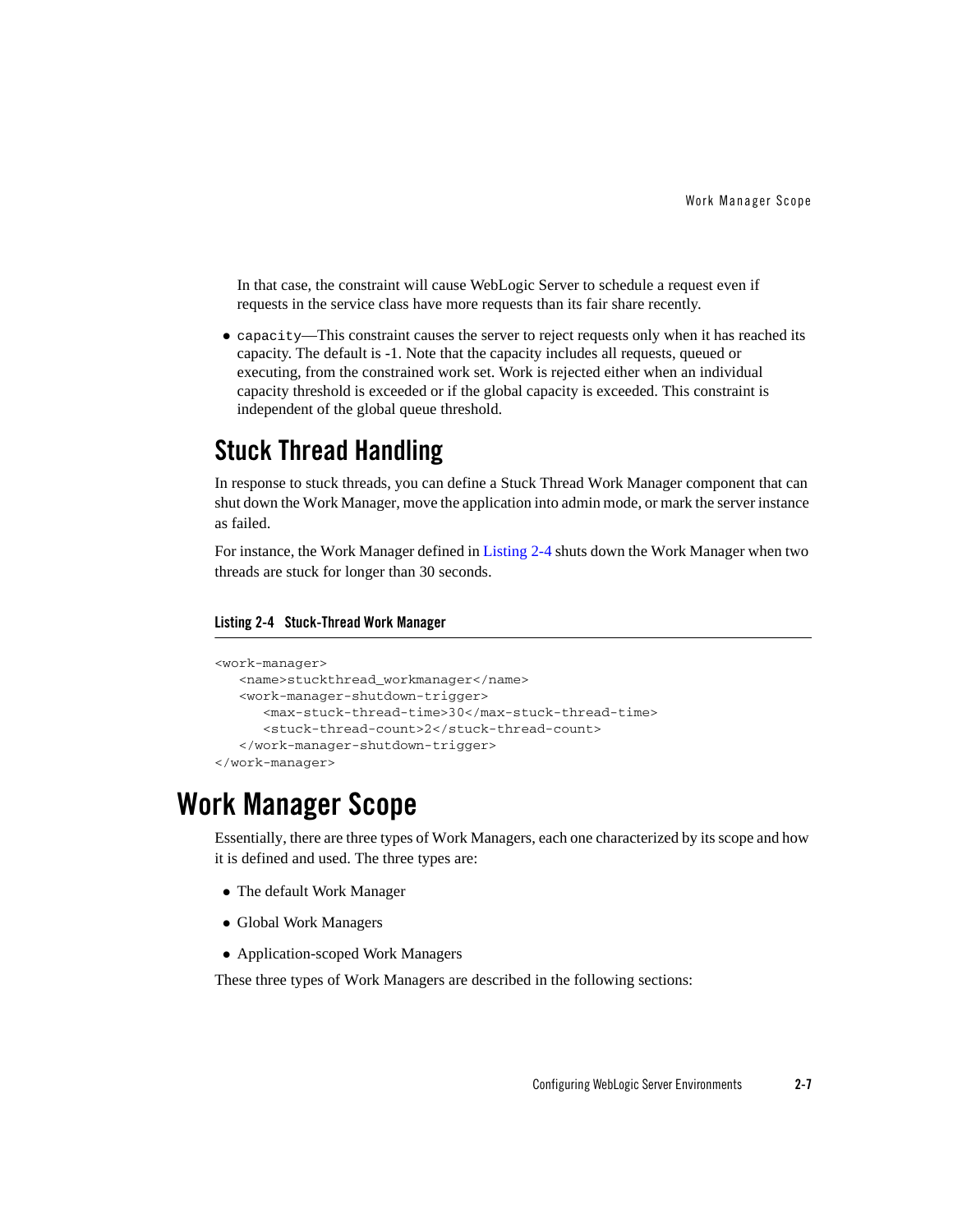### **The Default Work Manager**

To handle thread management and perform self-tuning, WebLogic Server implements a default Work Manager. This Work Manager is used by an application when no other Work Managers are specified in the application's deployment descriptors.

In many situations, the default Work Manager may be sufficient for most application requirements. WebLogic Server's thread-handling algorithms assign each application its own fair share by default. Applications are given equal priority for threads and are prevented from monopolizing them.

#### **Overriding the Default Work Manager**

You can override the behavior of the default Work Manager by creating and configuring a global Work Manager called default. This allows you to control the default thread-handling behavior of WebLogic Server.

#### **When to Use Work Managers**

Following are guildelines to help you determine when you might want to use Work Managers to customize thread management:

• The default fair share is not sufficient.

This usually ocurrs in situations where one application needs to be given higher priority over another.

- A response time goal is required.
- A minimum thread constraint needs to be specified to avoid server deadlock

### **Global Work Managers**

You can create Work Managers that are available to all applications and modules deployed on a server. Global Work Managers are created in the WebLogic Administration Console and are defined in config.xml.

An application uses a globally defined Work Manager as a template. Each application creates its own instance which handles the work associated with that application and separates that work from other applications. This separation is used to handle traffic directed to two applications which are using the same dispatch policy. Handling each application's work separately, allows an application to be shut down without affecting the thread management of another application.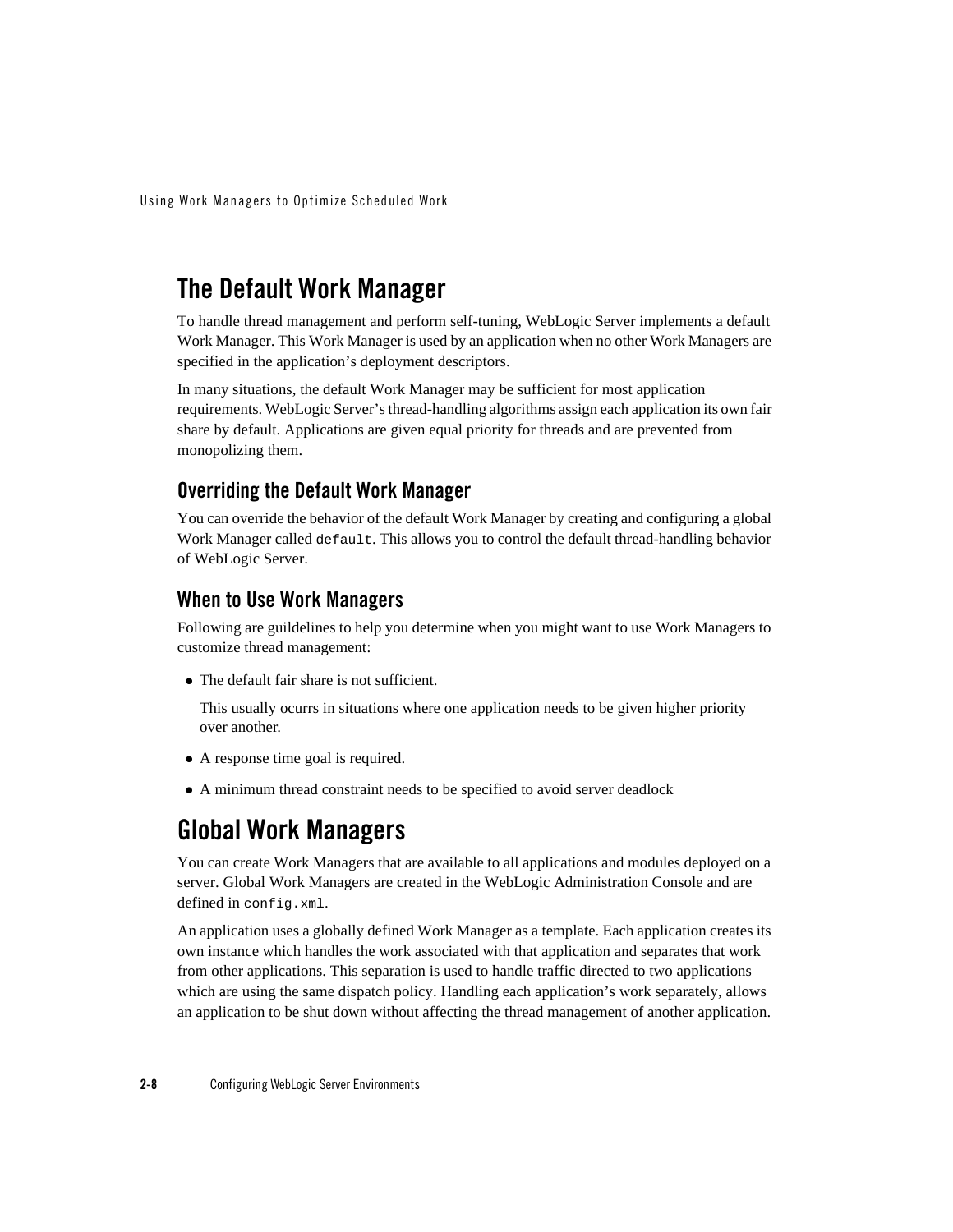Although each application implments its own Work Manager instance, the underlying components are shared.

### **Application-scoped Work Managers**

In addition to globally-scoped Work Managers, you can also create Work Managers that are available only to a specific application or module. Work Managers can be specified in the following descriptors:

- $\bullet$  weblogic-application.xml
- weblogic-ejb-jar.xml
- $\bullet$  weblogic.xml

If you do not explicitly assign a Work Manager to an application, it uses the default Work Manager.

A method is assigned to a Work Manager, using the <dispatch-policy> element in the deployment descriptor. The <dispatch-policy> can also identify a custom execute queue, for backward compatibility. For an example, see Listing 2-2, "Referencing the Work Manager in a Web Application," on page 2-4.

### **Using Work Managers, Request Classes, and Constraints**

Work Managers, Request Classes, and Constraints require the following:

- A definition. You may define a Work Managers, Request Classes, or Constraints globally in the domain's configuration using the Administration Console, (see Environments > Work Managers in the Administration Console) or you may define them in one of the deployment descriptors listed above. In either case, you assign a name to each.
- A mapping. In your deployment descriptors you reference one of the Work Managers, Request Classes, or Constraints by its name.

### **Dispatch Policy for EJB**

weblogic-ejb-jar.xml—the value of the existing dispatch-policy tag under weblogic-enterprise-bean can be a named dispatch-policy. For backwards compatibility, it can also name an ExecuteQueue. In addition, we allow dispatch-policy, max-threads, and min-threads, to specify named (or unnamed with numeric value for constraints) policy and constraints for a list of methods, analogously to the present isolation-level tag.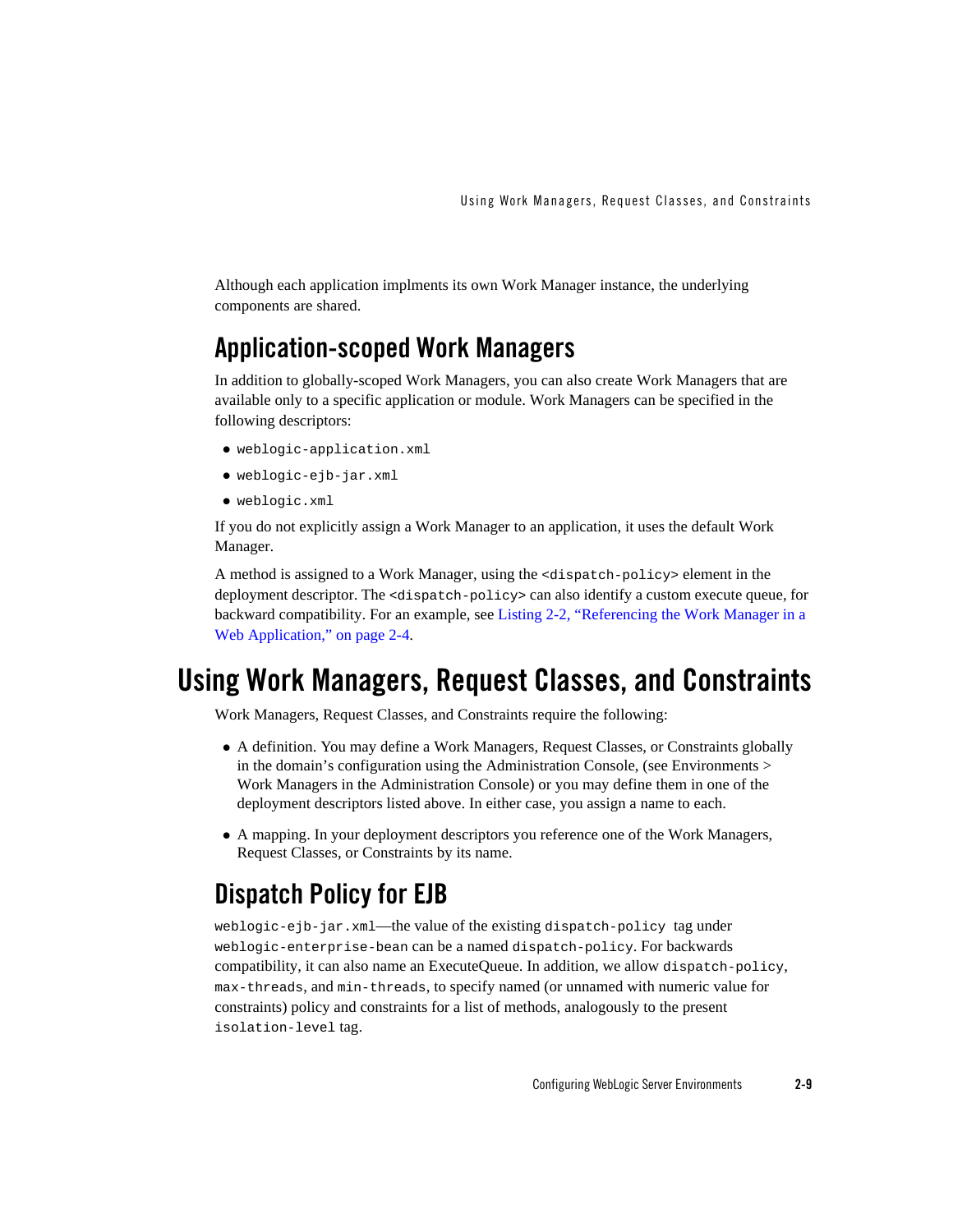### **Dispatch Policy for Web Applications**

weblogic.xml—also supports mappings analogous to the filter-mapping of the web.xml, where named dispatch-policy, max-threads, or min-threads are mapped for url-patterns or servlet names.

### **Deployment Descriptor Examples**

This section contains examples for defining Work Managers in various types of deployment descriptors.

For additional reference, see also the schema for these deployment descriptors:

- weblogic-ejb-jar.xml schema
- weblogic-application.xml schema
- $\bullet$  weblogic.xml schema

#### **Listing 2-5 weblogic-ejb-jar.xml With Work Manager Entries**

```
<weblogic-ejb-jar xmlns="http://www.bea.com/ns/weblogic/90"
  xmlns:j2ee="http://java.sun.com/xml/ns/j2ee"
  xmlns:xsi="http://www.w3.org/2001/XMLSchema-instance"
  xsi:schemaLocation="http://www.bea.com/ns/weblogic/90
  http://www.bea.com/ns/weblogic/90/weblogic-ejb-jar.xsd">
<weblogic-enterprise-bean>
   <ejb-name>WorkEJB</ejb-name> 
   <jndi-name>core_work_ejb_workbean_WorkEJB</jndi-name> 
   <dispatch-policy>weblogic.kernel.System</dispatch-policy> 
</weblogic-enterprise-bean>
<weblogic-enterprise-bean>
   <ejb-name>NonSystemWorkEJB</ejb-name> 
   <jndi-name>core_work_ejb_workbean_NonSystemWorkEJB</jndi-name>
   <dispatch-policy>workbean_workmanager</dispatch-policy> 
</weblogic-enterprise-bean>
```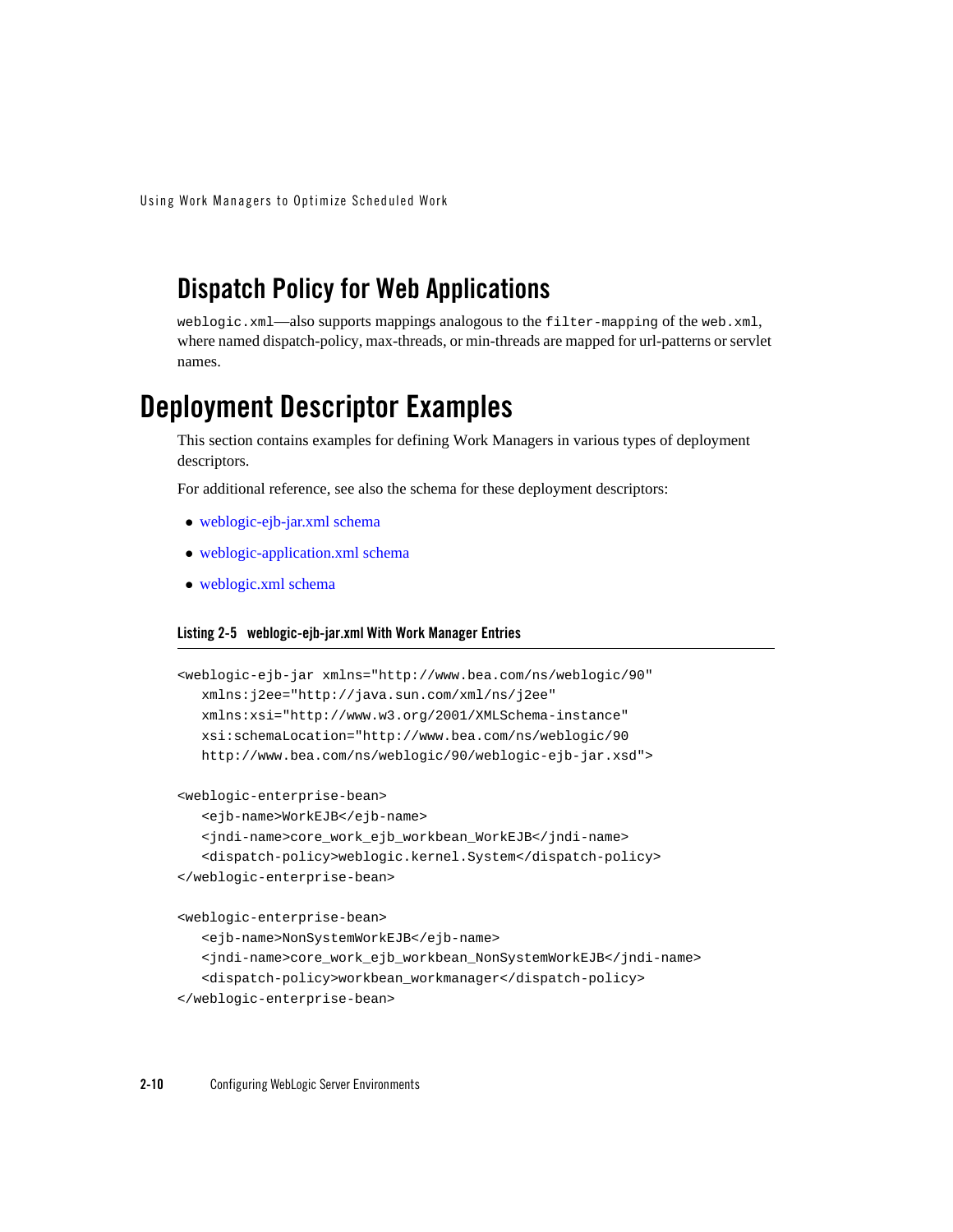#### Deployment Descriptor Examples

```
<weblogic-enterprise-bean>
  <ejb-name>MinThreadsWorkEJB</ejb-name> 
  <jndi-name>core_work_ejb_workbean_MinThreadsWorkEJB</jndi-name>
   <dispatch-policy>MinThreadsCountFive</dispatch-policy> 
</weblogic-enterprise-bean>
<work-manager>
   <name>workbean_workmanager</name>
</work-manager>
<work-manager>
  <name>stuckthread_workmanager</name>
  <work-manager-shutdown-trigger>
      <max-stuck-thread-time>30</max-stuck-thread-time>
      <stuck-thread-count>2</stuck-thread-count>
  </work-manager-shutdown-trigger>
</work-manager>
<work-manager>
  <name>minthreads_workmanager</name>
  <min-threads-constraint>
      <name>MinThreadsCountFive</name>
      <count>5</count>
  </min-threads-constraint>
</work-manager>
<work-manager>
  <name>lowpriority_workmanager</name> 
  <fair-share-request-class>
      <name>low_priority</name>
      <fair-share>10</fair-share> 
   </fair-share-request-class>
</work-manager>
<work-manager>
<name>highpriority_workmanager</name>
  <fair-share-request-class>
```
<name>high\_priority</name>

Configuring WebLogic Server Environments **2-11**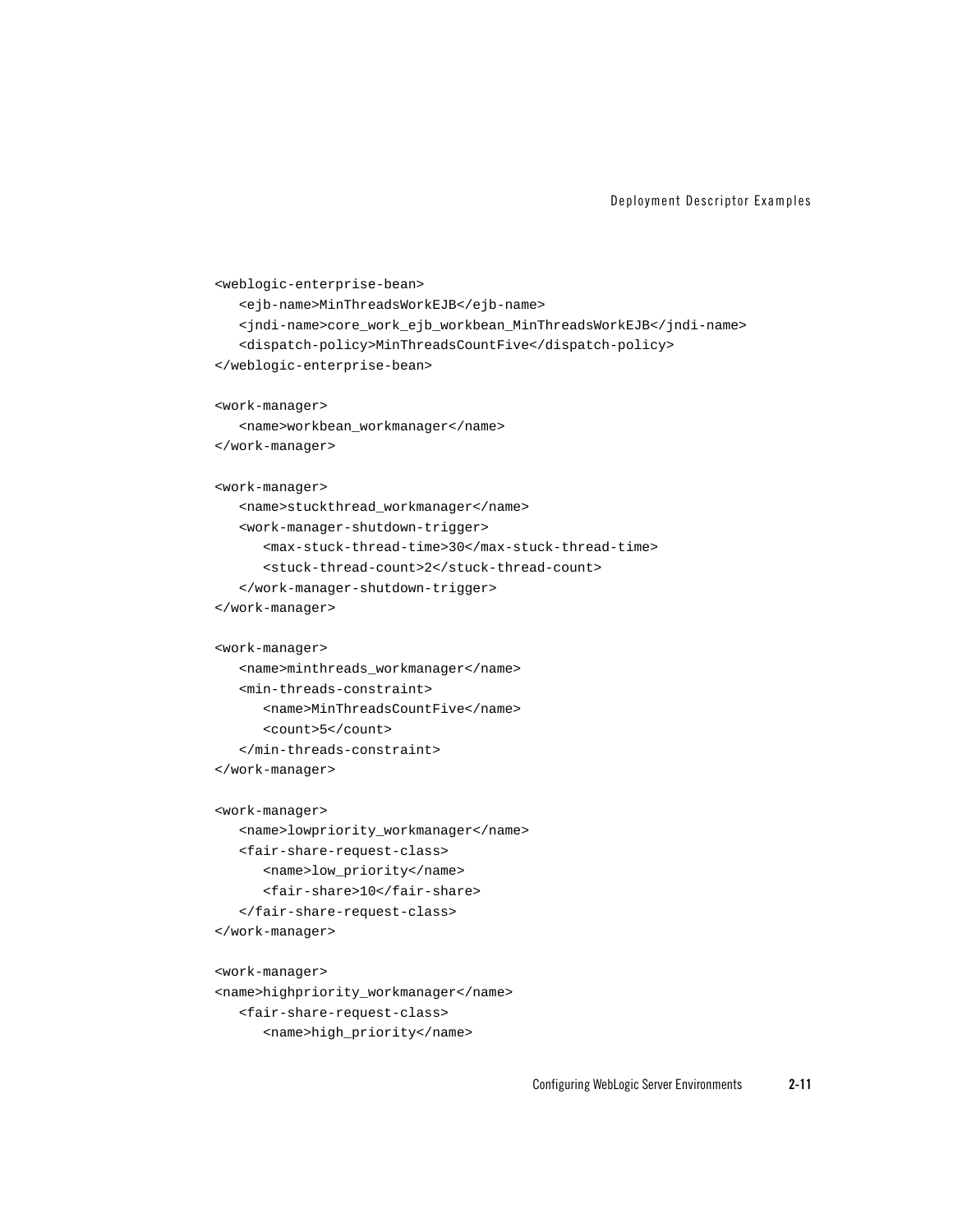```
<fair-share>100</fair-share> 
   </fair-share-request-class>
</work-manager>
<work-manager>
<name>veryhighpriority_workmanager</name>
   <fair-share-request-class>
      <name>veryhigh_priority</name> 
      <fair-share>1000</fair-share> 
   </fair-share-request-class>
</work-manager>
```
#### **Listing 2-6 weblogic-ejb-jar.xml with Connection Pool Based Max Thread Constraint**

These EJBs are configured to get as many threads as there are instances of a resource they depend upon—a connection pool, and an application scoped connection pool.

```
</weblogic-ejb-jar>
<weblogic-ejb-jar xmlns="http://www.bea.com/ns/weblogic/90"
  xmlns:j2ee="http://java.sun.com/xml/ns/j2ee"
   xmlns:xsi="http://www.w3.org/2001/XMLSchema-instance"
   xsi:schemaLocation="http://www.bea.com/ns/weblogic/90
   http://www.bea.com/ns/weblogic/90/weblogic-ejb-jar.xsd">
    <weblogic-enterprise-bean>
      <ejb-name>ResourceConstraintEJB</ejb-name> 
       <jndi-name>core_work_ejb_resource_ResourceConstraintEJB</jndi-name> 
       <dispatch-policy>test_resource</dispatch-policy> 
   </weblogic-enterprise-bean>
   <weblogic-enterprise-bean>
      <ejb-name>AppScopedResourceConstraintEJB</ejb-name> 
      <jndi-name>core_work_ejb_resource_AppScopedResourceConstraintEJB
      </jndi-name>
      <dispatch-policy>test_appscoped_resource</dispatch-policy> 
   </weblogic-enterprise-bean>
```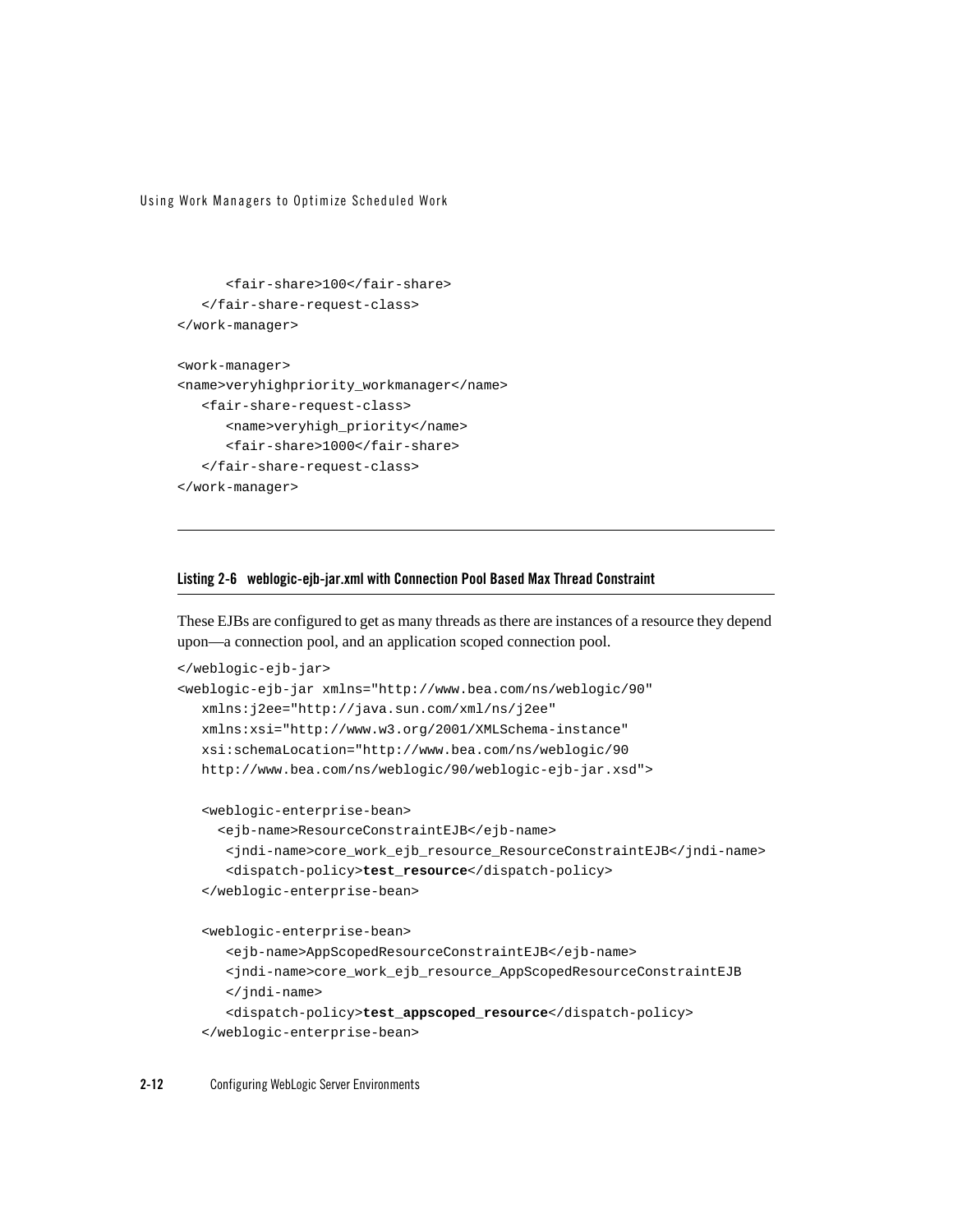Deployment Descriptor Examples

```
<work-manager>
  <name>test_resource</name>
    <max-threads-constraint>
      <name>pool_constraint</name>
      <pool-name>testPool</pool-name>
  </max-threads-constraint>
</work-manager>
<work-manager>
  <name>test_appscoped_resource</name>
  <max-threads-constraint>
      <name>appscoped_pool_constraint</name>
      <pool-name>AppScopedDataSource</pool-name>
  </max-threads-constraint>
</work-manager>
</weblogic-ejb-jar>
```
#### **Listing 2-7 weblogic-ejb-jar.xml with commonJ Work Managers**

For information using commonJ, see "Using CommonJ With WebLogic Server"and the commonJ Javadocs.

#### **Listing 2-8 weblogic-application.xml**

```
<weblogic-application xmlns="http://www.bea.com/ns/weblogic/90"
  xmlns:j2ee="http://java.sun.com/xml/ns/j2ee"
  xmlns:xsi="http://www.w3.org/2001/XMLSchema-instance"
  xsi:schemaLocation="http://www.bea.com/ns/weblogic/90
  http://www.bea.com/ns/weblogic/90/weblogic-application.xsd">
  <max-threads-constraint>
      <name>j2ee_maxthreads</name> 
      <count>1</count>
```
Configuring WebLogic Server Environments **2-13**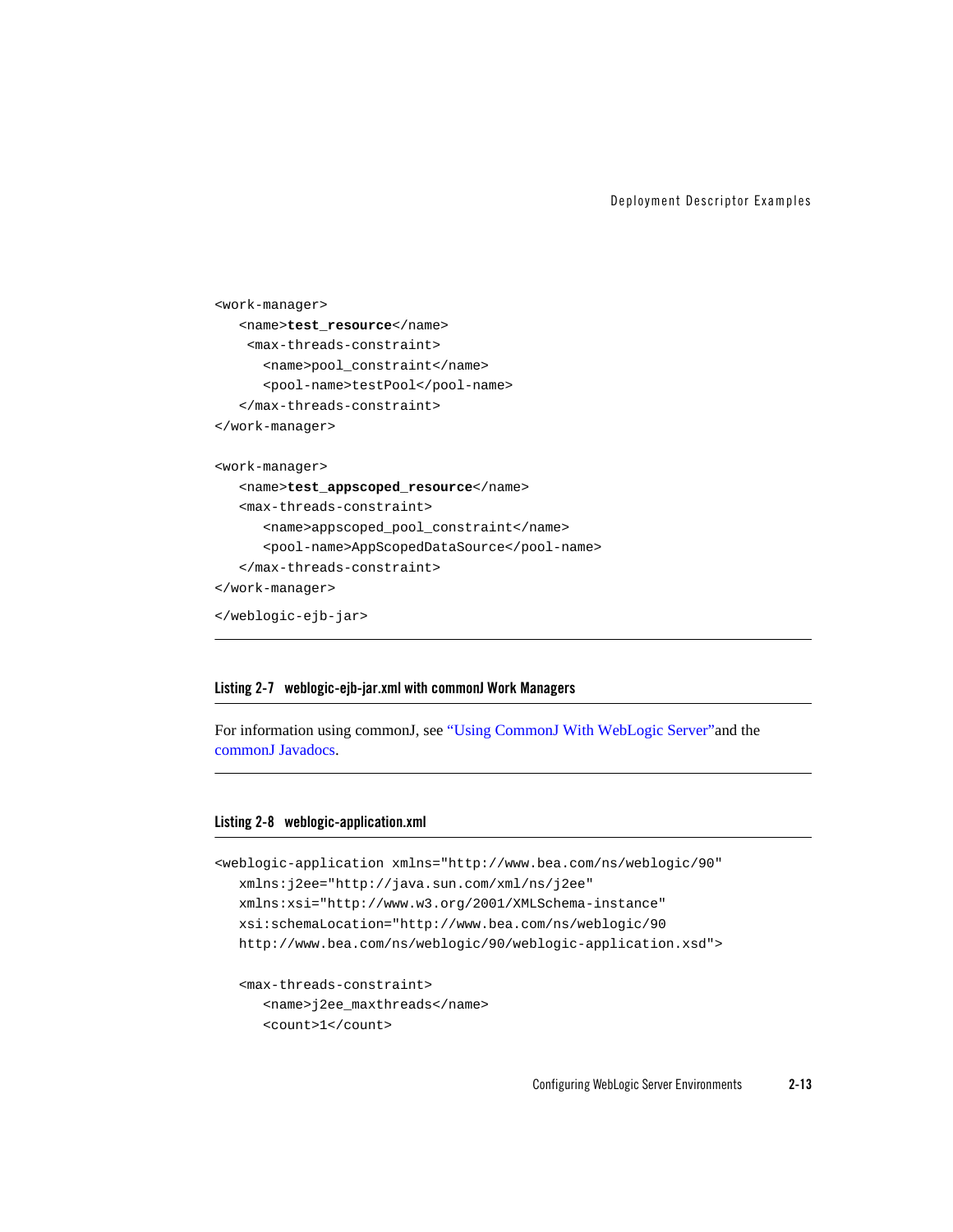```
</max-threads-constraint>
   <min-threads-constraint>
      <name>j2ee_minthreads</name> 
      count>1</count> 
   </min-threads-constraint>
   <work-manager>
      <name>J2EEScopedWorkManager</name> 
      </work-manager>
</weblogic-application>
```
#### **Listing 2-9 web application descriptor**

This Web Application is deployed as part of the Enterprise Application defined in Listing 2-8, "weblogic-application.xml," on page 2-13. This Web Application's descriptor defines two Work Managers. Both Work Managers point to the same max threads constraint, j2ee\_maxthreads which is defined in the application's weblogic-application.xml file. Each Work Manager specifies a different response time request class.

```
<weblogic xmlns="http://www.bea.com/ns/weblogic/90"
  xmlns:j2ee="http://java.sun.com/xml/ns/j2ee"
  xmlns:xsi="http://www.w3.org/2001/XMLSchema-instance"
  xsi:schemaLocation="http://www.bea.com/ns/weblogic/90
  http://www.bea.com/ns/weblogic/90/weblogic.xsd">
  <work-manager>
     <name>fast_response_time</name> 
      <response-time-request-class>
         <name>fast_response_time</name> 
         <goal-ms>2000</goal-ms> 
      </response-time-request-class>
      <max-threads-constraint-name>j2ee_maxthreads
      </max-threads-constraint-name>
   </work-manager>
```
<work-manager>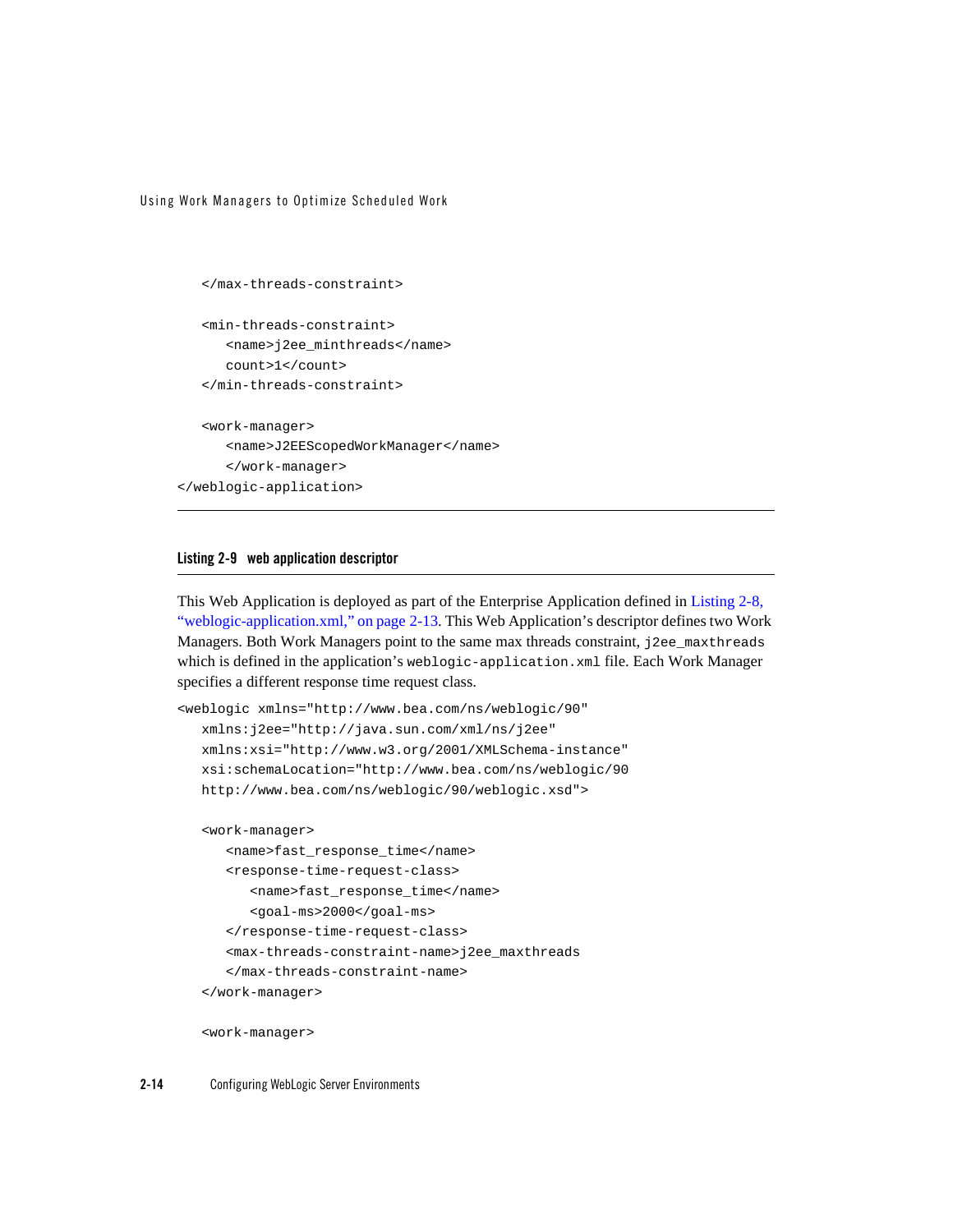Deployment Descriptor Examples

```
<name>slow_response_time</name> 
   <max-threads-constraint-name>j2ee_maxthreads
   </max-threads-constraint-name
   <response-time-request-class>
      <name>slow_response_time</name> 
      <goal-ms>5000</goal-ms> 
   </response-time-request-class>
</work-manager>
```
</weblogic>

#### **Listing 2-10 web application descriptor**

This descriptor defines a Work Manager using the context-request-class.

```
<?xml version="1.0" encoding="UTF-8"?>
<weblogic-web-app xmlns="http://www.bea.com/ns/weblogic/90"
xmlns:j2ee="http://java.sun.com/xml/ns/j2ee"
xmlns:xsi="http://www.w3.org/2001/XMLSchema-instance"
xsi:schemaLocation="http://www.bea.com/ns/weblogic/90
http://www.bea.com/ns/weblogic/90/weblogic-web-app.xsd">
 <work-manager>
  <name>foo-servlet-1</name>
  <request-class-name>test-fairshare2</request-class-name>
  <max-threads-constraint>
    <name>foo-mtc</name>
    <pool-name>oraclePool</pool-name>
  </max-threads-constraint>
 </work-manager>
 <work-manager>
  <name>foo-servlet</name>
  <context-request-class>
  <name>test-context</name>
  <context-case>
    <user-name>anonymous</user-name>
```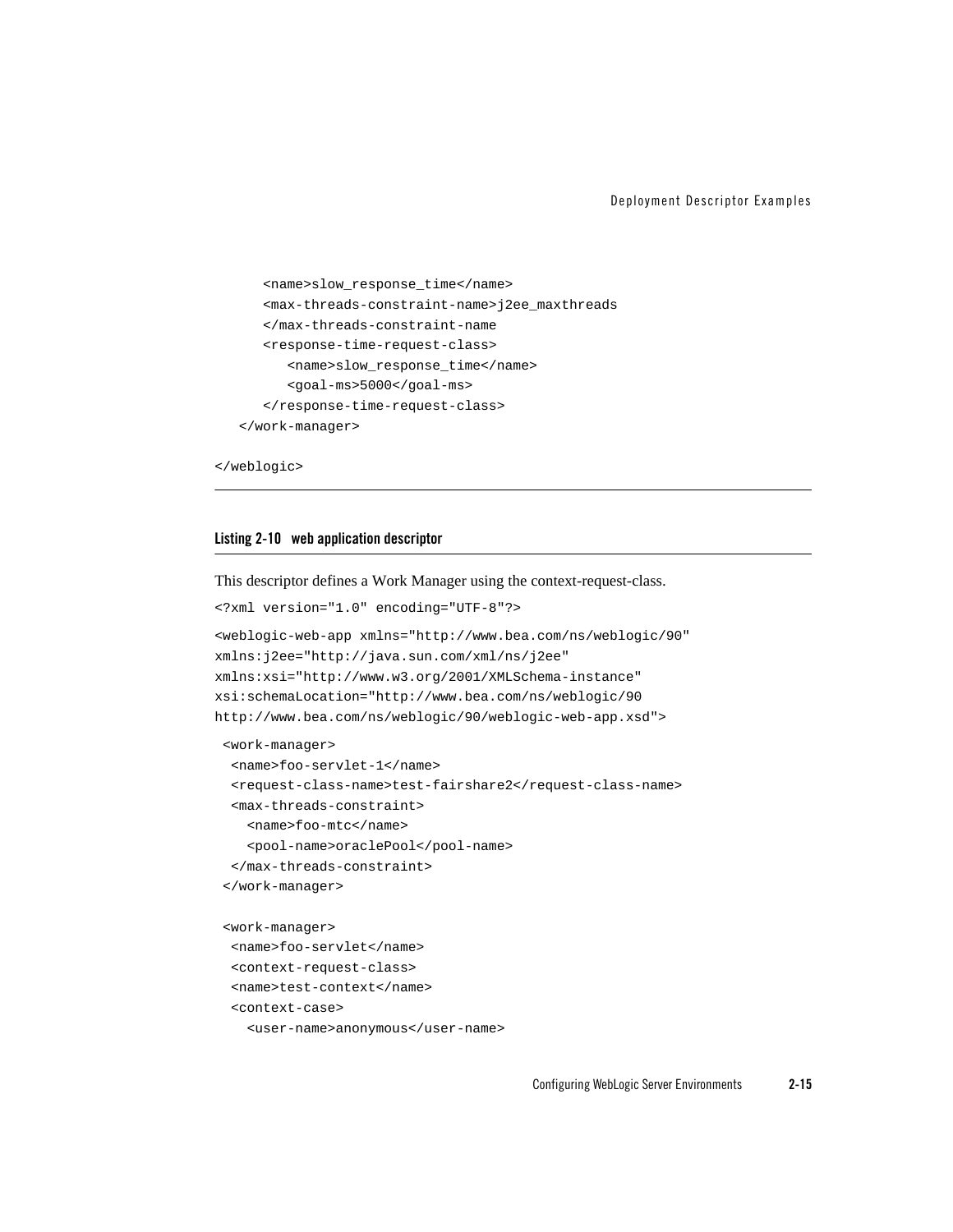```
<request-class-name>test-fairshare1</request-class-name> 
  </context-case>
   <context-case>
    <group-name>everyone</group-name>
    <request-class-name>test-fairshare2</request-class-name> 
   </context-case>
  </context-request-class>
</work-manager>
</weblogic-web-app>
```
### **Work Managers and Execute Queues**

This section discusses how to enable backward compatibility with Execute Queues and how to migrate applications from using Execute Queues to Work Managers.

### Enabling Execute Queues

WebLogic Server, Version 8.1 implemented Execute Queues to handle thread management which allowed you to create thread-pools to determine how workload was handled. WebLogic Server still provides Execute Queues for backward compaitibility, primarily to facilitate application migration. However, new application development should utilize Work Managers to peform thread management more efficiently.

You can enable Execute Queues in the following ways:

• Using the command line option

-Dweblogic.Use81StyleExecuteQueues=true

• Setting the Use81StyleExecuteQueues property via the Kernel MBean in config.xml.

Enabling Execute Queues disables all Work Manager configuration and thread self tuning. Execute Queues behave exactly as they did in WebLogic Server 8.1. See Using User-Defined Execute Queues in *WebLogic Server Performance and Tuning*.

When enabled, Work Managers are converted to Execute Queues based on the following rules:

• If the Work Manager implements a minimum or maximum threads constraint, then an Execute Queue is created with the same name as the Work Manager. The thread count of the Execute Queue is based on the value defined in the constraint.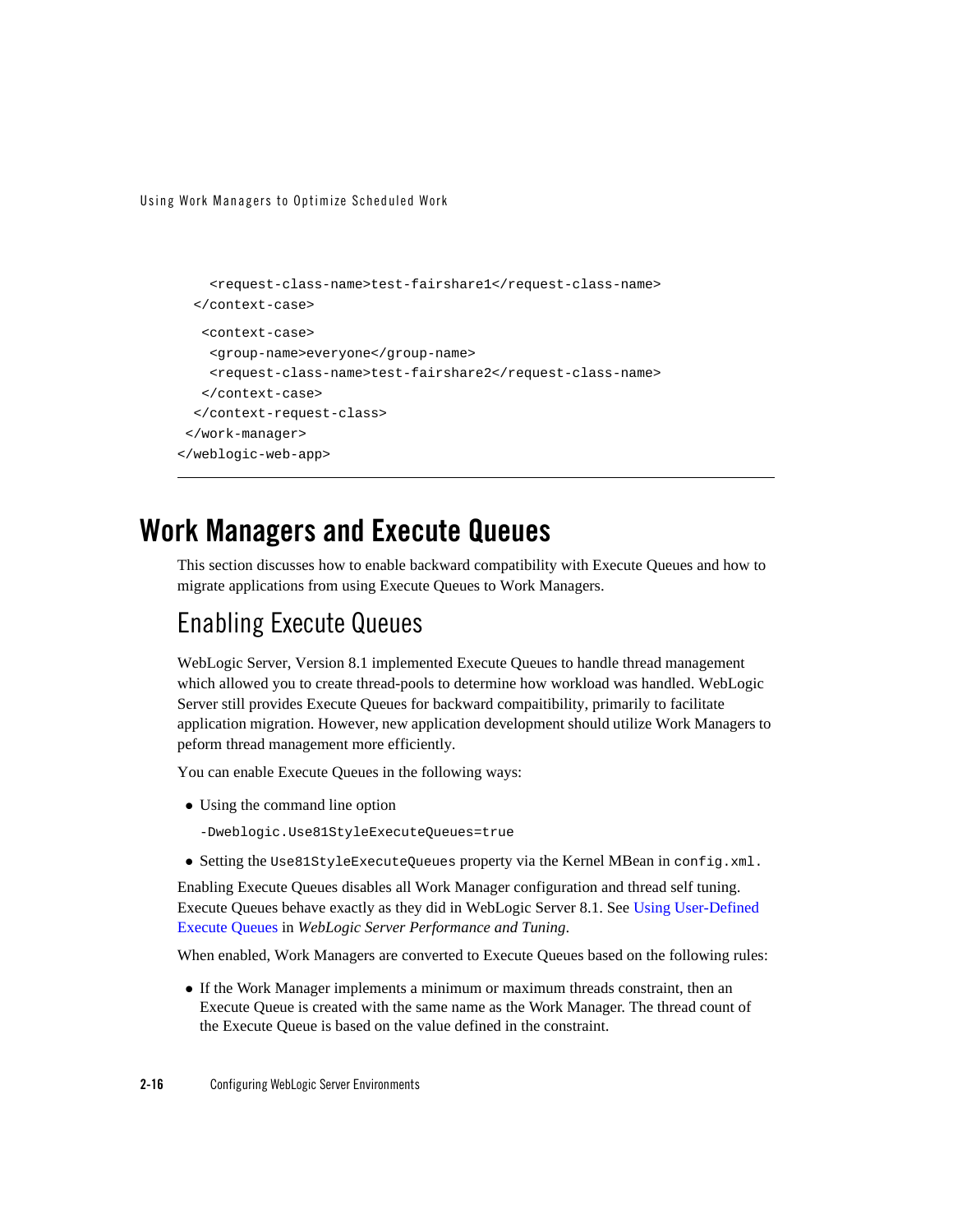• If the Work Manager does not implement any constraints, the the global default Execute Queue is used.

### **Migrating from Execute Queues to Work Managers**

When an application is migrated from WebLogic Server 8.1, any Execute Queues defined in the server configuration before migration will still be present. WebLogic Server does not automatically convert the Execute Queues to Work Managers.

When an 8.1 application implementing Execute Queues is deployed on WebLogic Server 9.x, the Execute Queues are created to handle thread management for requests. However, only those requests whose dispatch-policy maps to an Execute Queue will take advantage of this feature.

### **Accessing Work Managers Using MBeans**

Work Managers can be accessed using the WorkManagerMBean configuration MBean. For more information, see WorkManagerMBean.

WorkManagerMBean is accessed in the runtime tree or configuration tree depending on how the Work Manager is accessed by an application.

- If the Work Manager is defined at the module level, the WorkManagerRuntime MBean is available through the corresponding ComponentRuntimeMBean.
- If a Work Manager is defined at the application level, then WorkManagerRuntime is available through ApplicationRuntime.
- If a Work Manager is defined globally in config.xml, each application creates its own instance of the Work Manager. Each application has its own corresponding WorkManagerRuntime available at the application level.

### **Using CommonJ With WebLogic Server**

WebLogic Server Work Managers provide server-level configuration that allows administrators a way to set dispatch-policies to their servlets and EJBs.

WebLogic Server also provides a programmatic way of handling work from within an application. This is provided via the CommonJ API. Weblogic Server implements the commonj.work and commonj.timers packages of the CommonJ specificaion.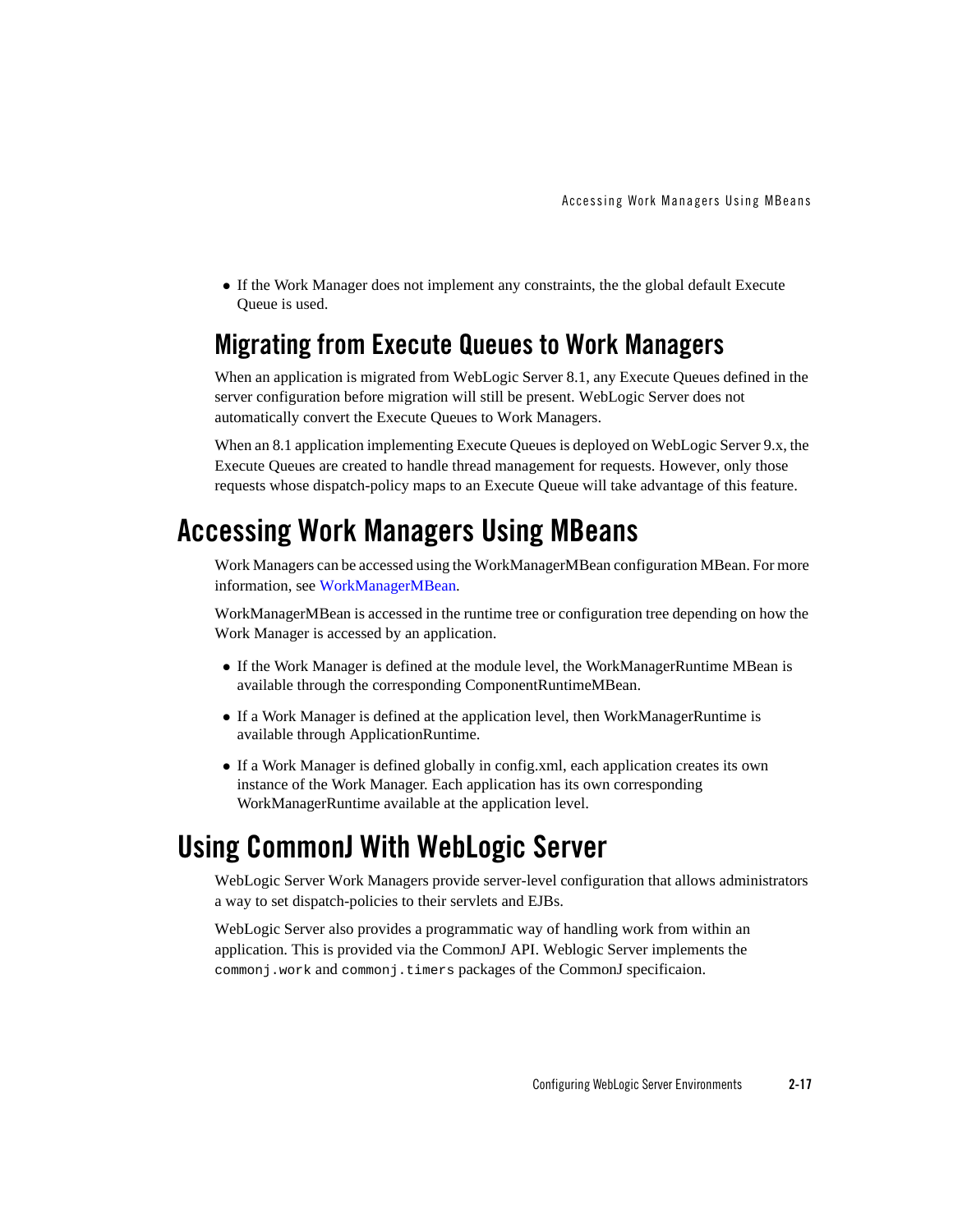For general information on the CommonJ specification, see http://dev2dev.bea.com/wlplatform/commonj/twm.html. For specific information WebLogic Server's implementation of CommonJ, see the CommonJ Javadocs.

The WebLogic Server implementation of CommonJ enables an application to break a single request task into multiple work items, and assign those work items to execute concurrently using multiple Work Managers configured in WebLogic Server. Applications that do not need to execute concurrent work items can also use configured Work Managers by referencing or creating Work Managers in their deployment descriptors or, for Java EE Connectors, using the JCA API.

Following are some differences between the WebLogic Server implementation and the CommonJ specification:

- The RemoteWorkItem interface is an optional interface provided by the CommonJ specification and is not supported in WebLogic Server. WebLogic Server implements its own cluster load balancing and failover policies. Workload management is based on these policies.
- WebLogic CommonJ timers behave differently than java.util.Timer. When the execution is greater that twice the period, the WebLogic CommonJ timer will skip some periods to avoid falling further behind. The java.util.Timer does not do this.

### **Accessing CommonJ Work Managers**

Unlike WebLogic Server Work Managers, which can only be accessed from an application via dispatch policies, you can access CommonJ Work Managers directly from an application. The following code example demonstrates how to lookup a CommonJ work manager using JNDI:

```
InitialContext ic = new InitialContext();
commonj.work.WorkManager wm = 
(commonj.work.WorkManager)ic.lookup("java:comp/env/wm/myWM");
```
For more information on using CommonJ Work Managers, see the CommonJ Javadocs.

### **Mapping CommonJ to WebLogic Server Work Managers**

You can map an externally defined CommonJ Work Manager to a WebLogic Server Work Manager. For example, if you have a CommonJ Work Manager defined in a descriptor, ejb-jar.xml for example, as:

```
<resource-ref>
<res-ref-name>minthreads_workmanager</res-ref-name>
```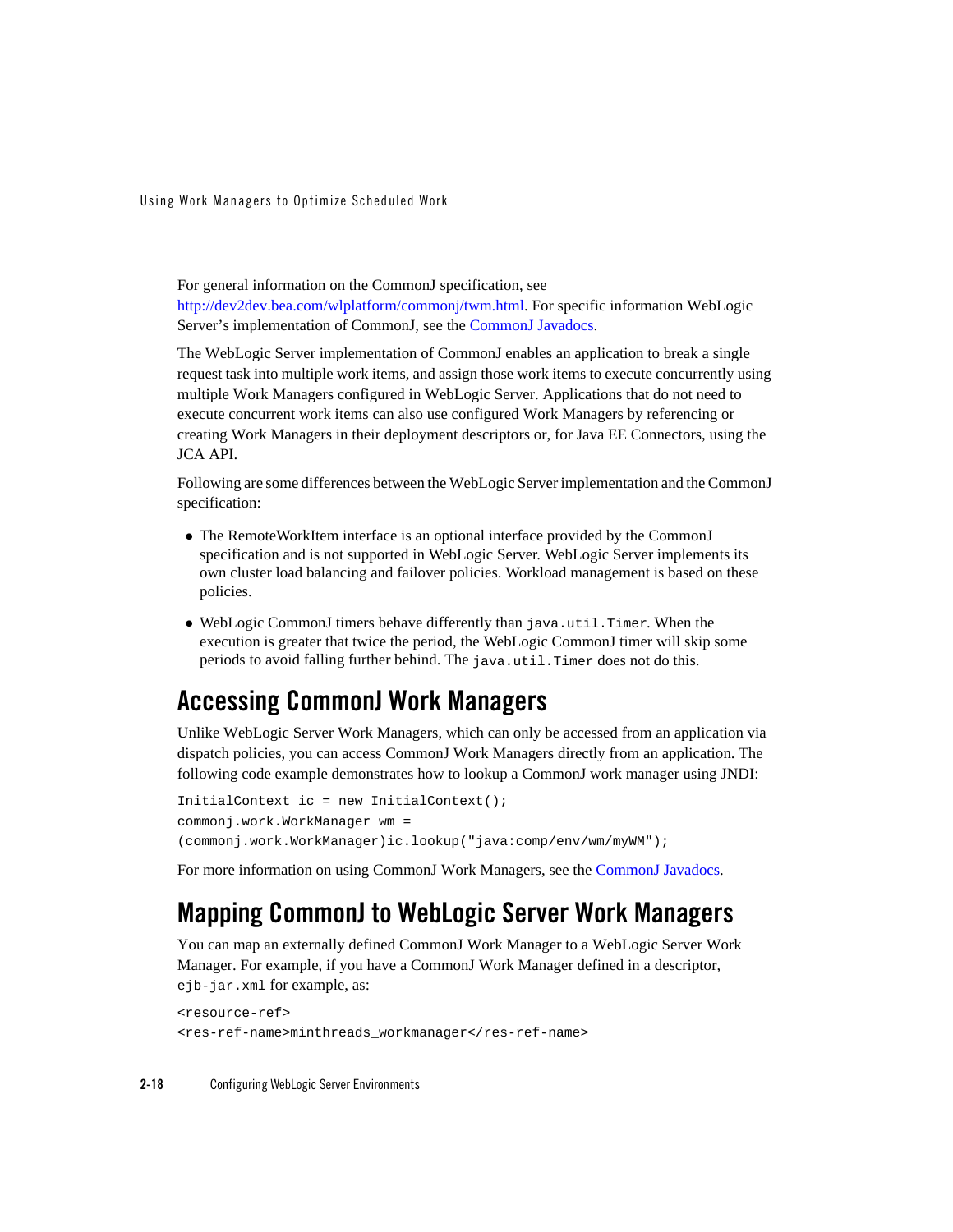```
<res-type>commonj.work.WorkManager</res-type>
<res-auth>Container</res-auth>
<res-sharing-scope>Shareable</res-sharing-scope>
</resource-ref>
```
You can link this to a WebLogic Server Work Manager by ensuring that the name element is identical in the WebLogic Server descriptor such as weblogic-ejb-jar.xml:

```
<work-manager>
<name>minthreads_workmanager</name>
<min-threads-constraint>
<count>5</count>
</min-threads-constraint>
</work-manager>
```
This procedure is similar for a resource-ref defined in web.xml. The WebLogic Server Work Manager can be defined in either a module descriptor (weblogic-ejb-jar.xml or weblogic.xml, for example) or in the application descriptor (weblogic-application.xml).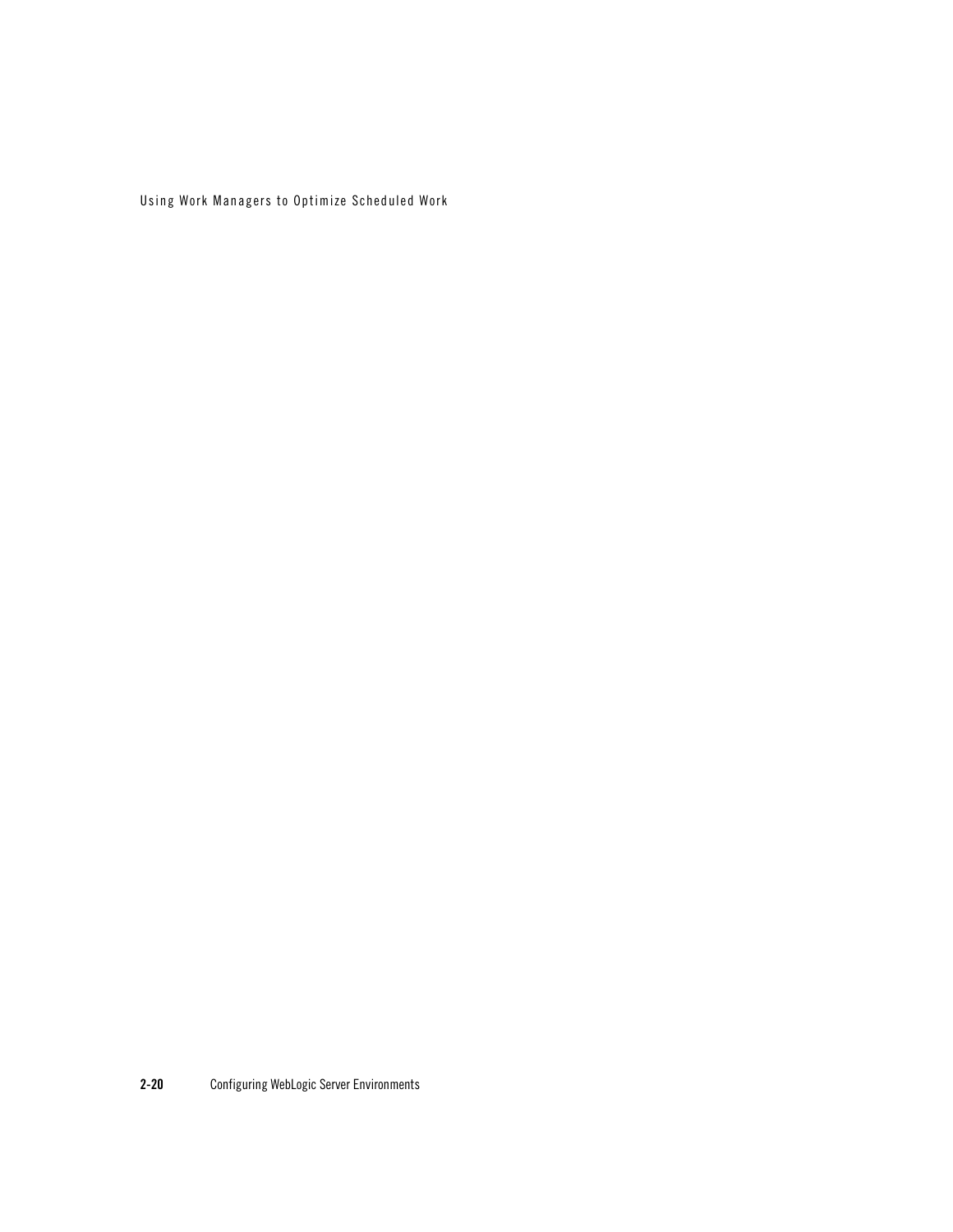

# Avoiding and Managing Overload

WebLogic Server has features for detecting, avoiding, and recovering from overload conditions. WebLogic Server's overload protection features help prevent the negative consequences degraded application performance and stability—that can result from continuing to accept requests when the system capacity is reached.

- <sup>z</sup> "Configuring WebLogic Server to Avoid Overload Conditions" on page 3-1
- <sup>z</sup> "WebLogic Server Self-Monitoring" on page 3-4
- "WebLogic Server Exit Codes" on page 3-4

### **Configuring WebLogic Server to Avoid Overload Conditions**

When system capacitiy is reached, if an application server continues to accept requests, application performance and stability can deteriorate. The following sections demonstrate how you can configure WebLogic Server to minimize the negative results of system overload.

### **Limiting Requests in the Thread Pool**

In WebLogic Server, all requests, whether related to system administration or application activity—are processed by a single thread pool. An administrator can throttle the thread pool by defining a maximum queue length. Beyond the configured value, WebLogic Server will refuse requests, except for requests on administration channels.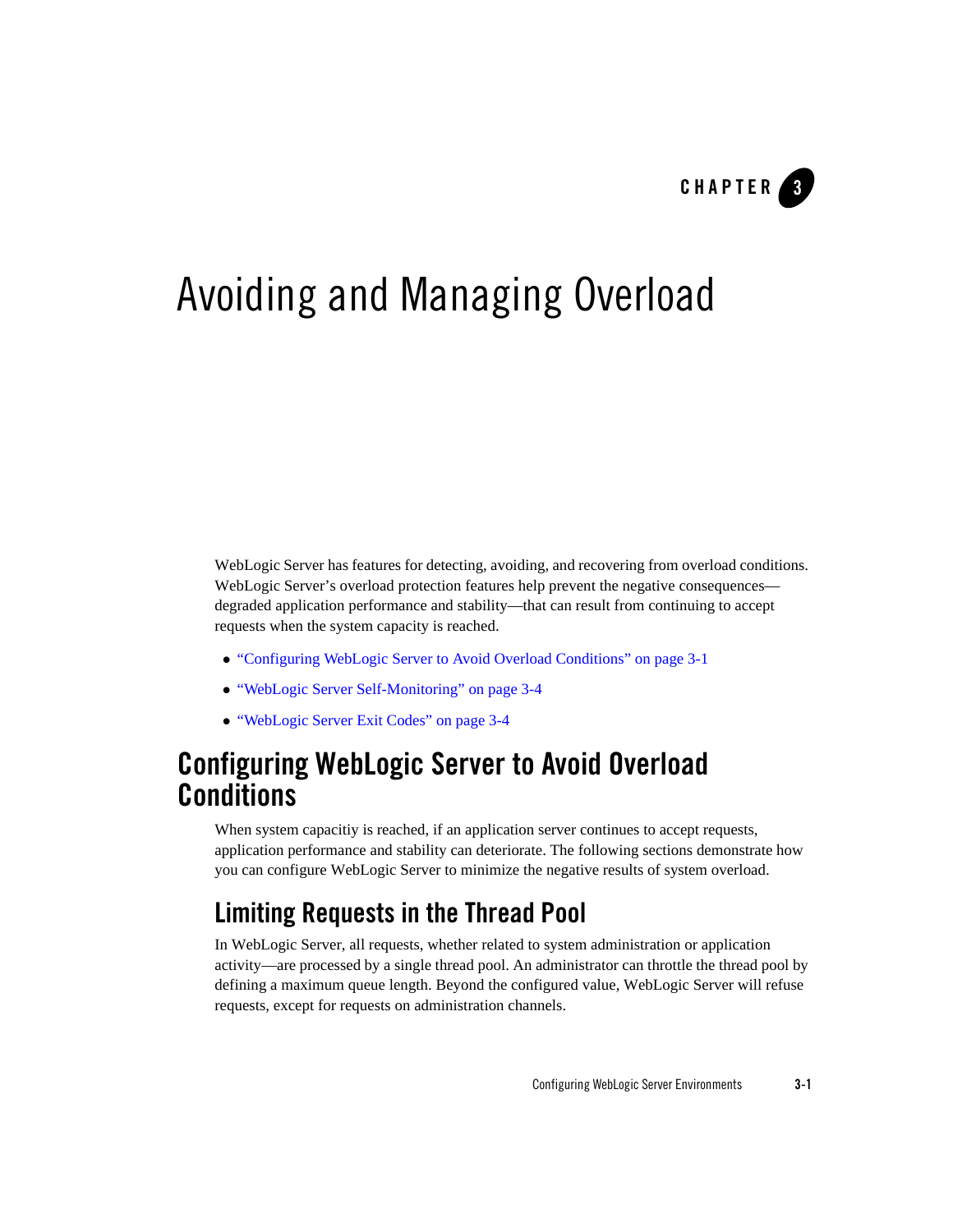Avoiding and Managing Overload

**Note:** Administration channels allow access only to administrators. The limit you set on the execute length does not effect administration channel requests, to ensure that reaching the maximum thread pool length does not prevent administrator access to the system. To limit the number of administration requests allowed in the thread pool, you can configure an administration channel, and set the MaxConnectedClients attribute for the channel.

When the maximum number of enqueued requests is reached, WebLogic Server immediately starts rejecting:

- Web application requests.
- Non-transactional RMI requests with a low fair share, beginning with those with the lowest fair share*.*

If the overload condition continues to persist, higher priority requests will start getting rejected, with the exception of JMS and transaction-related requests, for which overload management is provided by the JMS and the transaction manager.

Throttle the thread pool by setting the Shared Capacity For Work Managers field in the Administration Console (see Environments > Servers > Threads and select an execute queue). The default value of this field is 65536.

### **Work Managers and Thread Pool Throttling**

An administrator can configure Work Managers to manage the thread pool at a more granular level, for sets of requests that have similar performance, availability, or reliability requirements. A Work Manager can specify the maximum requests of a particular request class that can be queued. The maximum requests defined in a Work Manager works with global thread pool value. The limit that is reached first is honored.

See "Using Work Managers to Optimize Scheduled Work" on page 2-1.

### **Limiting HTTP Sessions**

An administrator can limit the number of active HTTP sessions based on detection of a low-memory condition. This is useful in avoiding out of memory exceptions.

WebLogic Server refuses requests that create new HTTP sessions after the configured threshold has been reached. In a WebLogic Server cluster, the proxy plug-in redirects a refused request to another Managed Server in the cluster. A non-clustered server instance can re-direct requests to alternative server instance.

The servlet container takes one of the following actions when maximum number of sessions is reached: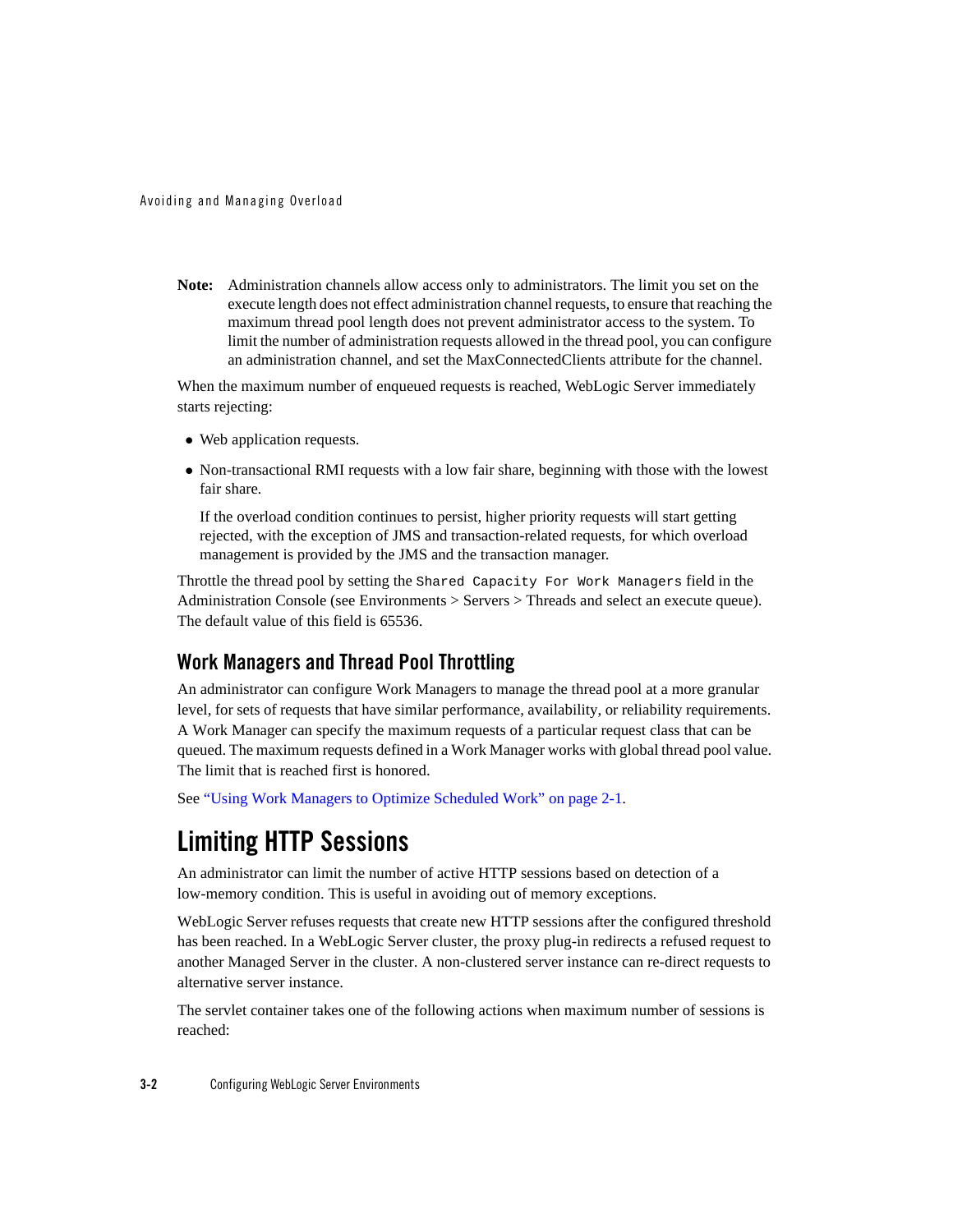$\bullet$  If the server instance is in a cluster, a the servlet container throws a SessionCreationException. Your application code should handle this runtime exception and send a relevant response.

To implement overload protection, you should handle this exception and send a 503 response explicitly. This response can then be handled by the proxy or load balancer.

You set a limit for the number of simultaneous HTTP sessions in the deployment descriptor for the Web Application. For example, the following element sets a limit of 12 sessions:

```
<session-descriptor>
  <max-in-memory-sessions>12</max-in-memory-sessions>
</session-descriptor>
```
### **Exit on Out of Memory Exceptions**

Administrators can configure WebLogic Server to exit upon an out of memory exception. This feature allows you to minimize the impact of the out of memory condition—automatic shutdown helps avoid application instability, and you can configure Node Manager or another HA tool to automatically restart WebLogic Server, minimizing down-time.

You can configure this using the Administration Console, or by editing the following elements in config.xml:

```
<overload-protection>
   <panic-action>system-exit</panic-action>
</overload-protection>
```
For more information, see the attributes of the OverloadProtectionMBean.

### **Stuck Thread Handling**

WebLogic Server checks for stuck threads periodically. If all application threads are stuck, a server instance marks itself failed, if configured to do so, exits. You can configure Node Manager or a third-part high-availability solution to restart the server instance for automatic failure recovery.

You can configure these actions to occur when not all threads are stuck, but the number of stuck threads have exceeded a configured threshold,

• Shut down the Work Manager if it has stuck threads. A Work Manager that is shut down will refuse new work and reject existing work in the queue by sending a rejection message. In a cluster, clustered clients will fail over to another cluster member.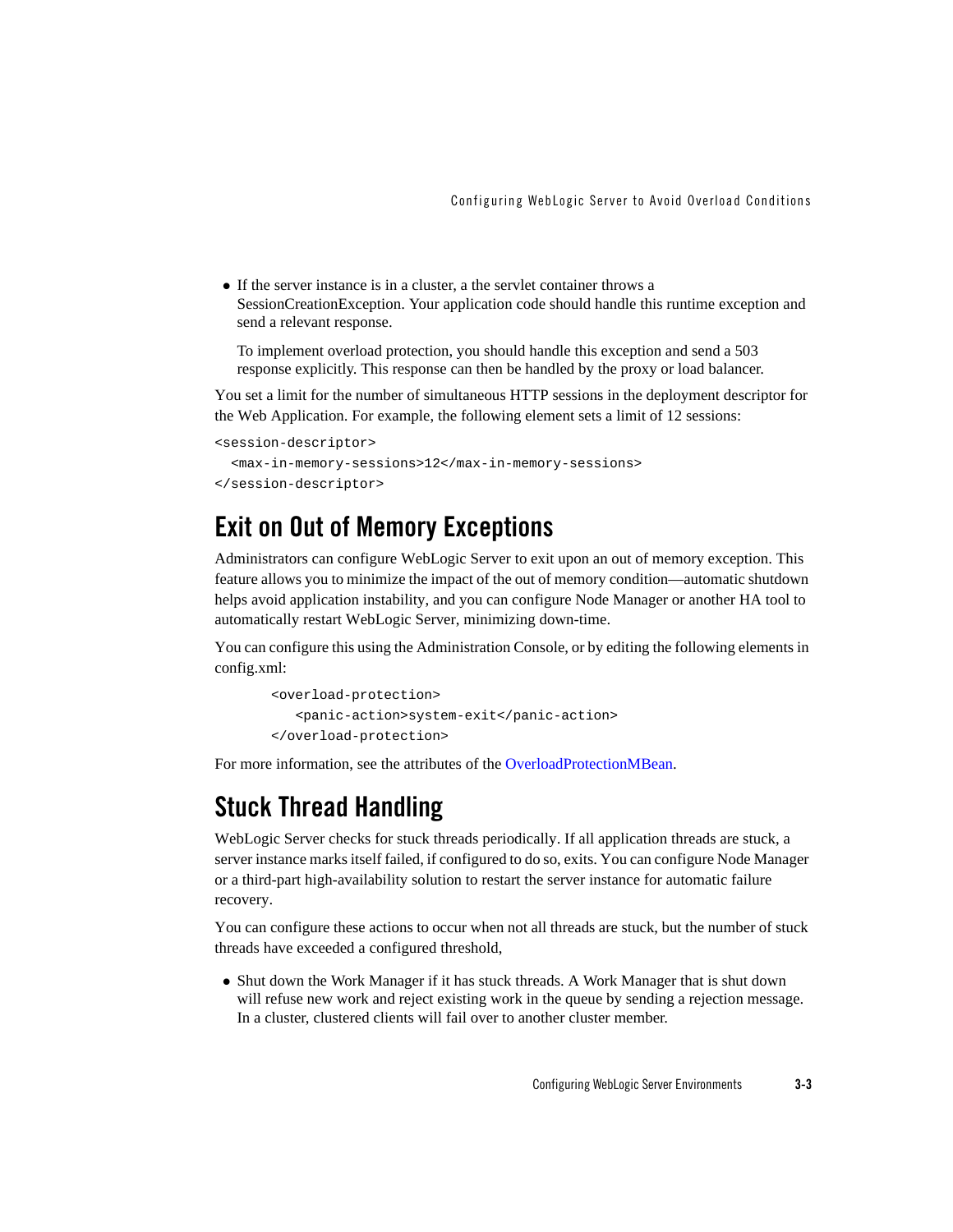Avoiding and Managing Overload

- Shut down the application if there are stuck threads in the application. The application is shutdown by bringing it into admin mode. All Work Managers belonging to the application are shut down, and behave as described above.
- Mark the server instance as failed and shut it down it down if there are stuck threads in the server. In a cluster, clustered clients that are connected or attempting to connect will fail over to another cluster member.

For more information, see the attributes of the OverloadProtectionMBean.

### **WebLogic Server Self-Monitoring**

The following sections describe WebLogic Server features that aid in determining and reporting overload conditions.

### **Overloaded Health State**

WebLogic Server has a new health state—OVERLOADED—which is returned by the ServerRuntimeMBean.getHealthState() when a server instance whose life cycle state is RUNNING becomes overloaded. This condition occurs as a result of low memory.

The server instances health state returns to  $\alpha$  after the overload condition passes. An administrator can suspend or shut down an OVERLOADED server instance.

### **WebLogic Server Exit Codes**

When WebLogic Server exits it returns an exit code. The exit codes can be used by shell scripts or HA agents to decide whether a server restart is necessary. See "WebLogic Server Exit Codes and Restarting After Failure" in *Managing Server Startup and Shutdown*.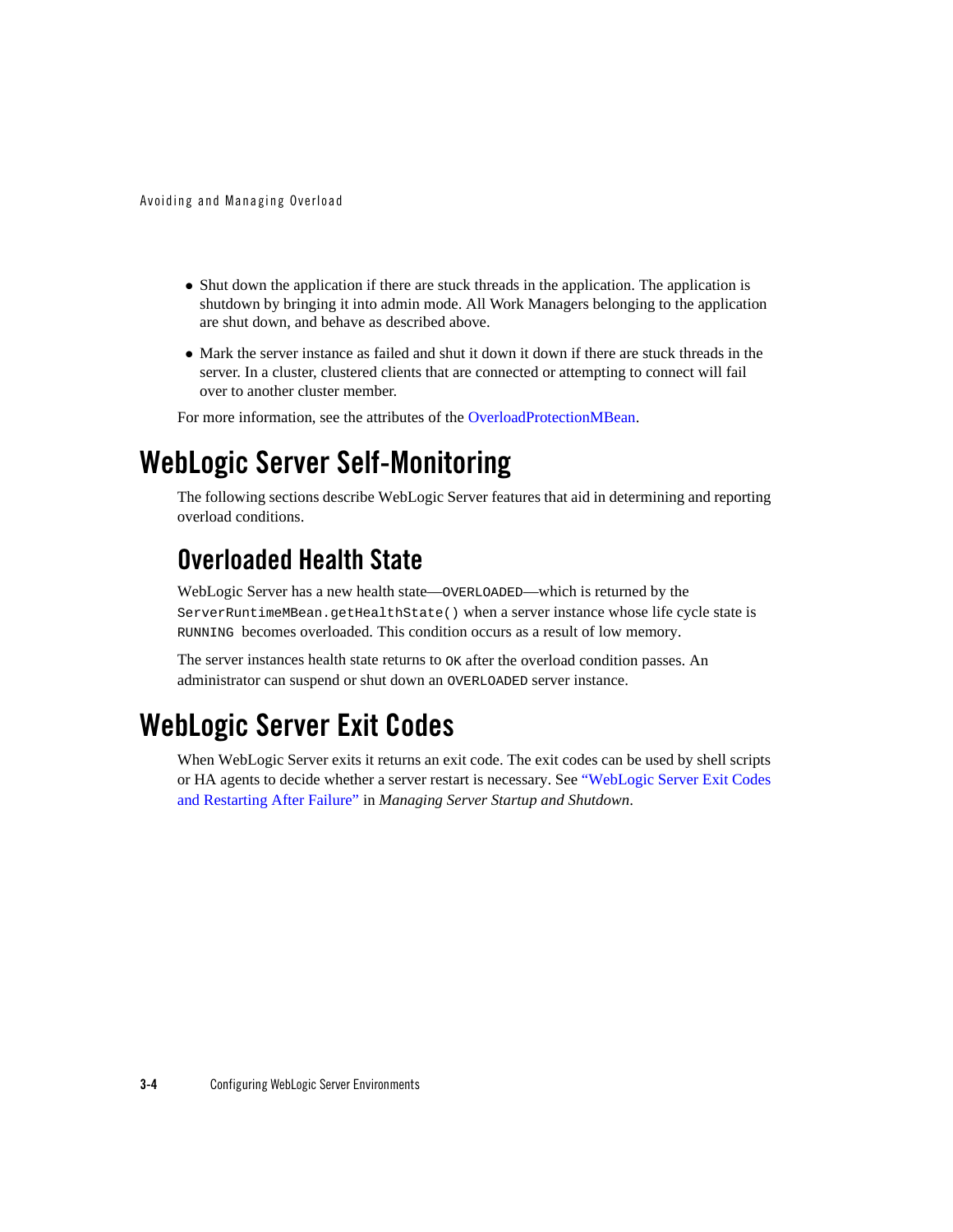

# Configuring Network Resources

Configurable WebLogic Server resources, including network channels and domain-wide administration ports, help you effectively utilize the network features of the machines that host your applications and manage quality of service.

The following sections describe configurable WebLogic Server network resources, examples of their use, and the configuration process:

- "Overview of Network Configuration" on page 4-1
- "Understanding Network Channels" on page 4-2
- "Configuring a Channel" on page 4-9
- "Assigning a Custom Channel to an EJB" on page 4-12

### **Overview of Network Configuration**

For many development environments, configuring WebLogic Server network resources is simply a matter of identifying a Managed Server's listen address and listen port. However, in most production environments, administrators must balance finite network resources against the demands placed upon the network. The task of keeping applications available and responsive can be complicated by specific application requirements, security considerations, and maintenance tasks, both planned and unplanned.

WebLogic Server allows you to control the network traffic associated with your applications in a variety of ways, and configure your environment to meet the varied requirements of your applications and end users. You can: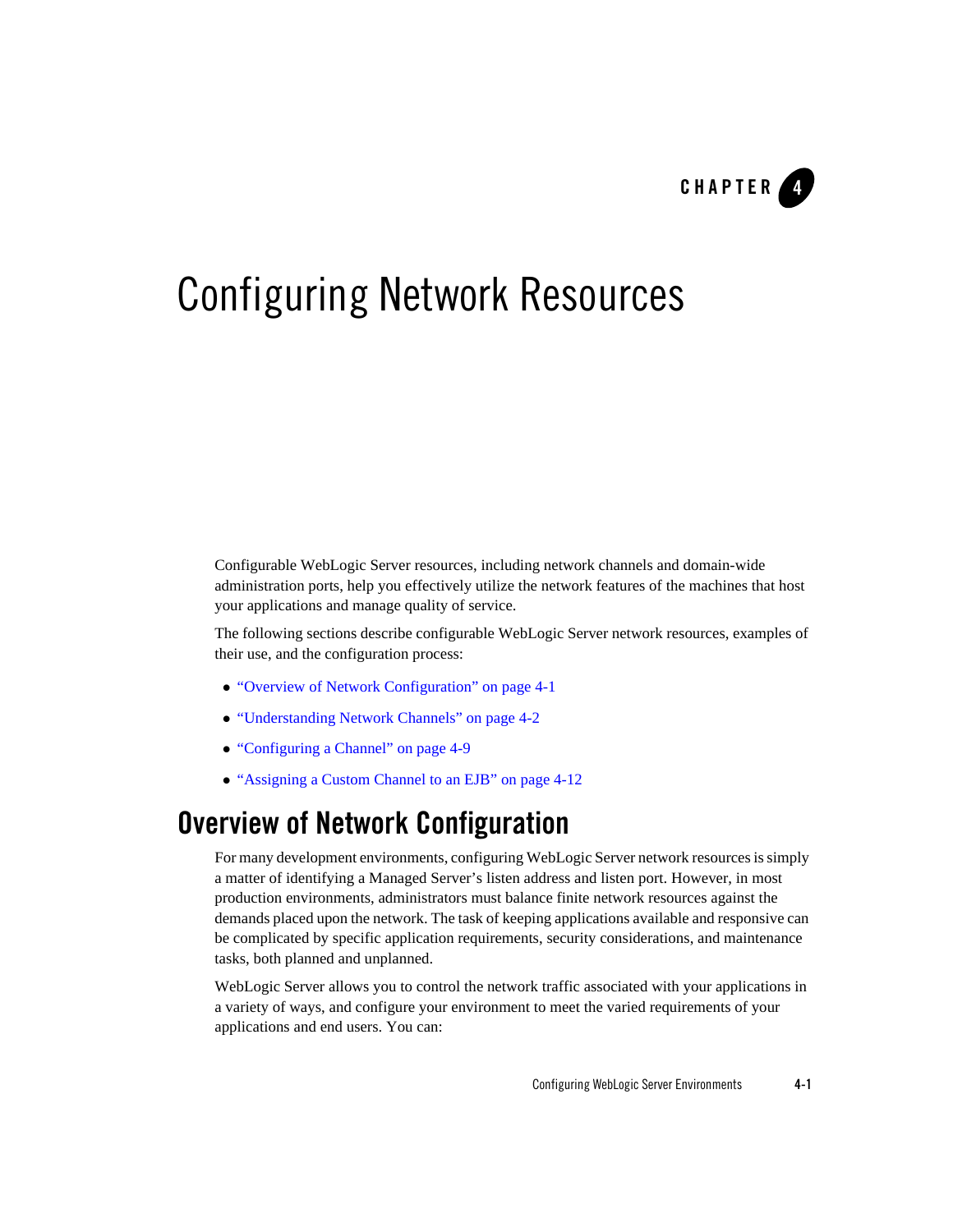Configuring Network Resources

- Designate the Network Interface Cards (NICs) and ports used by Managed Servers for different types of network traffic.
- Support multiple protocols and security requirements.
- Specify connection and message timeout periods.
- Impose message size limits.

You specify these and other connection characteristics by defining a network channel—the primary configurable WebLogic Server resource for managing network connections. You configure a network channel with the Servers-->Protocols-->Channels tab of the Administration Console or by using NetworkAccessPointMBean.

### **New Network Configuration Features in WebLogic Server**

In this version of WebLogic Server, the functionality of network channels is enhanced to simplify the configuration process. Network channels now encompass the features that, in WebLogic Server 7.x, required both network channels and network access points. In this version of WebLogic Server, network access points are deprecated. The use of NetworkChannelMbean is deprecated in favor of NetworkAccessPointMBean.

### **Understanding Network Channels**

The sections that follow describe network channels and the standard channels that WebLogic Server pre-configures, and discusses common applications for channels.

### **What Is a Channel?**

A network channel is a configurable resource that defines the attributes of a network connection to WebLogic Server. For instance, a network channel can define:

- The protocol the connection supports.
- The listen address.
- The listen ports for secure and non-secure communication.
- Connection properties such as the login timeout value and maximum message sizes.
- Whether or not the connection supports tunneling.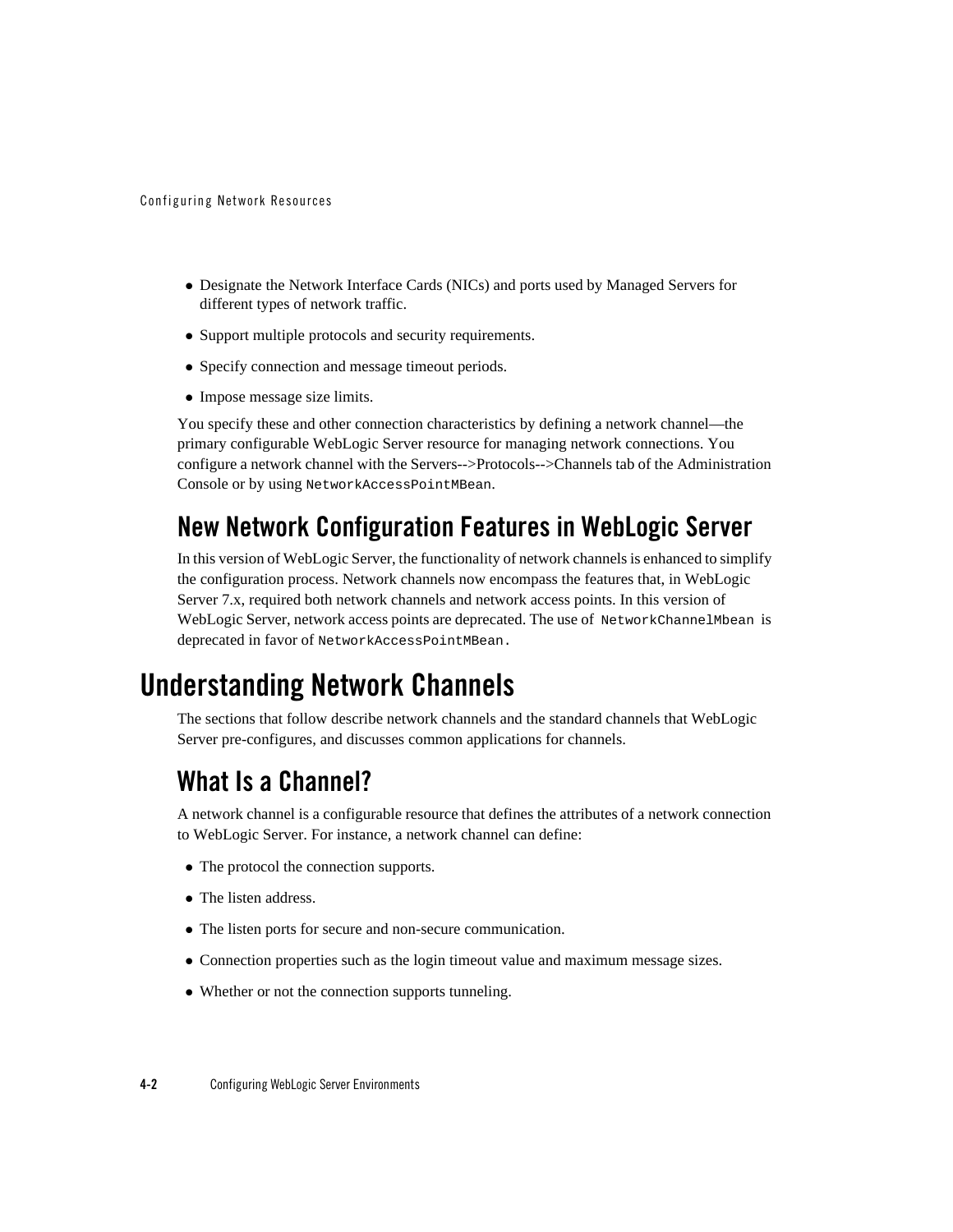• Whether the connection can be used to communicate with other WebLogic Server instances in the domain, or used only for communication with clients.

### **Rules for Configuring Channels**

Follow these guidelines when configuring a channel.

- You can assign a particular channel to only one server instance.
- You can assign multiple channels to a server instance.
- Each channel assigned to a particular server instance must have a unique combination of listen address, listen port, and protocol.
- If you assign non-SSL and SSL channels to the same server instance, make sure that they do not use the same port number.

### **Custom Channels Can Inherit Default Channel Attributes**

If you do not assign a channel to a server instance, it uses WebLogic Server's default channel, which is automatically configured by WebLogic Server, based on the attributes in ServerMBean or SSLMBean. The default channel is described in "The Default Network Channel" on page 4-5.

ServerMBean and SSLMBean represent a server instance and its SSL configuration. When you configure a server instance's Listen Address, Listen Port, and SSL Listen port, using the Server-->Configuration-->General tab, those values are stored in the ServerMBean and SSLMBean for the server instance.

If you do not specify a particular connection attribute in a custom channel definition, the channel inherits the value specified for the attribute in ServerMBean. For example, if you create a channel, and do not define its Listen Address, the channel uses the Listen Address defined in ServerMBean. Similarly, if a Managed Server cannot bind to the Listen Address or Listen Port configured in a channel, the Managed Server uses the defaults from ServerMBean or SSLMBean.

# **Why Use Network Channels?**

You can use network channels to manage quality of service, meet varying connection requirements, and improve utilization of your systems and network resources. For example, network channels allow you to:

• Segregate different types of network traffic—You can configure whether or not a channel supports outgoing connections. By assigning two channels to a server instance one that supports outgoing connections and one that does not—you can independently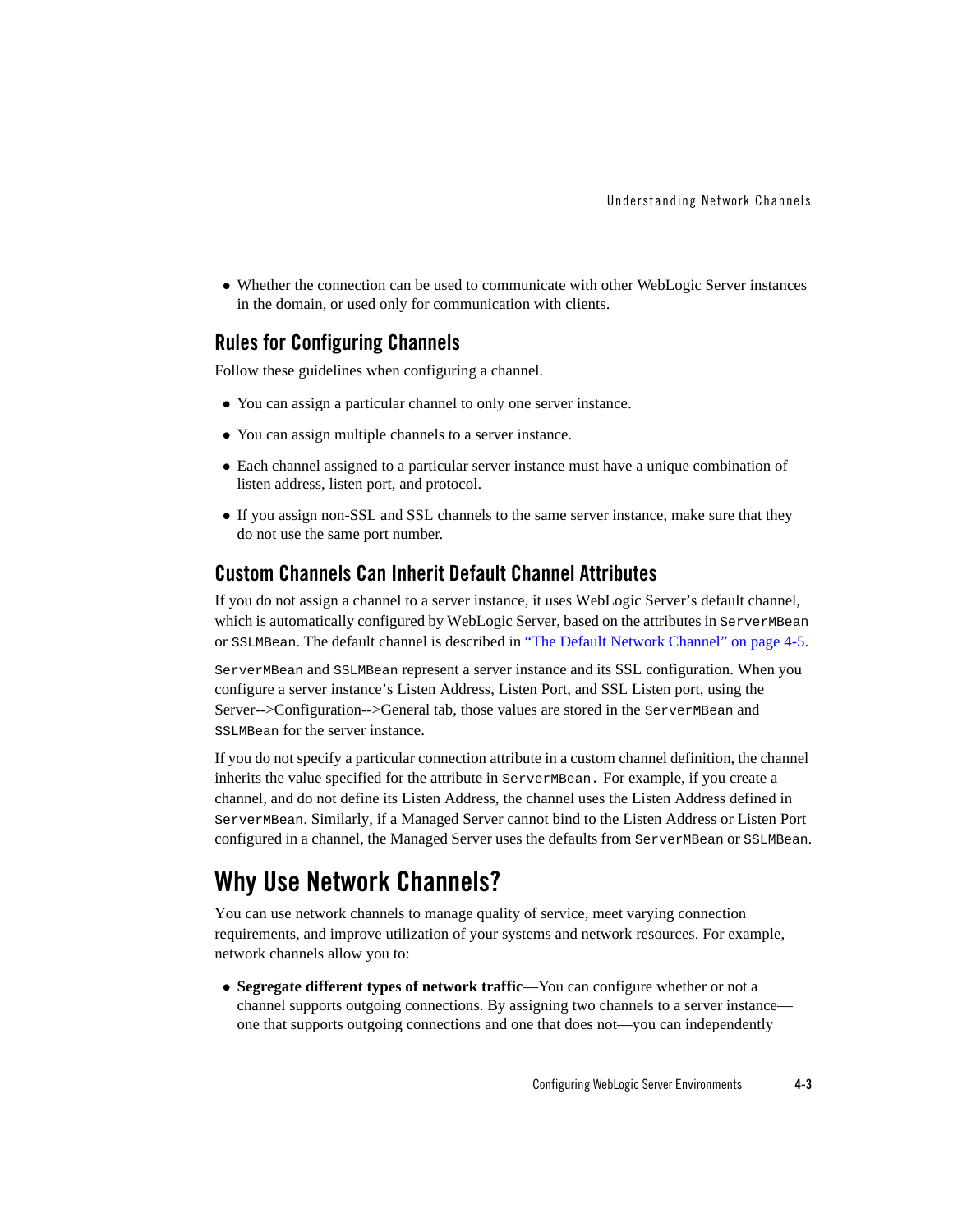Configuring Network Resources

configure network traffic for client connections and server connections, and physically separate client and server network traffic onto different listen addresses or listen ports.

You can also segregate instance administration and application traffic by configuring a domain-wide administration port or administration channel. For more information, see "Administration Port and Administrative Channel" on page 4-5.

- **Support varied application or user requirements on the same Managed Server—You** can configure multiple channels on a Managed Server to support different protocols, or to tailor properties for secure vs. non-secure traffic.
- Segregate internal application network traffic—You can assign a specific channel to a an EJB.

If you use a network channel with a server instance on a multi-homed machine, you must enter a valid Listen Address either in ServerMBean or in the channel. If the channel and ServerMBean Listen Address are blank or specify the localhost address (IP address 0.0.0.0 or 127.\*.\*.\*), the server binds the network channel listen port and SSL listen ports to all available IP addresses on the multi-homed machine. See "The Default Network Channel" on page 4-5 for information on setting the listen address in ServerMBean.

### **Handling Channel Failures**

When initiating a connection to a remote server, and multiple channels with the same required destination, protocol and quality of service exist, WebLogic Server will try each in turn until it successfully establishes a connection or runs out of channels to try.

### **Upgrading Quality of Service Levels for RMI**

For RMI lookups only, WebLogic Server may upgrade the service level of an outgoing connection. For example, if a T3 connection is required to perform an RMI lookup, but an existing channel supports only T3S, the lookup is performed using the T3S channel.

This upgrade behavior does not apply to server requests that use URLs, since URLs embed the protocol itself. For example, the server cannot send a URL request beginning with http:// over a channel that supports only https://.

# **Standard WebLogic Server Channels**

WebLogic Server provides pre-configured channels that you do not have to explicitly define.

• Default channel—Every Managed Server has a default channel.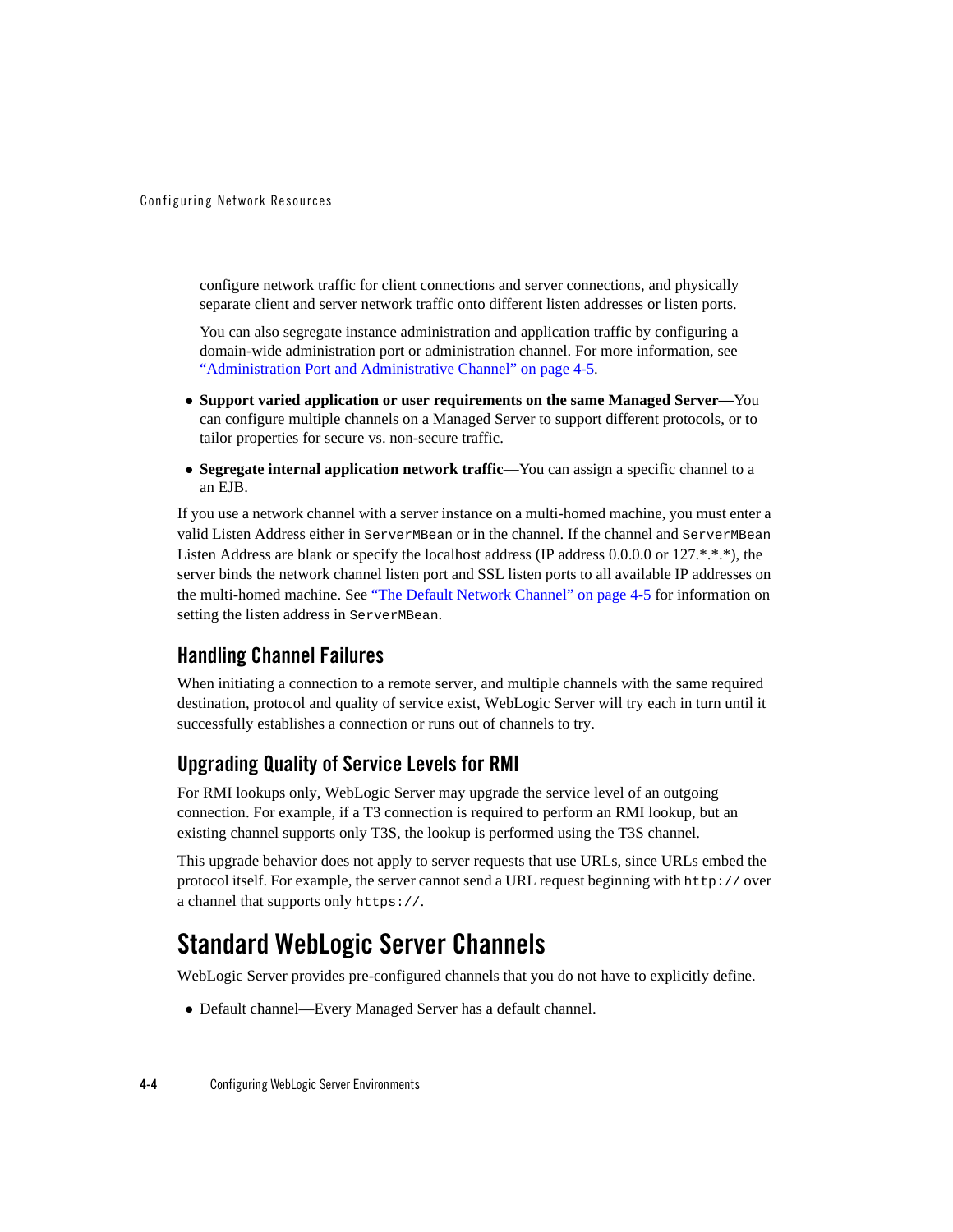Understanding Network Channels

• Administrative channel—If you configure a domain-wide Administration Port, WebLogic Server configures an Administrative Channel for each Managed Server in the domain.

### **The Default Network Channel**

Every WebLogic Server domain has a default channel that is generated automatically by WebLogic Server. The default channel is based on the Listen Address and Listen Port defined in the ServerMBean and SSLMBean. It provides a single Listen Address, one port for HTTP communication (7001 by default), and one port for HTTPS communication (7002 by default). You can configure the Listen Address and Listen Port using the Configuration-->General tab in the Administration Console; the values you assign are stored in attributes of the ServerMBean and SSLMBean.

The default configuration may meet your needs if:

- You are installing in a test environment that has simple network requirements.
- Your server uses a single NIC, and the default port numbers provide enough flexibility for segmenting network traffic in your domain.

Using the default configuration ensures that third-party administration tools remain compatible with the new installation, because network configuration attributes remain stored in ServerMBean and SSLMBean.

Even if you define and use custom network channels for your domain, the default channel settings remain stored in ServerMBean and SSLMBean, and are used if necessary to provide connections to a server instance.

### **Administration Port and Administrative Channel**

You can define an optional administration port for your domain. When configured, the administration port is used by each Managed Server in the domain exclusively for communication with the domain's Administration Server.

#### **Administration Port Capabilities**

An administration port enables you to:

• Start a server in standby state. This allows you to administer a Managed Server, while its other network connections are unavailable to accept client connections. For more information on the standby state, see Standby State in *Managing Server Startup and Shutdown*.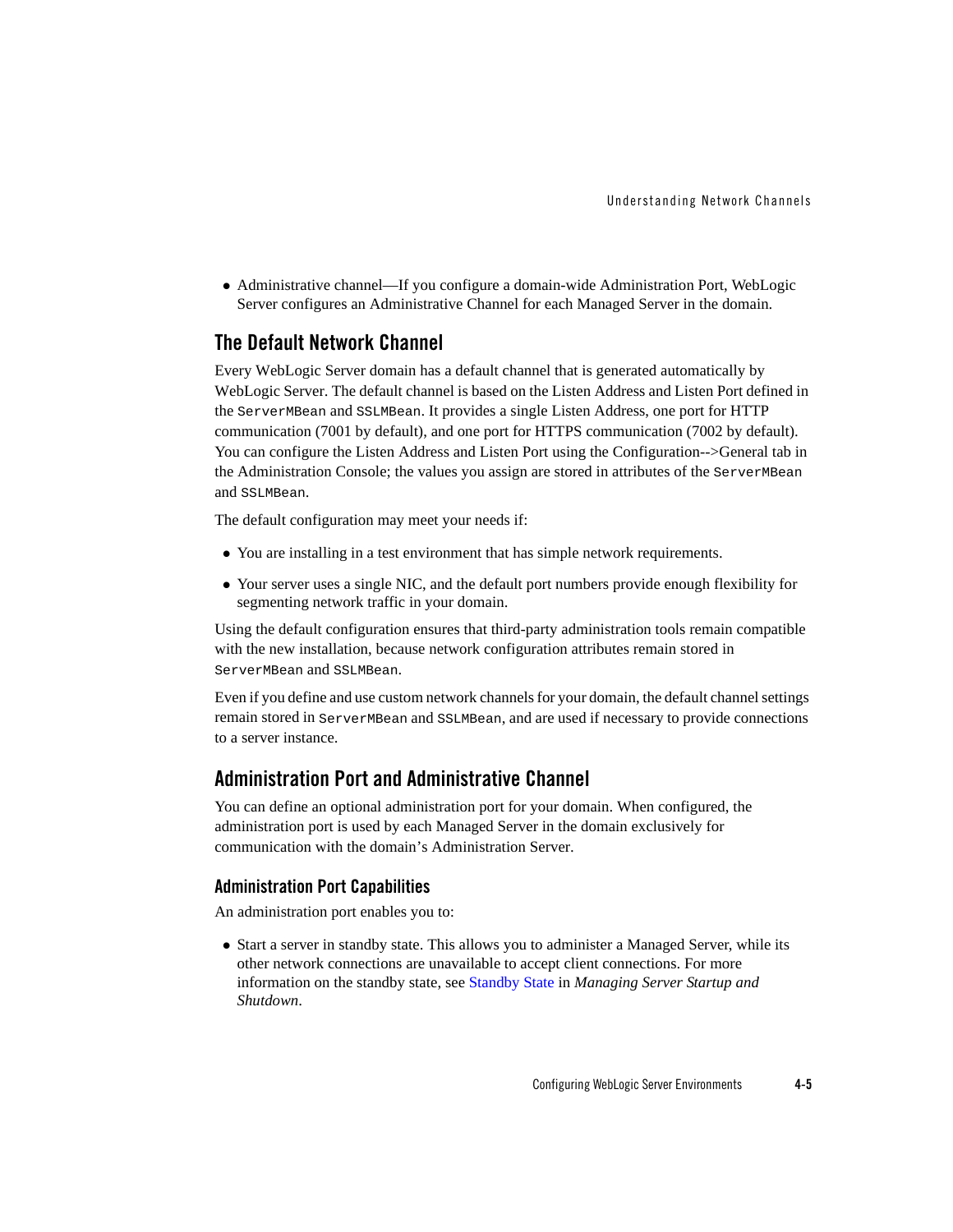#### Configuring Network Resources

- Separate administration traffic from application traffic in your domain. In production environments, separating the two forms of traffic ensures that critical administration operations (starting and stopping servers, changing a server's configuration, and deploying applications) do not compete with high-volume application traffic on the same network connection.
- Administer a deadlocked server instance using the weblogic.Admin command line utility. If you do not configure an administration port, administrative commands such as THREAD\_DUMP and SHUTDOWN will not work on deadlocked server instances.

If a administration port is enabled, WebLogic Server automatically generates an administration channel based on the port settings upon server instance startup.

#### **Administration Port Restrictions**

The administration port accepts only secure, SSL traffic, and all connections via the port require authentication. Enabling the administration port imposes the following restrictions on your domain:

- The Administration Server and all Managed Servers in your domain must be configured with support for the SSL protocol. Managed Servers that do not support SSL cannot connect with the Administration Server during startup—you will have to disable the administration port in order to configure them.
- Because all server instances in the domain must enable or disable the administration port at the same time, you configure the administration port at the domain level. You can change an individual Managed Server's administration port number, but you cannot enable or disable the administration port for an individual Managed Server. The ability to change the port number is useful if you have multiple server instances with the same Listen Address.
- After you enable the administration port, you must establish an SSL connection to the Administration Server in order to start any Managed Server in the domain. This applies whether you start Managed Servers manually, at the command line, or using Node Manager. For instructions to establish the SSL connection, see "Administration Port Requires SSL" on page 4-7.
- <sup>z</sup> After enabling the administration port, all Administration Console traffic *must* connect via the administration port.
- If multiple server instances run on the same computer in a domain that uses a domain-wide administration port, you must either:
	- Host the server instances on a multi-homed machine and assign each server instance a unique listen address, or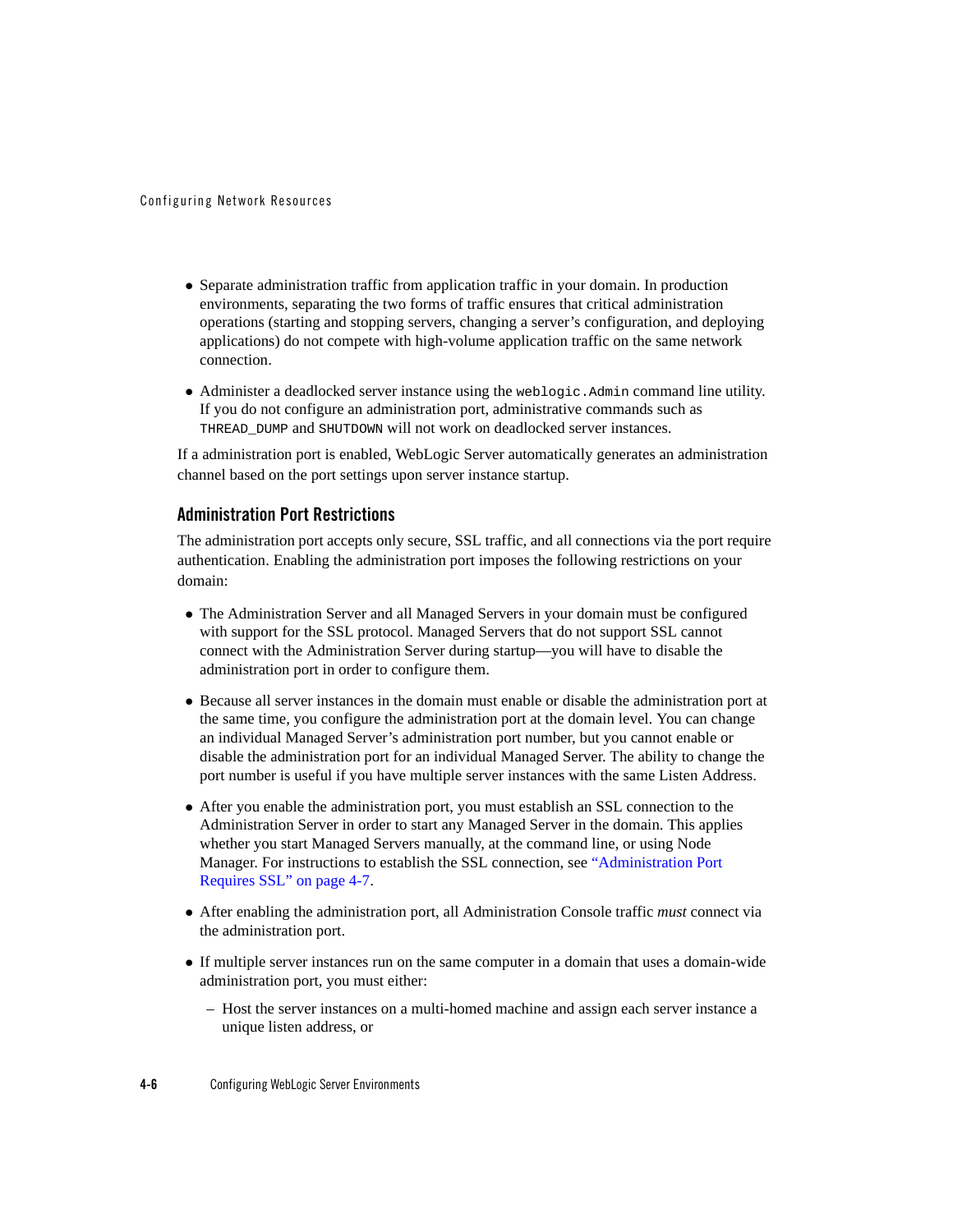– Override the domain-wide port on all but one of one of the servers instances on the machine. Override the port using the Local Administration Port Override option on the Advanced Attributes portion of the Server->Connections->SSL Ports page in the Administration Console.

#### **Administration Port Requires SSL**

The administration port requires SSL, which is enabled by default when you install WebLogic Server. If SSL has been disabled for any server instance in your domain, including the Administration Server and all Managed Servers, re-enable it using the Server--> Configuration-->General tab in the Administration Console.

Ensure that each server instance in the domain has a configured default listen port or default SSL listen port. The default ports are those you assign on the Server-->Configuration-->General tab in the Administration Console. A default port is required in the event that the server cannot bind to its configured administration port. If an additional default port is available, the server will continue to boot and you can change the administration port to an acceptable value.

By default WebLogic Server is configured to use demonstration certificate files. To configure production security components, follow the steps in Configuring SSL in *Managing WebLogic Security*.

#### **Configure Administration Port**

Enable the administration port as described in Enabling the Domain-Wide Administration Port in *Administration Console Online Help*.

After configuring the administration port, you must restart the Administration Server and all Managed Servers to use the new administration port.

#### **Booting Managed Servers to Use Administration Port**

If you reboot Managed Servers at the command line or using a start script, specify the Administration Port in the port portion of the URL. The URL must specify the https:// prefix, rather than http://, as shown below.

-Dweblogic.management.server=https://*host*:*admin\_port*

**Note:** If you use Node Manager for restarting the Managed Servers, it is not necessary to modify startup settings or arguments for the Managed Servers. Node Manager automatically obtains and uses the correct URL to start a Managed Server.

If the hostname in the URL is not identical to the hostname in the Administration Server's certificate, disable hostname verification in the command line or start script, as shown below: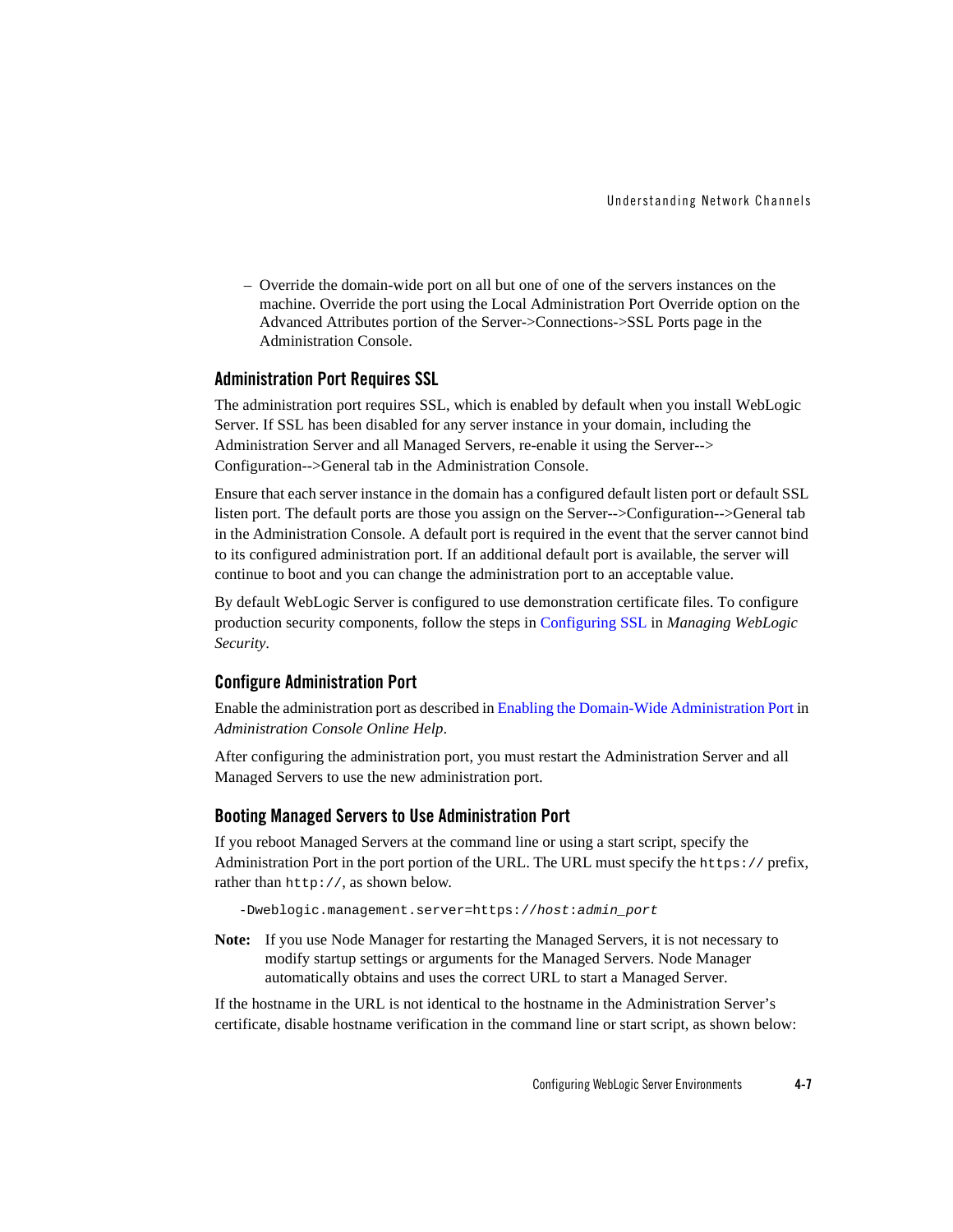Configuring Network Resources

-Dweblogic.security.SSL.ignoreHostnameVerification=true

#### **Booting Managed Servers to Use Administrative Channels**

To allow a managed server to bind to an administrative channel during reboot, use the following command line option:

-Dweblogic.admin.ListenAddress=<addr>

This allows the managed server to startup using an administrative channel. After the initial bootstap connection, a standard administrative channel is used.

**Note:** This option is useful to ensure that the appropriate NIC semantics are used before config.xml is downloaded.

#### **Custom Administrative Channels**

If the standard WebLogic Server administrative channel does not satisfy your requirements, you can configure a custom channel for administrative traffic. For example, a custom administrative channel allows you to segregate administrative traffic on a separate NIC.

To configure a custom channel for administrative traffic, configure the channel as described in "Configuring a Channel" on page 4-9, and select "admin" as the channel protocol. Note the configuration and usage guidelines described in:

- "Administration Port Requires SSL" on page 4-7
- <sup>z</sup> "Booting Managed Servers to Use Administration Port" on page 4-7

# **Using Internal Channels**

Previous version of WebLogic Server allowed you to configure multiple channels for external traffic, but required you to use the default channel for internal traffic between server instances. WebLogic Server allows you to create network channels to handle administration traffic or communications between clusters. This can be useful in the following situations:

- internal administration traffic needs to occur over a secure connection, separate from other network traffic.
- other types of network traffic, for example replication data, need to occur over a separate network connection.
- certain types of network traffic need to be monitored.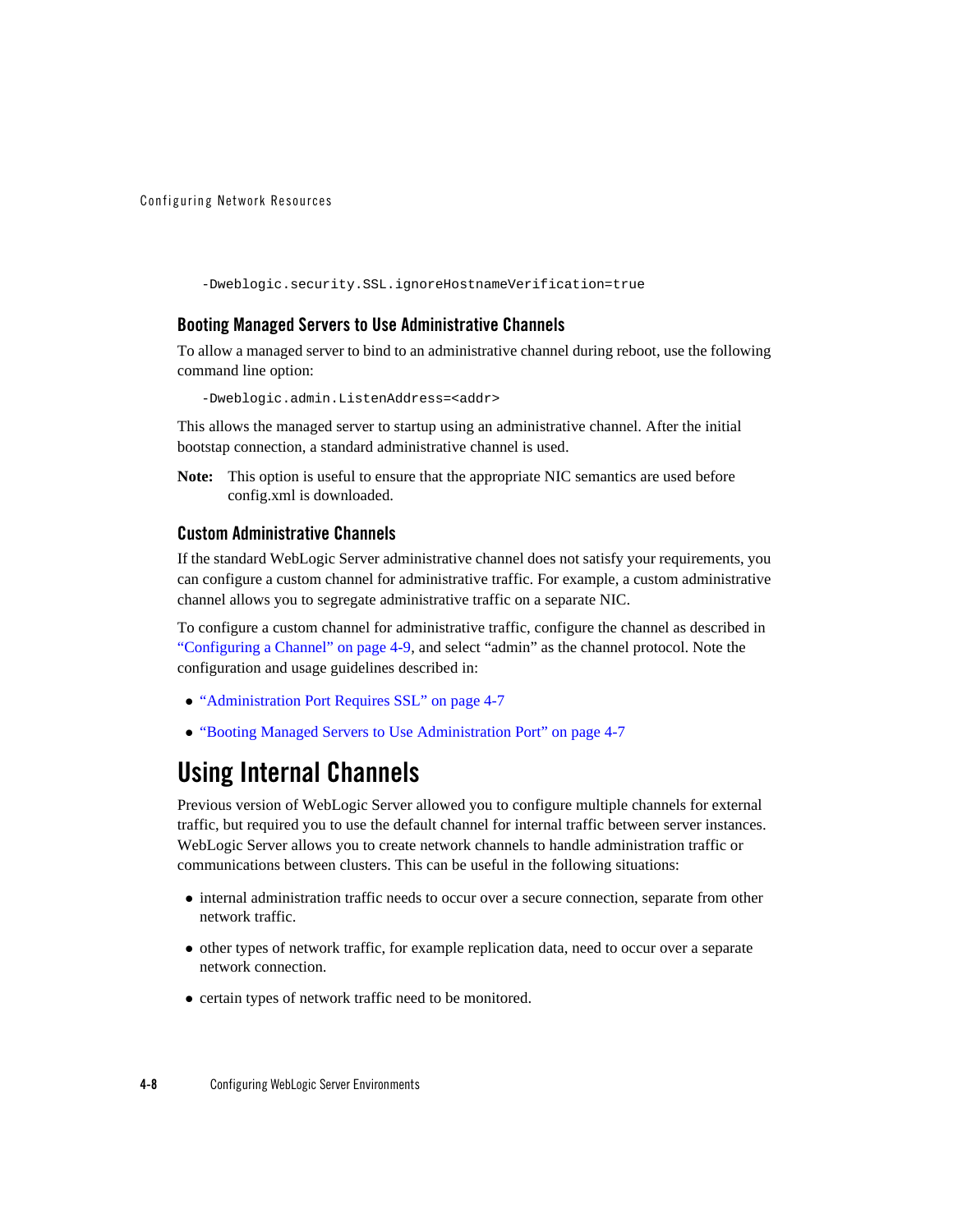### **Channel Selection**

All internal traffic is handled via a network channel. If you have not created a custom network channel to handle adinstrative or clustered traffic, WebLogic Server automatically selects a default channel based on the protocol required for the connection. For more information on default channels, see "The Default Network Channel" on page 4-5.

### **Internal Channels Within a Cluster**

Within a cluster, internal channels can be created to handle to the following types of server-to-server connections:

- multicast traffic
- replication traffic
- administration traffic

For more information on configuring channels within a cluster, see "Configuring Network Channels For a Cluster" on page 4-11.

# **Configuring a Channel**

You can configure a network channel using Servers-->Protocols-->Channels tab in the Administration Console or using the NetworkAccessPointMBean.

To configure a channel for clustered Managed Servers see, "Configuring Network Channels For a Cluster" on page 4-11.

For a summary of key facts about network channels, and guidelines related to their configuration, see "Guidelines for Configuring Channels" on page 4-9.

### **Guidelines for Configuring Channels**

Follow these guidelines when configuring a channel.

### **Channels and Server Instances**

- Each channel you configure for a particular server instance must have a unique combination of listen address, listen port, and protocol.
- A channel can be assigned to a single server instance.
- You can assign multiple channels to a server instance.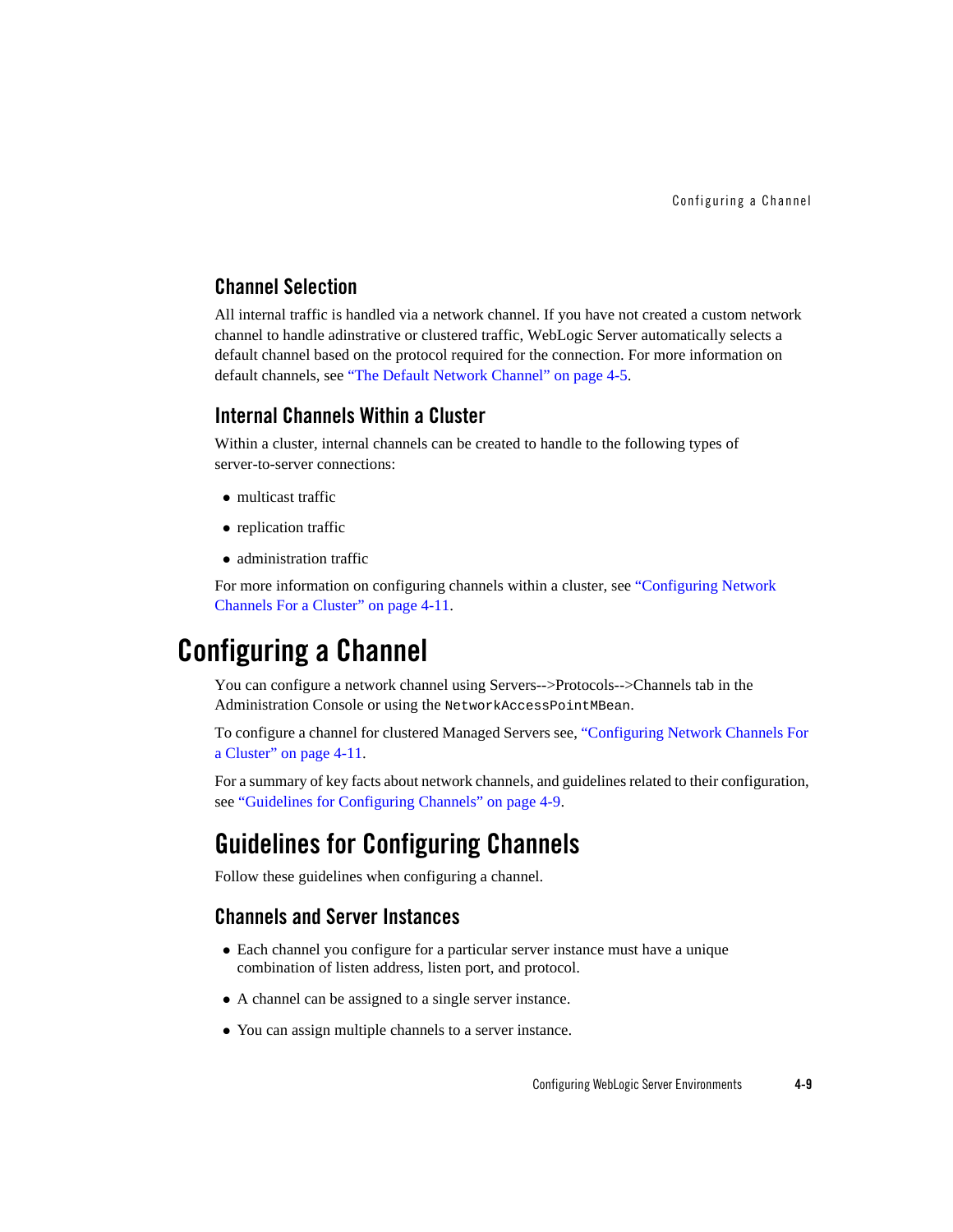• If you assign non-SSL and SSL channels to the same server instance, make sure that they do not use the same combination of address and port number.

### **Dynamic Channel Configuration**

• In WebLogic Server, you can configure a network channel without restarting the server. Additionally, you can start and stop dynamically configured channels while the server is running. However, when you shutdown a channel while the server is running, the server does not attempt to gracefully terminate any work in progress.

### **Channels and Protocols**

- Some protocols do not support particular features of channels. In particular the COM protocol does not support SSL or tunneling.
- You must define a separate channel for each protocol you wish the server instance to support, with the exception of HTTP.

HTTP is enabled by default when you create a channel, because RMI protocols typically require HTTP support for downloading stubs and classes. You can disable HTTP support on the Advanced Options portion of Servers-->Protocols-->Channels tab in the Administration Console.

### **Reserved Names**

<sup>z</sup> WebLogic Server uses the internal channel names .WLDefaultChannel and .WLDefaultAdminChannel and reserves the .WL prefix for channel names. do not begin the name of a custom channel with the string .WL.

### **Channels, Proxy Servers, and Firewalls**

If your configuration includes a a firewall between a proxy web server and a cluster (as described in Firewall Between Proxy Layer and Cluster, in *Using WebLogicServer Clusters*, and the clustered servers are configured with two custom channels for segregating https and http traffic, those channels must share the same listen address. Furthermore if both http and https traffic needs to be supported there must be a custom channel for each—it is not possible to use the default configuration for one or the other.

If either of those channels has a PublicAddress defined, as is likely given existence of firewall both channels must define PublicAddress, and they both must define the same PublicAddress.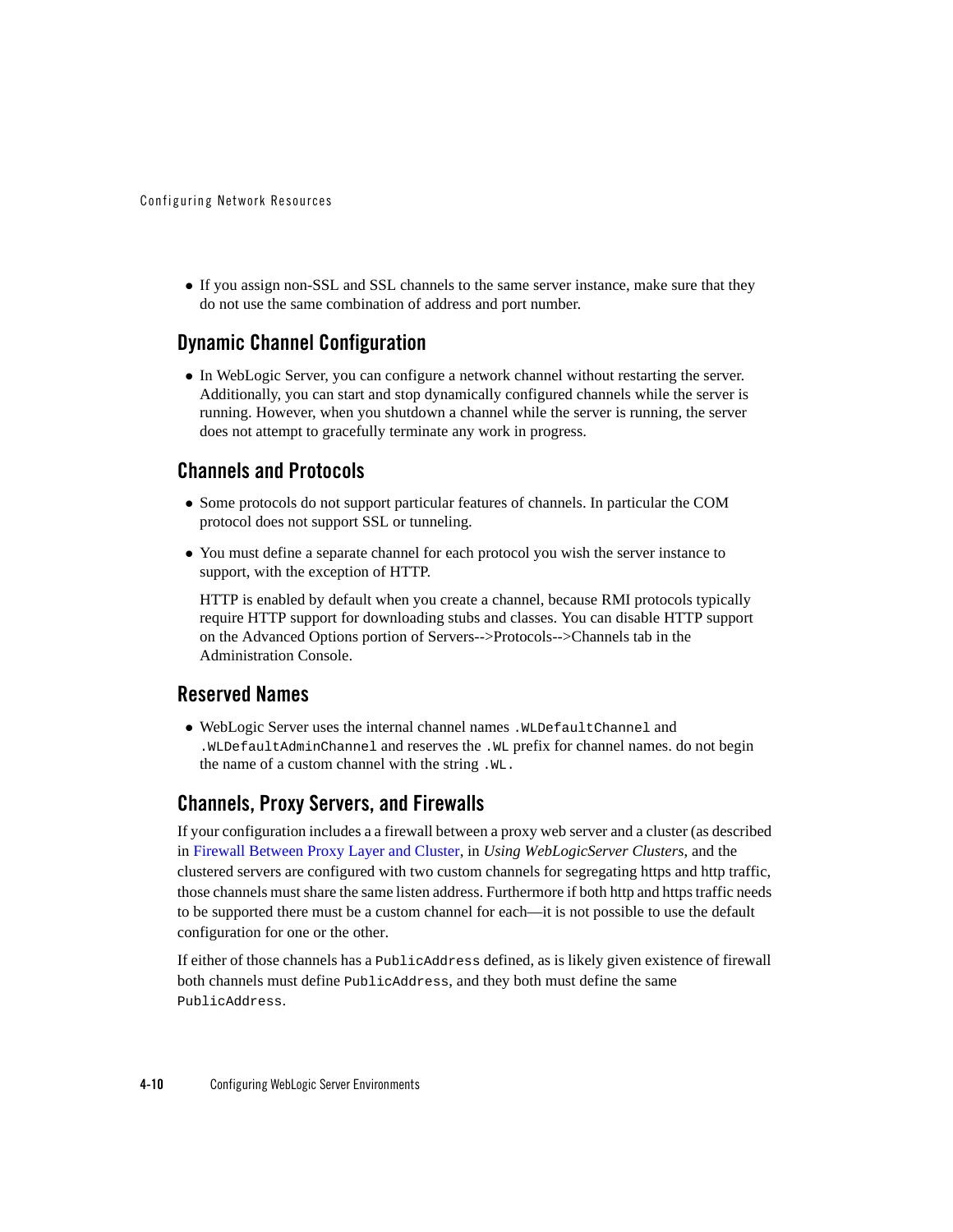## **Configuring Network Channels For a Cluster**

To configure a channel for clustered Managed Servers, note the information in "Guidelines for Configuring Channels" on page 4-9, and follow the guidelines described in the following sections.

### **Create the Cluster**

If you have not already configured a cluster you can:

- Use the Configuration Wizard to create a new, clustered domain, following the instructions in Create a Clustered Domain in *Using WebLogic Clusters*, or
- Use the Administration Console to create a cluster in an existing domain, following the instructions Configuring a Cluster in *Administration Console Online Help*.

For information and guidelines about configuring a WebLogic Server cluster, see Before You Start in *Using WebLogic Clusters*.

### **Create and Assign the Network Channel**

Use the instructions in Configuring a Network Channel in *Administration Console Online Help* to create a new network channel for each Managed Server in the cluster. When creating the new channels:

- For each channel you want to use in the cluster, configure the channel identically, including its name, on each Managed Server in the cluster.
- Make sure that the listen port and SSL listen port you define for each Managed Server's channel are different than the Managed Server's default listen ports. If the custom channel specifies the same port as a Managed Server's default port, the custom channel and the Managed Server's default channel will each try to bind to the same port, and you will be unable to start the Managed Server.
- If a cluster address has been explicitly configured for the cluster, it will be appear in the Cluster Address field on the Server-->Protocols-->Channels-->Configuration tab.

If you are using dynamic cluster addressing, the cluster address field will be empty, and you do not need to supply a cluster address. For information about the cluster address, how WebLogic Server can dynamically generate the cluster address, see Cluster Address in *Using WebLogic Clusters*.

**Note:** If you want to use dynamic cluster addressing, do not supply a cluster address on the Server-->Protocols-->Channels-->Configuration tab. If you supply a cluster address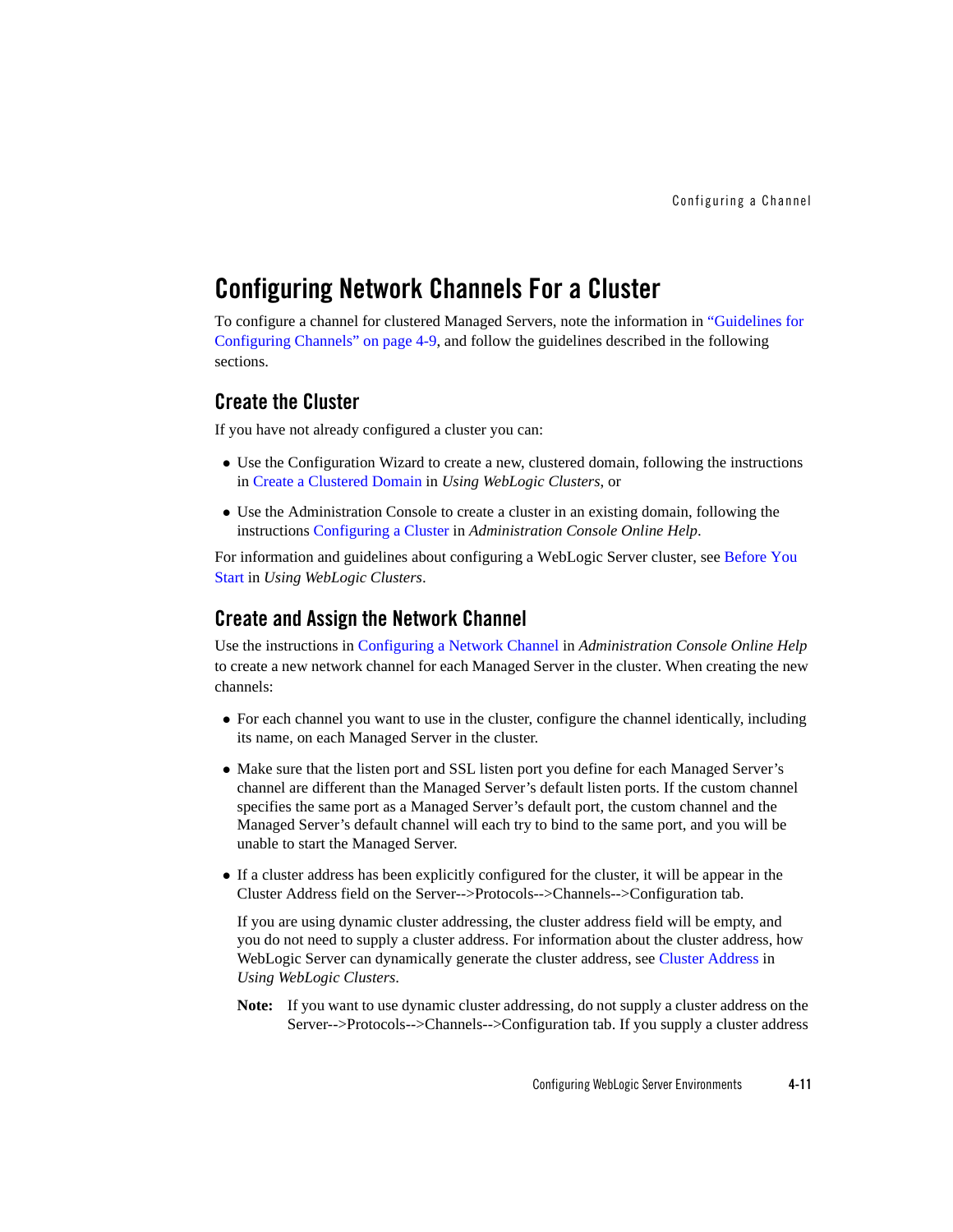Configuring Network Resources

explicitly, that value will take precedence and WebLogic Server will not generate the cluster address dynamically.

### **Configuring a Replication Channel**

A replication channel is a network channel that is designated to transfer replication information between clusters. If a replication channel is not explicitly defined, WebLogic Server uses a default network channel to communicate replication information.

When WebLogic Server uses a default network channel as the replication channel, it does not use SSL encryption by default. You must enable SSL encryption using the

secureReplicationEnabled attribute of the ClusterMBean. You can also update this setting from the Administration Console.

Enabling SSL encryption can have a direct impact on clustered application throughput as session replication is blocking by design. in other words, no response is sent to the client until replication is completed. You should consider this when deciding to enable SSL on the replication channel.

If a replication channel is explicitly define, the channel's protocol is used to transmit replication traffic.

### **Increase Packet Size When Using Many Channels**

Use of more than about twenty channels in a cluster can result in the formation of multicast header transmissions that exceed the default maximum packet size. The MTUSize attribute in the Server element of config.xml sets the maximum size for packets sent using the associated network card to 1500. Sending packets that exceed the value of MTUSize can result in a java.lang.NegativeArraySizeException. You can avoid exceptions that result from packet sizes in excess of MTUSize by increasing the value of MTUSize from its default value of 1500.

# **Assigning a Custom Channel to an EJB**

You can assign a custom channel to an EJB. After you configure a custom channel, assign it to an EJB using the network-access-point element in weblogic-ejb-jar.xml. For more information, see network-access-point in *Programming WebLogic Server EJBs*.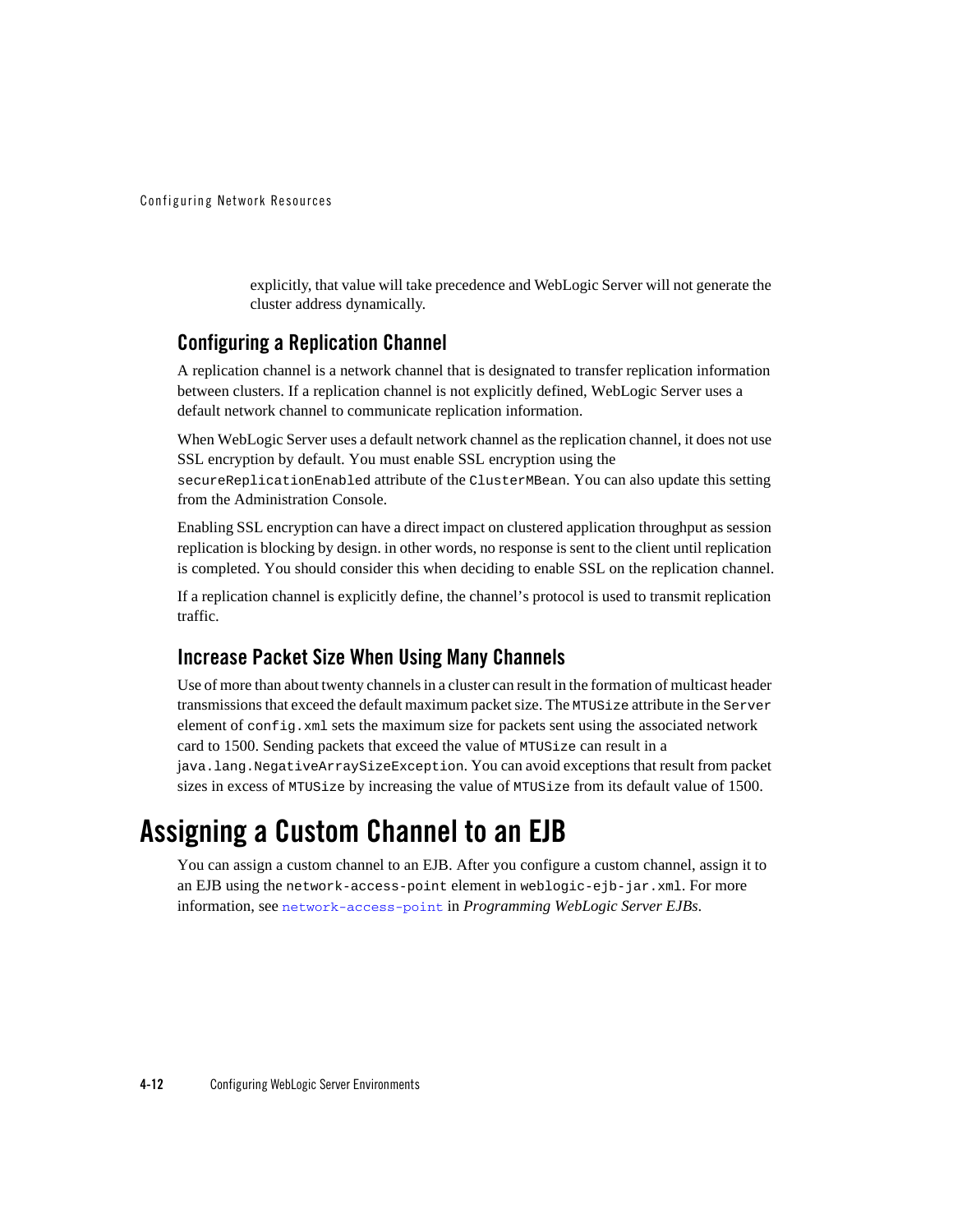

The following sections describe how to configure a Java EE Web Application hosted on WebLogic Server to function as a standard HTTP Web Server hosting static content. Web Applications also can host dynamic content such as JSPs and Servlets. See Developing Web Applications, Servlets, and JSPs for WebLogic Server.

- "Overview of Configuring Web Server Components" on page 5-1
- "Configuring the Server" on page 5-2
- "Web Applications" on page 5-3
- "Configuring Virtual Hosting" on page 5-4
- "How WebLogic Server Resolves HTTP Requests" on page 5-6
- "Setting Up HTTP Access Logs" on page 5-8
- "Preventing POST Denial-of-Service Attacks" on page 5-16
- "Setting Up WebLogic Server for HTTP Tunneling" on page 5-17
- "Using Native I/O for Serving Static Files (Windows Only)" on page 5-18

# **Overview of Configuring Web Server Components**

In addition to hosting dynamic Java-based distributed applications, WebLogic Server functions as a Web server that handles high-volume Web sites, serving static files such as HTML files and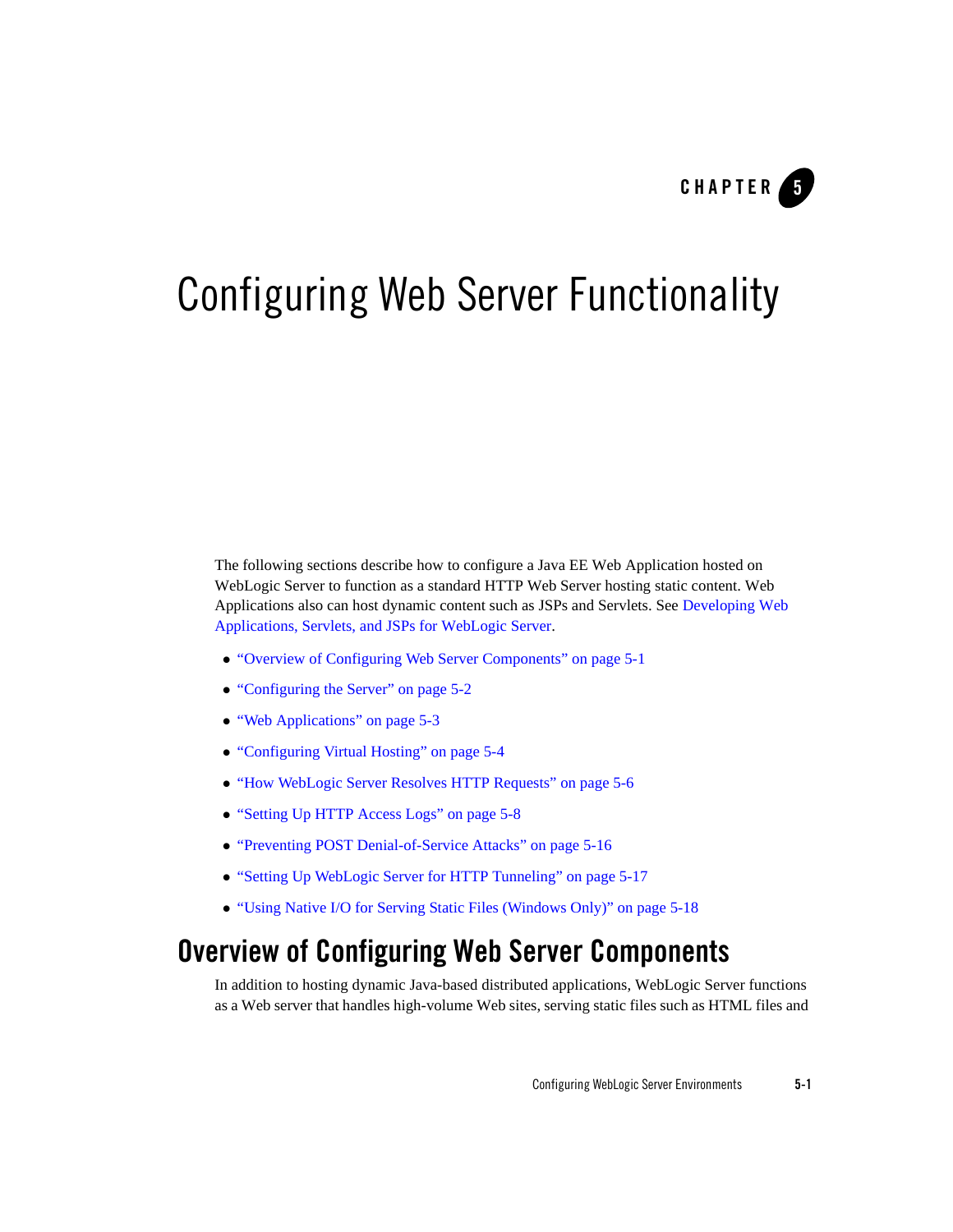image files, as well as servlets and JavaServer Pages (JSP). WebLogic Server supports the HTTP 1.1 standard.

# **Configuring the Server**

You can specify the port that each WebLogic Server listens on for HTTP requests. Although you can specify any valid port number, if you specify port 80, you can omit the port number from the HTTP request used to access resources over HTTP. For example, if you define port 80 as the listen port, you can use the form http://hostname/myfile.html instead of http://hostname:portnumber/myfile.html.

On UNIX systems, binding a process to a port lower than 1025 must be done from the account of a privileged user, usually root. Consequently, if you want WebLogic Server to listen on port 80, you must start WebLogic Server as a privileged user; yet it is undesirable from a security standpoint to allow long-running processes like WebLogic Server to run with more privileges than necessary. WebLogic needs root privileges only until the port is bound.

By setting the weblogic.system.enableSetUID property (and, if desired, the weblogic.system.enableSetGID property) to true, you enable an internal process by which WebLogic Server switches its UNIX user ID (UID) after it binds to port 80. The companion properties, weblogic.system.nonPrivUser and weblogic.system.nonPrivGroup, identify a non-privileged UNIX user account (and optionally a groupname) under which WebLogic Server will run after startup.

You can switch to the UNIX account "nobody," which is the least privileged user on most UNIX systems. If desired, you may create a UNIX user account expressly for running WebLogic Server. Make sure that files needed by WebLogic Server, such as log files and the WebLogic classes, are accessible by the non-privileged user. Once ownership of the WebLogic process has switched to the non-privileged user, WebLogic will have the same read, write, and execute permissions as the non-privileged user.

You define a separate listen port for non-SSL and secure (using SSL) requests. For additional information on configuring Listen Ports, see "Understanding Network Channels."

# **Configuring the Listen Port**

- 1. Use the Administration Console to set the listen port to port 80. See Configure Listen Ports.
- 2. If the machine hosting WebLogic Server is running Windows, skip to step 8 in "Configuring the Listen Port".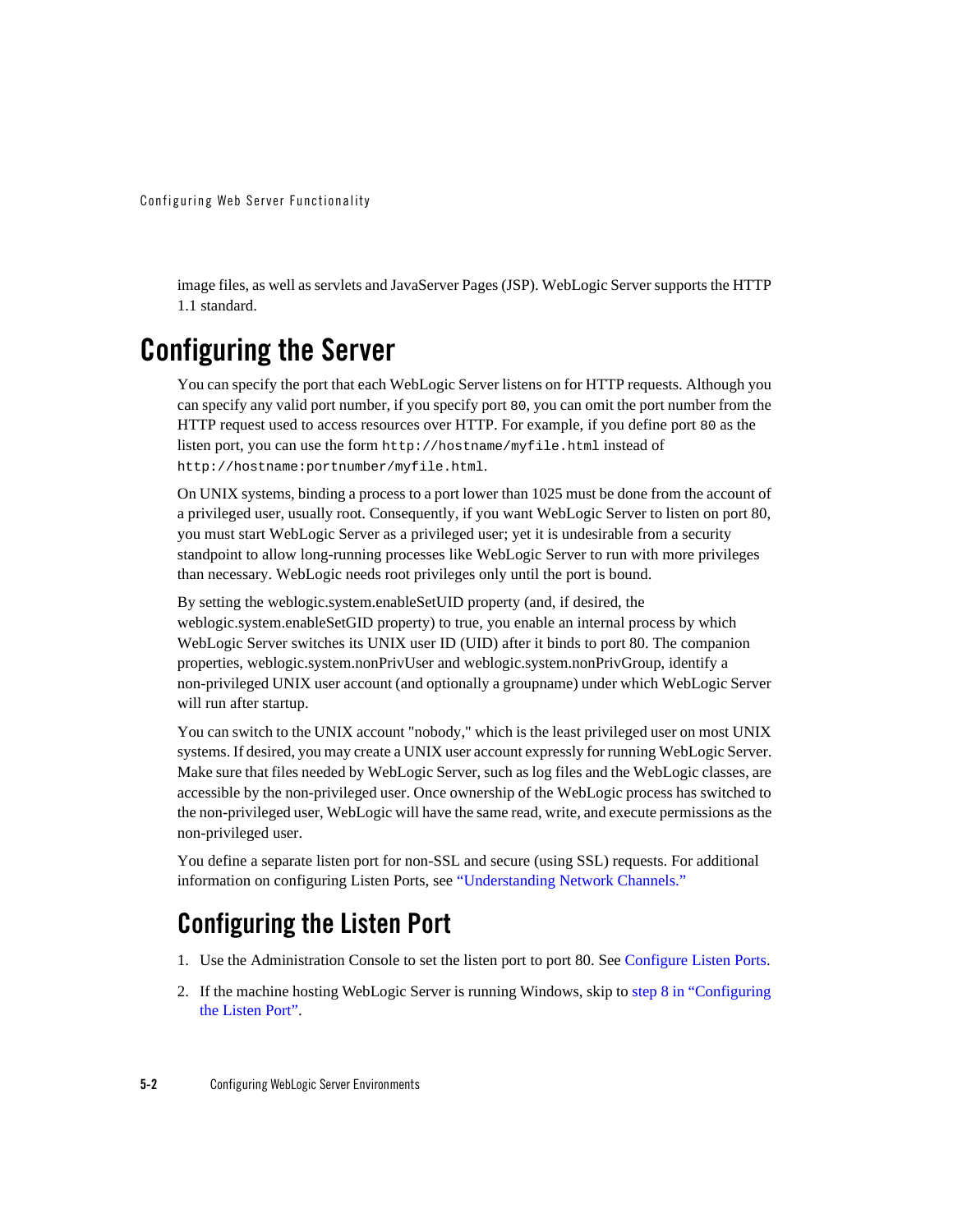- 3. Use the Administration Console to create a new Unix Machine. See Configure Machines.
- 4. Check the Enable Post-Bind UID field.
- 5. Enter the user name you want WebLogic Server to run as in the Post-Bind UID field.
- 6. Check the Enable Post-Bind GID fields.
- 7. Enter the group name you want WebLogic Server to run as in the Post-Bind GID field.
- 8. Click Save.
- 9. To activate these changes, in the Change Center of the Administration Console, click Activate Changes.

# **Web Applications**

HTTP and Web Applications are deployed according to the Servlet 2.4 and JSP 2.0 specifications from Sun Microsystems, which describe *Web Applications* as a standard for grouping the components of a Web-based application. These components include JSP pages, HTTP servlets, and static resources such as HTML pages or image files. In addition, a Web Application can access external resources such as EJBs and JSP tag libraries. Each server can host any number of Web Applications. You normally use the name of the Web Application as part of the URI you use to request resources from the Web Application.

For more information, see Developing Web Applications, Servlets, and JSPs for WebLogic Server.

### **Web Applications and Clustering**

Web Applications can be deployed to a WebLogic Server cluster. When a user requests a resource from a Web Application, the request is routed to one of the servers in the cluster that host the Web Application. If an application uses a session object, then sessions must be replicated across the nodes of the cluster. Several methods of replicating sessions are provided.

For more information, see Using WebLogic Server Clusters.

### **Designating a Default Web Application**

Every server instance and virtual host in your domain can declare a *default Web Application*. The default Web Application responds to any HTTP request that cannot be resolved to another deployed Web Application. In contrast to all other Web Applications, the default Web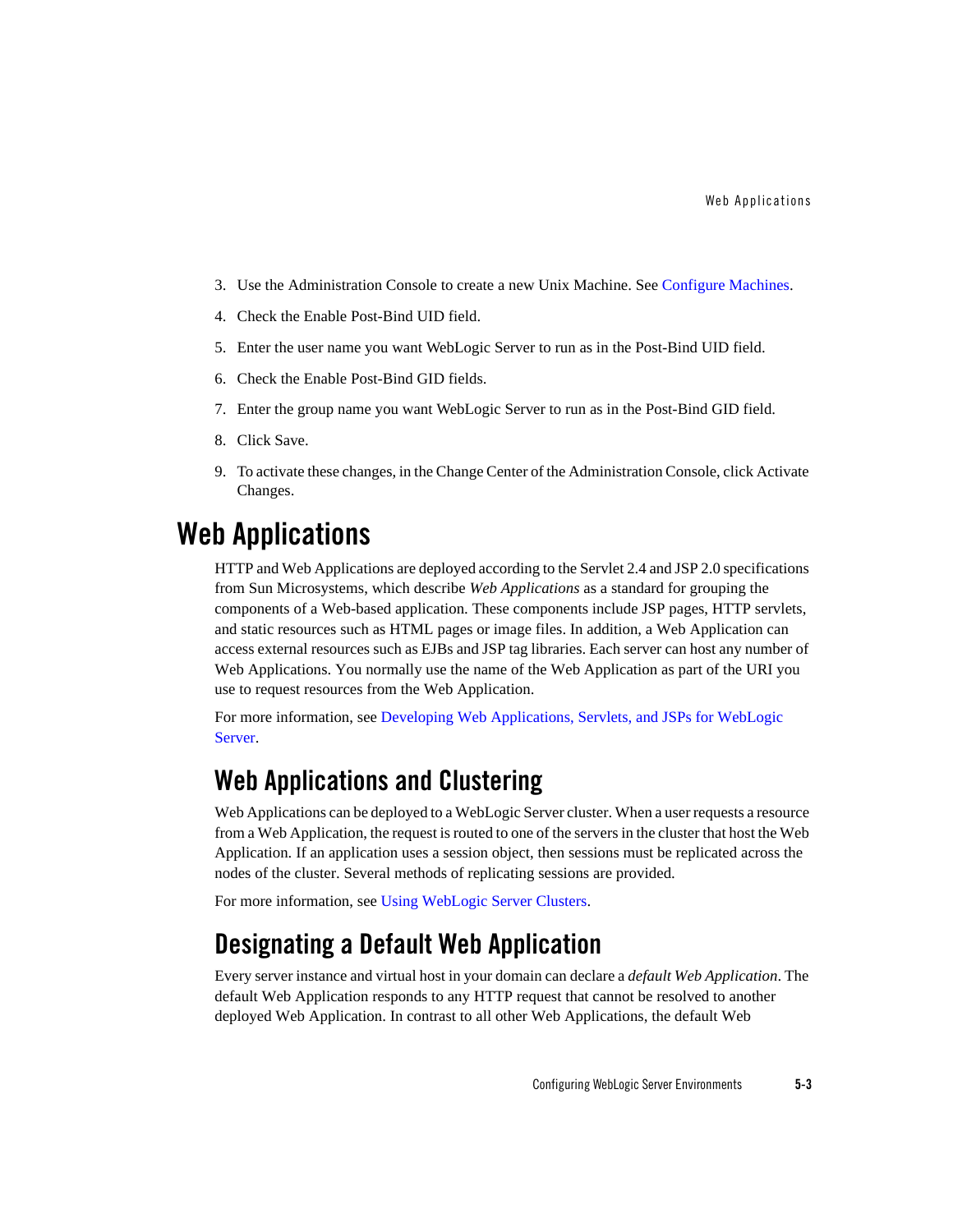Application does *not* use the Web Application name as part of the URI. Any Web Application targeted to a server or virtual host can be declared as the default Web Application. (Targeting a Web Application is discussed later in this section. For more information about virtual hosts, see "Configuring Virtual Hosting" on page 5-4).

The examples domain that is shipped with WebLogic Server has a default Web Application already configured. The default Web Application in this domain is named DefaultWebApp and is located in the applications directory of the domain.

For example, if your Web Application is called shopping, you would use the following URL to access a JSP called cart.jsp from the Web Application:

http://host:port/shopping/cart.jsp

If, however, you declared shopping as the default Web Application, you would access cart.jsp with the following URL:

http://host:port/cart.jsp

(Where host is the host name of the machine running WebLogic Server and port is the port number where the WebLogic Server is listening for requests.)

To designate a default Web Application for a server or virtual host, set the context root in the application.xml or weblogic.xml file to "".

If you declare a default Web Application that fails to deploy correctly, an error is logged and users attempting to access the failed default Web Application receive an HTTP 404 error message.

# **Configuring Virtual Hosting**

Virtual hosting allows you to define host names that servers or clusters respond to. When you use virtual hosting you use DNS to specify one or more host names that map to the IP address of a WebLogic Server instance or cluster, and you specify which Web Applications are served by the virtual host. When used in a cluster, load balancing allows the most efficient use of your hardware, even if one of the DNS host names processes more requests than the others.

For example, you can specify that a Web Application called books responds to requests for the virtual host name www.books.com, and that these requests are targeted to WebLogic Servers A,B and C, while a Web Application called cars responds to the virtual host name www.autos.com and these requests are targeted to WebLogic Servers D and E. You can configure a variety of combinations of virtual host, WebLogic Server instances, clusters, and Web Applications, depending on your application and Web server requirements.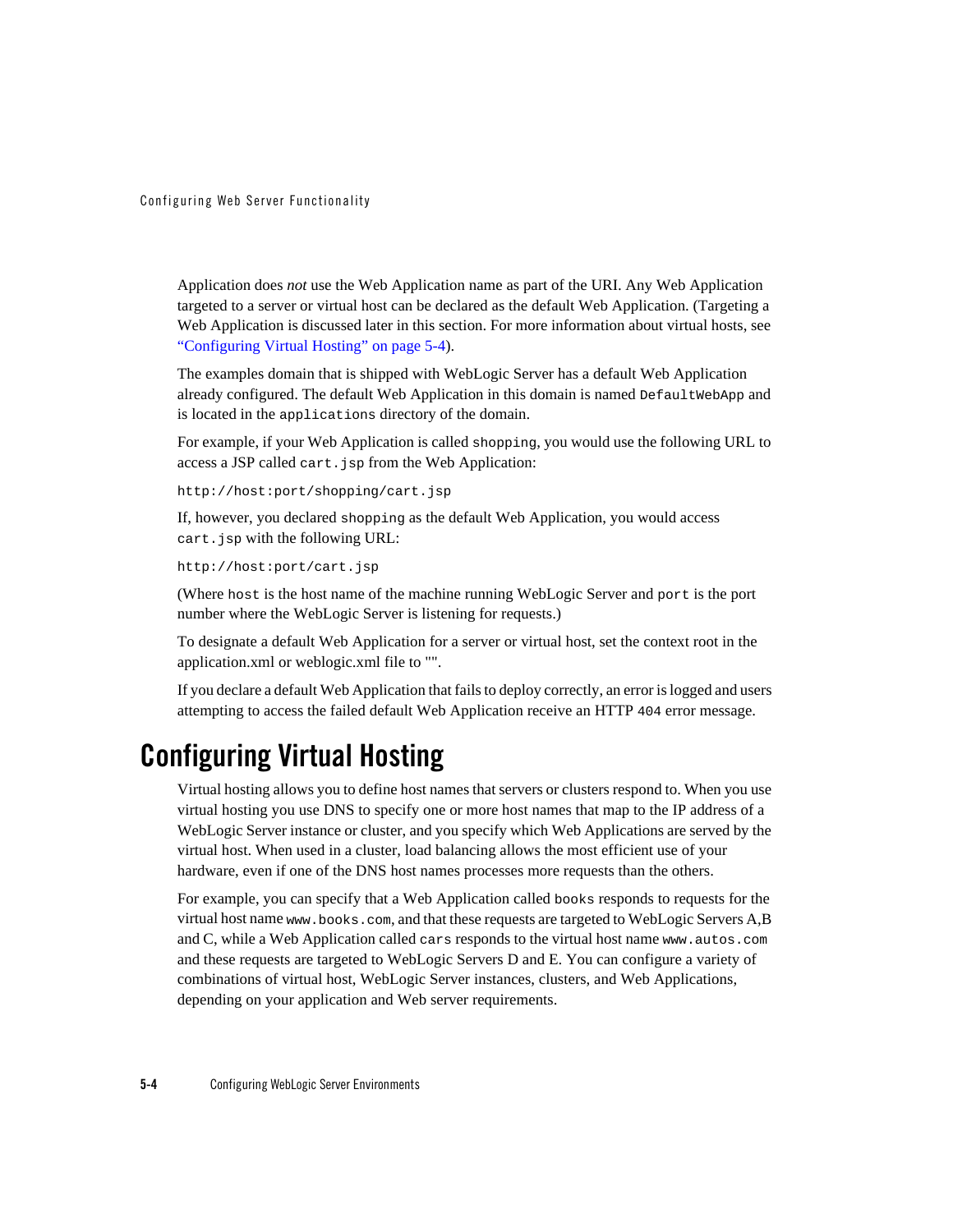For each virtual host that you define you can also separately define HTTP parameters and HTTP access logs. The HTTP parameters and access logs set for a *virtual host* override those set for a *server*. You may specify any number of virtual hosts.

You activate virtual hosting by targeting the virtual host to a server or cluster of servers. Virtual hosting targeted to a cluster will be applied to all servers in the cluster.

### **Virtual Hosting and the Default Web Application**

You can also designate a *default Web Application* for each virtual host. The default Web Application for a virtual host responds to all requests that cannot be resolved to other Web Applications deployed on the same server or cluster as the virtual host.

Unlike other Web Applications, a default Web Application does not use the Web Application name (also called the *context path*) as part of the URI used to access resources in the default Web Application.

For example, if you defined virtual host name www.mystore.com and targeted it to a server on which you deployed a Web Application called shopping, you would access a JSP called cart.jsp from the shopping Web Application with the following URI:

http://www.mystore.com/shopping/cart.jsp

If, however, you declared shopping as the default Web Application for the virtual host www.mystore.com, you would access cart.jsp with the following URI:

http://www.mystore.com/cart.jsp

For more information, see "How WebLogic Server Resolves HTTP Requests" on page 5-6.

When using multiple Virtual Hosts with different default web applications, you can not use single sign-on, as each web application will overwrite the JSESSIONID cookies set by the previous web application. This will occur even if the CookieName, CookiePath, and CookieDomain are identical in each of the default web applications.

# **Setting Up a Virtual Host**

- 1. Use the Administration Console to define a virtual host. See Virtual Host.
- 2. Add a line naming the virtual host to the etc/hosts file on your server to ensure that the virtual host name can be resolved.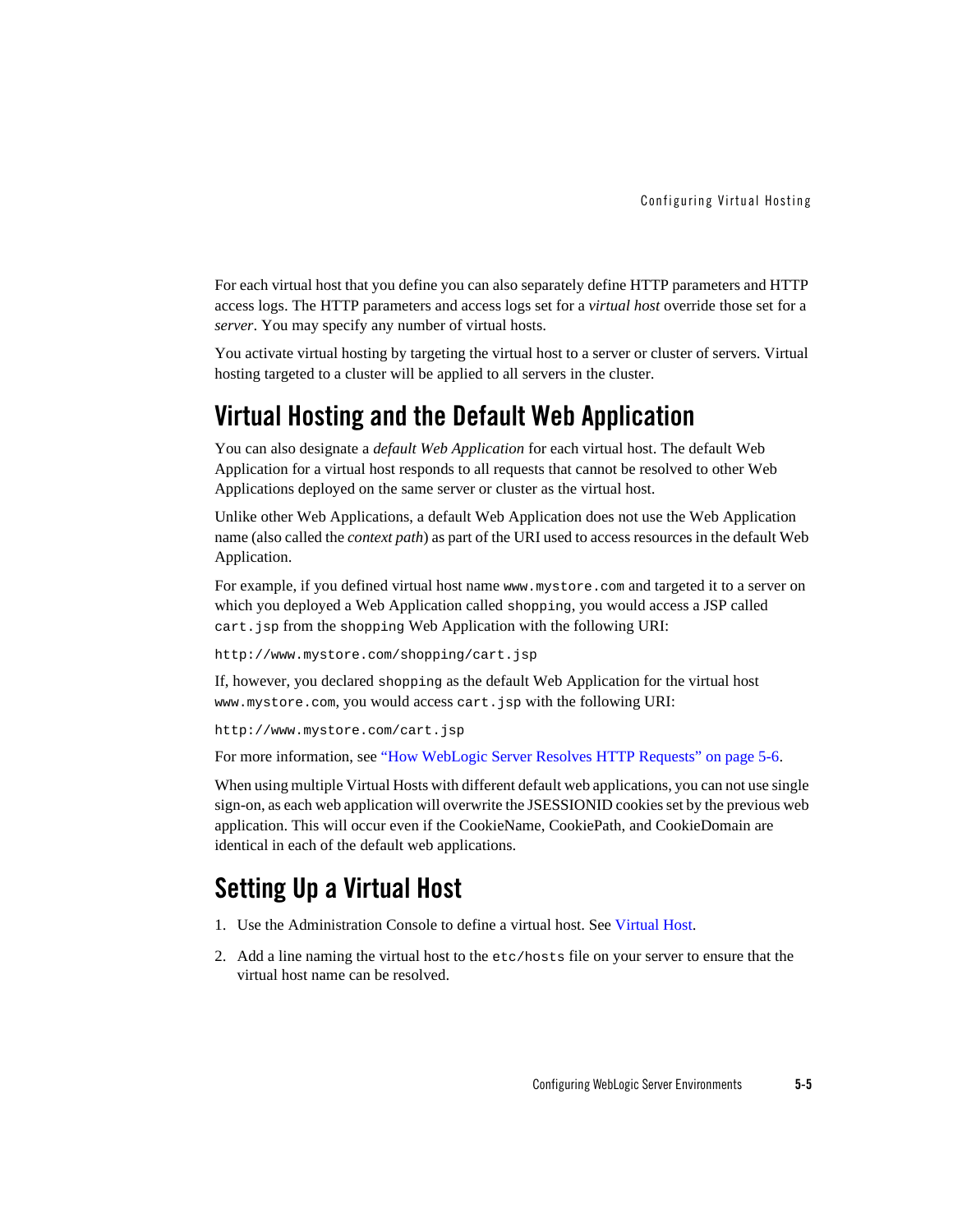# **How WebLogic Server Resolves HTTP Requests**

When WebLogic Server receives an HTTP request, it resolves the request by parsing the various parts of the URL and using that information to determine which Web Application and/or server should handle the request. Table 5-1 demonstrates various combinations of requests for Web Applications, virtual hosts, servlets, JSPs, and static files and the resulting response.

Table 5-1 provides some sample URLs and the file that is served by WebLogic Server. The Index Directories Checked column refers to the Index Directories attribute that controls whether or not a directory listing is served if no file is specifically requested.

| URL                            | Index<br><b>Directories</b><br><b>Checked?</b> | This file is served in<br>response                                                                                           |
|--------------------------------|------------------------------------------------|------------------------------------------------------------------------------------------------------------------------------|
| http://host:port/apples        | N <sub>0</sub>                                 | Welcome file* defined in<br>the apples Web<br>Application.                                                                   |
| http://host:port/apples        | Yes                                            | Directory listing of the top<br>level directory of the<br>apples Web Application.                                            |
| http://host:port/oranges/naval | Does not<br>matter                             | Servlet mapped with<br><url-pattern> of<br/>/naval in the oranges<br/>Web Application.</url-pattern>                         |
|                                |                                                | There are additional<br>considerations for servlet<br>mappings. For more<br>information, see<br><b>Configuring Servlets.</b> |

#### **Table 5-1 Examples of How WebLogic Server Resolves URLs**

**Note:** If you package your Web Application as part of an Enterprise Application, you can provide an alternate name for a Web Application that is used to resolve requests to the Web Application. For more information, see Developing Web Applications, Servlets, and JSPs for WebLogic Server.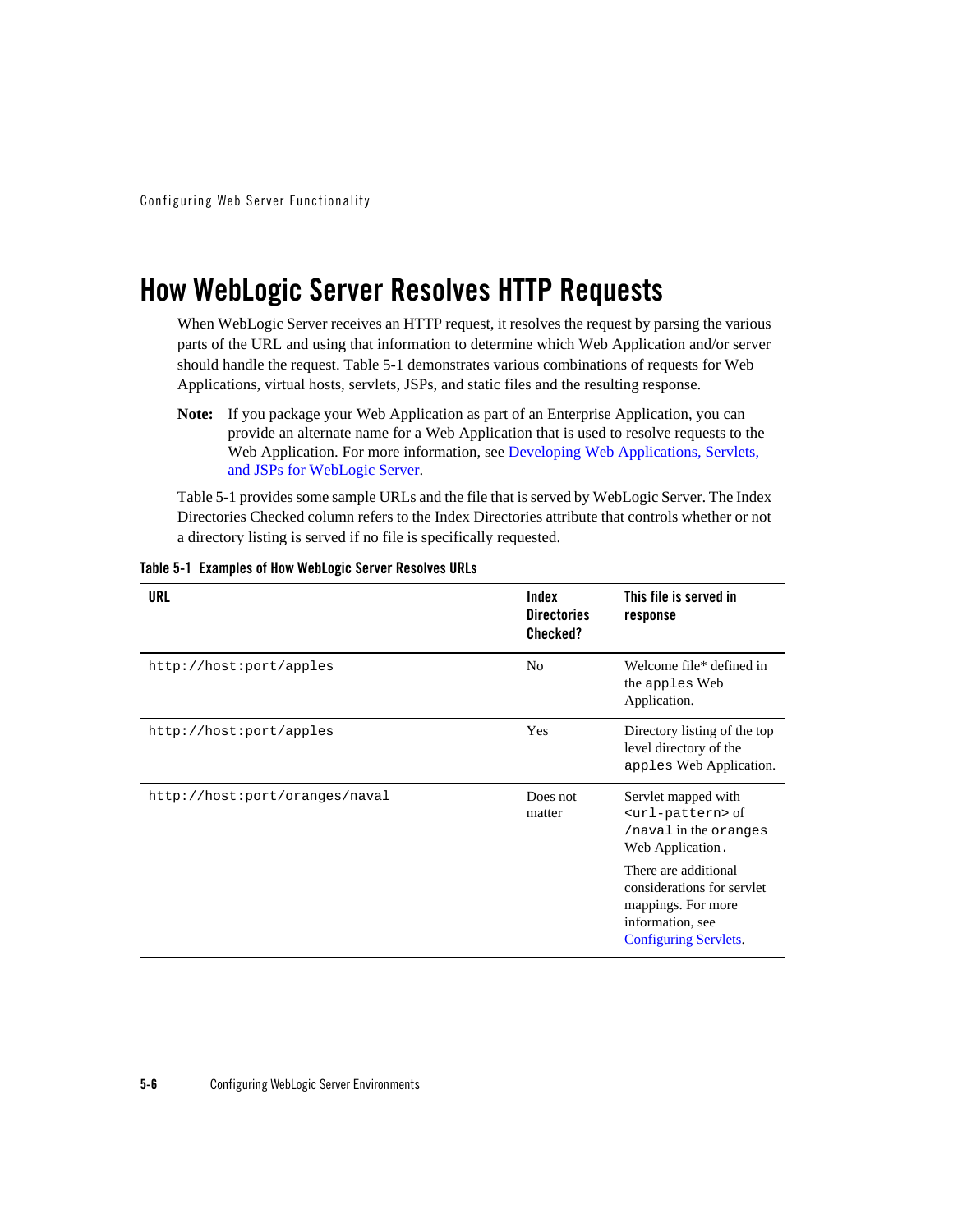| <b>URL</b>                                                                                                           | Index<br><b>Directories</b><br>Checked? | This file is served in<br>response                                                                                                                                 |
|----------------------------------------------------------------------------------------------------------------------|-----------------------------------------|--------------------------------------------------------------------------------------------------------------------------------------------------------------------|
| http://host:port/naval                                                                                               | Does not<br>matter                      | Servlet mapped with<br><url-pattern> of<br/>/naval in the oranges<br/>Web Application and<br/>oranges is defined as the<br/>default Web Application.</url-pattern> |
|                                                                                                                      |                                         | For more information, see<br><b>Configuring Servlets.</b>                                                                                                          |
| http://host:port/apples/pie.jsp                                                                                      | Does not<br>matter                      | pie.jsp, from the<br>top-level directory of the<br>apples Web Application.                                                                                         |
| http://host:port                                                                                                     | Yes                                     | Directory listing of the top<br>level directory of the<br>default Web Application                                                                                  |
| http://host:port                                                                                                     | N <sub>o</sub>                          | Welcome file* from the<br>default Web Application.                                                                                                                 |
| http://host:port/apples/myfile.html                                                                                  | Does not<br>matter                      | myfile.html, from the<br>top level directory of the<br>apples Web Application.                                                                                     |
| http://host:port/myfile.html                                                                                         | Does not<br>matter                      | myfile.html, from the<br>top level directory of the<br>default Web Application.                                                                                    |
| http://host:port/apples/images/red.gif                                                                               | Does not<br>matter                      | red.gif, from the images<br>subdirectory of the<br>top-level directory of the<br>apples Web Application.                                                           |
| http://host:port/myFile.html                                                                                         | Does not<br>matter                      | Error 404                                                                                                                                                          |
| Where myfile.html does not exist in the apples Web<br>Application and a <i>default servlet</i> has not been defined. |                                         |                                                                                                                                                                    |

### **Table 5-1 Examples of How WebLogic Server Resolves URLs**

Configuring WebLogic Server Environments **5-7**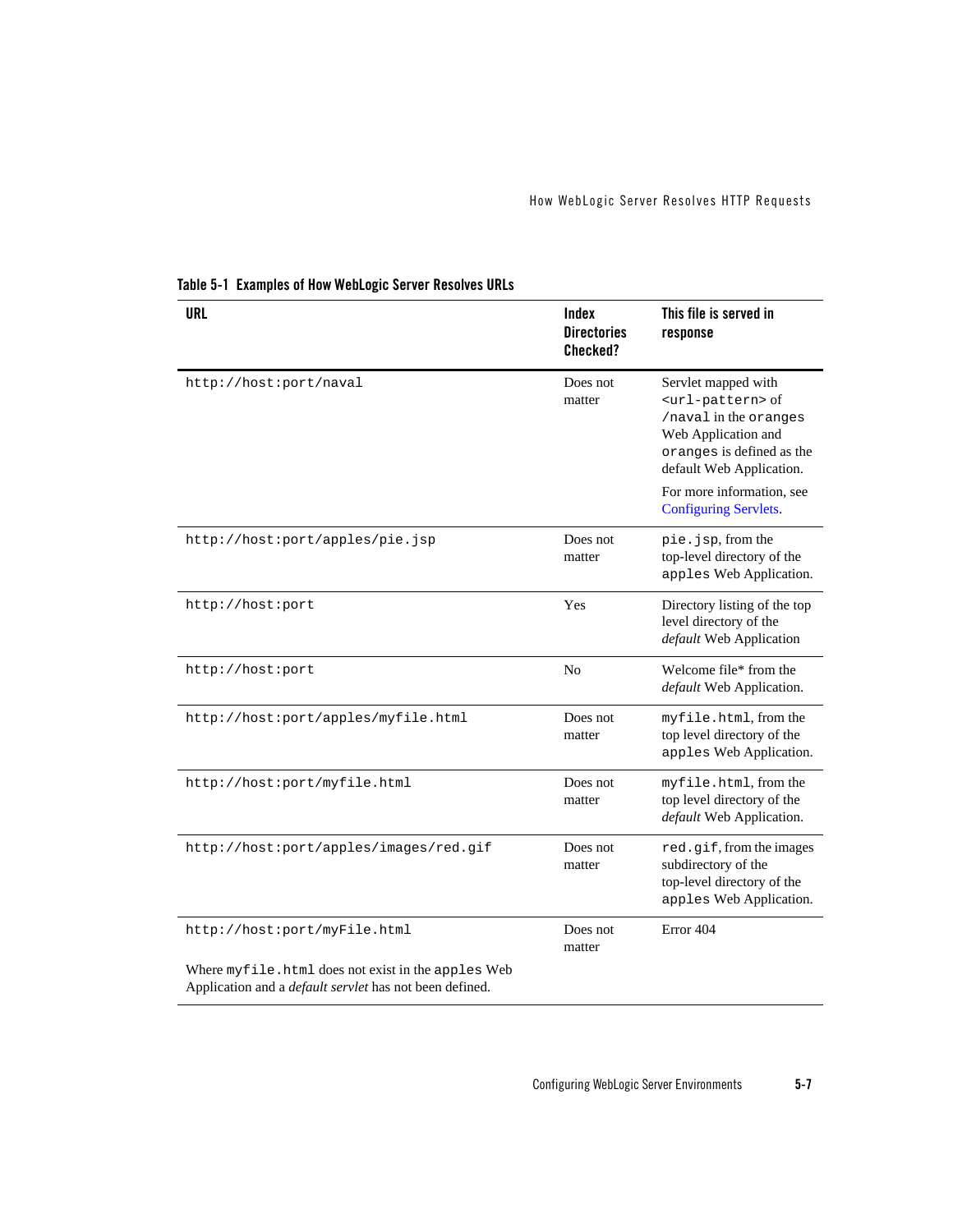| URL                                      | Index<br><b>Directories</b><br>Checked? | This file is served in<br>response                                                                                                               |
|------------------------------------------|-----------------------------------------|--------------------------------------------------------------------------------------------------------------------------------------------------|
| http://www.fruit.com/                    | N <sub>0</sub>                          | Welcome file from the<br>default Web Application<br>for a virtual host with a host<br>name of<br>www.fruit.com.                                  |
| http://www.fruit.com/                    | Yes                                     | Directory listing of the top<br>level directory of the<br>default Web Application<br>for a virtual host with a host<br>name of<br>www.fruit.com. |
| http://www.fruit.com/oranges/myfile.html | Does not<br>matter                      | myfile.html, from the<br>oranges Web Application<br>that is targeted to a virtual<br>host with host name<br>www.fruit.com.                       |

**Table 5-1 Examples of How WebLogic Server Resolves URLs**

# **Setting Up HTTP Access Logs**

WebLogic Server can keep a log of all HTTP transactions in a text file, in either *common log format* or *extended log format*. Common log format is the default. Extended log format allows you to customize the information that is recorded. You can set the attributes that define the behavior of HTTP access logs for each server instance or for each virtual host that you define.

To set up HTTP logging for a server or a virtual host, refer to the following topics in the *Administration Console Online Help*:

- Enabling and Configuring HTTP Access Logs
- Specifying HTTP Log File Settings for a Virtual Host

# **Log Rotation**

You can rotate the log file based on either the size of the file or after a specified amount of time has passed. When either criterion is met, the current access log file is closed and a new access log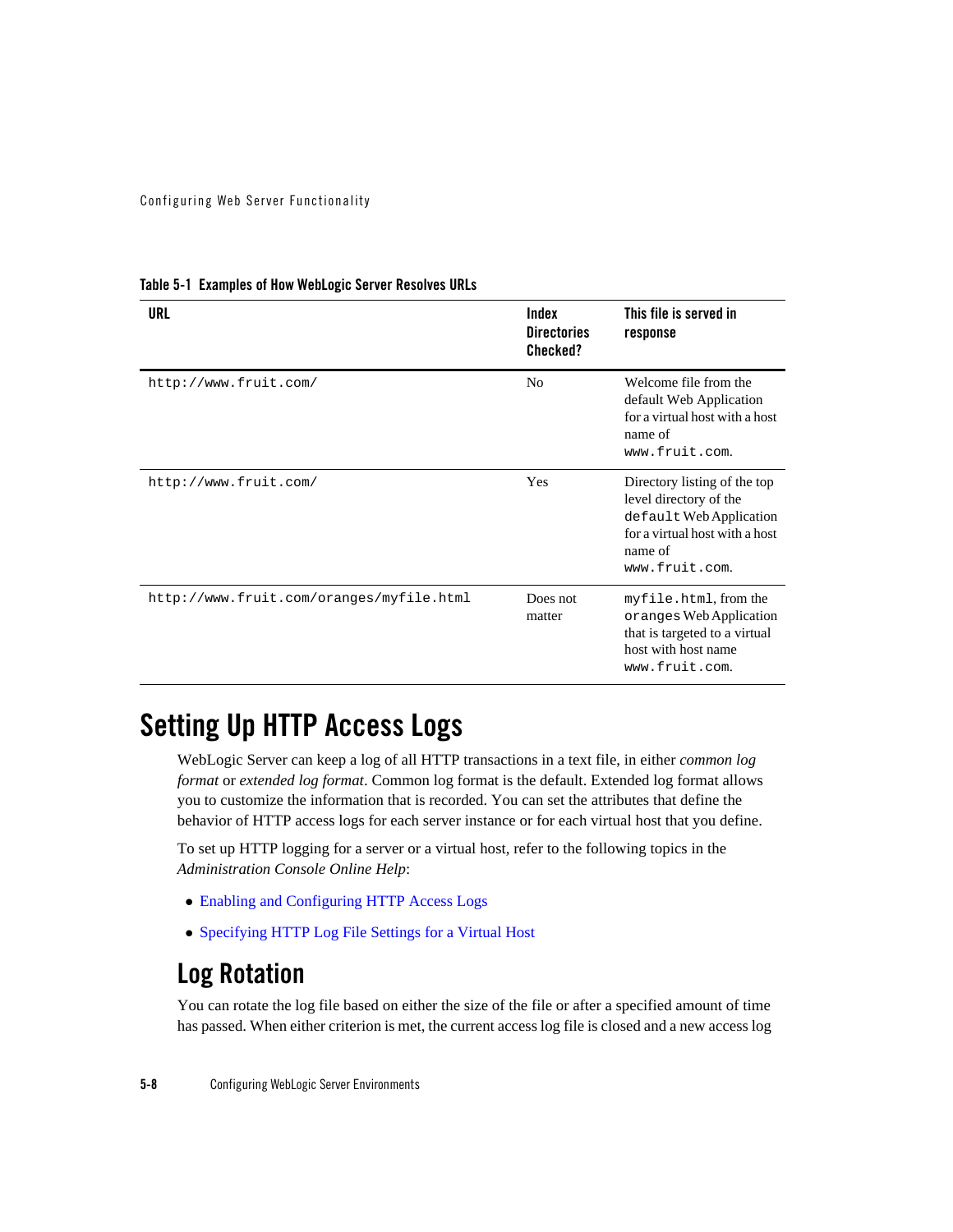file is started. If you do not configure log rotation, the HTTP access log file grows indefinitely. You can configure the name of the access log file to include a time and date stamp that indicates when the file was rotated. If you do not configure a time stamp, each rotated file name includes a numeric portion that is incremented upon each rotation. Separate HTTP access logs are kept for each Virtual Host you have defined.

### **Common Log Format**

The default format for logged HTTP information is the common log format. This standard format follows the pattern:

```
host RFC931 auth_user [day/month/year:hour:minute:second
     UTC_offset] "request" status bytes
```
#### **where:**

```
host
```
Either the DNS name or the IP number of the remote client

*RFC931*

Any information returned by IDENTD for the remote client; WebLogic Server does not support user identification

#### *auth\_user*

If the remote client user sent a userid for authentication, the user name; otherwise "-"

```
day/month/year:hour:minute:second UTC_offset
```
Day, calendar month, year and time of day (24-hour format) with the hours difference between local time and GMT, enclosed in square brackets

#### *"request"*

First line of the HTTP request submitted by the remote client enclosed in double quotes

#### *status*

HTTP status code returned by the server, if available; otherwise "-"

*bytes*

Number of bytes listed as the content-length in the HTTP header, not including the HTTP header, if known; otherwise "-"

### **Setting Up HTTP Access Logs by Using Extended Log Format**

WebLogic Server also supports extended log file format, version 1.0, an emerging standard defined by the draft specification from W3C. The current definitive reference is on the W3C Technical Reports and Publications page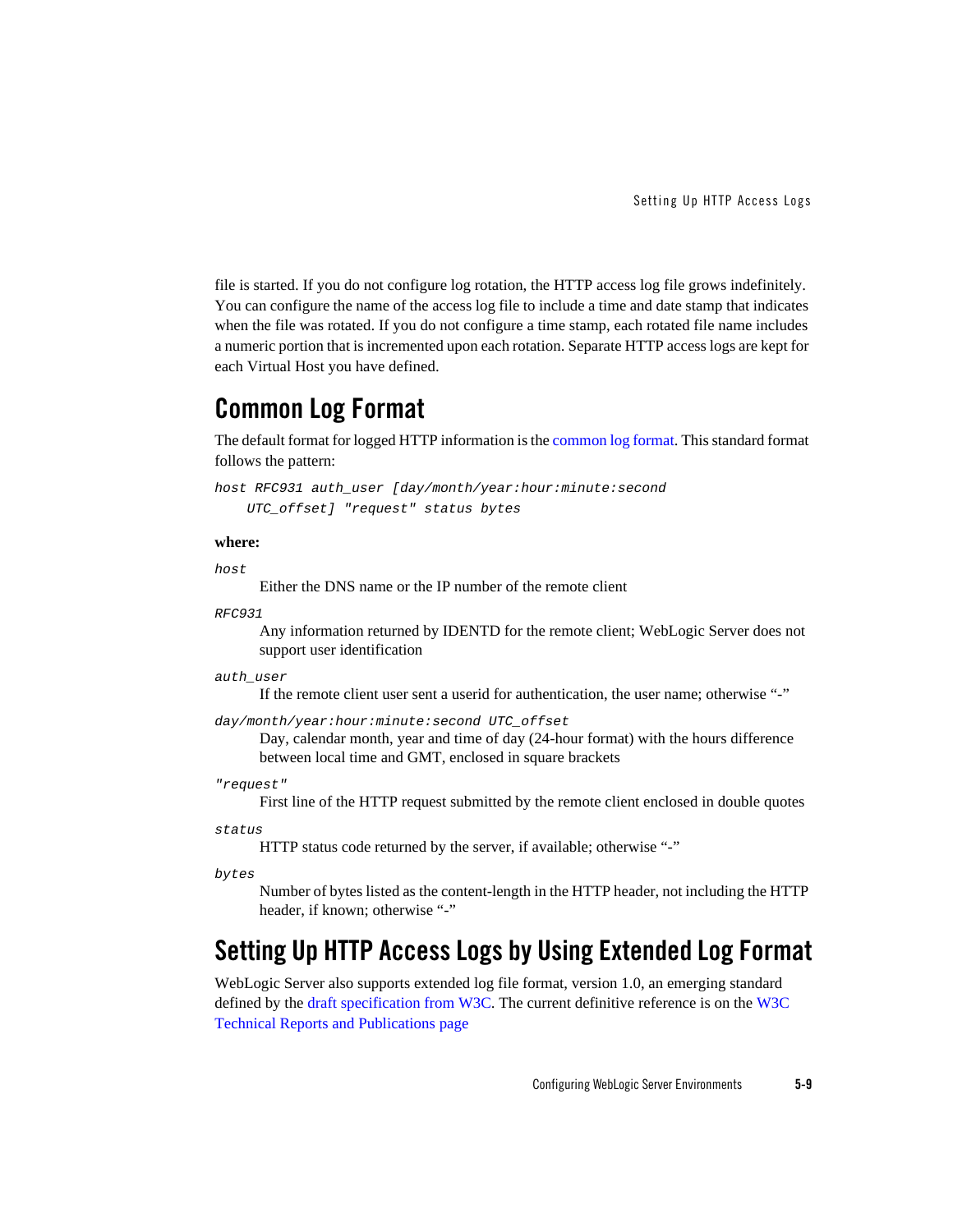The extended log format allows you to specify the type and order of information recorded about each HTTP communication. To enable this format, set the Format attribute on the HTTP tab in the Administration Console to Extended. (See "Creating Custom Field Identifiers" on page 5-12).

You specify what information should be recorded in the log file with directives, included in the actual log file itself. A directive begins on a new line and starts with a # sign. If the log file does not exist, a new log file is created with default directives. However, if the log file already exists when the server starts, it must contain legal directives at the head of the file.

### **Creating the Fields Directive**

The first line of your log file must contain a directive stating the version number of the log file format. You must also include a Fields directive near the beginning of the file:

```
 #Version: 1.0
 #Fields: xxxx xxxx xxxx ...
```
Where each xxxx describes the data fields to be recorded. Field types are specified as either simple identifiers, or may take a prefix-identifier format, as defined in the W3C specification. Here is an example:

#Fields: date time cs-method cs-uri

This identifier instructs the server to record the date and time of the transaction, the request method that the client used, and the URI of the request for each HTTP access. Each field is separated by white space, and each record is written to a new line, appended to the log file.

**Note:** The #Fields directive must be followed by a new line in the log file, so that the first log message is not appended to the same line.

### **Supported Field identifiers**

The following identifiers are supported, and do not require a prefix.

date

Date at which transaction completed, field has type <date>, as defined in the W3C specification.

time

Time at which transaction completed, field has type <time>, as defined in the W3C specification.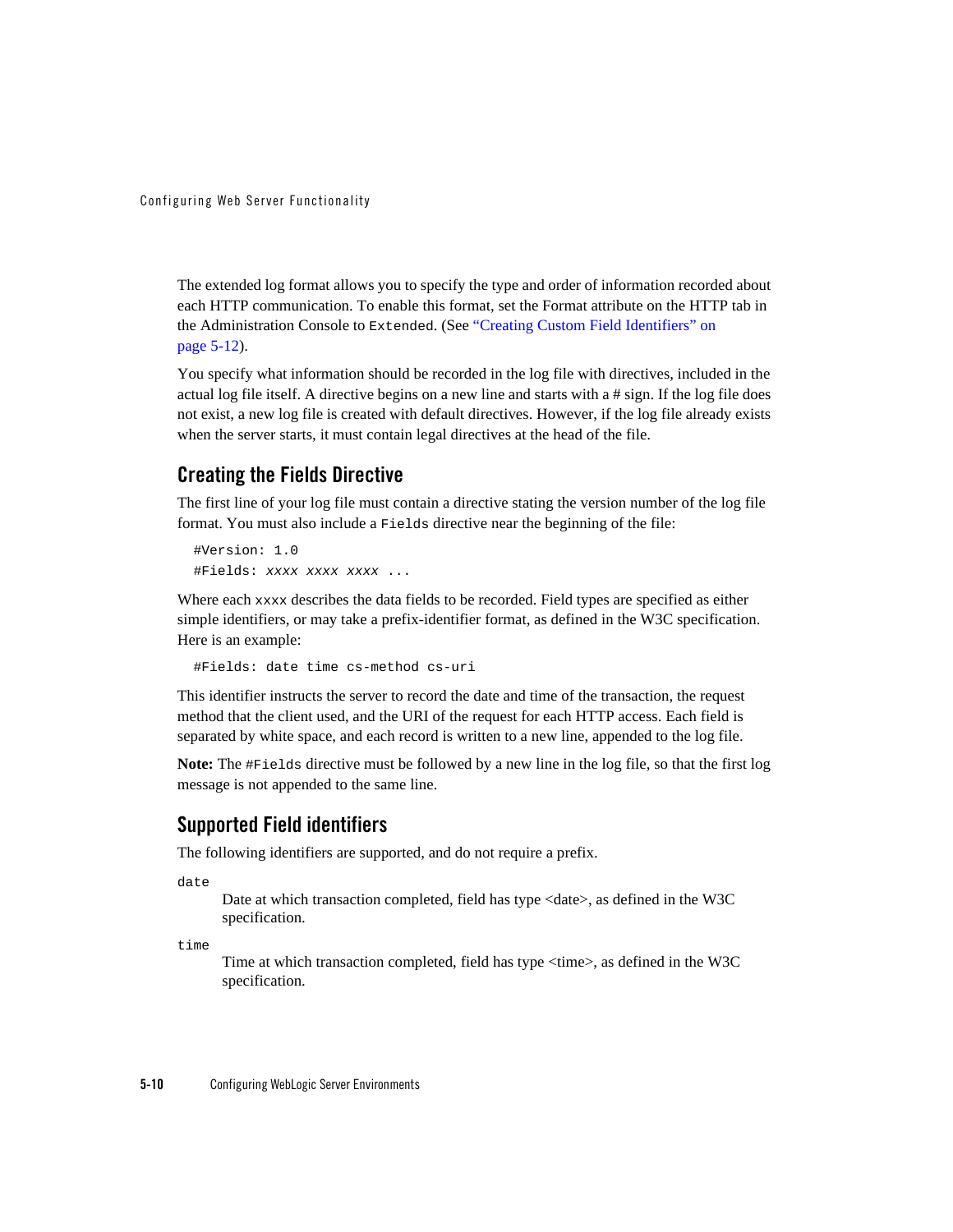#### time-taken

Time taken for transaction to complete in seconds, field has type <fixed>, as defined in the W3C specification.

bytes

Number of bytes transferred, field has type <integer>.

Note that the cached field defined in the W3C specification is not supported in WebLogic Server.

The following identifiers require prefixes, and cannot be used alone. The supported prefix combinations are explained individually.

#### **IP address related fields:**

These fields give the IP address and port of either the requesting client, or the responding server. These fields have type <address>, as defined in the W3C specification. The supported prefixes are:

c-ip

The IP address of the client.

s-ip

The IP address of the server.

#### **DNS related fields**

These fields give the domain names of the client or the server and have type  $\langle$ name $\rangle$ , as defined in the W3C specification. The supported prefixes are:

c-dns

The domain name of the requesting client.

s-dns

The domain name of the requested server.

#### sc-status

Status code of the response, for example (404) indicating a "File not found" status. This field has type <integer>, as defined in the W3C specification.

#### sc-comment

The comment returned with status code, for instance "File not found". This field has type  $<$ text $>$ .

cs-method

The request method, for example GET or POST. This field has type <name>, as defined in the W3C specification.

cs-uri

The full requested URI. This field has type <uri>, as defined in the W3C specification.

Configuring WebLogic Server Environments **5-11**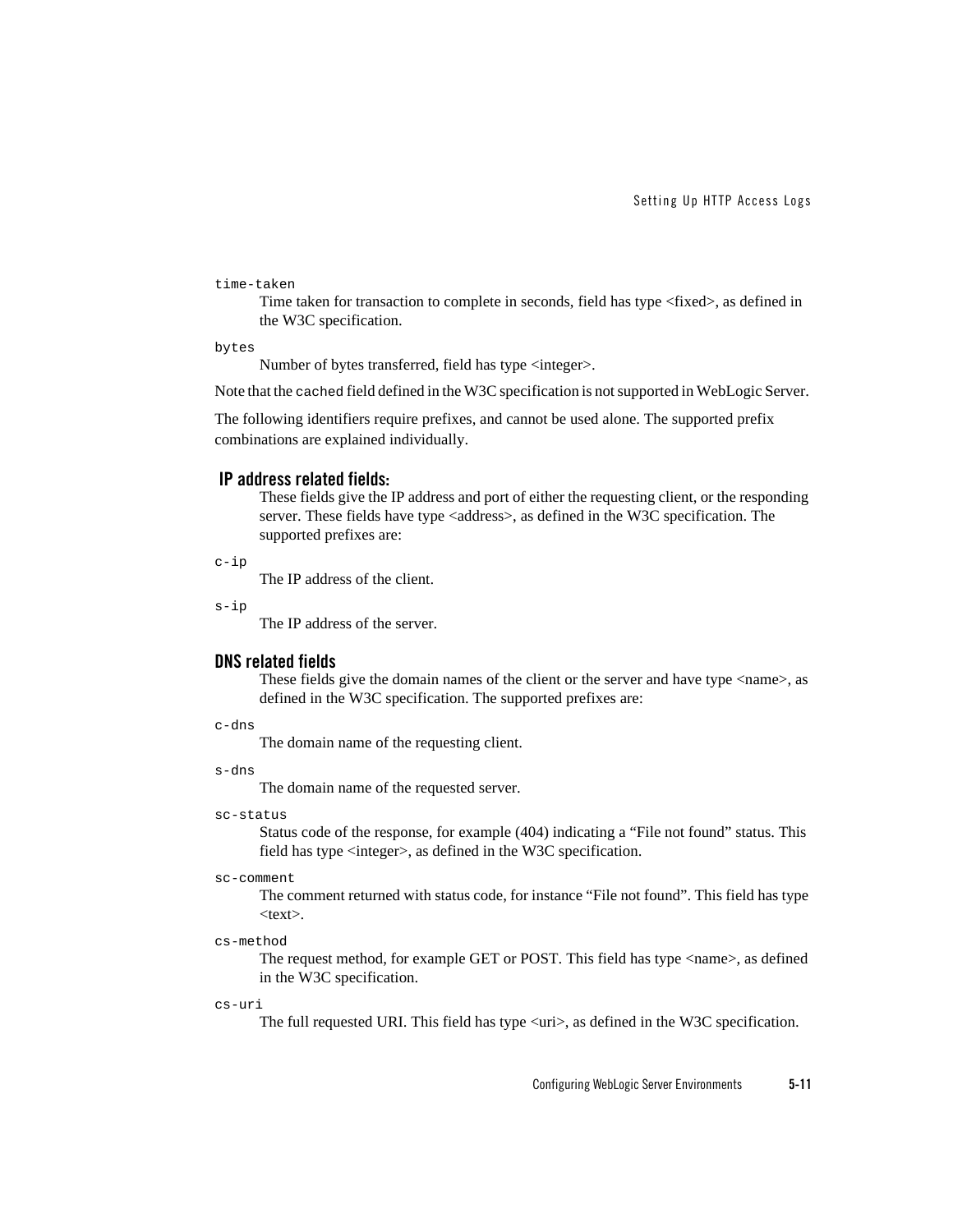#### cs-uri-stem

Only the stem portion of URI (omitting query). This field has type <uri>, as defined in the W3C specification.

cs-uri-query

Only the query portion of the URI. This field has type <uri>, as defined in the W3C specification.

### **Creating Custom Field Identifiers**

You can also create user-defined fields for inclusion in an HTTP access log file that uses the extended log format. To create a custom field you identify the field in the ELF log file using the Fields directive and then you create a matching Java class that generates the desired output. You can create a separate Java class for each field, or the Java class can output multiple fields. For a sample of the Java source for such a class, see "Java Class for Creating a Custom ELF Field" on page 5-16.

To create a custom field:

1. Include the field name in the Fields directive, using the form:

x-*myCustomField*.

Where *myCustomField* is a fully-qualified class name.

For more information on the Fields directive, see "Creating the Fields Directive" on page 5-10.

2. Create a Java class with the same fully-qualified class name as the custom field you defined with the Fields directive (for example myCustomField). This class defines the information you want logged in your custom field. The Java class must implement the following interface:

weblogic.servlet.logging.CustomELFLogger

In your Java class, you must implement the logField() method, which takes a HttpAccountingInfo object and FormatStringBuffer object as its arguments:

- Use the HttpAccountingInfo object to access HTTP request and response data that you can output in your custom field. Getter methods are provided to access this information. For a complete listing of these get methods, see "Get Methods of the HttpAccountingInfo Object" on page 5-13.
- Use the FormatStringBuffer class to create the contents of your custom field. Methods are provided to create suitable output. For more information on these methods, see the Javadocs for FormatStringBuffer.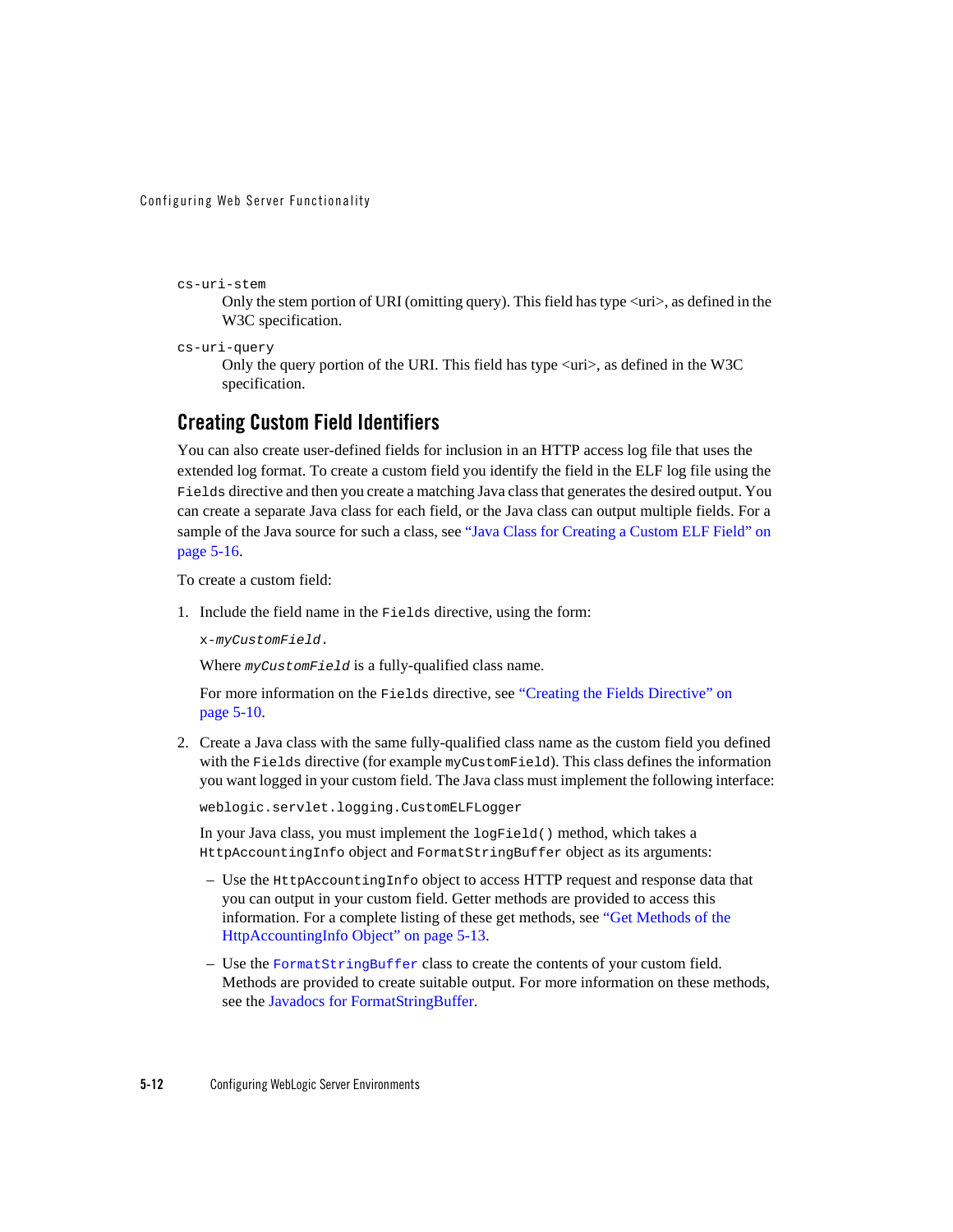- 3. Compile the Java class and add the class to the CLASSPATH statement used to start WebLogic Server. You will probably need to modify the CLASSPATH statements in the scripts that you use to start WebLogic Server.
	- **Note:** Do not place this class inside of a Web Application or Enterprise Application in exploded or jar format.
- 4. Configure WebLogic Server to use the extended log format. For more information, see "Setting Up HTTP Access Logs by Using Extended Log Format" on page 5-9.
- **Note:** When writing the Java class that defines your custom field, do not execute any code that is likely to slow down the system (For instance, accessing a DBMS or executing significant I/O or networking calls.) Remember, an HTTP access log file entry is created for *every* HTTP request.
- **Note:** If you want to output more than one field, delimit the fields with a tab character. For more information on delimiting fields and other ELF formatting issues, see Extended Log Format.

#### **Get Methods of the HttpAccountingInfo Object**

The following methods return various data regarding the HTTP request. These methods are similar to various methods of javax.servlet.ServletRequest, javax.servlet.http.Http.ServletRequest, and javax.servlet.http.HttpServletResponse.

For details on these methods see the corresponding methods in the Java interfaces listed in the following table, or refer to the specific information contained in the table.

| <b>HttpAccountingInfo Methods</b>  | <b>Method Information</b>                                                                                 |
|------------------------------------|-----------------------------------------------------------------------------------------------------------|
| Object getAttribute (String name); | javax.servlet.ServletRequest                                                                              |
| Enumeration getAttributeNames();   | javax.servlet.ServletRequest                                                                              |
| String getCharacterEncoding();     | javax.servlet.ServletRequest                                                                              |
| int getResponseContentLength();    | javax.servlet.ServletResponse.<br>setContentLength()                                                      |
|                                    | This method <i>gets</i> the content length of the response, as set<br>with the setContentLength() method. |
| String $qetContentType()$ ;        | javax.servlet.ServletRequest                                                                              |

**Table 5-2 Getter Methods of HttpAccountingInfo**

Configuring WebLogic Server Environments **5-13**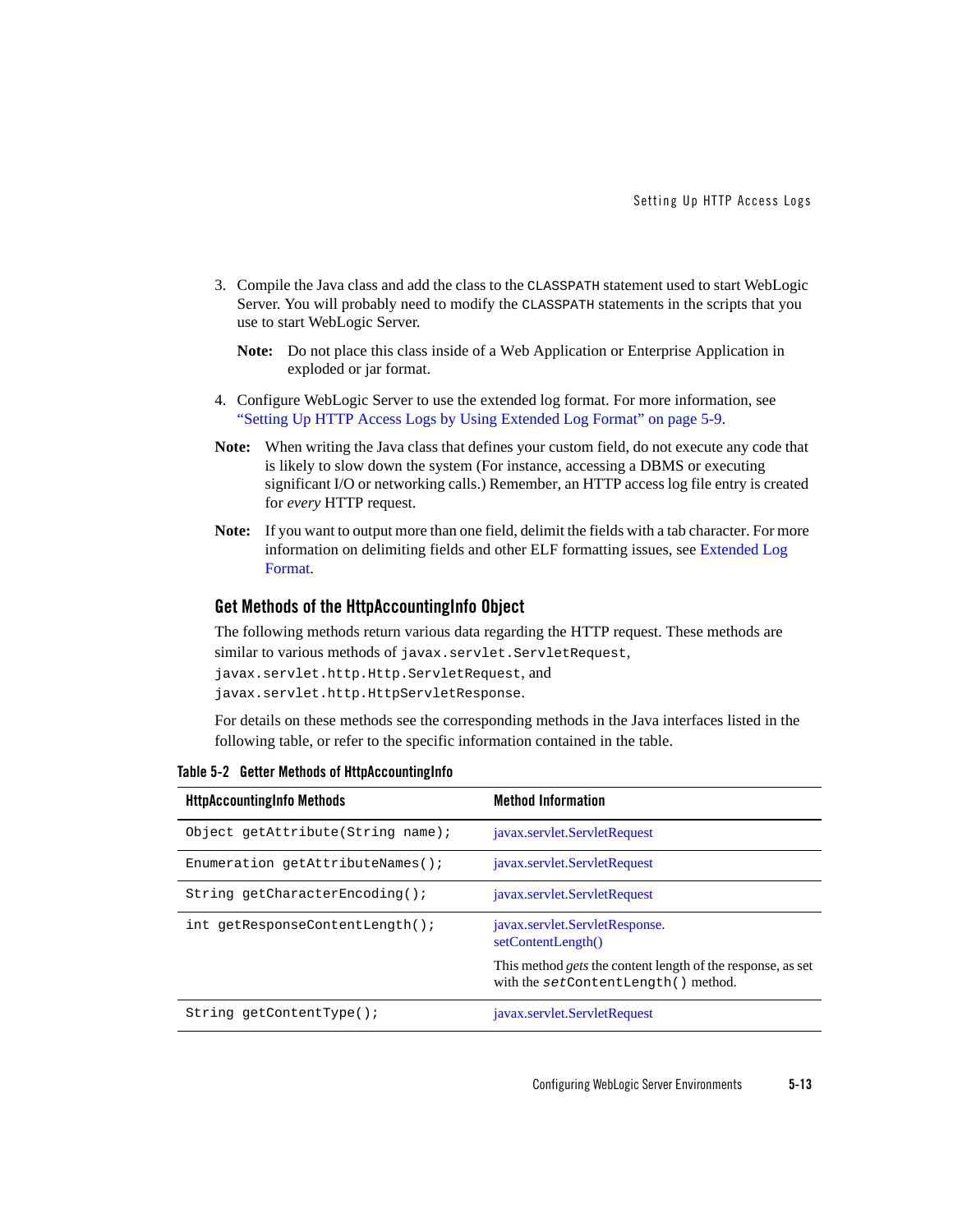| <b>HttpAccountingInfo Methods</b>               | <b>Method Information</b>             |
|-------------------------------------------------|---------------------------------------|
| Locale getLocale();                             | javax.servlet.ServletRequest          |
| Enumeration getLocales();                       | javax.servlet.ServletRequest          |
| String getParameter(String name);               | javax.servlet.ServletRequest          |
| Enumeration getParameterNames();                | javax.servlet.ServletRequest          |
| String[] getParameterValues(String<br>$name)$ ; | javax.servlet.ServletRequest          |
| String getProtocol();                           | javax.servlet.ServletRequest          |
| String getRemoteAddr();                         | javax.servlet.ServletRequest          |
| String getRemoteHost();                         | javax.servlet.ServletRequest          |
| String getScheme();                             | javax.servlet.ServletRequest          |
| String getServerName();                         | javax.servlet.ServletRequest          |
| int getServerPort();                            | javax.servlet.ServletRequest          |
| boolean isSecure();                             | javax.servlet.ServletRequest          |
| String getAuthType();                           | javax.servlet.http.HttpServletRequest |
| String getContextPath();                        | javax.servlet.http.HttpServletRequest |
| Cookie[] getCookies();                          | javax.servlet.http.HttpServletRequest |
| long getDateHeader(String name);                | javax.servlet.http.HttpServletRequest |
| String getHeader(String name);                  | javax.servlet.http.HttpServletRequest |
| Enumeration getHeaderNames();                   | javax.servlet.http.HttpServletRequest |
| Enumeration getHeaders (String name);           | javax.servlet.http.HttpServletRequest |
| int getIntHeader(String name);                  | javax.servlet.http.HttpServletRequest |
| String getMethod();                             | javax.servlet.http.HttpServletRequest |
| String getPathInfo();                           | javax.servlet.http.HttpServletRequest |

| Table 5-2 Getter Methods of HttpAccountingInfo |  |  |  |  |  |
|------------------------------------------------|--|--|--|--|--|
|------------------------------------------------|--|--|--|--|--|

**5-14** Configuring WebLogic Server Environments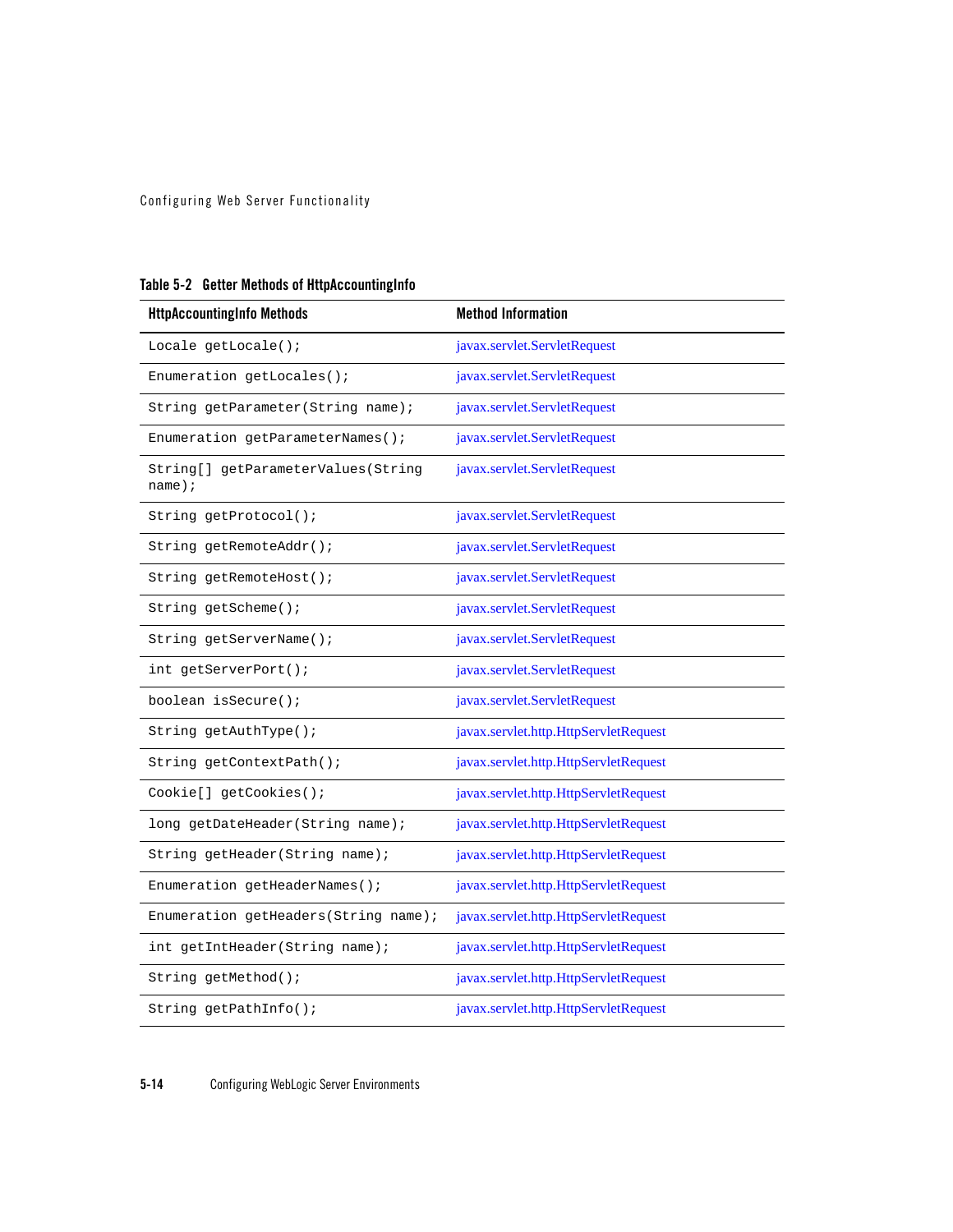| <b>HttpAccountingInfo Methods</b>            | <b>Method Information</b>                                                                                                                                                                |
|----------------------------------------------|------------------------------------------------------------------------------------------------------------------------------------------------------------------------------------------|
| String getPathTranslated();                  | javax.servlet.http.HttpServletRequest                                                                                                                                                    |
| String getQueryString();                     | javax.servlet.http.HttpServletRequest                                                                                                                                                    |
| String getRemoteUser();                      | javax.servlet.http.HttpServletRequest                                                                                                                                                    |
| String getRequestURI();                      | javax.servlet.http.HttpServletRequest                                                                                                                                                    |
| String getRequestedSessionId();              | javax.servlet.http.HttpServletRequest                                                                                                                                                    |
| String getServletPath();                     | javax.servlet.http.HttpServletRequest                                                                                                                                                    |
| Principal getUserPrincipal();                | javax.servlet.http.HttpServletRequest                                                                                                                                                    |
| boolean<br>isRequestedSessionIdFromCookie(); | javax.servlet.http.HttpServletRequest                                                                                                                                                    |
| boolean<br>isRequestedSessionIdFromURL();    | javax.servlet.http.HttpServletRequest                                                                                                                                                    |
| boolean<br>isRequestedSessionIdFromUrl();    | javax.servlet.http.HttpServletRequest                                                                                                                                                    |
| boolean isRequestedSessionIdValid();         | javax.servlet.http.HttpServletRequest                                                                                                                                                    |
| byte[] getURIAsBytes();                      | Returns the URI of the HTTP request as byte array, for<br>example: If GET /index.html HTTP/1.0 is the first<br>line of an HTTP Request, /index.html is returned as<br>an array of bytes. |
| long getInvokeTime();                        | Returns the length of time it took for the service method<br>of a servlet to write data back to the client.                                                                              |
| int getResponseStatusCode();                 | javax.servlet.http.HttpServletResponse                                                                                                                                                   |
| String<br>getResponseHeader(String name);    | javax.servlet.http.HttpServletResponse                                                                                                                                                   |

**Table 5-2 Getter Methods of HttpAccountingInfo**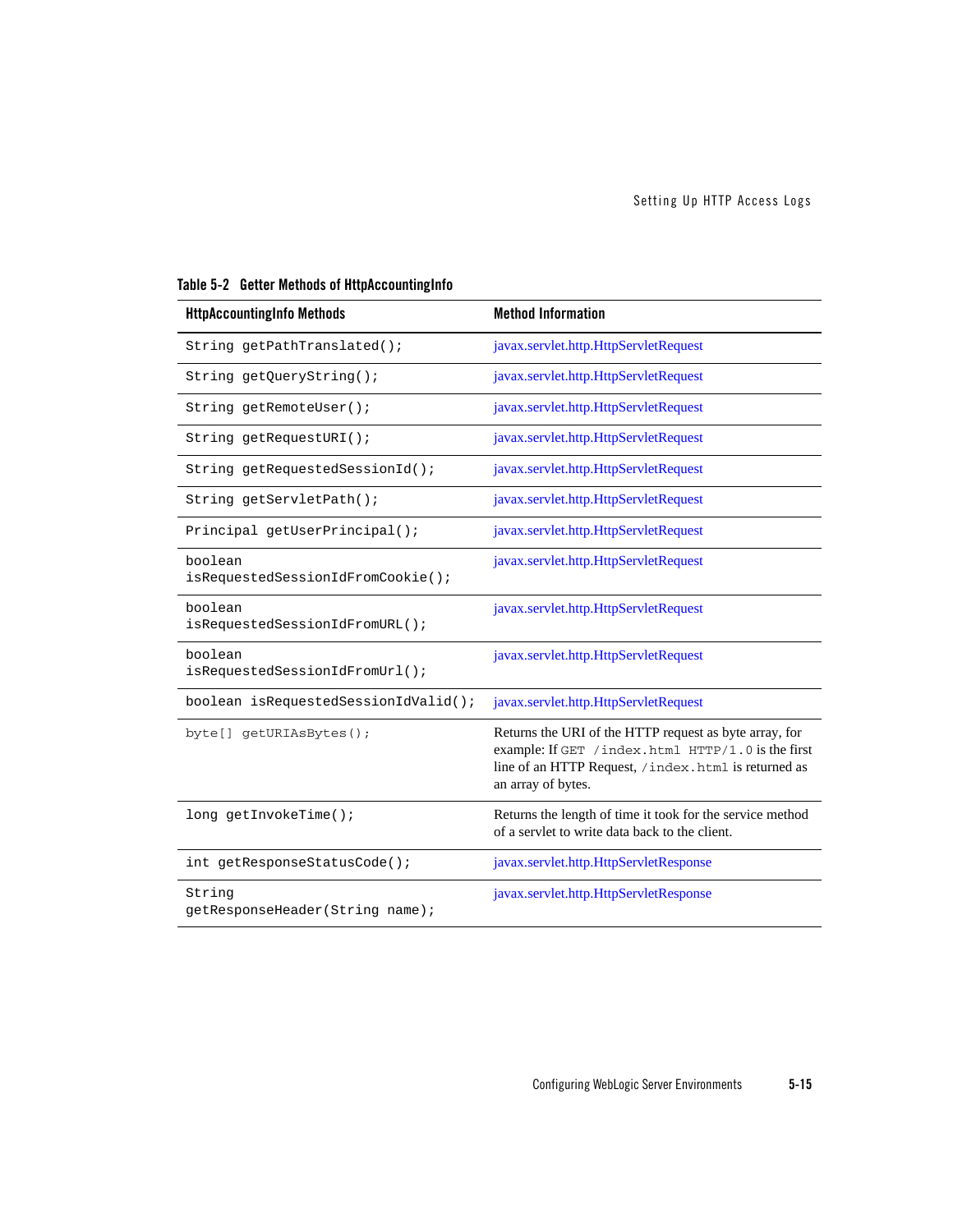**Listing 5-1 Java Class for Creating a Custom ELF Field**

```
import weblogic.servlet.logging.CustomELFLogger;
import weblogic.servlet.logging.FormatStringBuffer;
import weblogic.servlet.logging.HttpAccountingInfo;
/* This example outputs the User-Agent field into a
 custom field called MyCustomField
*/
public class MyCustomField implements CustomELFLogger{
public void logField(HttpAccountingInfo metrics,
 FormatStringBuffer buff) {
  buff.appendValueOrDash(metrics.getHeader("User-Agent"));
  }
}
```
# **Preventing POST Denial-of-Service Attacks**

A Denial-of-Service attack is a malicious attempt to overload a server with phony requests. One common type of attack is to send huge amounts of data in an HTTP POST method. You can set three attributes in WebLogic Server that help prevent this type of attack. These attributes are set in the Console, under *Servers* or *Virtual Hosts*. If you define these attributes for a virtual host, the values set for the virtual host override those set under *Servers*.

```
PostTimeoutSecs
```
Amount of time that WebLogic Server waits between receiving chunks of data in an HTTP POST.

The default value for PostTimeoutSecs is 30.

MaxPostTimeSecs

Maximum time that WebLogic Server spends receiving post data. If this limit is triggered, a PostTimeoutException is thrown and the following message is sent to the server log:

Post time exceeded MaxPostTimeSecs.

The default value for MaxPostTimeSecs is 30.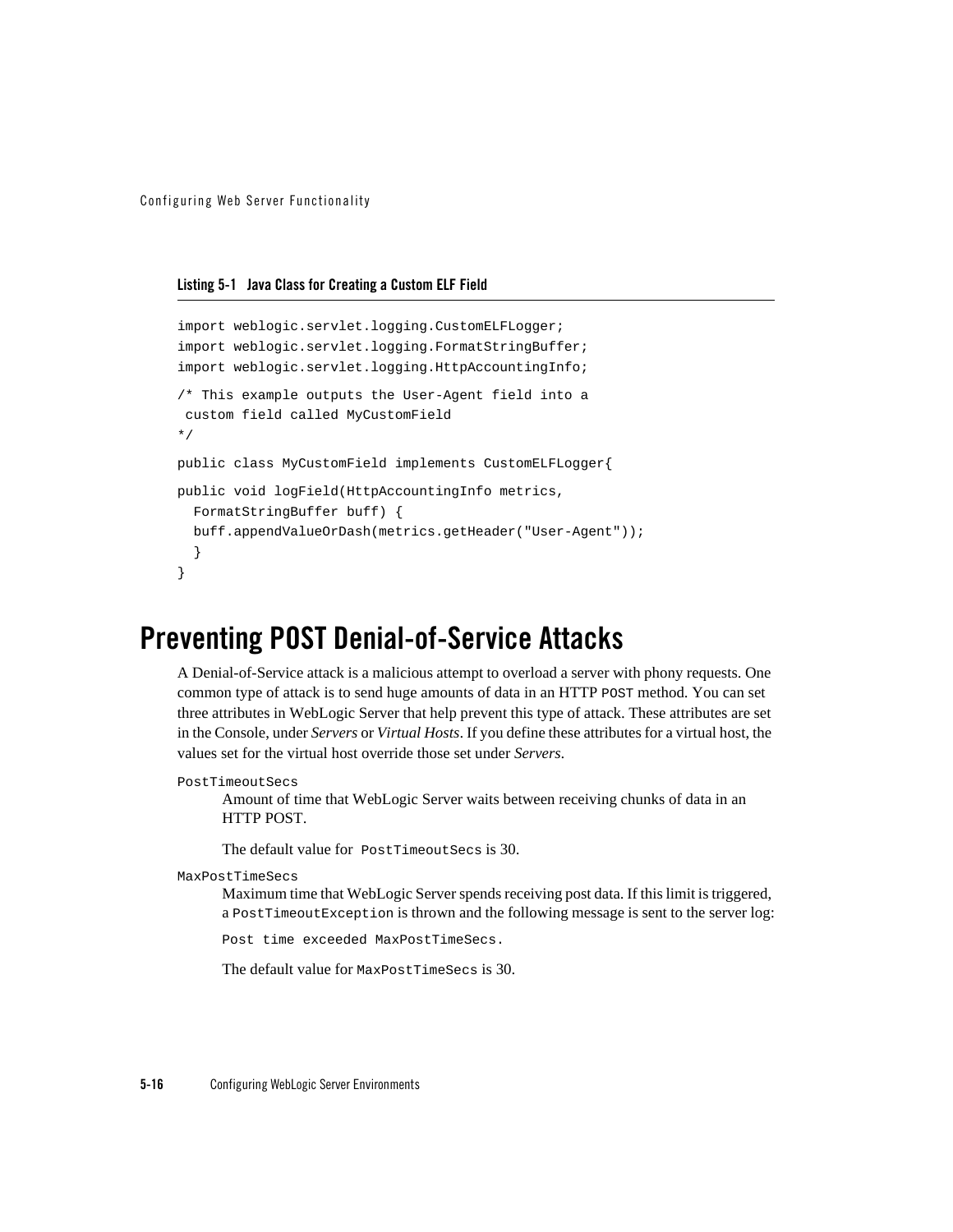MaxPostSize

Maximum number of bytes of data received in a POST from a single request. If this limit is triggered, a MaxPostSizeExceeded exception is thrown and the following message is sent to the server log:

POST size exceeded the parameter MaxPostSize.

An HTTP error code 413 (Request Entity Too Large) is sent back to the client.

If the client is in listening mode, it gets these messages. If the client is not in listening mode, the connection is broken.

The default value for MaxPostSize is -1.

# **Setting Up WebLogic Server for HTTP Tunneling**

HTTP tunneling provides a way to simulate a stateful socket connection between WebLogic Server and a Java client when your only option is to use the HTTP protocol. It is generally used to *tunnel* through an HTTP port in a security firewall. HTTP is a stateless protocol, but WebLogic Server provides tunneling functionality to make the connection appear to be a regular T3Connection. However, you can expect some performance loss in comparison to a normal socket connection.

# **Configuring the HTTP Tunneling Connection**

Under the HTTP protocol, a client may only make a request, and then accept a reply from a server. The server may not voluntarily communicate with the client, and the protocol is stateless, meaning that a continuous two-way connection is not possible.

WebLogic HTTP tunneling simulates a T3Connection via the HTTP protocol, overcoming these limitations. There are two attributes that you can configure in the Administration Console to tune a tunneled connection for performance. It is advised that you leave them at their default settings unless you experience connection problems. These properties are used by the server to determine whether the client connection is still valid, or whether the client is still alive.

Enable Tunneling Enables or disables HTTP tunneling. HTTP tunneling is disabled by default.

Note that the server must also support both the HTTP and T3 protocols in order to use HTTP tunneling.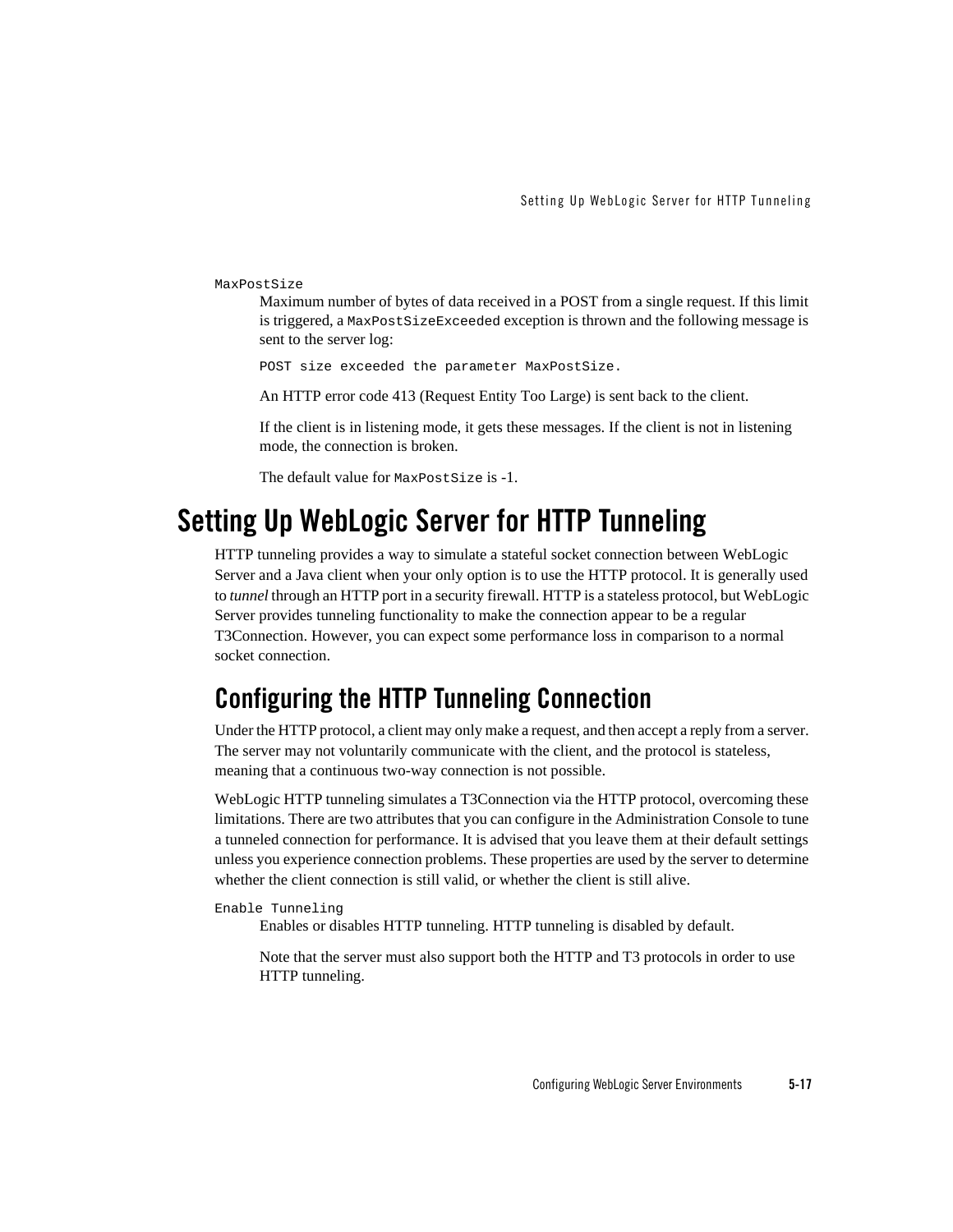```
Tunneling Client Ping
```
When an HTTP tunnel connection is set up, the client automatically sends a request to the server, so that the server may volunteer a response to the client. The client may also include instructions in a request, but this behavior happens regardless of whether the client application needs to communicate with the server. If the server does not respond (as part of the application code) to the client request within the number of seconds set in this attribute, it does so anyway. The client accepts the response and automatically sends another request immediately.

Default is 45 seconds; valid range is 20 to 900 seconds.

Tunneling Client Timeout

If the number of seconds set in this attribute have elapsed since the client last sent a request to the server (in response to a reply), then the server regards the client as dead, and terminates the HTTP tunnel connection. The server checks the elapsed time at the interval specified by this attribute, when it would otherwise respond to the client's request.

Default is 40 seconds; valid range is 10 to 900 seconds.

### **Connecting to WebLogic Server from the Client**

When your client requests a connection with WebLogic Server, all you need to do in order to use HTTP tunneling is specify the HTTP protocol in the URL. For example:

```
 Hashtable env = new Hashtable();
 env.put(Context.PROVIDER_URL, "http://wlhost:80");
Context ctx = new InitialContext(exp);
```
On the client side, a special tag is appended to the http protocol, so that WebLogic Server knows this is a tunneling connection, instead of a regular HTTP request. Your application code does not need to do any extra work to make this happen.

The client must specify the port in the URL, even if the port is 80. You can set up your WebLogic Server instance to listen for HTTP requests on any port, although the most common choice is port 80 since requests to port 80 are customarily allowed through a firewall.

You specify the listen port for WebLogic Server in the Administration Console under the "Servers" node, under the "Network" tab.

# **Using Native I/O for Serving Static Files (Windows Only)**

When running WebLogic Server on Windows NT/2000/XP you can specify that WebLogic Server use the native operating system call TransmitFile instead of using Java methods to serve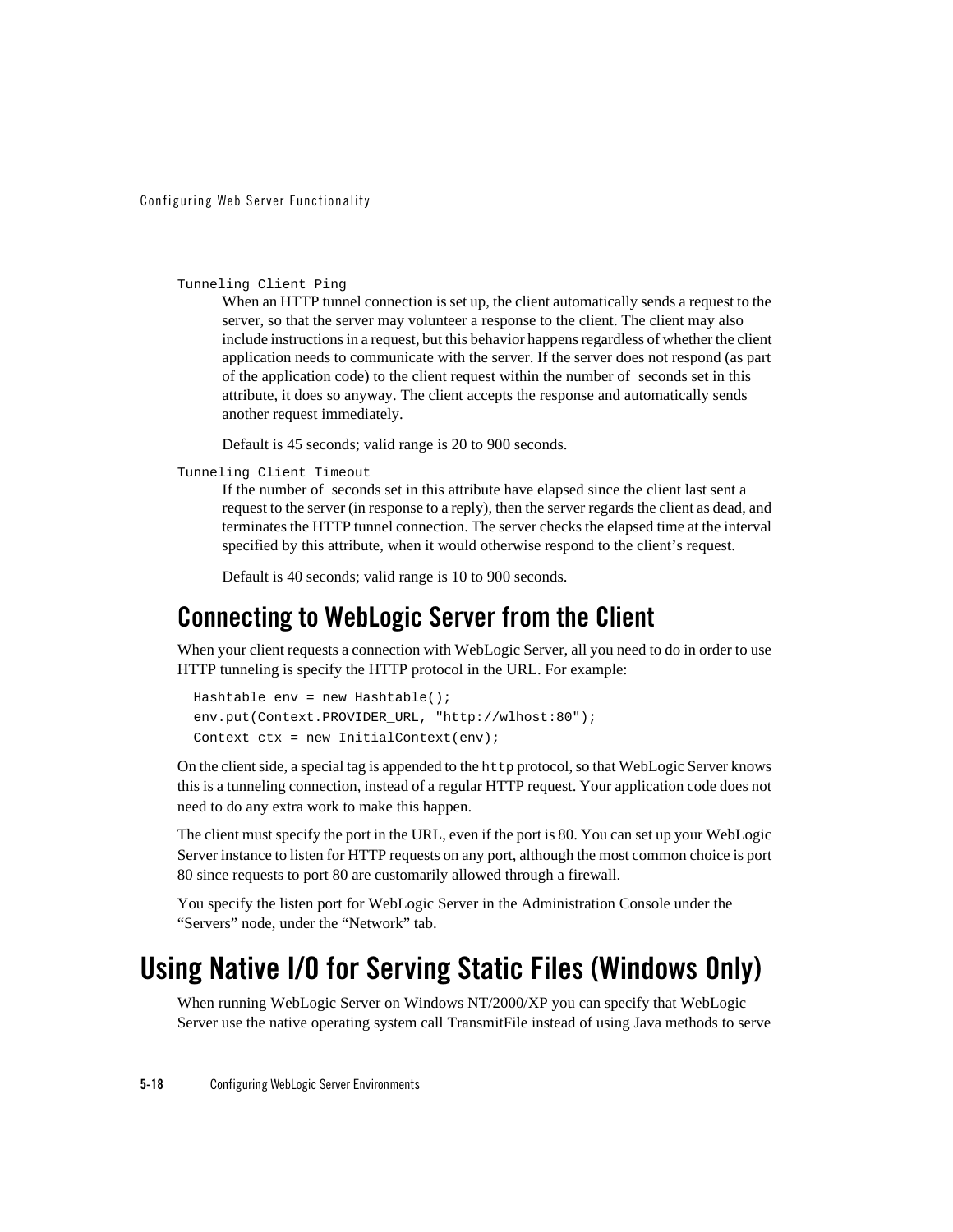static files such as HTML files, text files, and image files. Using native I/O can provide performance improvements when serving larger static files.

To use native I/O, add two parameters to the web.xml deployment descriptor of a Web Application containing the files to be served using native I/O. The first parameter, weblogic.http.nativeIOEnabled should be set to TRUE to enable native I/O file serving. The second parameter, weblogic.http.minimumNativeFileSize sets the minimum file size for using native I/O. If the file being served is larger than this value, native I/O is used. If you do not specify this parameter, a value of 4K is used.

Generally, native I/O provides greater performance gains when serving larger files; however, as the load on the machine running WebLogic Server increases, these gains diminish. You may need to experiment to find the correct value for weblogic.http.minimumNativeFileSize.

The following example shows the complete entries that should be added to the web.xml deployment descriptor. These entries must be placed in the web.xml file after the <distributable> element and before <servlet> element.

```
<context-param>
```

```
<param-name>weblogic.http.nativeIOEnabled</param-name>
  <param-value>TRUE</param-value>
</context-param>
<context-param>
  <param-name>weblogic.http.minimumNativeFileSize</param-name>
  <param-value>500</param-value>
</context-param>
```
weblogic.http.nativeIOEnabled can also be set as a context parameter in the FileServlet.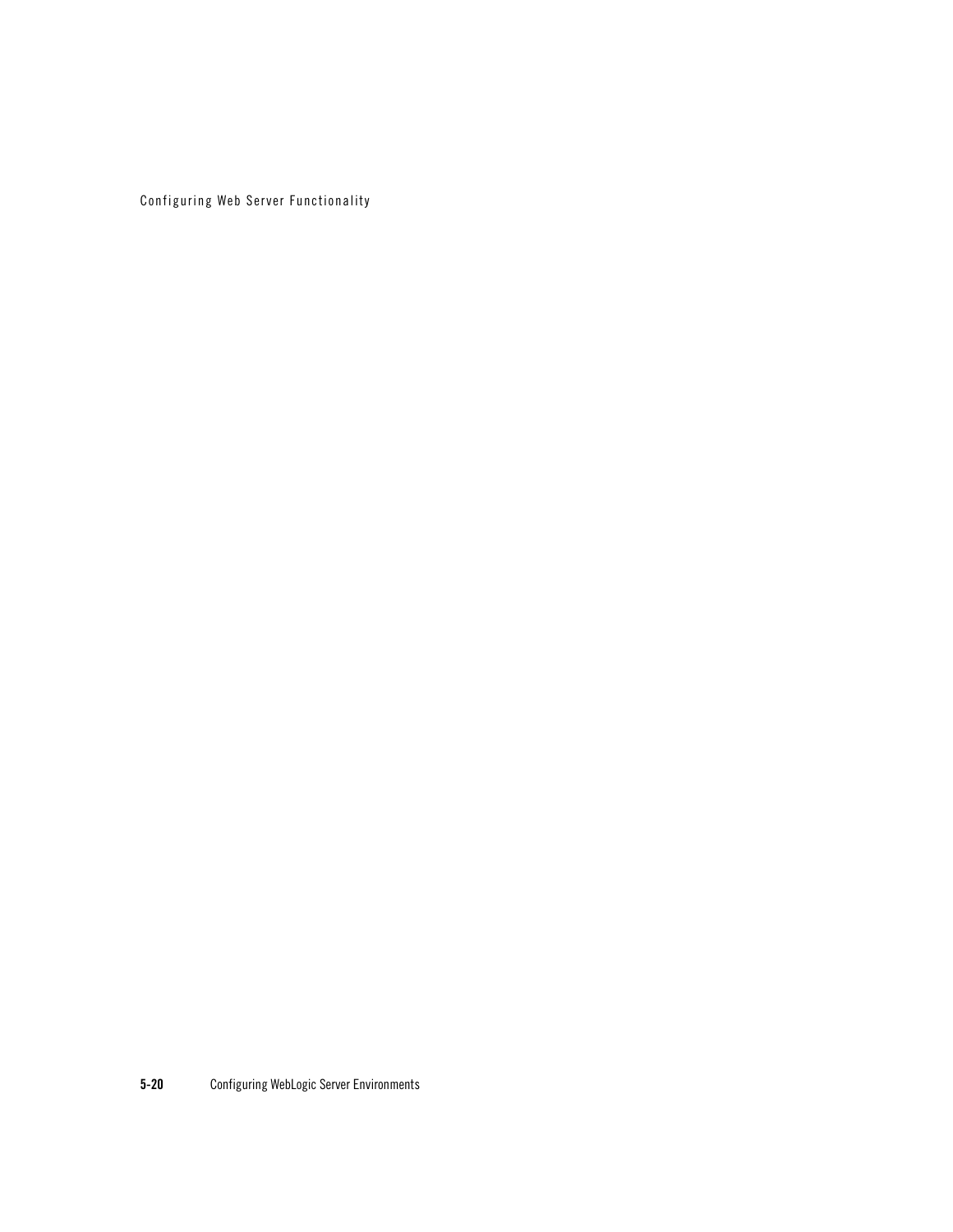

# Using the WebLogic Persistent Store

The following sections explain how to configure and monitor the persistent store, which provides a built-in, high-performance storage solution for WebLogic Server subsystems and services that require persistence.

- "Overview of the Persistent Store" on page 6-2
- "Using the Default Persistent Store" on page 6-6
- <sup>z</sup> "Using Custom File Stores and JDBC Stores" on page 6-7
- "Creating a Custom (User-Defined) File Store" on page 6-9
- "Creating a JDBC Store" on page 6-11
- <sup>z</sup> "Guidelines for Configuring a JDBC Store" on page 6-18
- "Monitoring a Persistent Store" on page 6-22
- "Administering a Persistent Store" on page 6-24
- "Limitations of the Persistent Store" on page 6-28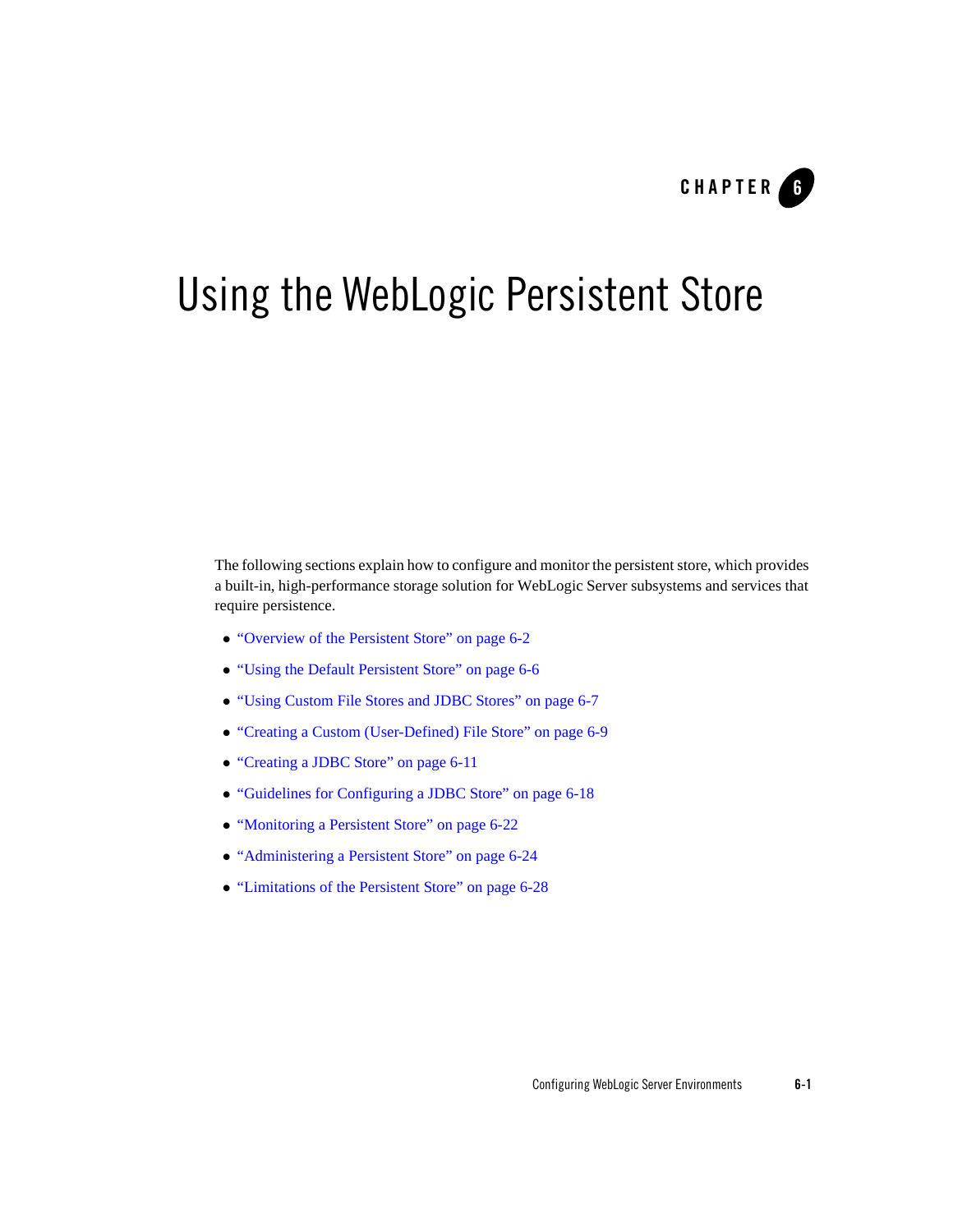Using the WebLogic Persistent Store

# **Overview of the Persistent Store**

The persistent store provides a built-in, high-performance storage solution for WebLogic Server subsystems and services that require persistence. For example, it can store persistent JMS messages or temporarily store messages sent using the Store-and-Forward feature. The persistent store supports persistence to a file-based store or to a JDBC-enabled database.

Table 6-1 defines many of the WebLogic services and subsystems that can create connections to the persistent store. Each subsystem that uses the persistent store specifies a unique connection ID that identifies that subsystem.

| Subsystem/Service                         | <b>What It Stores</b>                                                                                      | <b>More Information</b>                                                                                  |
|-------------------------------------------|------------------------------------------------------------------------------------------------------------|----------------------------------------------------------------------------------------------------------|
| Diagnostic Service                        | Log records, data events, and<br>harvested metrics.                                                        | Understanding WLDF Configuration in<br>Configuring and Using the WebLogic<br>Diagnostic Framework        |
| <b>JMS</b> Messages                       | Persistent messages and durable<br>subscribers.                                                            | Understanding the Messaging Models in<br>Programming WebLogic JMS                                        |
| <b>JTA Transaction Log</b><br>(TLOG)      | Information about committed<br>transactions coordinated by the server<br>that may not have been completed. | <b>Managing Transactions in Programming</b><br>WebLogic JTA                                              |
| Path Service                              | The mapping of a group of messages<br>to a messaging resource.                                             | Using the WebLogic Path Service in<br>Configuring and Managing WebLogic JMS                              |
| Store-and-Forward<br>(SAF) Service Agents | Messages for a sending SAF agent for<br>retransmission to a receiving SAF<br>agent                         | Understanding the Store-and-Forward<br>Service in Configuring and Managing<br>WebLogic Store-and-Forward |
| <b>Web Services</b>                       | Request and response SOAP<br>messages from an invocation of a<br>reliable WebLogic Web Service.            | Using Reliable SOAP Messaging in<br>WebLogic Web Services: Advanced<br>Programming                       |
| <b>EJB</b> Timer Services                 | EJB Timer objects.                                                                                         | Understanding Enterprise JavaBeans in<br>Programming WebLogic Enterprise<br><b>JavaBeans</b>             |

**Table 6-1 Persistent Store Users**

For more information about the store connection IDs, see "Monitoring Store Connections" on page 6-22.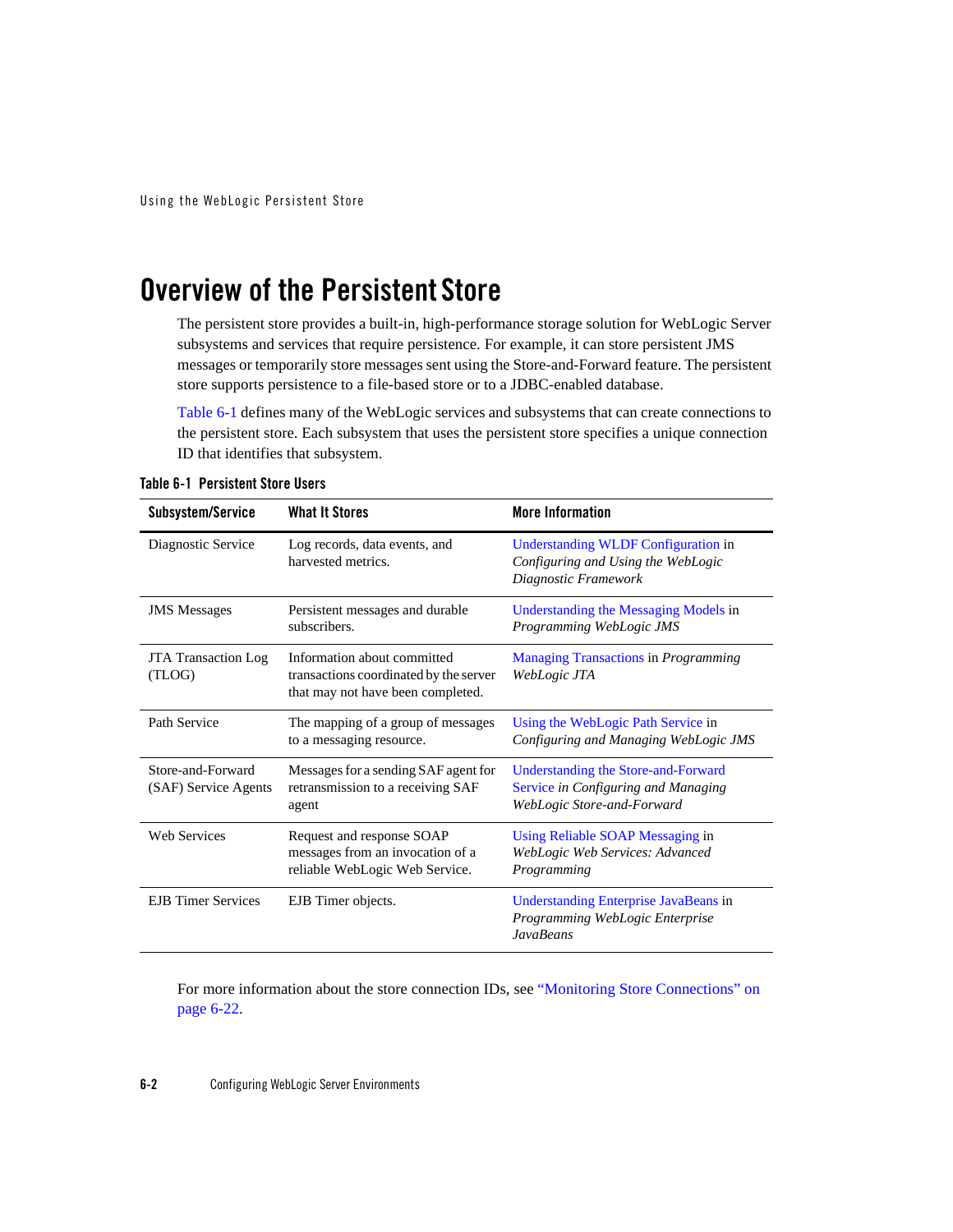### **Features of the Persistent Store**

The key features of the persistent store include:

- Default file store for each server instance that requires no configuration.
- One store is shareable by multiple subsystems, as long as they are all targeted to the same server instance or migratable target.
- High-performance throughput and transactional support.
- Modifiable parameters that let you create customized file stores and JDBC stores.
- Monitoring capabilities for persistent store statistics and open store connections.
- In a clustered environment, a customized store can be migrated from an unhealthy server to a backup server, either on the whole-server level or on the service-level.

### **High-Performance Throughput and Transactional Support**

Throughput is the main performance goal of the persistent store. Multiple subsystems can share the same persistent store, as long as they are all targeted to the same server instance or migratable target.

This is a performance advantage because the persistent store is treated as a single resource by the transaction manager for a particular transaction, even if the transaction involves multiple services that use the same store. For example, if JMS and EJB timers share a store, and a JMS message and an EJB timer are created in a single transaction, the transaction will be one-phase and incur a single resource write, rather than two-phase, which incurs four resource writes (two on each resource), plus a transaction entry write (on the transaction log).

Both the file store and the JDBC store can survive a process crash or hardware power failure without losing any committed updates. Uncommitted updates may be retained or lost, but in no case will a transaction be left partially complete after a crash.

### **Comparing File Stores and JDBC Stores**

The following are some similarities and differences between file stores and JDBC stores:

- The default persistent store can only be a file store. Therefore, a JDBC store cannot be used as a default persistent store.
- The transaction log (TLOG) can only be stored in a default store.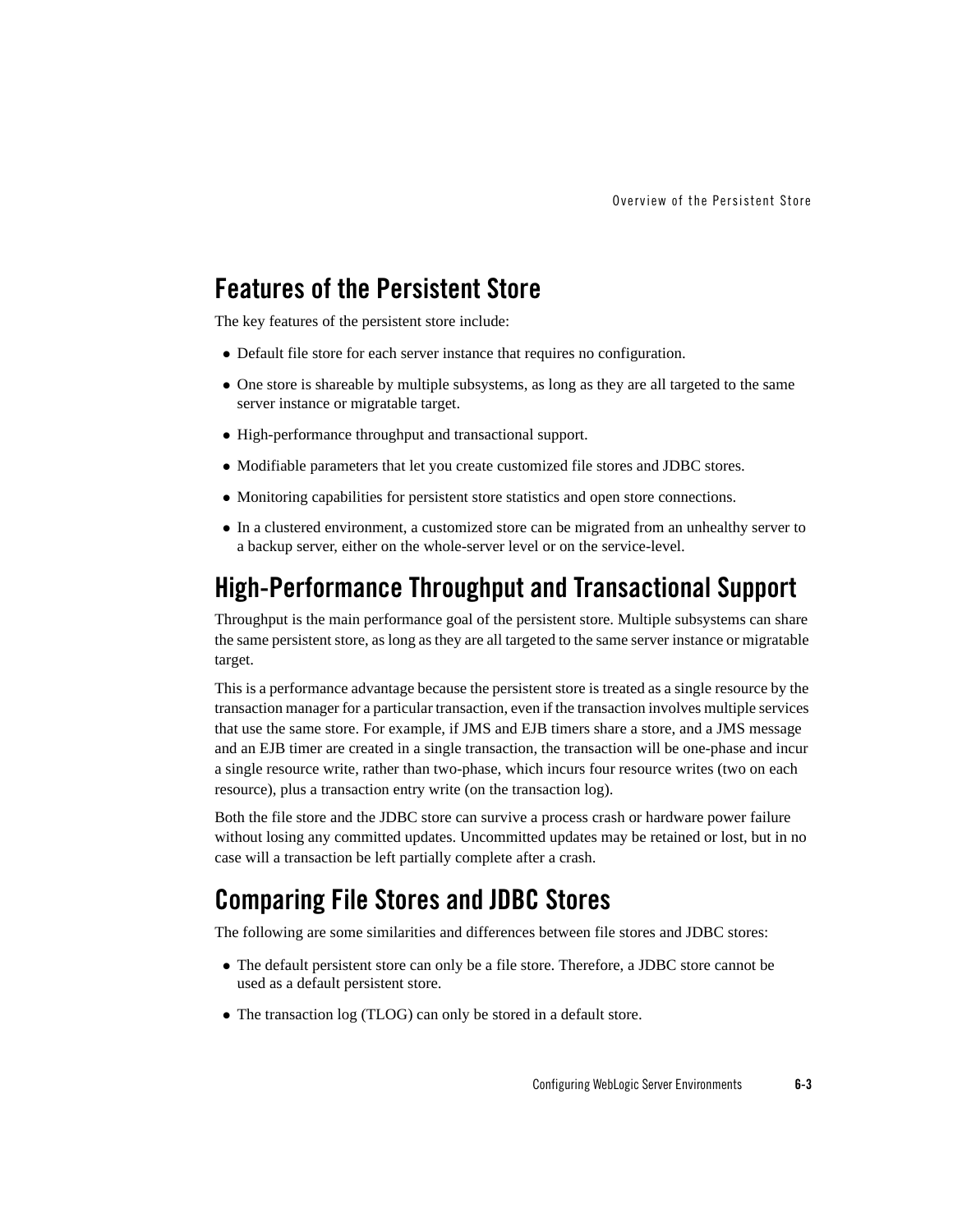Using the WebLogic Persistent Store

- Both have the same transaction semantics and guarantees. As with JDBC store writes, file store writes are guaranteed to be persisted to disk and are not simply left in an intermediate (that is, unsafe) cache.
- Both have the same application interface (no difference in application code).
- All things being equal, file stores generally offer better throughput than a JDBC store.
	- **Note:** If a database is running on high-end hardware with very fast disks, and WebLogic Server is running on slower hardware or with slower disks, then you may get better performance from the JDBC store.
- File stores are generally easier to configure and administer, and do not require that WebLogic subsystems depend on any external component.
- File stores generate no network traffic; whereas, JDBC stores will generate network traffic if the database is on a different machine from WebLogic Server.
- JDBC stores may make it easier to handle failure recovery since the JDBC interface can access the database from any machine on the same network. With the file store, the disk must be shared or migrated.

# **Securing File Store Data**

In order to properly secure file store data, you must set appropriate directory permissions on all your file store directories. If you require data encryption, you must use appropriate third-party encryption software.

# **High Availability For Persistent Stores**

For high availability, a persistent file-based store (default or custom) can be migrated along with its parent server as part of the "whole server-level" migration feature, which provides both automatic and manual migration at the server-level, rather than on the service level. For more information, see Server Migration section of *Using WebLogic Server Clusters*. However, file-based stores must be configured on a shared disk that is available to the migratable target servers in the cluster.

### **Persistent Store Migration**

File-based stores *and* JDBC-accessible stores can also be migrated as part of a "service-level" migration for JMS-related services, such as stores, JMS servers, SAF agents, and the path service, which rely on stores to maintain data. Service-level migration is controlled by a *migratable*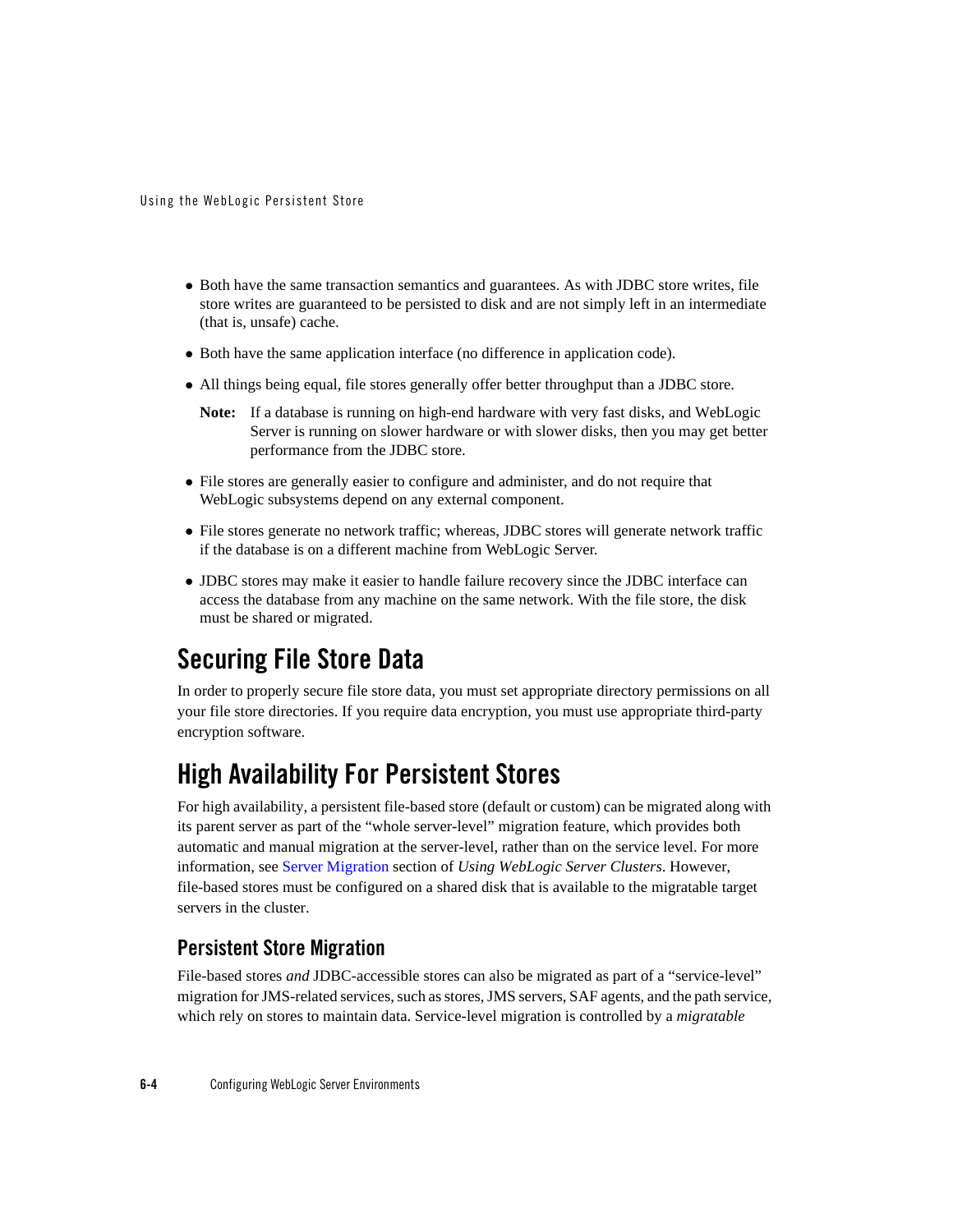Overview of the Persistent Store

*target*, which serves as a grouping of JMS-related services, and which is hosted on only one physical server in a cluster. JMS services hosted by a migratable target can be manually migrated, either in response to a server failure or as part of regularly scheduled server maintenance. When the migratable target is migrated, all pinned services hosted by that target are also migrated. For more information on service-level migration, see Service-level Migration in *Using WebLogic Server Clusters*.

Migratable JMS-related services cannot use the default file store, so you must configure a custom file store or JDBC store and target it to the same migratable target as the JMS server, SAF agent, or path service associated with the store.

**Tip:** As a best practice, a path service should use its own custom store and migratable target.

 Migratable file stores must also either be configured on a shared disk that is available to the migratable targets in the cluster or you can use pre/post-migration scripts to migrate a file store's data to a backup server. See Custom Store Availability for JMS Services in *Configuring WebLogic Server Environments*.

### **High Availability Storage Solutions**

If you have applications that need access to persistent stores that reside on remote machines after the migration of a JMS server or JTA transaction log, then you should implement one of the following highly-available storage solutions:

- File-based stores (default or custom) Implement a hardware solution, such as a dual-ported SCSI disk or Storage Area Network (SAN) to make a file store available from shareable disks or remote machines.
	- **Note:** If a file store is disconnected and re-connected again, its host server instance must be rebooted to successfully continue sending/receiving persistent JMS messages. For example, if for some reason the file system containing a file store is unmounted and then remounted, attempts to send persistent JMS messages will generate JMS exceptions until the host server is rebooted.
- JDBC-accessible stores Configure a JDBC store and use JDBC to access this store, which can be on yet another server. Applications can then take advantage of any high-availability or failover solutions offered by your database vendor. In addition, JDBC stores support multi data sources, which provide failover between nodes of a highly available database system, such as redundant databases or Oracle Real Application Clusters (RAC). For more information about using JDBC multi data sources, see Configuring JDBC Multi Data Sources in *Configuring and Managing WebLogic JDBC*.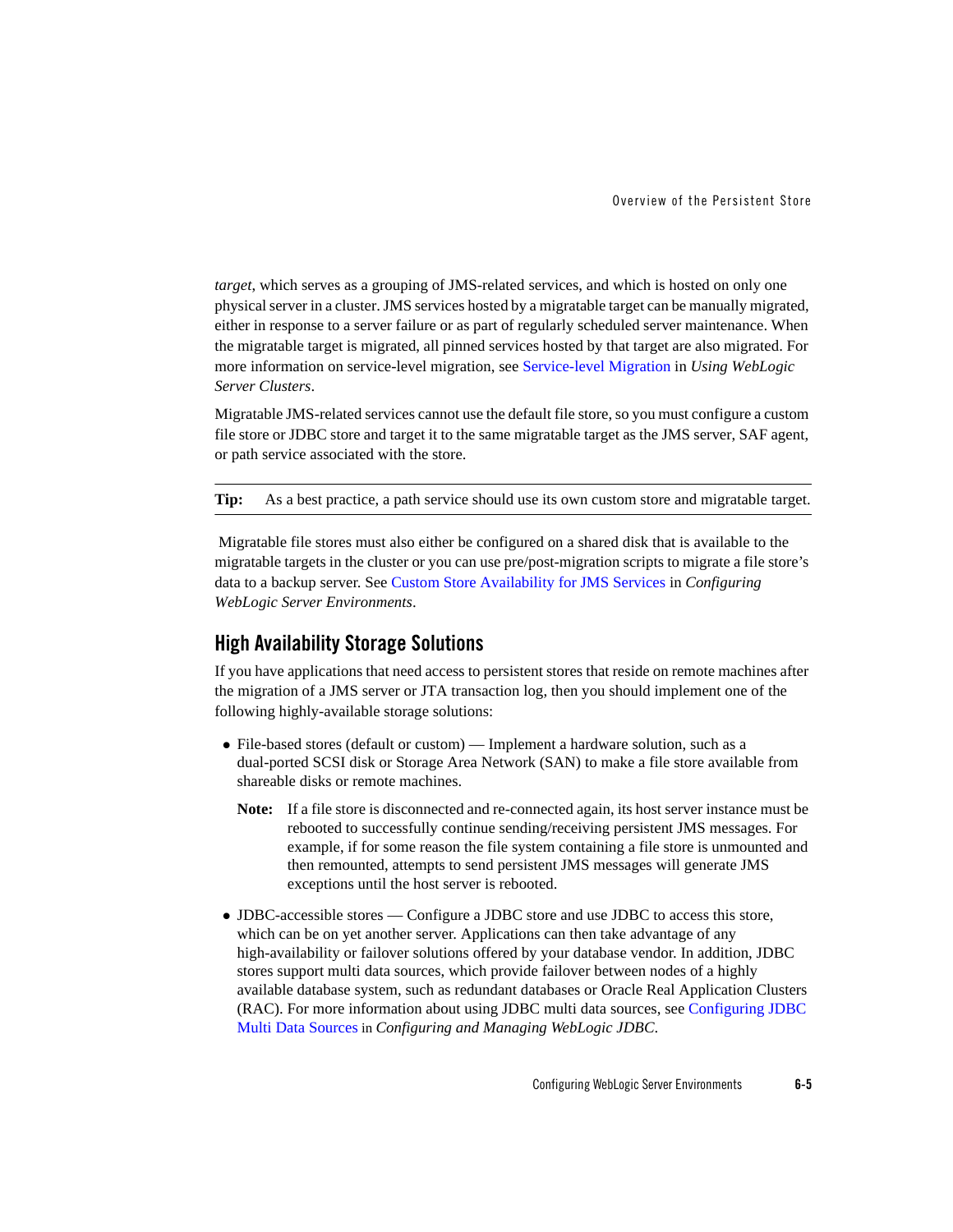• Any persistent store — Use high-availability clustering software such as VERITAS<sup>™</sup> Cluster Server, which provides an integrated, out-of-the-box solution for BEA WebLogic Server-based applications. Some other recommended high-availability software solutions include SunCluster, IBM HACMP, or the equivalent.

# **Using the Default Persistent Store**

Each server instance, including the administration server, has a default persistent store that requires no configuration. The default store is a file-based store that maintains its data in a group of files in a server instance's data\store\default directory. A directory for the default store is automatically created if one does not already exist. This default store is available to subsystems that do not require explicit selection of a particular store and function best by using the system's default storage mechanism. For example, a JMS Server with no persistent store configured will use the default store for its Managed Server and will support persistent messaging.

The default store can be configured by directly manipulating the DefaultFileStoreMBean parameters. If this MBean is not defined in the domain's configuration file, then the configuration subsystem ensures that the DefaultFileStoreMBean always exists with the default values.

Also, the Administration Console enables you to change the default store parameters, such as its default directory location and Synchronous Write Policy, as described in Modify the Default Store Settings in the *Administration Console Online Help*.

In addition to using the default file store, you can also configure a custom file store or JDBC store to suit your specific needs, as explained in "Using Custom File Stores and JDBC Stores" on page 6-7. One exception, however, is the JTA transaction log (TLOG), which always uses the default store. This is because the transaction log must always be available early in the server boot process. For more information about the TLOG, see Transaction Log Files in *Programming WebLogic JTA*.

# **Default Store Location**

The default store maintains its data in a data\store\default directory inside the *servername* subdirectory of a domain's root directory

For example, if no directory name is specified for the default file store, it defaults to:

```
bea_home\user_projects\domains\domain-name\servers\server-name\data\sto
re\default
```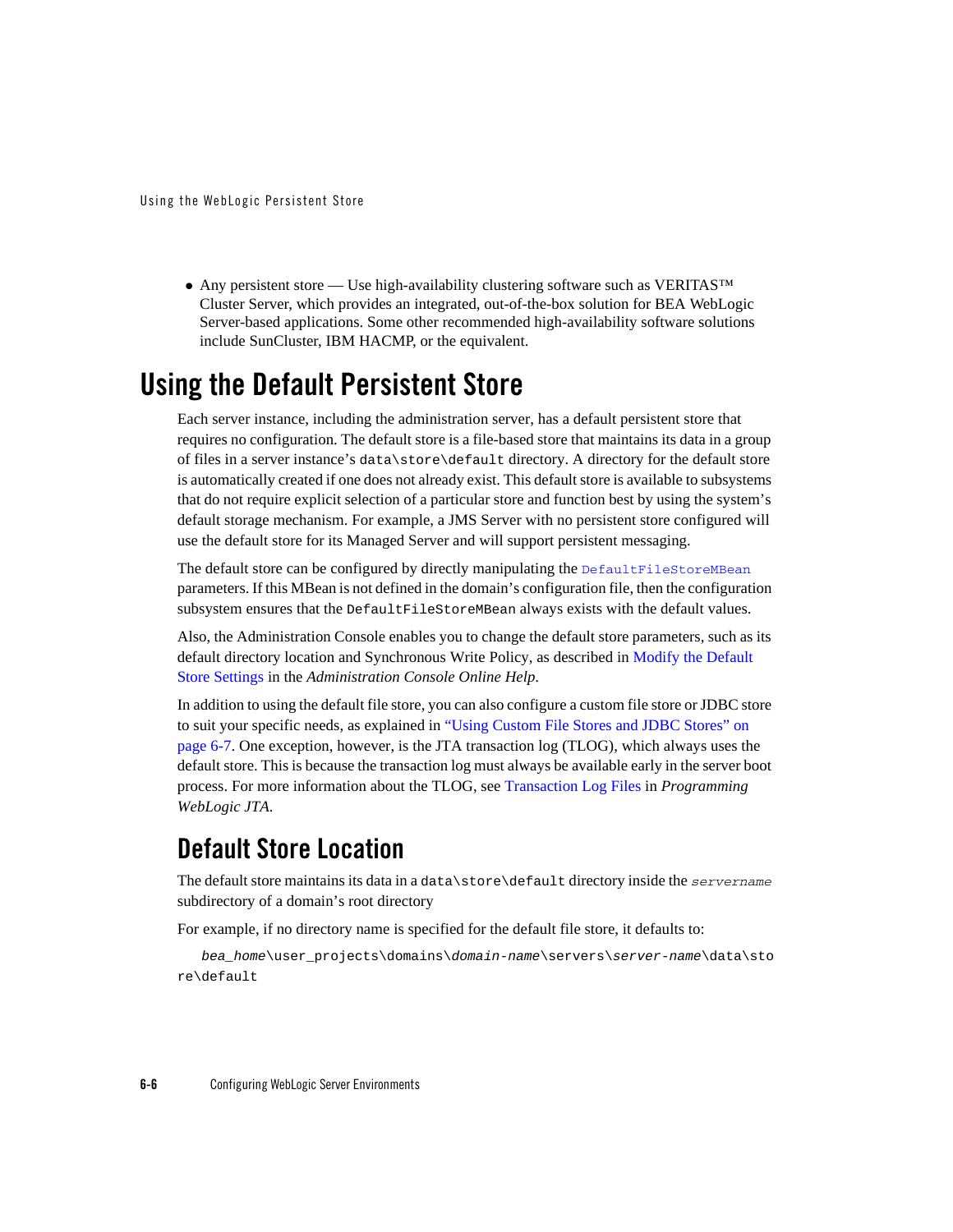where *domainname* is the root directory of your domain, typically c:\bea\user\_projects\domains\*domainname*, which is parallel to the directory in which WebLogic Server program files are stored, typically c:\bea\wlserver\_10.0.

You can, however, specify another location for the default store by directly manipulating the DefaultFileStoreMBean parameters or by using the Administration Console, as described in Modify the Default Store Settings in the *Administration Console Online Help*.

## **Example of a Default File Store**

Here's an example of how a default file store may look in a domain's configuration file, with the default directory location and Synchronous Write Policy settings overridden:

```
<server>
```

```
 <name>myserver</name>
   <default-file-store>
   <directory>C:/store</directory>
   <synchronous-write-policy>Disabled</synchronous-write-policy>
   </default-file-store>
</server>
```
# **Using Custom File Stores and JDBC Stores**

In addition to using the default file store, you can also configure a file store or JDBC store to suit your specific needs. A custom file store, like the default file store, maintains its data in a group of files in a directory. However, you may want to create a custom file store so that the file store's data is persisted to a particular storage device or when you want a JMS service that accesses a file store to be able to migrate with the store to another server member in a cluster. When configuring a file store directory, the directory must be accessible to the server instance on which the file store is located.

A JDBC store can be configured when a relational database is used for storage. A JDBC store enables you to store persistent messages in a standard JDBC-capable database, which is accessed through a designated JDBC data source. The data is stored in the JDBC store's database table, which has a logical name of WLStore. It is up to the database administrator to configure the database for high availability and performance. JDBC stores also support migratable targets for automatic or manual JMS service migration.

For more information about configuring a persistent store, see "When to Use a Custom Persistent Store" on page 6-8.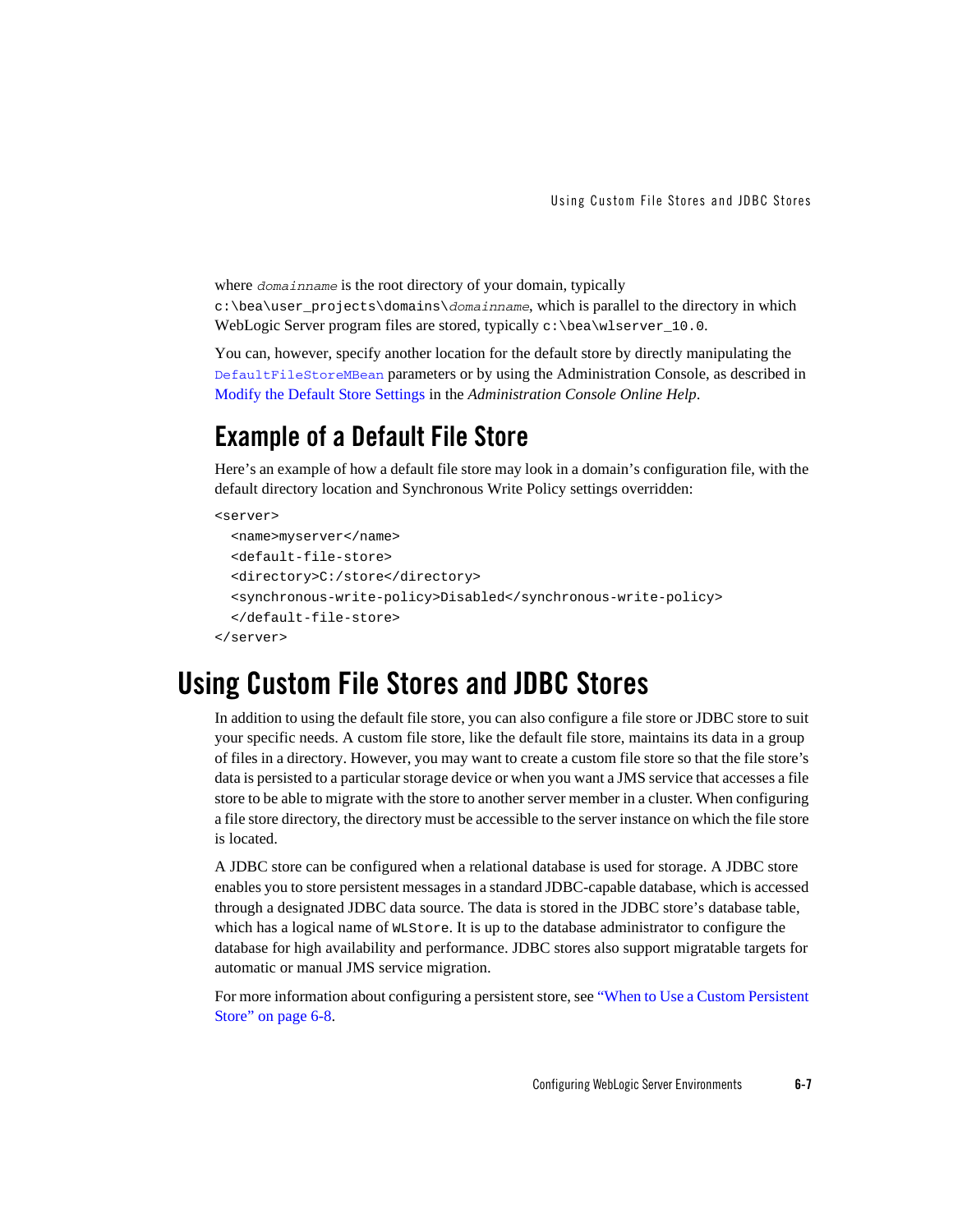## **When to Use a Custom Persistent Store**

WebLogic Server provides configuration options for creating a custom file store or JDBC store. For example, you may want to:

- Place a file store's files on a particular device.
- Use a JDBC store rather than a file store for a particular server instance.
- Allow all physical stores in a cluster to share the same logical name.
- Logically separate different services to use different files or tables. (This may simplify administration and maintenance at the expense of reduced performance.)
- Migratable JMS-related services cannot use the default persistent store, so you must configure a custom store and target it to the same migratable target as the migratable JMS service. For more information, see Service-Level Migration in *Using WebLogic Server Clusters*.

### **Methods of Creating a Persistent Store**

A customized persistent store can be configured in the following ways:

- Use the Administration Console to configure a custom file store or JDBC store, as described in Configure Persistent Stores in the *Administration Console Online Help*.
- Directly edit the configuration file (config.xml) of the server instance that is hosting the default persistent store.
- Use the WebLogic Java Management Extensions (JMX) to create persistent stores. JMX is the Java EE solution for monitoring and managing resources on a network. For more information see, Developing Custom Management Utilities with JMX.
- Use the WebLogic Scripting Tool (WLST) to create persistent stores. WLST is a command-line scripting interface that you use to interact with and configure WebLogic Server instances and domains. For more information, see WebLogic Scripting Tool.
- Use the WebLogic Configuration Wizard to change the options of the default persistent store. For detailed information on how to use the Configuration Wizard to configure a persistent store, see Creating a New WebLogic Domain.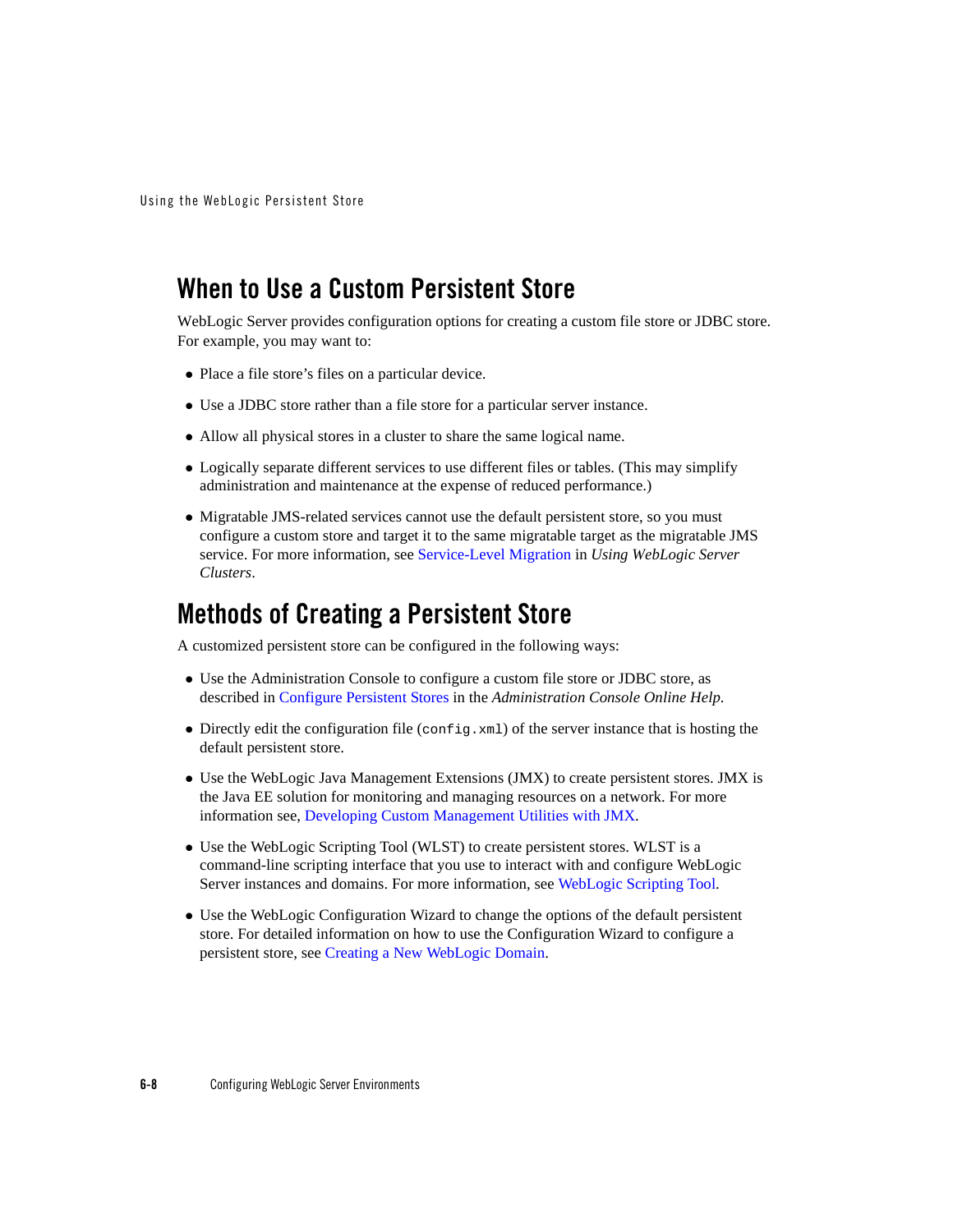### **Modifying Custom Persistent Store Parameters**

Modifying certain custom store configuration options, such as a JDBC store's prefix or a file store's directory, do not necessarily require a server restart if you do the following:

- 1. Set the targets of any dependent services (such as a JMS server that uses the custom store) to null, and then setting the custom store target to null. (Setting a service's target to null implicitly shuts down the service.)
- 2. Reverse the process by setting the custom store target back to its original value and then setting the dependent resource targets back to their original values.

In cases where the custom store and JMS servers share a migratable target, you can administratively restart the migratable target.

## **Creating a Custom (User-Defined) File Store**

The following sections provide an example of a custom file store and configuration guidelines for choosing a synchronous write policy.

To create a custom file store, you can directly modify the default FileStoreMBean parameters. For instructions on using the Administration Console to create a custom file store, see Create File Stores in the *Administration Console Online Help*.

## **Main Steps for Configuring a Custom File Store**

The main steps for creating a custom file store are as follows:

- 1. Create a directory where the file store's data will be persisted.
- 2. Create a custom file store and specify the directory location that you created.
- 3. Associate the custom file store with the subsystem(s) or migratable target that will be accessing it, such as:
	- For JMS servers, select the custom file store on the General Configuration page.
	- For Store-and-Forward agents, select the custom file store on the General Configuration page.
	- For a Path Service, select the custom file store on the General Configuration page.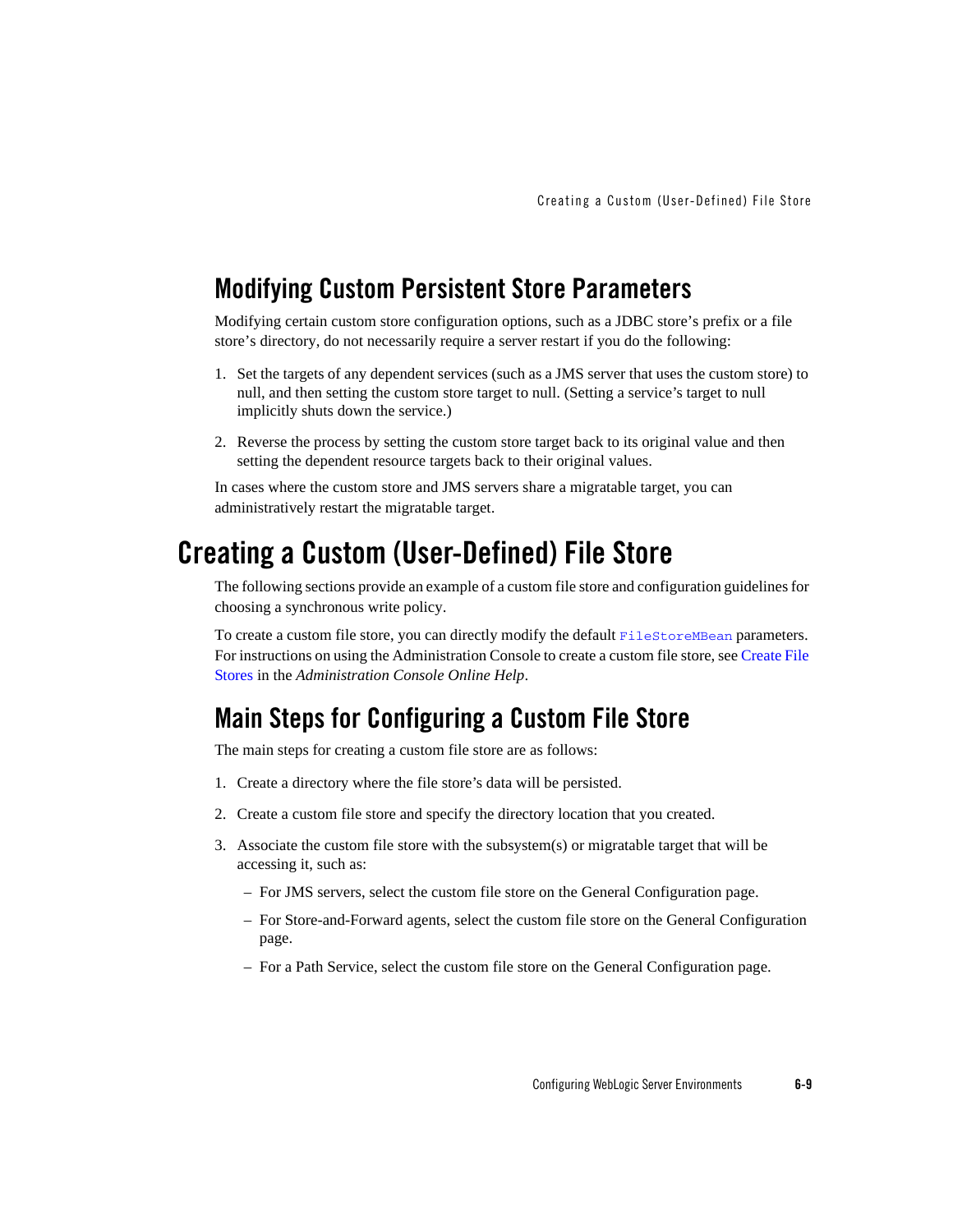# **Example of a Custom File Store**

Here's an example of how a custom file store may look in a domain's configuration file with its files kept in a /disk1/jmslog directory.

```
<file-store>
   <name>SampleFileStore</name>
   <target>myserver</target>
   <directory>/disk1/jmslog</directory>
</file-store>
```
Table 6-2 briefly describes the file store configuration parameters that can be modified.

| <b>Option</b>               | Required       | What it does                                                                                                                                                                                                                                                                                                                     |
|-----------------------------|----------------|----------------------------------------------------------------------------------------------------------------------------------------------------------------------------------------------------------------------------------------------------------------------------------------------------------------------------------|
| Name                        | Yes            | The name of the file store, which must be unique across all stores in the<br>domain.                                                                                                                                                                                                                                             |
| Targets                     | Yes            | The server instance or migratable target where a file store is targeted.<br>Multiple subsystems can share the same file store, as long as they are<br>all targeted to the same server instance or migratable target.                                                                                                             |
|                             |                | Note:<br>When using migratable targets for JMS services, you must<br>target the file store to the same migratable target used by the<br>JMS service. See Service-Level Migration in Using WebLogic<br>Server Clusters.                                                                                                           |
| Directory                   | Yes            | The path name to the directory on the file system where the file store is<br>kept.                                                                                                                                                                                                                                               |
|                             |                | Modifying an existing file store's directory does not necessarily require<br>a server restart, as described in "Modifying Custom Persistent Store<br>Parameters" on page 6-9.                                                                                                                                                    |
| Logical Name                | No             | Optionally used with subsystems, like EJBs, when deploying a module<br>to an entire cluster, but also require a different physical store on each<br>server instance in the cluster. In such a configuration, each physical<br>store would have its own name, but all the persistent stores would share<br>the same logical name. |
| Synchronous Write<br>Policy | N <sub>0</sub> | Optionally defines how hard a file store will try to flush records to the<br>disk. Values are: Direct-Write (default), Cache-Flush, and Disabled.                                                                                                                                                                                |
|                             |                | For more information, see "Guidelines for Configuring a Synchronous<br>Write Policy" on page 6-11.                                                                                                                                                                                                                               |

| Table 6-2 File Store Configuration Options |  |  |  |  |
|--------------------------------------------|--|--|--|--|
|--------------------------------------------|--|--|--|--|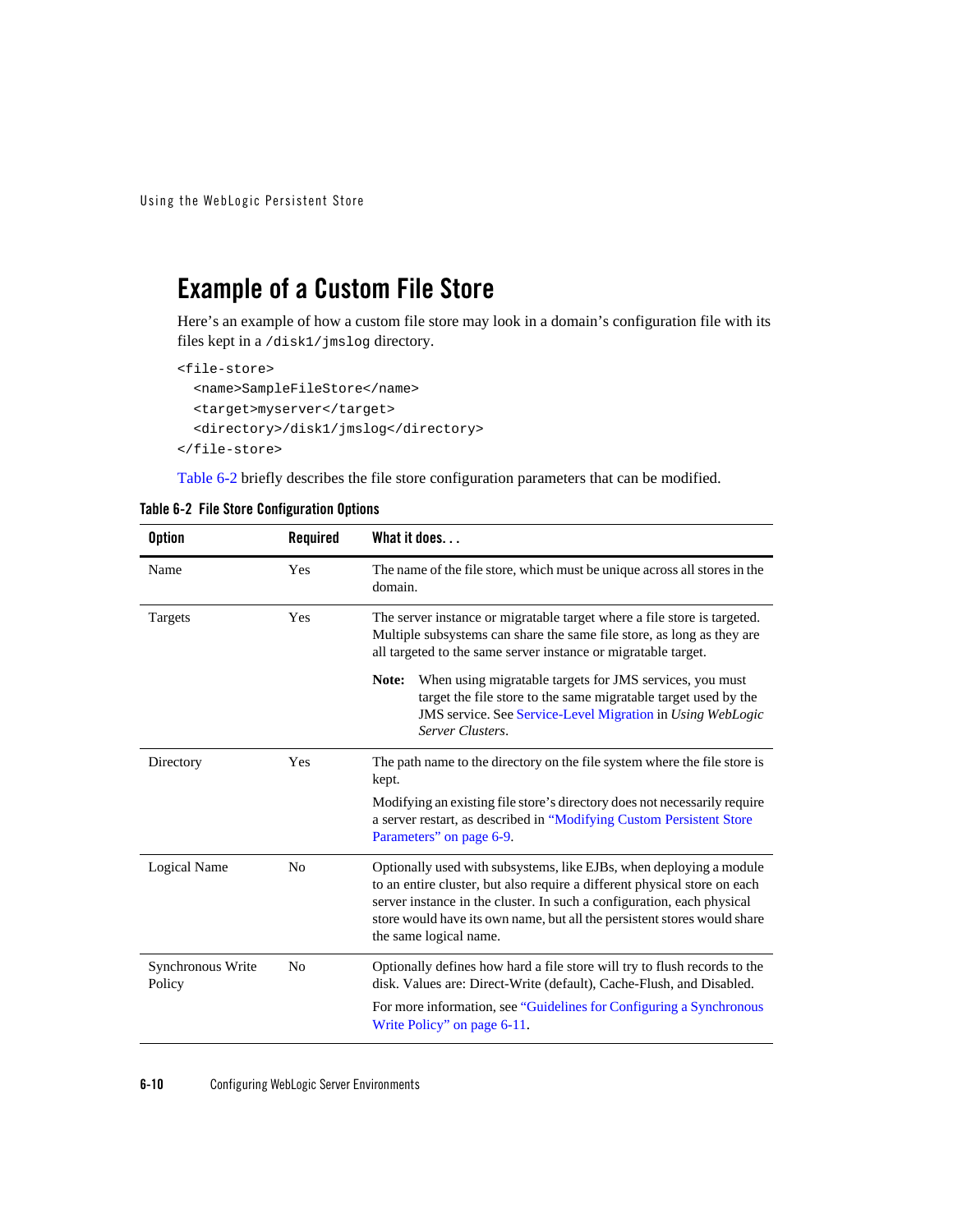For instructions on configuring a custom file store using the Administration Console, see Create file stores in the *Administration Console Online Help*.

## **Guidelines for Configuring a Synchronous Write Policy**

The default Direct-Write policy is supported on most platforms, and this policy generally performs faster than the Cache-Flush option. For a potential performance boost, stores in direct I/O mode will automatically load a native I/O wlfileio2 driver. This driver is available on Windows, Solaris, HP, AIX, and Linux platforms.

Changing the default policy to Disabled generally improves file store performance, often quite dramatically, but at the expense of possibly losing sent messages or generating duplicate received messages (even if messages are transactional) in the event of an operating system crash or a hardware failure. This is because transactions are complete as soon as their writes are cached in memory, instead of waiting for the writes to successfully reach the disk. Simply shutting down an operating system does not generate these failures, as an OS flushes all outstanding writes during a normal shutdown. Instead, these failures can be emulated by abruptly shutting the power off to a busy server.

**Tip:** To view a running file store's synchronous write policy and driver, check the BEA-280050 message in the server log.

# **Creating a JDBC Store**

The following sections provide an example of a JDBC store, and information about creating a database table for a JDBC store, either using existing DDL or It also includes instruction on enabling Oracle blob record columns in a DDL file.

To create a JDBC store, you can directly modify the default JDBCStoreMBean parameters. For instructions on using the Administration Console to create a JDBC store, see Create JDBC Stores in the *Administration Console Online Help*.

For configuration guidelines on using prefixes with JDBC stores and recommended JDBC data source settings, see "Guidelines for Configuring a JDBC Store" on page 6-18.

## **Main Steps for Configuring a JDBC Store**

The main steps for creating a JDBC store are as follows:

1. Create a JDBC data source or multi data source to interface with the JDBC store.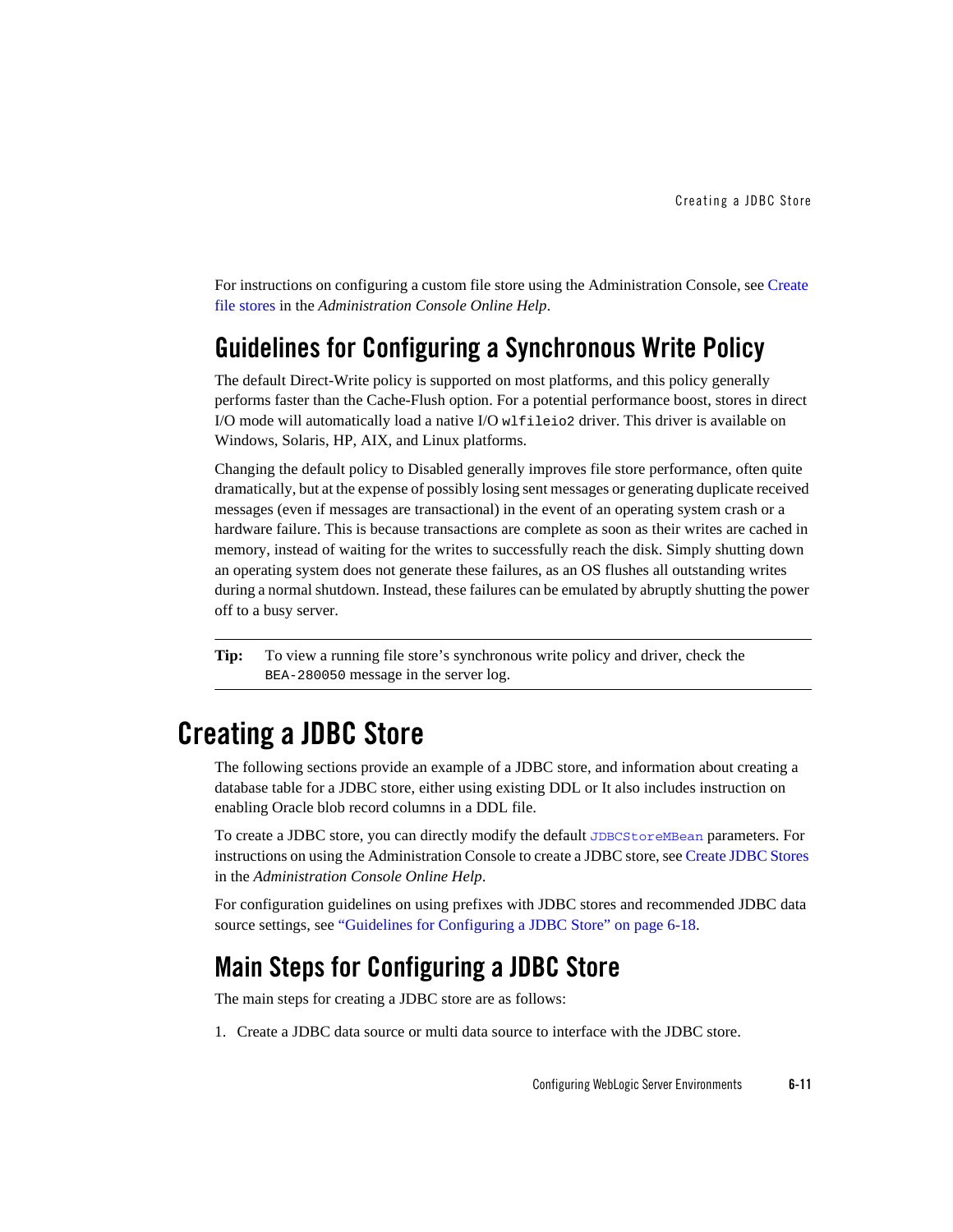- 2. Create a JDBC store and associate it with the JDBC data source or multi data source.
- 3. It is highly recommended that you configure the Prefix option to a unique value for each configured JDBC store table.
- 4. Associate the JDBC store with the subsystem(s) that will be using it, such as:
	- For JMS servers, select the JDBC store on the General Configuration page.
	- For Store-and-Forward agents, select the JDBC store on the General Configuration page.
	- For a Path Service, select the custom file store on the General Configuration page.

# **Example of a JDBC Store**

Here's an example of how a JDBC store may look in the configuration file, using the JDBC data source MyDataSource, and with a logical name specified:

```
<jdbc-store>
  <name>SampleJDBCStore</name>
  <target>yourserver</target>
  <data-source>MyDataSource</data-source>
  <logical-name>Baz</logical-name>
</jdbc-store>
```
Table 6-3 describes the JDBC store configuration parameters that can be modified.

| <b>Option</b> | Required   | What it does                                                                                                                                                                                                                  |
|---------------|------------|-------------------------------------------------------------------------------------------------------------------------------------------------------------------------------------------------------------------------------|
| Name          | Yes        | The name of the JDBC store, which must be unique across all stores in<br>the domain.                                                                                                                                          |
| Targets       | <b>Yes</b> | The server instance or migratable target where a JDBC store is targeted.<br>Multiple subsystems can share the same JDBC store, as long as they are<br>all targeted to the same server instance or migratable target.          |
|               |            | When using migratable targets for JMS services, you must<br>Note:<br>target the JDBC store to the same migratable target used by the<br><b>JMS</b> service. See Service-Level Migration in Using WebLogic<br>Server Clusters. |

|  |  | Table 6-3 JDBC Store Configuration Option |  |
|--|--|-------------------------------------------|--|
|--|--|-------------------------------------------|--|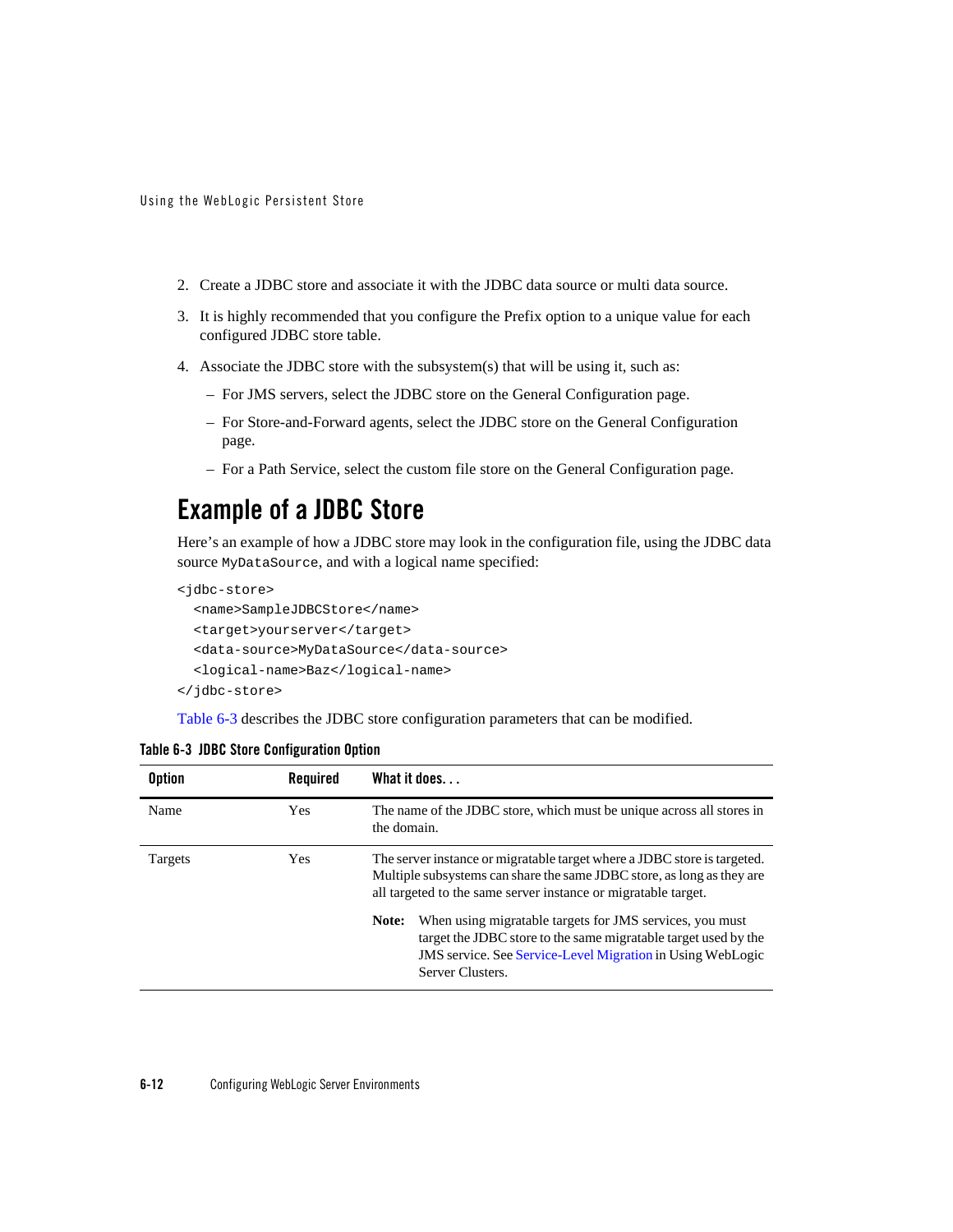| <b>Option</b>                        | Required       | What it does.                                                                                                                                                                                                                                                                                                                                                                                                                                                                                                    |
|--------------------------------------|----------------|------------------------------------------------------------------------------------------------------------------------------------------------------------------------------------------------------------------------------------------------------------------------------------------------------------------------------------------------------------------------------------------------------------------------------------------------------------------------------------------------------------------|
| Data Source                          | Yes            | The JDBC data source or multi data source used by this JDBC store to<br>access the store's database table (WLStore). This data source or multi<br>data source must be targeted to the same server instance as the JDBC<br>store.                                                                                                                                                                                                                                                                                 |
|                                      |                | Note:<br>You cannot specify a JDBC data source that is configured to<br>support global transactions. Therefore, the specified JDBC<br>data source must use a non-XA JDBC driver. In addition, you<br>cannot enable Logging Last Resource or Emulate Two-Phase<br>Commit in the data source. This limitation does not remove the<br>XA capabilities of layered subsystems that use JDBC stores.<br>For example, WebLogic JMS is fully XA-capable regardless of<br>whether it uses a file store or any JDBC store. |
| Prefix Name                          | No             | The prefix for the JDBC store's table is generally entered in the<br>following format: [[[catalog.]schema.]prefix]                                                                                                                                                                                                                                                                                                                                                                                               |
|                                      |                | When using multiple JDBC stores, it is required to set this option to a<br>unique value for each configured JDBC store. When no prefix is<br>specified, the JDBC store table name is simply WLStore and the<br>database implicitly determines the schema according the current user of<br>the JDBC connection. Also, two JDBC stores cannot share the same<br>database table. For more information, see "Using Prefixes with a JDBC<br>Store" on page 6-18.                                                      |
|                                      |                | Modifying an existing JDBC store's prefix does not necessarily require<br>a server restart, as described in "Modifying Custom Persistent Store<br>Parameters" on page 6-9.                                                                                                                                                                                                                                                                                                                                       |
| Logical Name                         | N <sub>o</sub> | Optionally used with WebLogic Server subsystems, like EJBs, when<br>deploying a module to an entire cluster, but also require a different<br>physical store on each server instance in the cluster. In such a<br>configuration, each physical store would have its own name, but all the<br>persistent stores would share the same logical name.                                                                                                                                                                 |
| Create Table from<br><b>DDL</b> File | N <sub>o</sub> | Optionally used with supported DDL (data definition language) files to<br>create the JDBC store's database table (WLStore). This option is<br>ignored when the JDBC store's database table already exists. For more<br>information, see "Automatically Creating a JDBC Store Table Using<br>Default and Custom DDL Files" on page 6-15.                                                                                                                                                                          |

#### **Table 6-3 JDBC Store Configuration Option**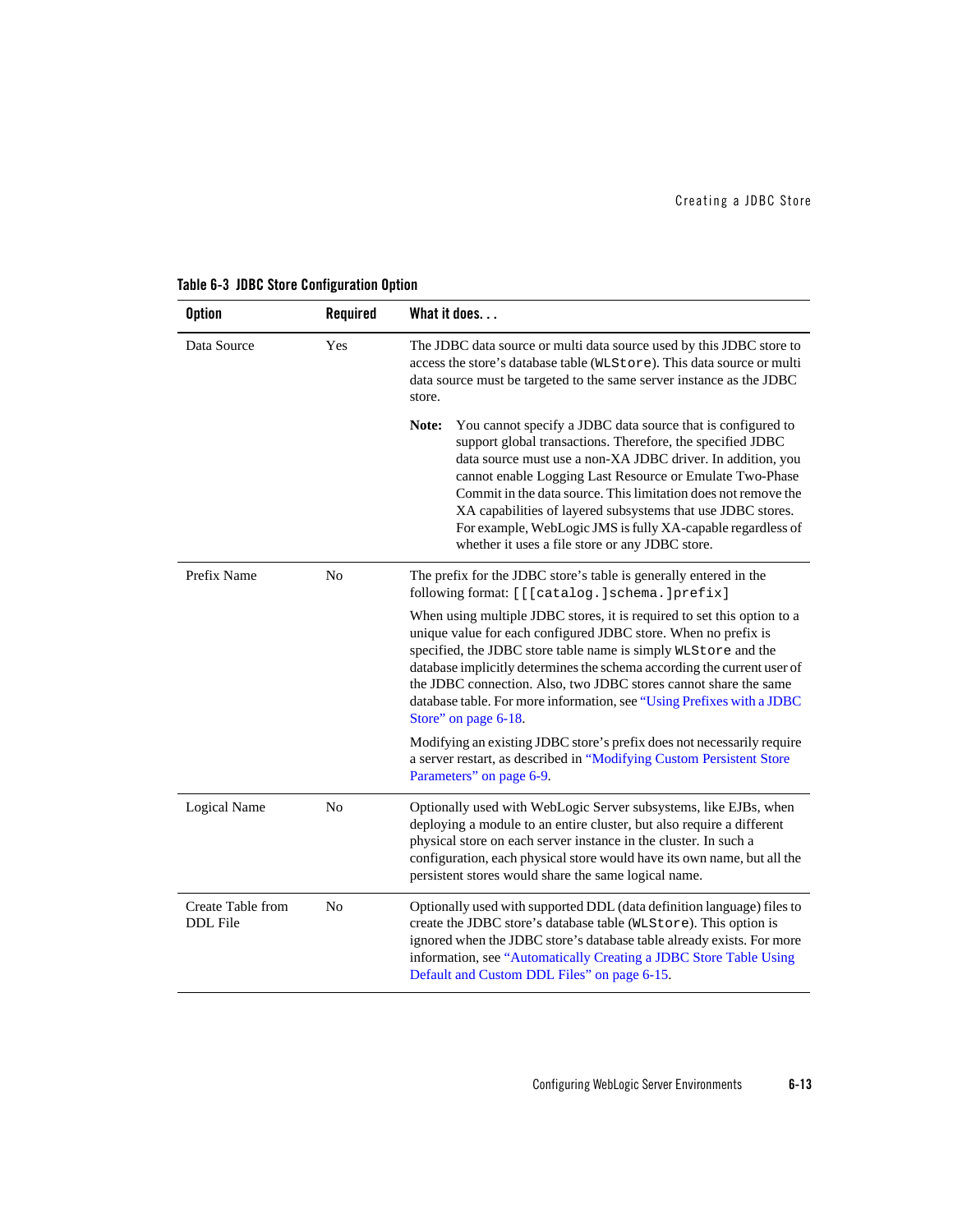For instructions on configuring a JDBC store using the Administration Console, see "Create JDBC stores" in the *Administration Console Online Help*.]

## **Supported JDBC Drivers**

When using a JDBC store, the backing database can be any database that is accessible through a JDBC driver. WebLogic Server detects some drivers for supported databases.

For each of these databases, there are corresponding DDL (data definition language) files within the *WL\_HOME*\server\lib\weblogic.jar file, in the weblogic/store/io/jdbc/ddl directory, where  $WLL$ <sub>HOME</sub> is the top-level directory of your WebLogic Server installation.

| <b>Database</b>              | <b>DDL Files</b>              |
|------------------------------|-------------------------------|
| IBM DB <sub>2</sub>          | $db2$ .ddl<br>db2v6.dd1       |
| Informix                     | informix.ddl                  |
| Microsoft SQL (MSSQL) Server | msssql.ddl                    |
| <b>MySQL</b>                 | mysql.ddl                     |
| Oracle                       | oracle.ddl<br>oracle blob.ddl |
| Pointbase                    | pointbase.ddl                 |
| Sybase                       | sysbase.ddl                   |

**Table 6-4 Supported JDBC Drivers and Corresponding DDL Files**

The DDL files are actually text files containing the SQL commands (terminated by semicolons) that create the JDBC store's database table (WLStore). Therefore, if you are using a database that is not included in this list, you can copy and edit any one of the existing DDL files to suit your specific database, as described in "Creating a JDBC Store Table Using a Custom DDL File" on page 6-15.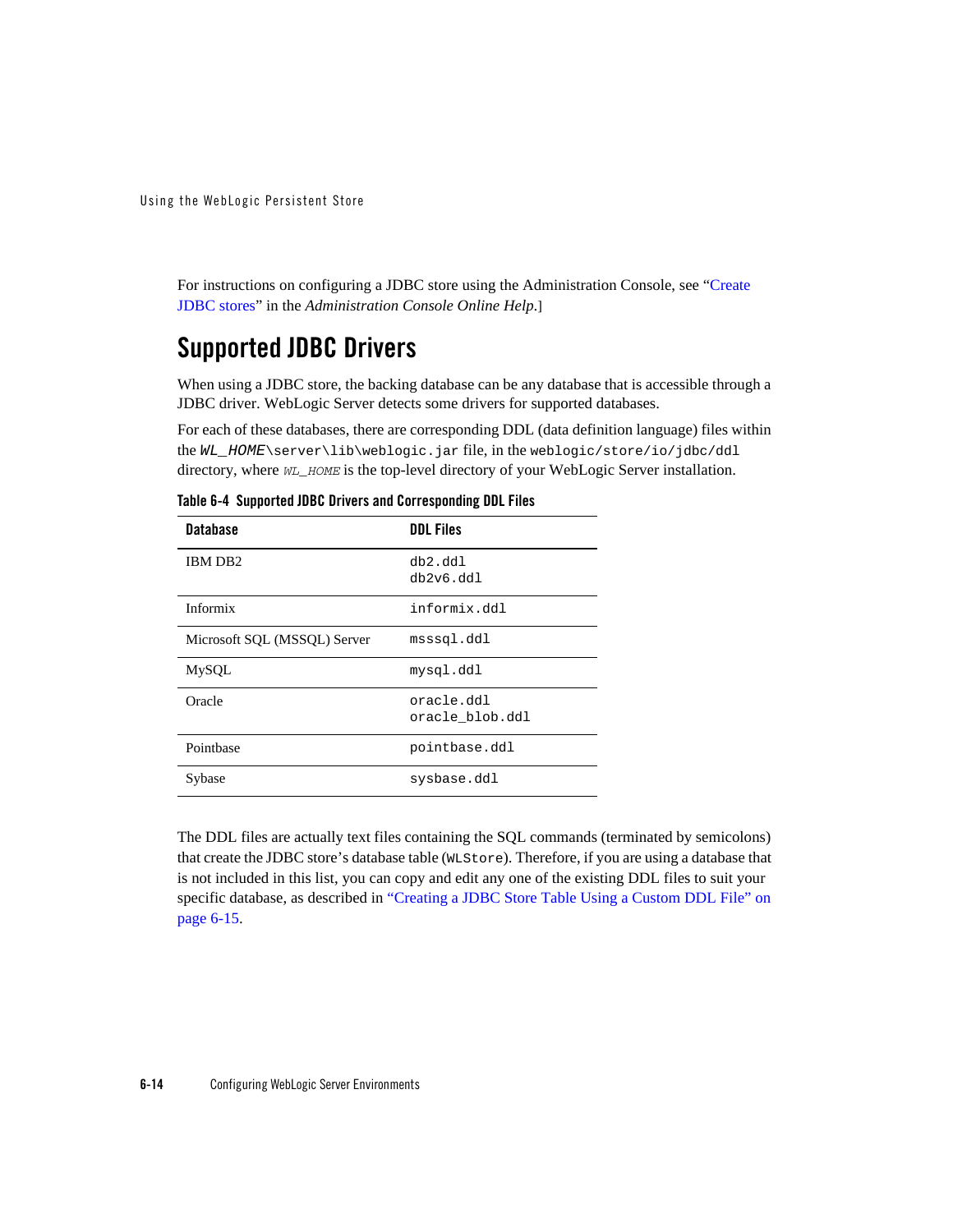## **Automatically Creating a JDBC Store Table Using Default and Custom DDL Files**

The JDBC Store Configuration page provides an optional Create Table from DDL File option, through which you can access a pre-configured DDL file that is used to create the JDBC store's backing table (WLStore). This option is ignored when the JDBC store's backing table already exists. It is mainly used to specify a custom DDL file created for an unsupported database, or when upgrading JMS JDBC store tables from a prior release to a current JDBC Store table.

If a DDL file name is *not* specified in the Create Table from DDL File field, and the JDBC store detects that its backing table does not already exist, the JDBC store automatically creates the table by executing a pre-configured DDL file that is specific to the database vendor (see Supported JDBC Drivers).

If a DDL file name is specified in the Create Table from DDL File field, and the JDBC store detects that its backing table does not already exist, the JDBC store searches for the specified DDL file in the file path first, and then, if not found, searches for the DDL file in the CLASSPATH. Once found, the SQL within the DDL file is executed to create the JDBC store's backing table. If the configured file is not found and the table doesn't already exist, the JDBC store will fail to boot.

#### **Creating a JDBC Store Table Using a Custom DDL File**

To use a different database from those listed in "Supported JDBC Drivers" on page 6-14, you can copy and edit any one of the existing DDL template files to suit your specific database.

1. Use the JAR utility supplied with the JDK to extract the DDL files to the /weblogic/store/io/jdbc/ddl directory using the following command:

jar xf weblogic.jar /weblogic/store/io/jdbc/ddl

- **Note:** If you omit the weblogic/store/io/jdbc/ddl parameter, the entire jar file is extracted.
- 2. Edit the DDL file for your database. An SQL command can span several lines and is terminated with a semicolon (;). Lines beginning with pound signs (#) are comments.
- 3. Save your changes and rename the new DDL appropriately (for example, mydatabase.ddl)
- 4. Create a JDBC store, as explained in Create JDBC Stores in the *Administration Console Online Help*.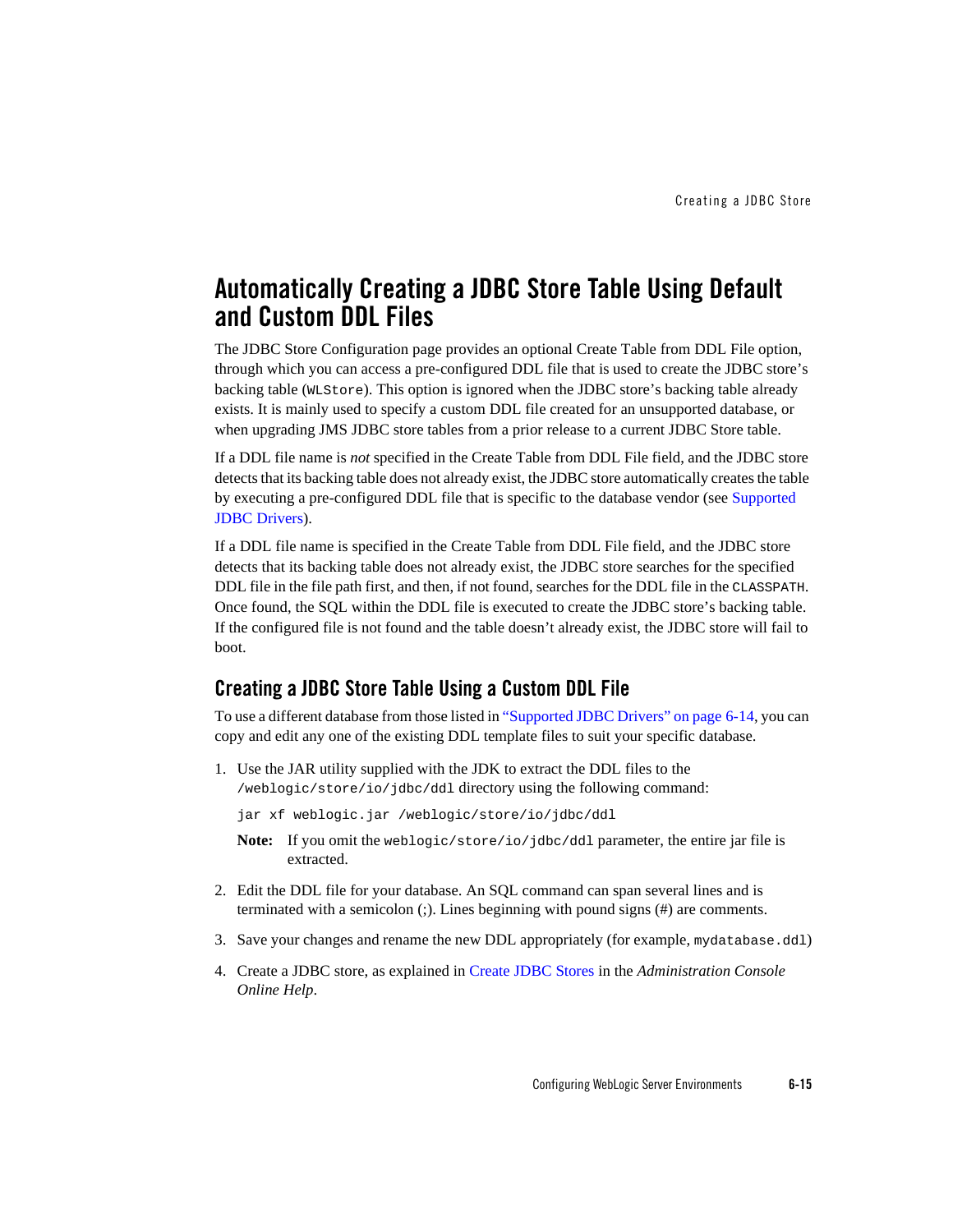5. Use the Create Table from DDL File option on the General Configuration page to specify your custom DDL file (for example, /mydatabase.ddl

**Note:** On Windows systems, for full path names always include the drive letter.

#### **Enabling Oracle BLOB Record Columns**

For Oracle databases, you can use the oracle\_blob.ddl file to create a JDBC store table with a BLOB record column type rather than the default LONG RAW record column type. The oracle\_blob.ddl file is pre-configured and supplied in the WebLogic CLASSPATH, as described in "Supported JDBC Drivers" on page 6-14.

To use the Oracle BLOB DDL with a JDBC store:

- 1. Shut down the server instance that uses the JDBC store.
- 2. Delete the current JDBC table, as explained in "Managing JDBC Store Tables" on page 6-16.
- 3. Reboot the server instance.
- 4. Create a new JDBC store, as explained in Create JDBC Stores in the *Administration Console Online Help*.
- 5. In the Create Table from DDL File field on the General Configuration page, enter the location of the oracle\_blob.ddl file, as follows: /oracle\_blob.ddl
- 6. Click Finish to create the JDBC store's backing table.

If you need to preserve data already in a Oracle LONG RAW column, but still want to switch the column to BLOB, *do not* use this method. Instead, consult the Oracle documentation for the SQL ALTER TABLE command.

# **Managing JDBC Store Tables**

The JDBC utils.Schema utility allows you to regenerate a new JDBC store database table (WLStore) by deleting the existing version. Running this utility is usually not necessary, since WebLogic Server automatically creates this table for you. However, if your existing JDBC store database table somehow becomes corrupted, you can delete it using the utils. Schema utility.

The utils.Schema utility is a Java program that takes command-line arguments to specify the following:

- JDBC driver
- Database connection information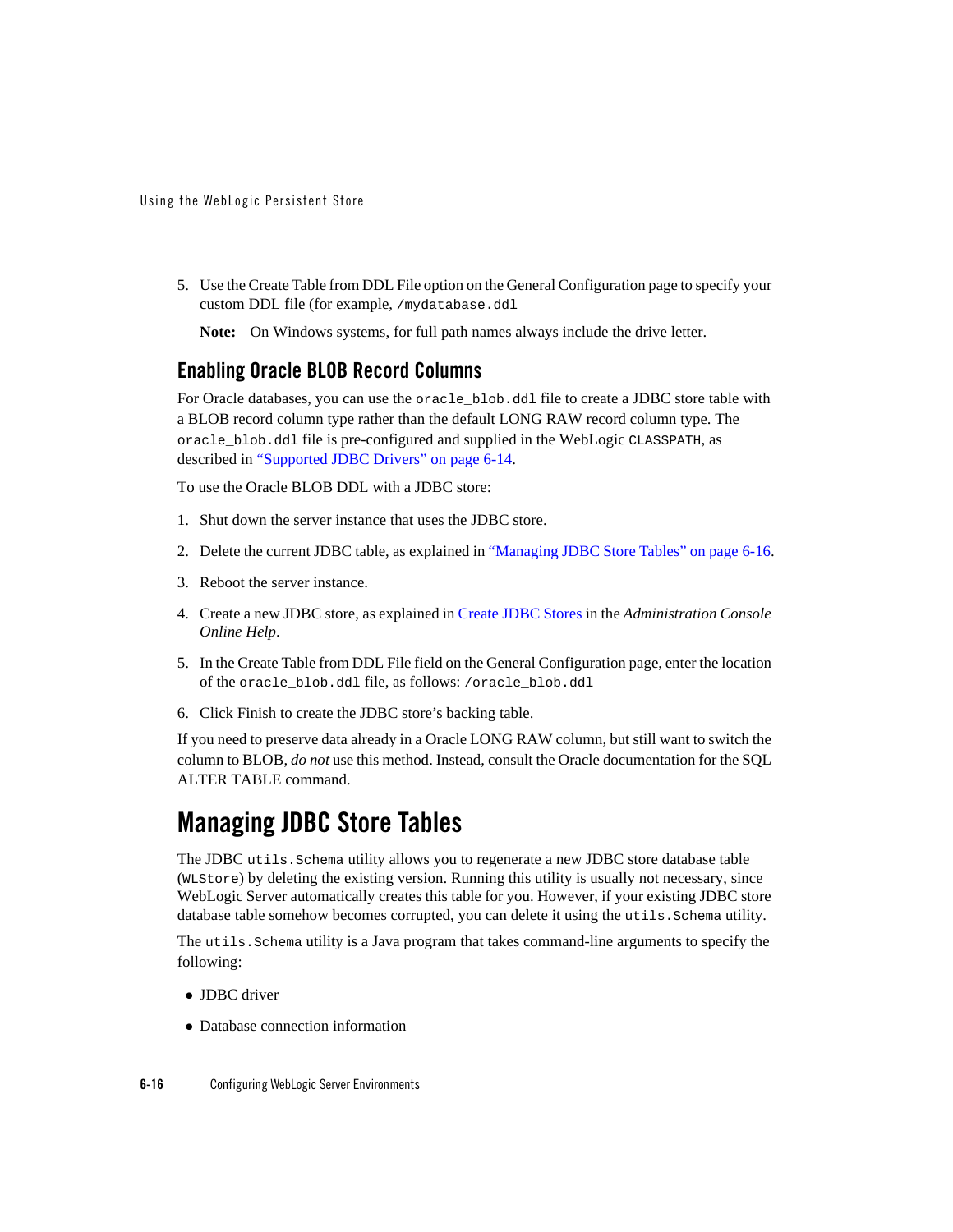• Name of a file containing the SQL Data Definition Language (DDL) commands that create the database table

#### **Using the utils.Schema Utility to Delete a JDBC Store Table**

Enter the utils.Schema command, as follows:

\$ java utils.Schema *url JDBC\_driver* [*options*] *DDL\_file*

**Note:** To execute utils.Schema, your CLASSPATH must contain the weblogic.jar file.

Table 6-5 lists the utils. Schema command-line arguments.

**Table 6-5 Command-line arguments for utils.Schema**

| <b>Argument</b> | <b>Description</b>                                                                                                                                                  |
|-----------------|---------------------------------------------------------------------------------------------------------------------------------------------------------------------|
| $\mu r$ 1       | Database connection URL. This value must be a colon-separated<br>URL as defined by the JDBC specification.                                                          |
| JDBC_driver     | Full package name of the JDBC Driver class.                                                                                                                         |
| options         | Optional command options.                                                                                                                                           |
|                 | If required by the database, you can specify:                                                                                                                       |
|                 | The user name and password as follows:<br>٠<br>-u <username> -p <password></password></username>                                                                    |
|                 | The Domain Name Server (DNS) name of the JDBC<br>database server as follows:<br>-s <dbserver></dbserver>                                                            |
|                 | You can also specify the -verbose option, which causes<br>utils. Schema to echo SQL commands as they are executed.                                                  |
| DDL_file        | The full pathname of the DDL text file containing the SQL<br>commands that you want to execute. For more information, see<br>"Supported JDBC Drivers" on page 6-14. |

For example, the following command deletes a JDBC table named MYWLStore in an Oracle server named DEMO, with the user name user1 and password foobar:

```
$ echo "drop MYWLStore;" > drop.ddl
$ java utils.Schema 
jdbc:weblogic:oracle:DEMO \
```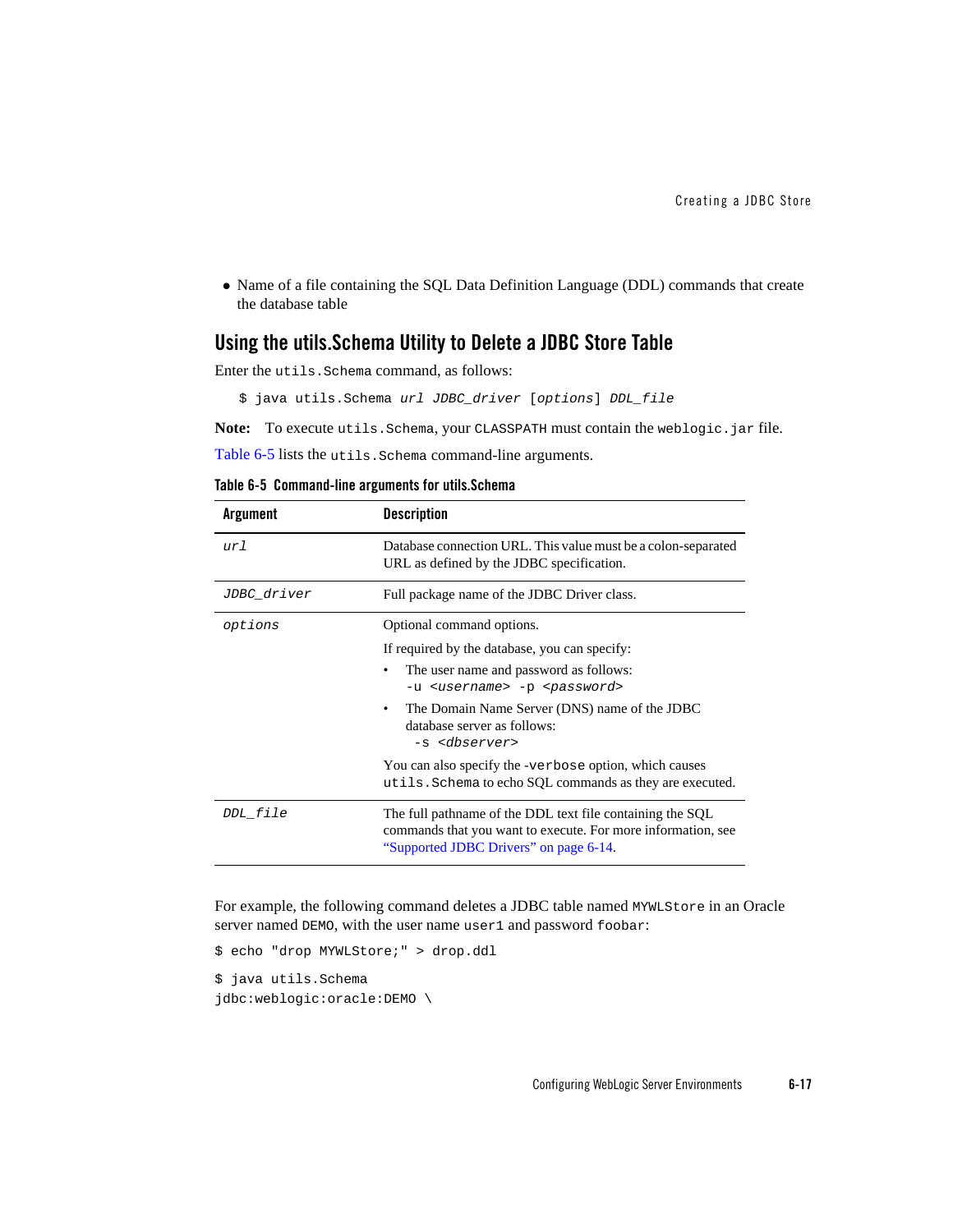```
weblogic.jdbc.oci.Driver -u user1 -p foobar -verbose \
drop.ddl
```
# **Guidelines for Configuring a JDBC Store**

The following sections provide guidelines for using JDBC store prefixes, recommended WebLogic JDBC data source settings for JDBC stores, and handling JMS transactions with JDBC stores.

# **Using Prefixes with a JDBC Store**

The JDBC store database contains a database table, named WLStore, that is generated automatically and is used internally by WebLogic Server. The JDBC store provides an optional Prefix Name parameter, which can be used to provide more precise access to the database table.

It is always a best practice to configure a prefix for the JDBC WLStore table name, especially when:

- The database requires fully-qualified names. (You should verify this with your database administrator.)
- There is more than one JDBC store instance sharing a database, since no two JDBC stores can share the same table.
- There are many tables in the database. Setting the prefix reduces the number of tables the JDBC store must search through to find its table during boot.

#### **JDBC Store Table Rules**

To avoid potential data loss, follow these rules:

- Each JDBC store table name must be unique.
- If multiple JDBC stores share a table, the behavior is undefined and data loss is likely.
- There is no procedure for combining two database tables into a single table.

#### **Prefix Name Format Guidelines**

For most databases, the Prefix Name option for the JDBC store's backing database table should be set in the following format for each configured JDBC store, which will result in a valid table name when prepended to the JDBC store table name: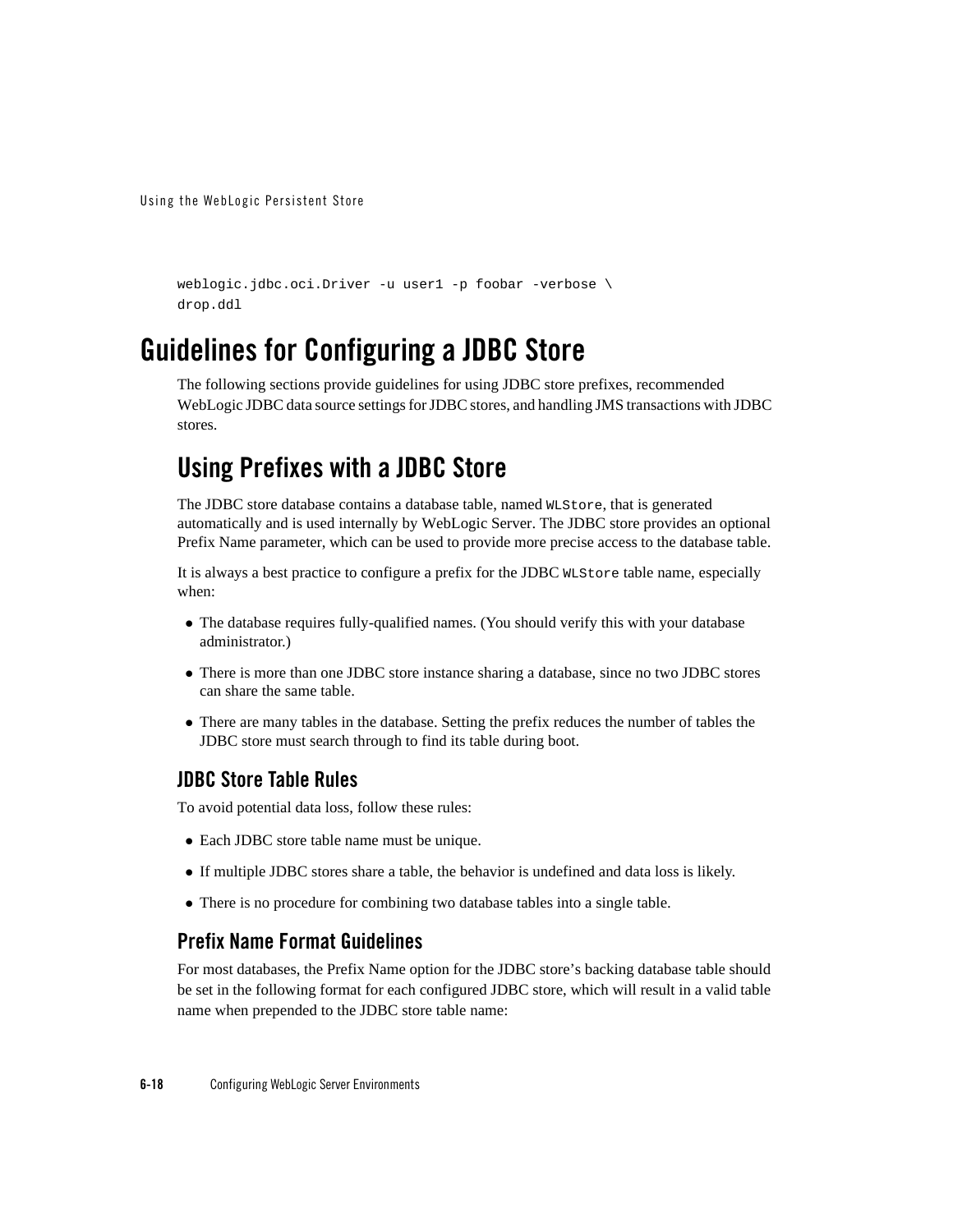[[[catalog.]schema.]prefix]

Note that each period in the [[[catalog.]schema.]prefix] format is significant. Generally, *catalog* identifies the set of system tables being referenced by the DBMS, and *schema* generally corresponds to ID of the table owner (*username*). When no prefix is specified, the JDBC store table name is simply WLStore and the database implicitly determines the schema according the current user of the JDBC connection.

For example, in a production database, the database administrator could maintain a unique table for the Sales department, as follows:

[[[Production.]JMSAdmin.]Sales]

The resulting table will be created in the Production catalog, under the JMSAdmin schema, and will be named SalesWLStore.

For some DBMS vendors, such as Oracle, there is no catalog to set or choose, so the format simplifies to [[schema.]prefix]. For more information, refer to your DBMS documentation for instructions on fully-qualified table names, but note that the syntax specified by the DBMS may differ from the format required for this option.

**Caution:** If the Prefix Name setting is changed, but the WLStore database table already exists in the database, take care to preserve existing table data. In this case, the existing database table must be renamed by a database administrator to match the new configured table name.

## **Recommended JDBC Data Source Settings for JDBC Stores**

The following settings are recommended when you use a JDBC data source or multi data source for JDBC stores.

#### **Automatic Reconnection to Failed Databases**

WebLogic Server provides robust JDBC data sources that can automatically reconnect to failed databases after they come back online, without requiring you to restart WebLogic Server. To take advantage of this capability, and make your use of JDBC stores more robust, configure the following options on the JDBC data source associated with the JDBC store:

```
TestConnectionsOnReserve="true"
TestTableName="SYSTABLES"
ConnectionCreationRetryFrequencySeconds="600"
```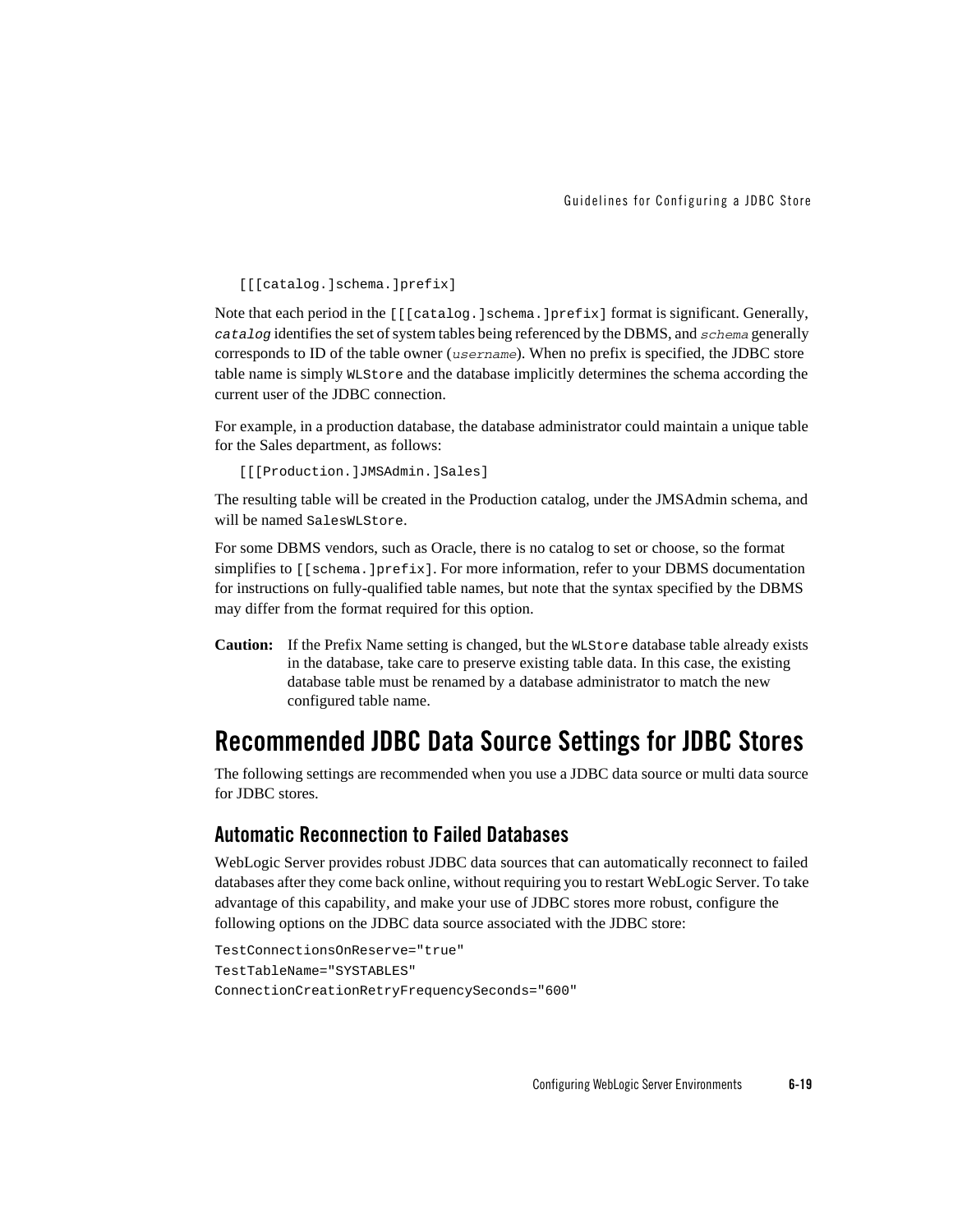For more information about JDBC default Test Table Names, see Connection Testing Options for a Data Source in the *Configuring and Managing WebLogic JDBC*. For more information about setting the number of database reconnection attempts, see the Enabling Connection Creation Retries section in *Configuring and Managing WebLogic JDBC*.

#### **Required Setting for WebLogic Type 4 JDBC DB2 Drivers**

For data sources used as a JDBC store that use the WebLogic Type 4 JDBC driver for DB2, the BatchPerformanceWorkaround property must be set to "true" due to internal JMS batching requirements.

For more information, see the Performance Workaround for Batch Inserts and Updates section in the *WebLogic Type 4 JDBC Drivers* documentation.

# **Handling JMS Transactions with JDBC Stores**

You cannot configure a JDBC store to use a JDBC data source that is configured to support global transactions. The JDBC store must use a JDBC data source that uses a non-XA JDBC driver. In addition, you cannot enable Logging Last Resource or Emulate Two-Phase Commit in the data source. This limitation does not remove the XA capabilities of layered subsystems that use JDBC stores. For example, WebLogic JMS is fully XA-capable regardless of whether it uses a file store or any JDBC store.

Because the JDBC store implements the XAResource interface, it acts as it's own resource manager and handles the transactions above the JDBC driver level. That is, the store itself implements the XAResource and handles the transactions without depending on the database (even when the messages are stored in the database).

This means that whenever you are using a JDBC store and a database (even if it is the same database where the JMS messages are stored), then it is two-phase commit transaction.

For more information about using JMS transactions with a JDBC store, see Using Transactions with WebLogic JMS in *Programming WebLogic JMS*.

From a performance perspective, you may also boost your performance as follows:

- Ensure that the JDBC data source used for the database work exists on the same server instance as the JMS destination—the transaction will still be two-phase, but it will be handled with less network overhead.
- Use file stores rather than JDBC stores.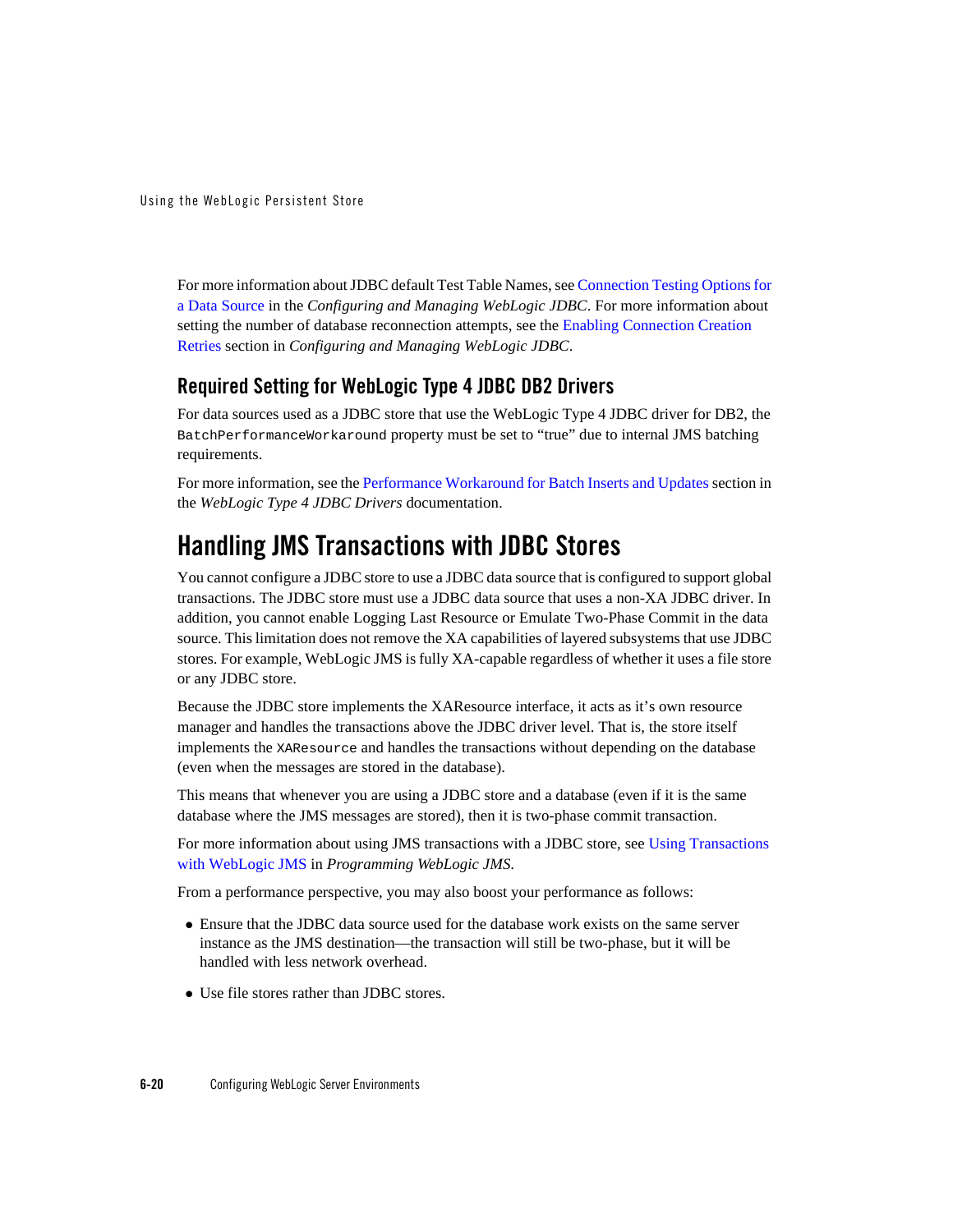- Configure multiple services to share the same store if they will commonly be invoked within the same transaction.
- If an application directly performs database operations in addition to invoking store services (such as JMS) within the same transaction, consider using a JDBC data source with Logging Last Resource (LLR) enabled for the database operations.

With the LLR optimization, the transaction will follow the two-phase commit protocol, but the database operations will be handled in a single local transaction, which may improve overall transaction performance. For more information on using the LLR optimization, see Understanding the Logging Last Resource Transaction Option in *Configuring and Managing WebLogic JDBC*.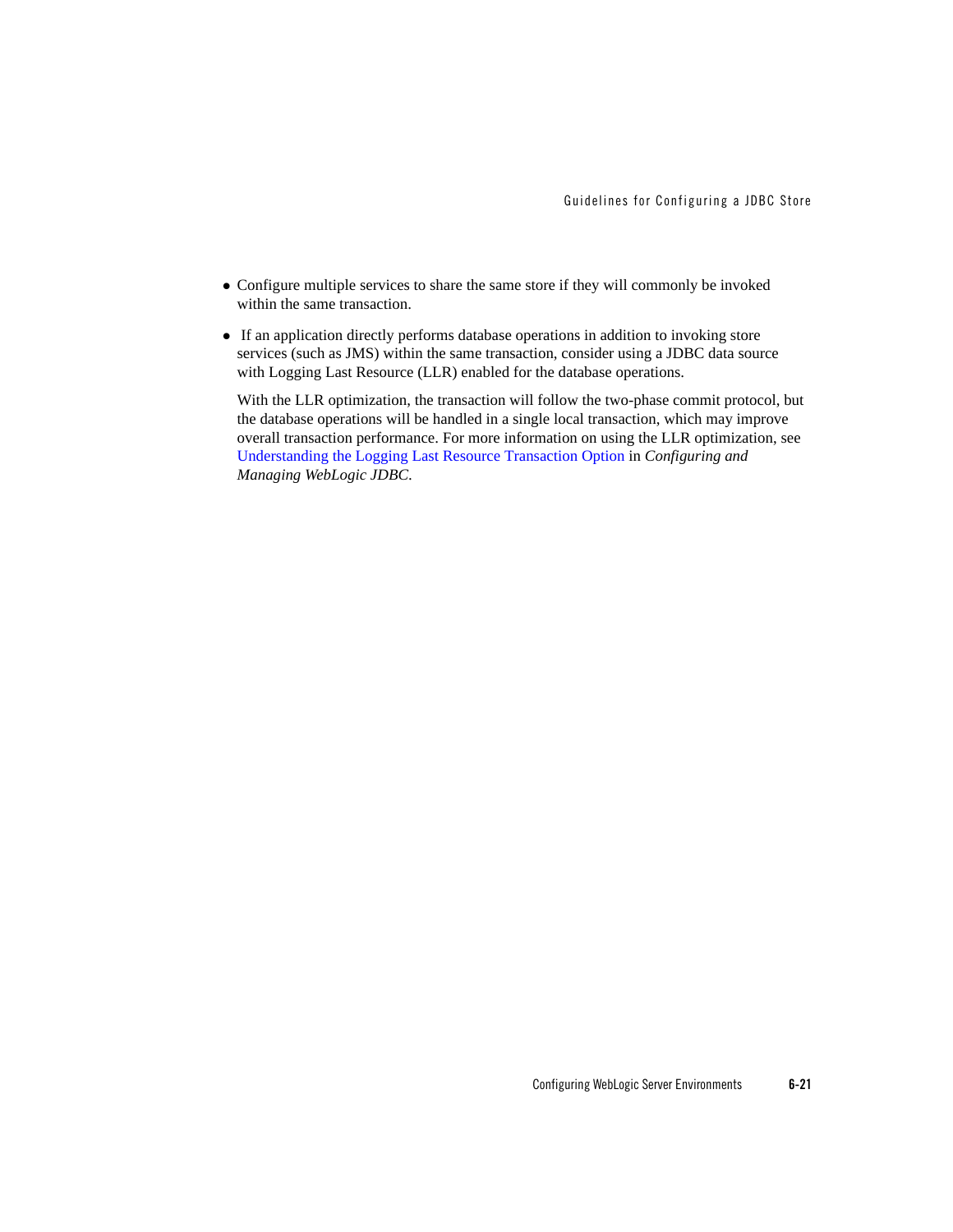# **Monitoring a Persistent Store**

You can monitor statistics for each existing persistent store and for each open store connection.

## **Monitoring Stores**

Each persistent store is represented at runtime by an instance of the PersistentStoreRuntimeMBean, which provides the following options.

#### **Table 6-6 Persistent Store Run-time Options**

| <b>Option</b>      | What it does                                                              |
|--------------------|---------------------------------------------------------------------------|
| CreateCount        | Number of create requests issued to this persistent store.                |
| ReadCount          | Number of read requests issued to this persistent store.                  |
| <b>UpdateCount</b> | Number of update requests issued by this persistent store.                |
| DeleteCount        | Number of delete requests issued by this persistent store.                |
| <b>ObjectCount</b> | Number of objects contained in the persistent store.                      |
| Connections        | Number of active connections in the persistent store.                     |
| PhysicalWriteCount | Number of times the persistent store flushes its data to durable storage. |

# **Monitoring Store Connections**

For each open persistent store connection, the persistent store also registers a PersistentStoreConnectionRuntimemMBean, which provides the following options.

**Table 6-7 Persistent Store Connection Runtime Options**

| <b>Option</b>      | What it does.                                        |
|--------------------|------------------------------------------------------|
| CreateCount        | Number of create requests issued to this connection. |
| ReadCount          | Number of read requests issued to this connection.   |
| <b>UpdateCount</b> | Number of update requests issued by this connection. |
| DeleteCount        | Number of delete requests issued by this connection. |
| <b>ObjectCount</b> | Number of objects contained in the connection.       |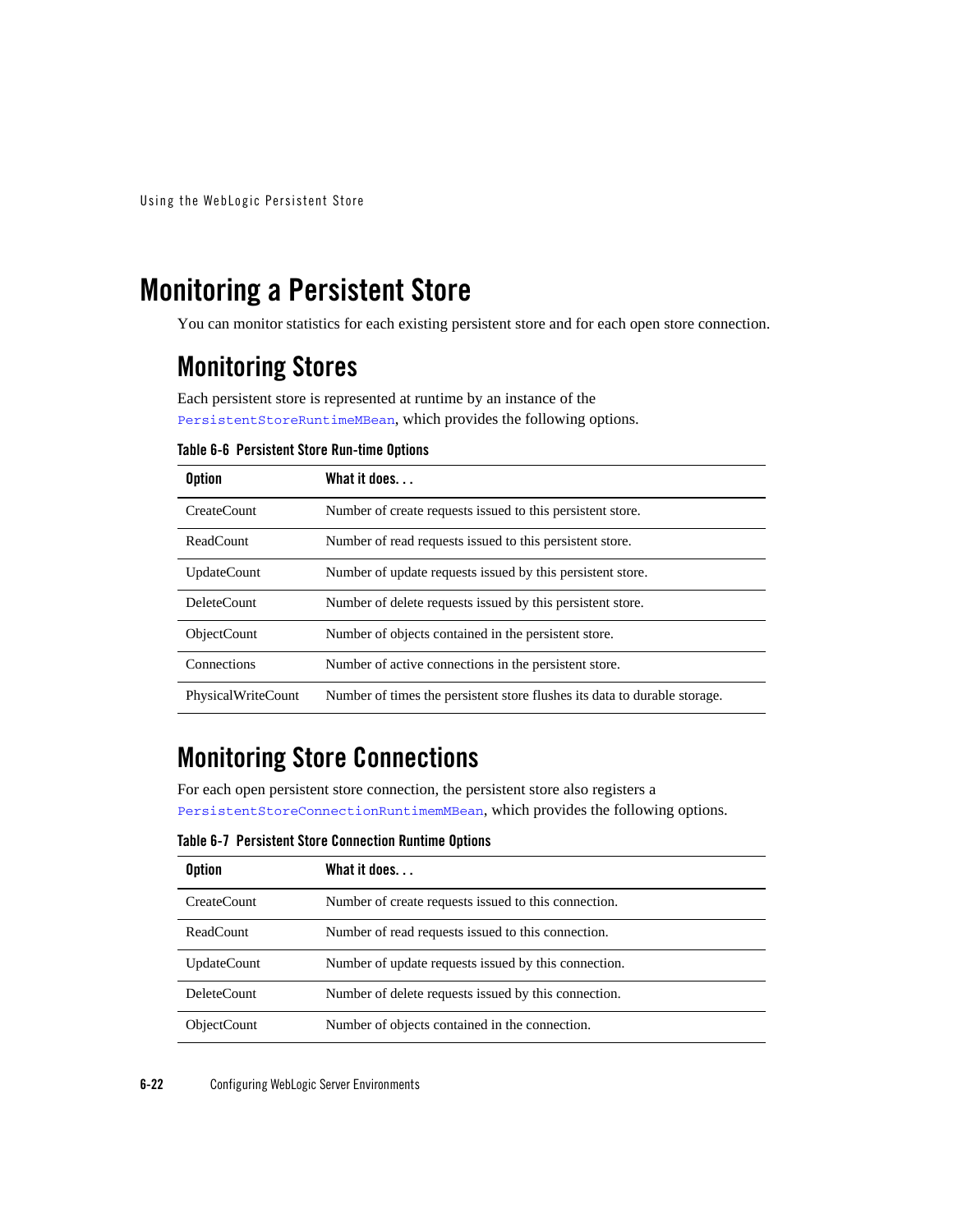Table 6-8 defines most of the runtime prefix names of the WebLogic services and subsystems that can create a connection to the persistent store.

| Subsystem/Service                    | <b>Runtime Prefix Name</b>                                                                                                     |
|--------------------------------------|--------------------------------------------------------------------------------------------------------------------------------|
| Deployment                           | weblogic.deploy.internal                                                                                                       |
|                                      | where internal is the name of the deployment connection                                                                        |
| Diagnostic Service                   | weblogic.diagnostics.internal                                                                                                  |
|                                      | where <i>internal</i> is the logical name of the diagnostic archive connection                                                 |
| <b>EJB</b> Timer Services            | weblogic.ejb.timer.internal                                                                                                    |
|                                      | where <i>internal</i> uniquely identifies EJB deployments in a server instance                                                 |
| <b>JMS</b> Service                   | JMS server:                                                                                                                    |
|                                      | weblogic.messaging.jmsServer.internal<br>where <i>internal</i> is the name of the JMS server connection                        |
|                                      | JMS durable subscriber:                                                                                                        |
|                                      | weblogic.messaging.jmsServer.durablesubs.internal<br>where internal is the name of the durable subscriber connection           |
|                                      | weblogic.transaction.internal                                                                                                  |
| <b>JTA Transaction Log</b><br>(TLOG) | where internal is the name of the TLOG connection                                                                              |
| Path Service                         |                                                                                                                                |
|                                      | weblogic.messaging.PathService.internal<br>where internal is the name of the path service connection                           |
|                                      |                                                                                                                                |
| <b>SAF Service</b>                   | SAF agent<br>weblogic.messaging.SAFAgent@server1.internal                                                                      |
|                                      | where internal is the name of the SAF agent's connection                                                                       |
|                                      | SAF durable subscriber:                                                                                                        |
|                                      | weblogic.messaging.SAFAgent@server1.durablesubs.internal<br>where $interna 1$ is the name of the durable subscriber connection |
| <b>Web Services</b>                  | weblogic.wsee.server.store.internal                                                                                            |
|                                      | where <i>internal</i> is the name of the Web Service's connection                                                              |

**Table 6-8 Persistent Store Runtime Prefix Names**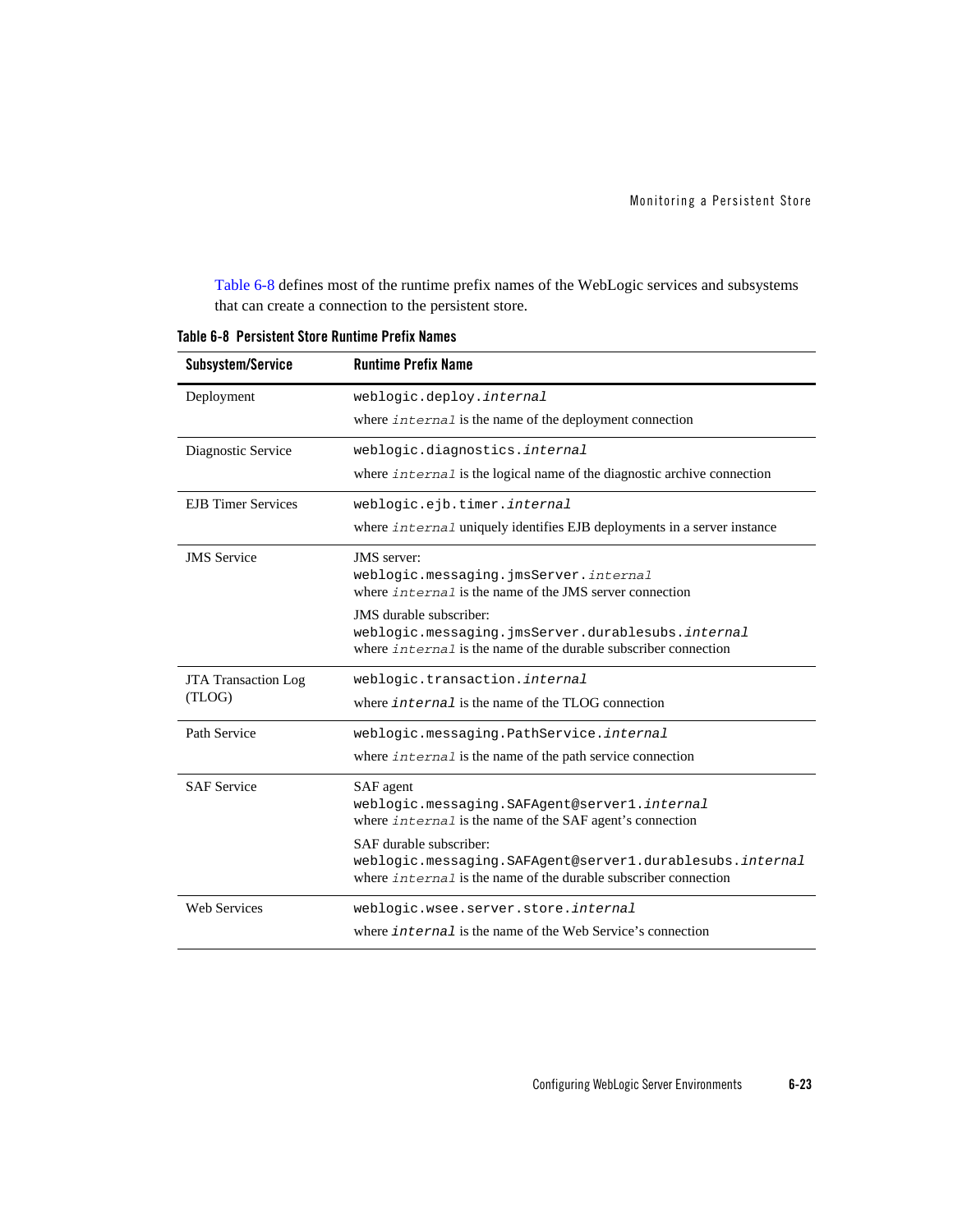# **Administering a Persistent Store**

The WebLogic Store administration utility enables administrators to troubleshoot a WebLogic persistent store. The store utility operates only on a store that is not currently opened by a running server instance. This utility can be run from a Java command-line or from WLST (WebLogic Scripting Tool), as described in "Store Administration Using a Java Command-line" on page 6-25 and "Store Administration Using WLST" on page 6-27.

The most common uses-cases for store administration are for compacting a file store to reduce its size and for dumping the contents of a file store of JDBC store to an XML file for troubleshooting purposes. Examples of these use cases are provided later in this section.

Table 6-9 defines the available store administration commands for Java and WLST.

| <b>Java Command</b> | <b>WLST Method</b> | What it does                                                                                                                                                                                                                                                                                                                                                                                   |
|---------------------|--------------------|------------------------------------------------------------------------------------------------------------------------------------------------------------------------------------------------------------------------------------------------------------------------------------------------------------------------------------------------------------------------------------------------|
| help                | helpstore          | Displays available commands, usage, and examples.                                                                                                                                                                                                                                                                                                                                              |
| compact             | compactstore       | Compacts and defragments the space occupied by a file store. This<br>command only works offline and does not work for JDBC stores.                                                                                                                                                                                                                                                             |
|                     |                    | Compacting a file store is usually not necessary if you<br>Note:<br>know that file store will likely grow to the current size<br>again. File stores automatically re-use space freed by<br>deleted records and expand only when there is insufficient<br>internal space for new records. Also, file stores do not<br>normally become fragmented as most persistent records<br>are short-lived. |
| openfile            | openfilestore      | Opens an existing file store for further operations. If a file store<br>does not exist, a new one is created in an open state using the<br>-create parameter.                                                                                                                                                                                                                                  |
| openjdbc            | openjdbcstore      | Opens an existing JDBC store for further operations. If a JDBC<br>store does not exist, a new one is created in an open state                                                                                                                                                                                                                                                                  |
| dump                | dumpstore          | Dumps store or connection contents in a human-readable format<br>to user-specified XML file. The XML file format is the same<br>format used by the diagnostic image of the persistent store.                                                                                                                                                                                                   |
| list                | liststore          | Lists store names, open stores, or connections in a store.                                                                                                                                                                                                                                                                                                                                     |

| Table 6-9 Persistent Store Administration Options |
|---------------------------------------------------|
|---------------------------------------------------|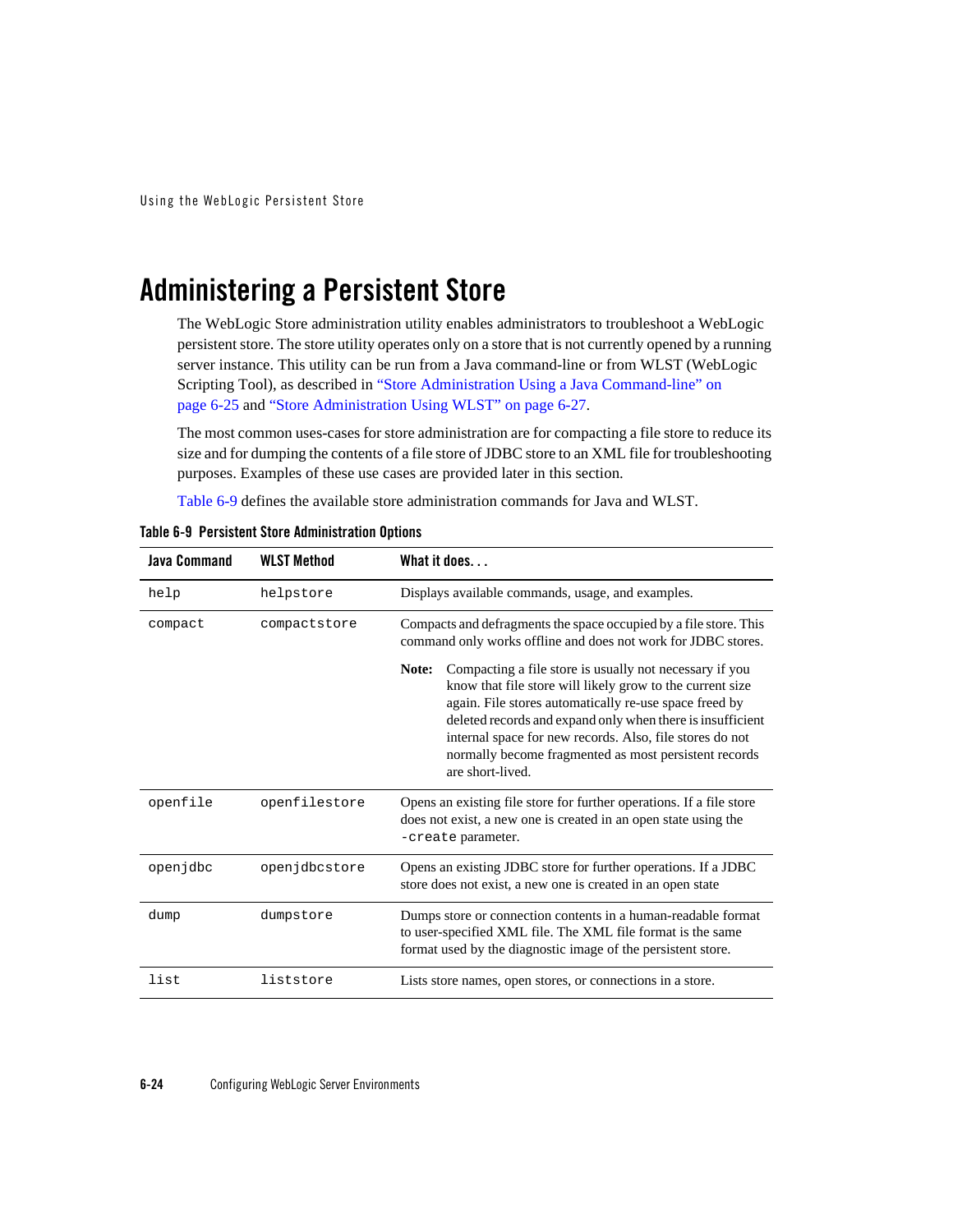| Java Command | <b>WLST Method</b> | What it does                                                                |
|--------------|--------------------|-----------------------------------------------------------------------------|
| n/a          | getstoreconns      | Returns a list of connections in the specified store (for script<br>access) |
| n/a          | getopenstores      | Returns a list of opened stores (for script access).                        |
| opts         | n/a                | Lists invocation options for the store administration tool.                 |
| verbose      | n/a                | Controls display of additional information, such as stack<br>traces.        |
| close        | closestore         | Closes a previously opened store.                                           |
| quit         | exit               | Ends the store administration session.                                      |

**Table 6-9 Persistent Store Administration Options**

A persistent store can be backed by the file system (file store) or by a JDBC-capable database (JDBC store). Except for the openfile/openfilestore() and openjdbc/openjdbcstore() options, there is no difference in the options to operate on these two different types of stores.

Most commands and methods work in terms of store names, while others also work in terms of connection names. Store connections are logical groups of records within persistent stores. For example, the JMS and JTA subsystems persist their respective records in different connections in the same store.

### **Store Administration Using a Java Command-line**

To open the persistent store administration utility from a Java command-line, type the following:

```
 > java weblogic.store.Admin
```

```
 > storeadmin->
```
#### **Accessing Store Administration Help**

Type help for detailed descriptions on available store administration commands, as well as examples of typical command usage. For example, the following comprehensive help is provided for the list command, which lists store names, open stores, or connections in a store.

```
 storeadmin->help list
   Command:
     list
```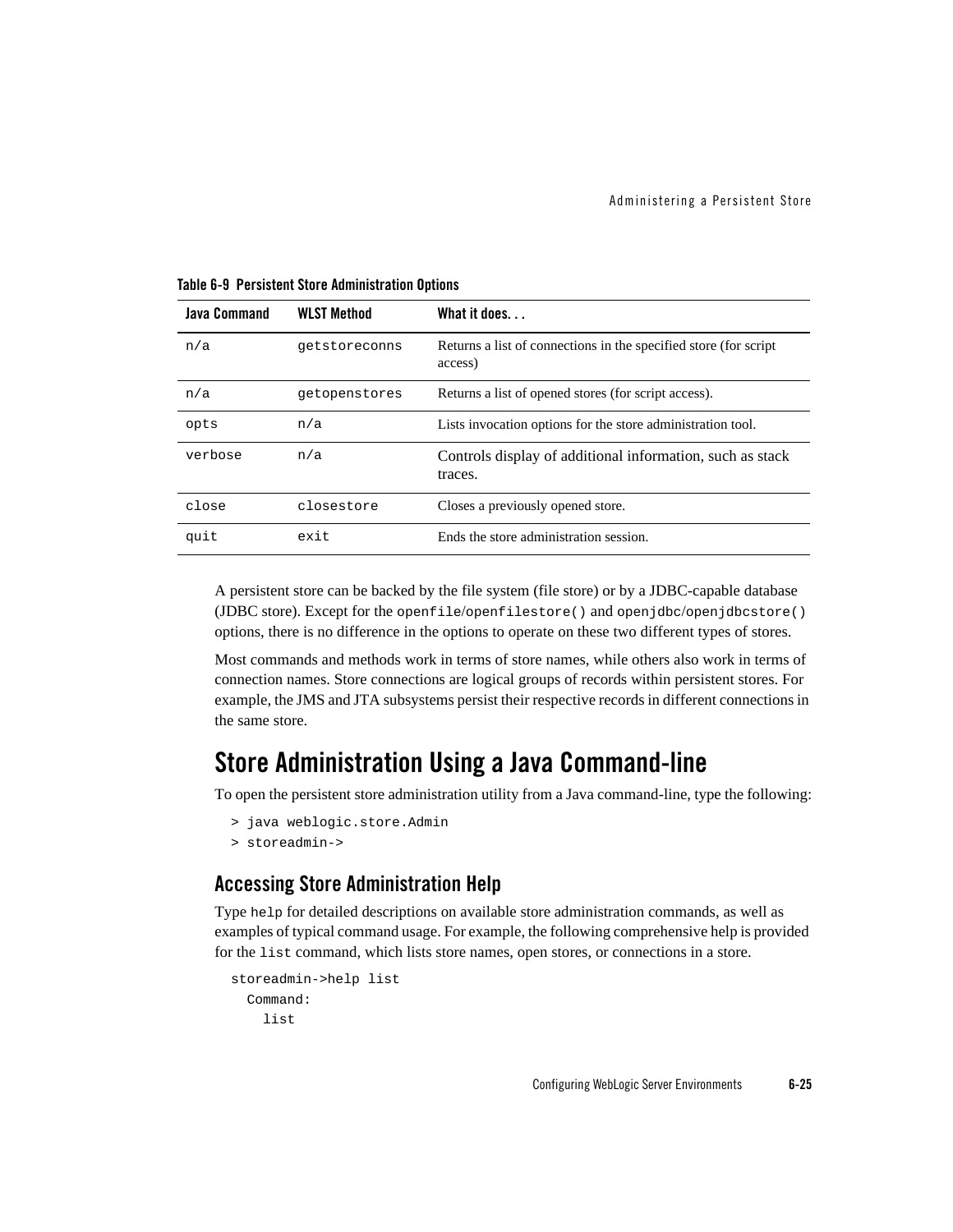```
 Description:
   lists store names, open stores, or connections in a store
 Usage:
   list [-store storename|-dir dir]
 Examples:
   list #lists all opened stores by storename
   list -store store1 #lists all connections in store1
   list -dir dir1 #lists all storenames found in dir1
```
#### **Dumping the Contents of a File Store**

Here's an example of using a series of store administration commands to ultimately export the contents of a file store named myfilestore into a human-readable XML file format in a temporary directory. This does not include store connection names or the actual record contents, which require the optional -conn and -deep parameters.

```
 > storeadmin-> list -dir .
 > storeadmin-> openfile -store myfilestore -dir .
 > storeadmin-> dump -store myfilestore -out d:\tmp\filestore1-out
 > storeadmin-> close -store myfilestore
```
The list command shows all the store names in the current directory. The openfile and openjdbc commands must be used to open and/or create a file or JDBC store first before calling certain administration functions, like dump and list (only when listing open stores). After administering an open store, you must close it using the close command.

#### **Compacting a File Store**

Here's an example of using the compact command to compact the space occupied by a file store in the mystores directory.

> storeadmin->compact -dir c:\mystores -tempdir c:\tmp

Since the compact command can only be used on an unopened file store, none of the stores that have files in the source -dir directory should be open. Also, the temporary -tempdir directory should have at least enough extra space as the source directory and should also not be under the source directory. When compact successfully completes, the newly compacted store files will be in the mystores directory. In addition, a new, uniquely-named directory will be created under tmp containing the original uncompacted store files.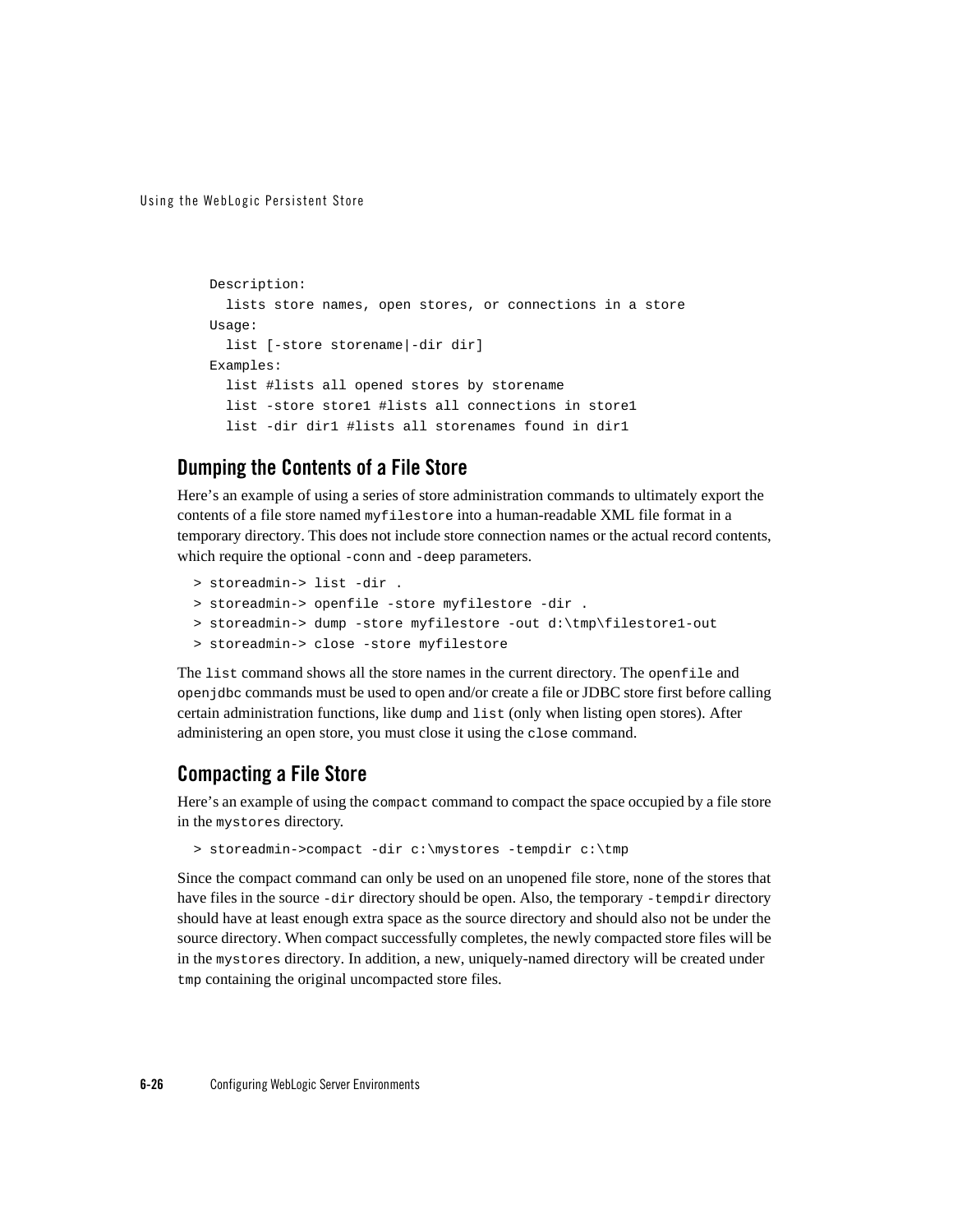### **Store Administration Using WLST**

The WLST interface has a couple of additional methods (compared to the Java command-line) such as getopenstores and getstoreconns, that return relevant Java objects and can be used for scripting in WLST.

#### **Accessing Store Administration Help**

To access the persistent store administration utility from WLST, type the following command:

```
 > java weblogic.WLST
```
Type helpstore() for detailed descriptions on available store administration commands, as well as examples of typical command usage. For example, the following help is provided for the list command, which lists store names, open stores, or connections in a store.

```
 > wls:/offline> helpstore(liststore)
```
 lists storenames, opened stores, or connections (for interactive access) Parameters store and dir cannot both be specified concurrently.

```
 Usage: liststore(store='null',dir='null')
```
 @param store [optional] a previously opened JDBC or File store's name. If store is specified, all connections in the store are listed.

 @param dir [optional] directory for which to list available store names If dir is specified, all store names in the directory are listed.

 If neither store nor dir are specified, all open store names are listed. @return 1 on success, 0 on failure

Note that the parameters with an equal sign "=" are optional. For example, the compactstore method can be invoked as either compactstore(dir='storename', tempdir='/tmp') or compactstore(store='storename'), where tempdir takes the default value. Default values for optional parameters are listed in the command-specific help.

#### **Dumping the Contents of a JDBC Store Using WLST**

Here's an example of using the dumpstore method (store, outfile, conn='null', deep='false') to export the contents of a JDBC store named myJDBCStore in a human-readable XML file format out to a file named mystoredump-out. xml. This does not include store connection names or the actual record contents, which require the optional conn and deep parameters.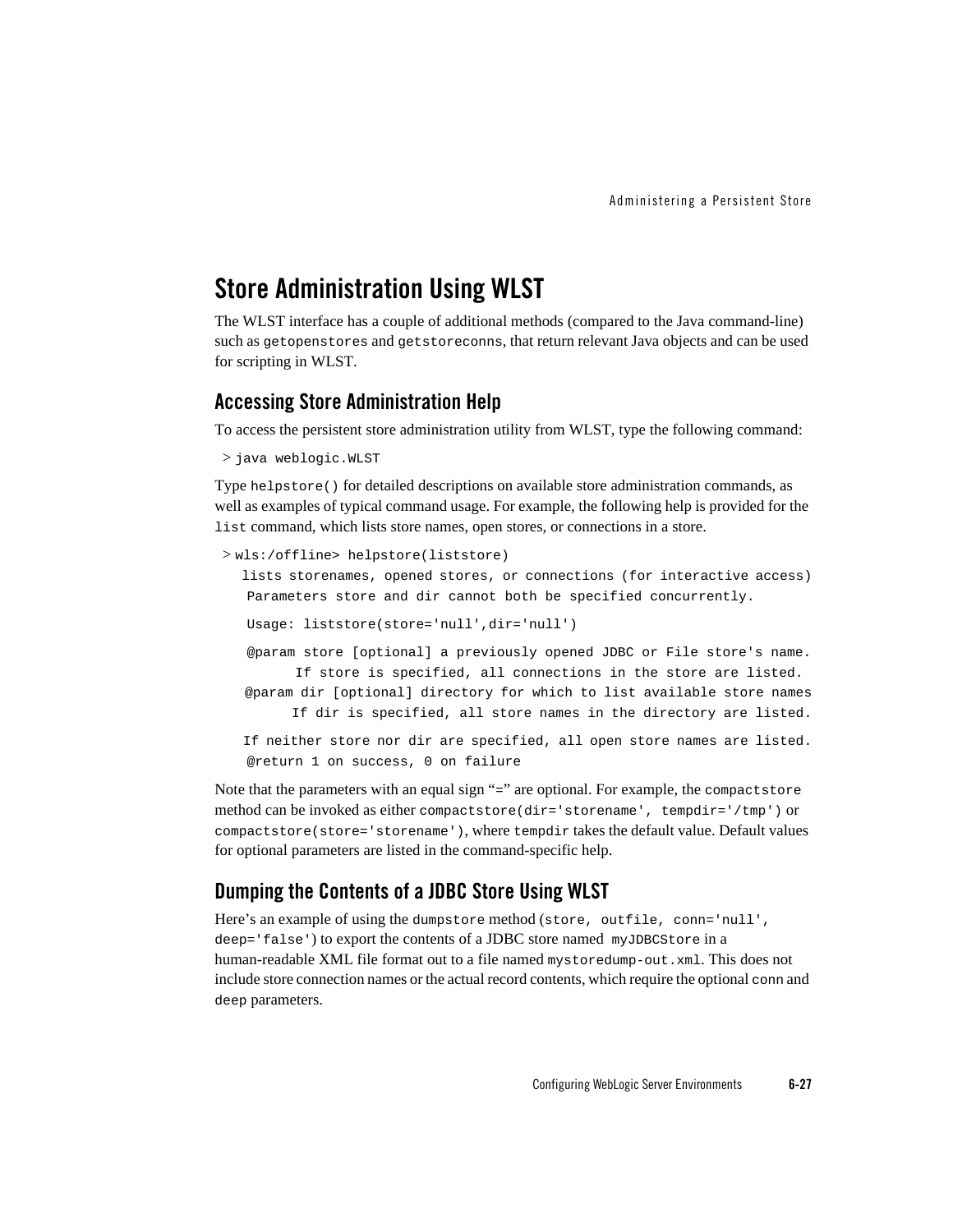```
 > wls:/offline>
```

```
 (openjdbcstore('myJDBCStore', 'oracle.jdbc.OracleDriver',
 'jdbc:oracle:thin:@test2k31:1521:test120a', './wlstoreadmin-dump.props',
'jmstest', 'jmstest', '', 'jdbcstoreprefix')
 dumpstore('myJDBCStore', 'mystoredump-out')
 closestore('myJDBCStore')
```
The openjdbcstore and openfilestore methods must be used to open and/or create a store first before calling certain administration functions, like dumpstore and liststore (only when listing open stores). After administering an open store, you must close it using the closestore method.

#### **Compacting a File Store Using WLST**

Here's an example of a WLST script that uses the compactstore method  $(dir, tempdir='null')$  to compact the space occupied by a file store files in the mystores directory.

```
 > wls:/offline> compactstore('c:\mystores','c:\tmpmystore.dir')
```
Since the compactstore() method can only be used on unopened file stores, none of the stores that have files in the source 'dir' directory should be open. Also, the temporary 'tempdir' directory should have at least enough extra space as the source directory and should also not be under the source directory. When compact successfully completes, the newly compacted store files will be in the mystores directory. In addition, a new, uniquely-named directory will be created under tmpmystore containing the original uncompacted store files.

# **Limitations of the Persistent Store**

The following limitations apply to the persistent store:

- A persistent file store should not be opened simultaneously by two server instances; otherwise, there is no guarantee that the data in the file will not be corrupted. If possible, the persistent store will attempt to return an error in this case, but it will not be possible to detect this condition in every case. It is the responsibility of the administrator to ensure that the persistent store is being used in an environment in which multiple servers will not try to access the same store at the same time. (Two file stores are considered the "same store" if they have the same name and the same directory.)
- Two JDBC stores must not share the same database table, because this will result in data corruption.